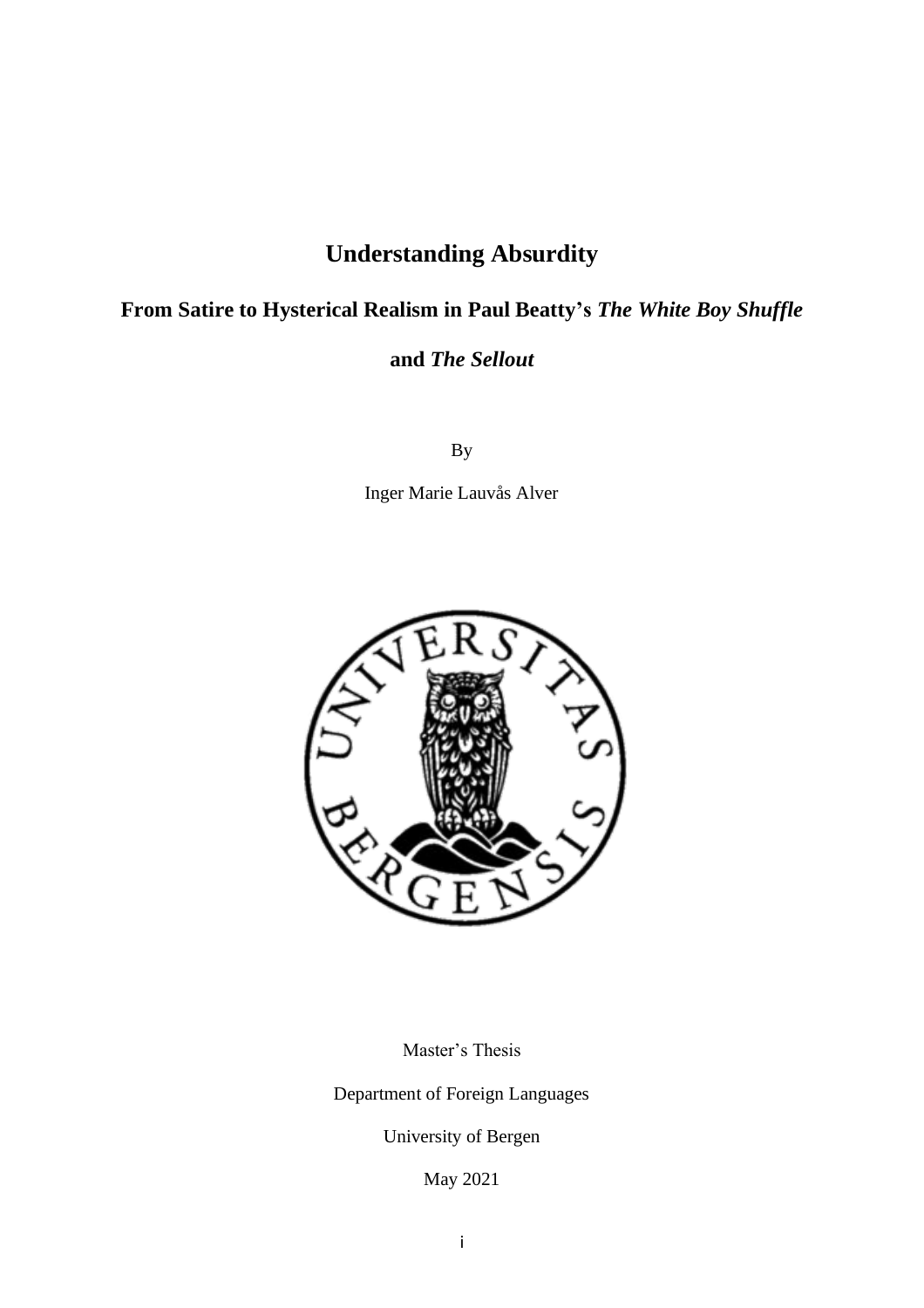#### <span id="page-1-0"></span>Samandrag

I denne oppgåva vert to av Paul Beatty sine romanar, *The White Boy Shuffle* (1996) og *The Sellout* (2015) analysert og diskutert med tanke på deira sjangertrekk og sjangertilhøyrsle. Oppgåva undersøker sjangrane satire og hysterisk realisme som skildra av Mikhail Bakhtin og James Wood respektivt. Båe romanar har fått stor merksemd in det litterære miljø, særleg etter sistnemnde vann Beatty Booker prisen i 2016 som fyrste amerikanske forfattar.

Oppgåva baserer seg på argumentet om at Beatty sin nyaste roman *The Sellout* i tilstrekkeleg grad skil seg frå andre tekstar klassifisert som satire til å kunne bli plassert i same kategori. For å klårgjera dette skiljet kontrasterer eg romanen med Beatty sin debut roman, *The White Boy Shuffle*. Sistnemnde vert gjort greie for i lys av Mikhail Bakhtin sine karakteristikkar av satire, mens eg vidare argumenterer for at *The Sellout* illustrerer trekk frå hysterisk realisme ved å relatere eksemplar frå teksten til Wood si skildring av sjangeren.

For å undersøke trekk og sjangertilhøyrsle er det nødvendig med eit overblikk av satire innan den Afrikansk Amerikanske tradisjonen, i tillegg til definisjonsspørsmåla rundt satiresjangeren. Dette heldt seg som ein raud tråd gjennom teksten og visar kor dynamisk sjangre kan opptre, og illustrerer at det kan vere nødvendig å revidere tidlegare forståingar av tekstar og sjangre. I dei to neste kapitla visar eg korleis romanane demonstrerer trekk frå deira respektive sjanger, før eg vender blikket framover og utover og argumenterer for at hysterisk realisme som sjanger kan vere eit fruktbart rammeverk for å forstå andre situasjonar og kunstmateriale.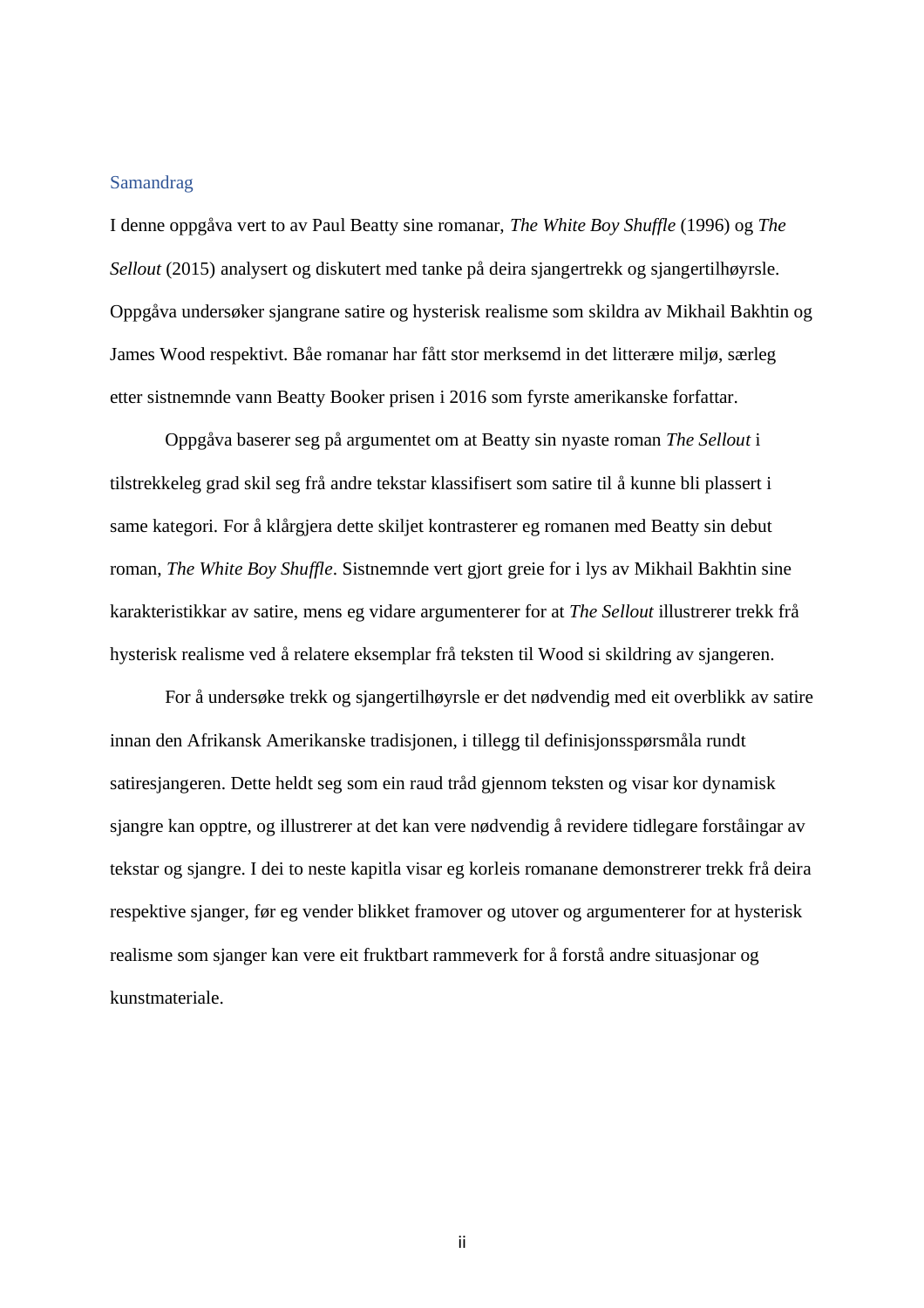#### <span id="page-2-0"></span>Acknowledgements

First and foremost, I want to thank my supervisor, Lene Marite Johannessen for her support and encouragement throughout this process. I am constantly impressed by, and thankful for your ideas and comments, and perhaps most of all the way you aid your students with such grace and empathy. Your help has been invaluable.

Thank you, Solveig, Elise, and everyone at the reading hall at the University for such a loving and caring environment, where we have encouraged one another to grow and do our best. I will cherish the many hours spent with you, talking both about our thesis and our personal lives, and they will stand with me as wonderful memories of our great group of friends.

Thank you, also, to Nahum and our Work in Progress seminar, where we have continuously worked on our papers together with feedback from each other and faculty members.

Finally, I want to thank my family and friends for your endless faith in me and this project. Your encouraging words means more to me than you know. I especially want to thank Eirik and Marie for taking the time to read my thesis. I now pride myself with the finish badge of my five-year education, free as a bird.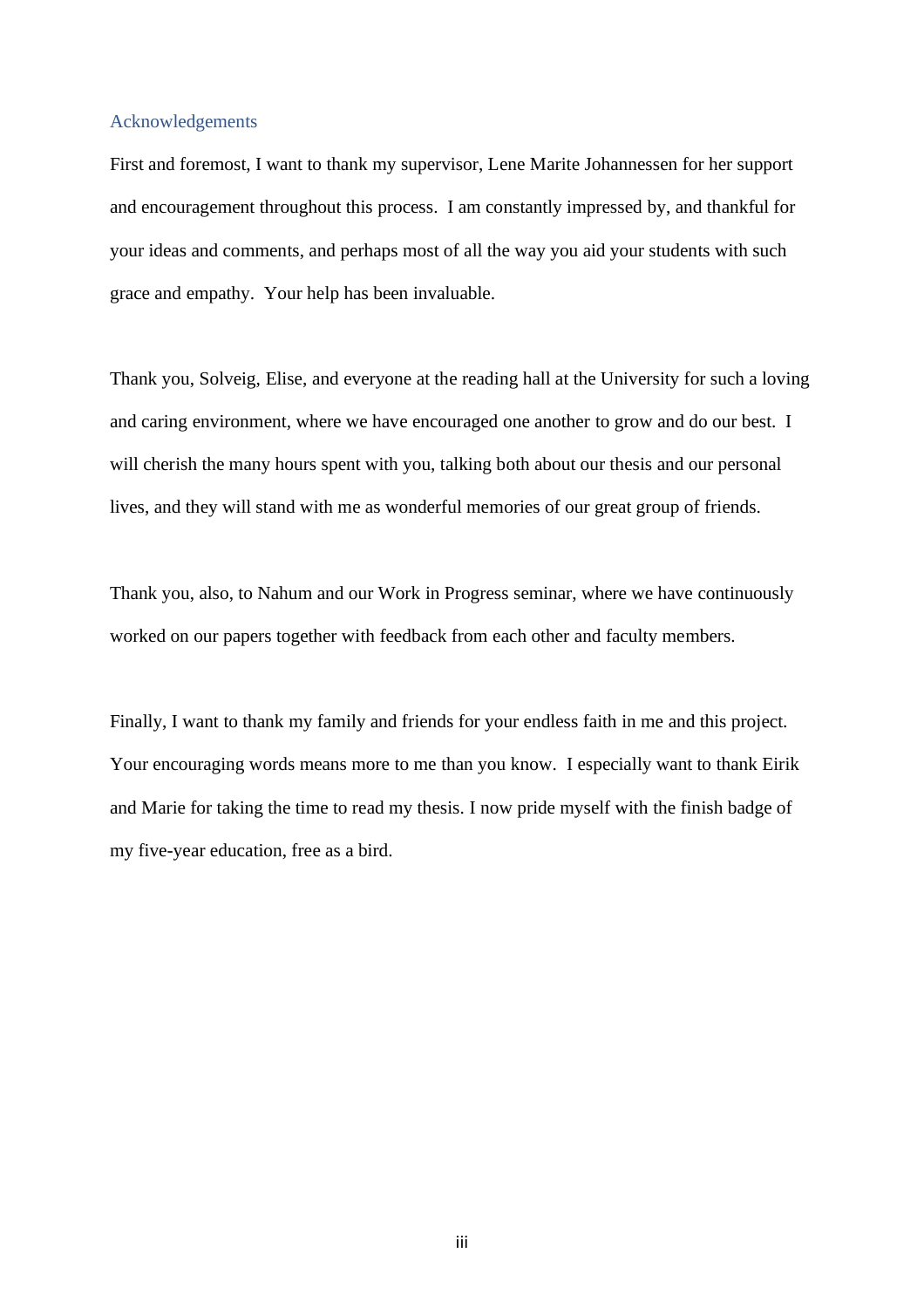# **Table of contents**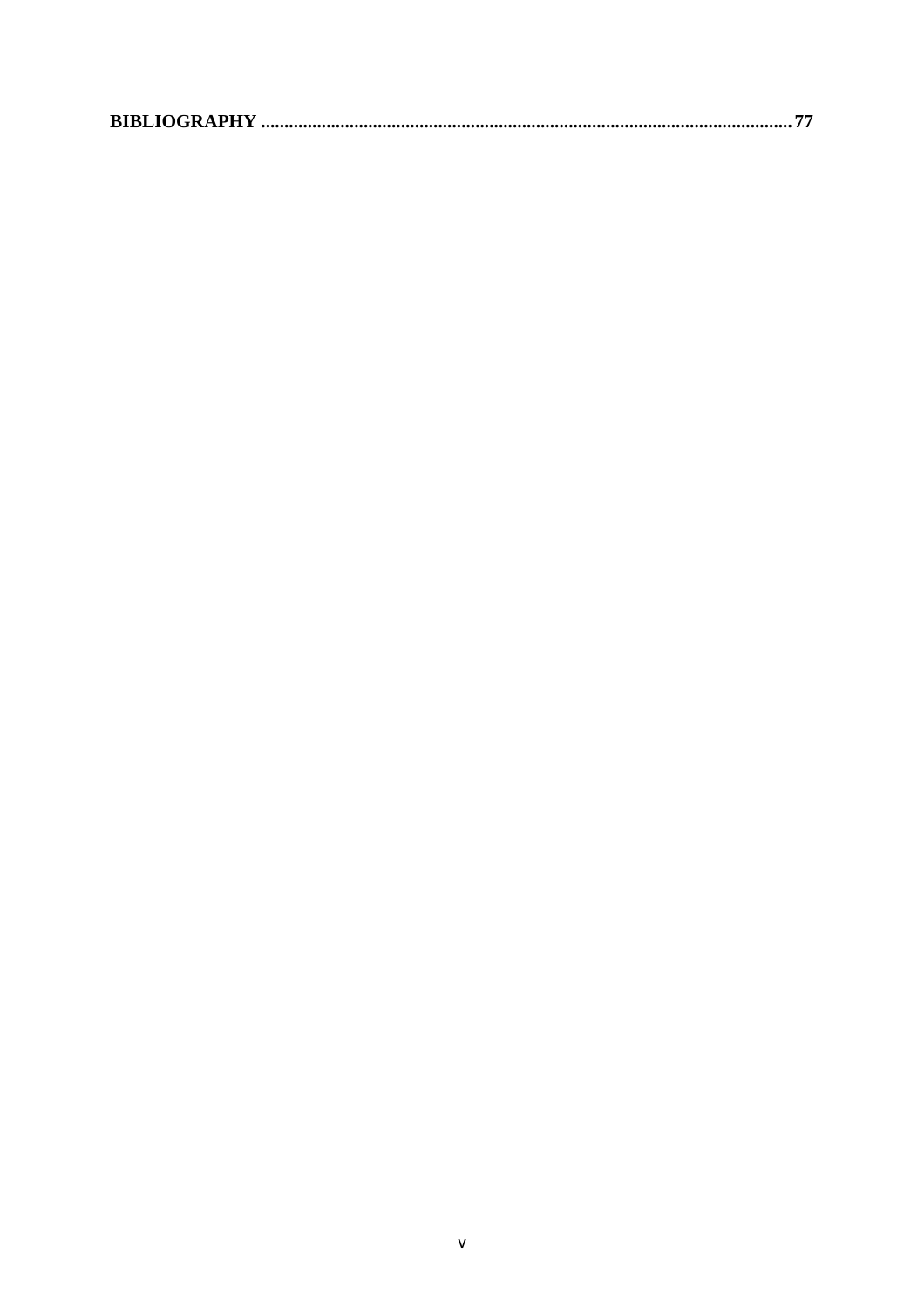#### <span id="page-5-0"></span>**Introduction**

African American literature has experienced a blooming in terms of diversity, size and impact particularly since the  $20<sup>th</sup>$  century. The satire genre specifically has been an influential and valuable framework for African American writers to express themselves by, in terms of criticizing issues like slavery and civil rights. In the  $21<sup>st</sup>$  century, however, a shift has been observed concerning the style and effect of the satire genre, suggesting that the previously conceptualized understanding of the genre needs to be revised. In order to explore this shift, this thesis will analyze the renowned African American author Paul Beatty's two novels *The White Boy Shuffle* (1996) and *The Sellout* (2015), and investigate whether the novels are rightfully placed within the satire genre, or whether a new term better describes their style. Beatty's texts are both scathingly critical, absurd and unpredictable. Nevertheless, I argue that their approach to pressing issues differs from each other, and that the style of the two novels cannot be aligned as all part of satire as it is typically characterized. As I pursue the question of whether there is a need for a new term applied to texts like *The Sellout*, the term "Hysterical Realism" coined by James Wood in 2000 will be investigated. In my discussion I will highlight and further investigate the ambiguous relationship between satire and realism found in *The Sellout.* Consequently, then, in simple terms, I argue that *The Sellout* should be classified as a hysterical realist text in contrast to *The White Boy Shuffle*, which I argue is rightfully placed within the satire genre.

Paul Beatty's novels both have elements of humor and critique, but they are vastly different in their use of literary devices like the absurd. *The White Boy Shuffle* presents a young man called Gunnar, who struggles to find his role in shifting environments of race and place in America. Gunnar somewhat reluctantly ends up as an African American leader figure who incites his followers to commit suicide in the name of African Americans' fight for equality. *The Sellout,* published nearly two decades later, presents a nonchalant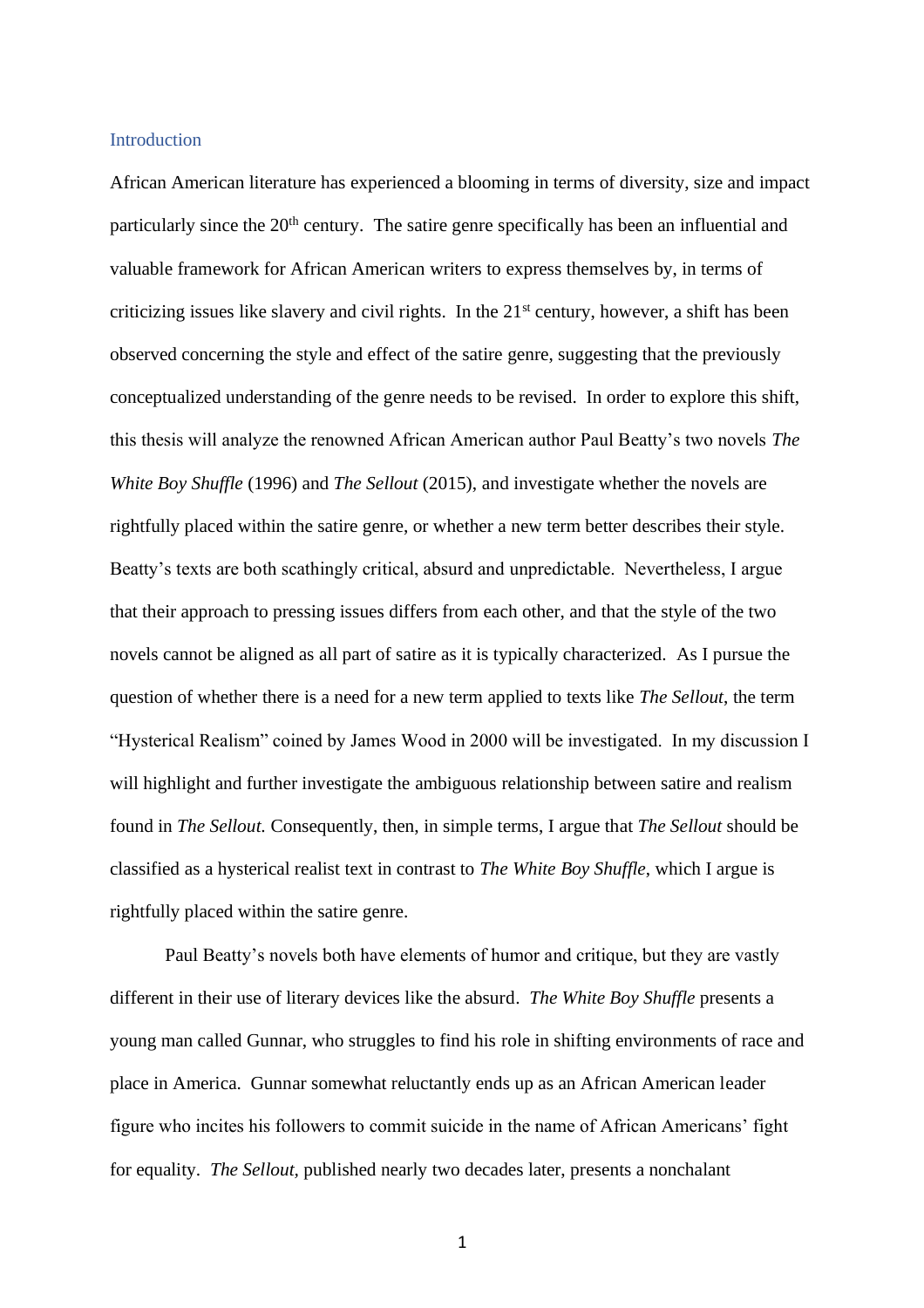protagonist and narrator who reintroduces slavery and segregation in an outskirt area of Los Angeles. The events and dialogues of this novel reveal, in my point of view, how the balance of realism and absurdity is particularly different from the first novel and contributes to its pursuit of truth and reality.

Beatty's body of literature consists of poetry collections as well as novels. I chose *The White Boy Shuffle* and *The Sellout* as primary works in this thesis because the contrast between them in time and style is apparent. The novels are worth exploring also because of their similarity – both novels tackle the problem of race in the contemporary United States, although there is a development in Beatty's representation of these. I explore and emphasize the development between the debut and the latest novel through my analysis, which supports my argument of the latter belonging in a different genre. The issues raised in Beatty's novels are communicated through a format of humor and subversiveness, which highlights those issues and challenge readers' preconceptions and attitudes. Both novels question the development of the post-racial era, highlight covert racism in society, for example in regard to education, and facilitate discussions on how people are to interact with such controversies. One such matter that is touched upon by the novels concerns the debate of whether one can expect an explanation of why something is inappropriate or racist from a racial group member to others who are oblivious to that fact. The novels comment on this debate by provoking, challenging and testing racist worldviews by implementing them in their respective contemporary societies and narrate the experience from an African American perspective. Racism and connected societal issues are confronted and highlighted through their implementation in an unexpected setting. The evident unexpectedness in both novels in turn contributes to the humoristic trait, but may also be a factor that helps readers engage with the content in a non-threatening way. This latter element of the novels' possible effect on the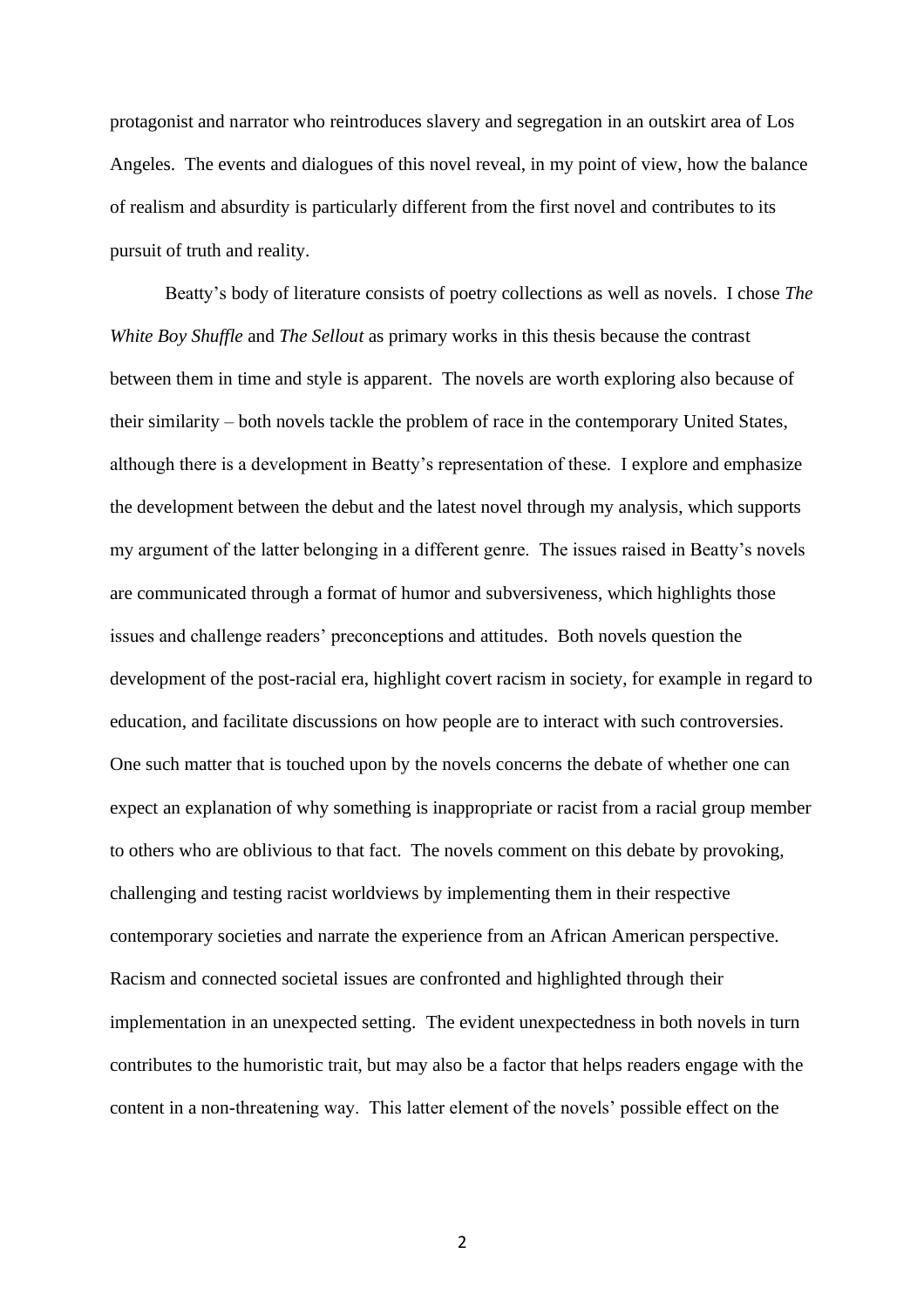readers advocates for Beatty's choice of framework, as the genres successfully convey controversial and complex issues in a manner that may facilitate change of attitude.

The way Beatty raises these issues in *The White Boy Shuffle* and *The Sellout* are fundamentally different and deserve a thorough analysis. One could speculate whether this change in Beatty's approach happens precisely because many of the issues raised still endure, almost two decades after *The White Boy Shuffle* was written. This change in writing style may also suggest that the literary field acknowledges a need to go further and push harder in literature to achieve equality. This realization seems to have trickled its way into a new way of writing, which emerges on the outskirts of the satire genre's borders. The contrast between the novels also reflects societal changes in between the publications of the two. New ways of protesting have appeared in the fight against racism and oppression since Beatty's debut, like the Black Lives Matter movement from 2013, which initially reflected police violence disproportionately affecting African Americans but has become a movement reaching far beyond the United States' borders (Black Lives Matter, n.d.). The change of genre and style indicates that the genre of satire used in *The White Boy Shuffle* falls short when confronting those issues in the contemporary, as Beatty arguably shifts the format when writing *The Sellout.* The 21<sup>st</sup> century novel is written in a style that I will argue facilitates an approach that confronts and subverts racism and prejudice by way of for instance vernacular language and humor. Although both novels are praised by literary critics and they both raise issues through popular culture, the latter novel seems to go further and insidiously challenge the reader to reflect on his or her thoughts and attitudes while mid-laugh, and by that subtly change people's perspectives.

Hysterical realism is a fairly new genre, and should be explored, especially concerning the tension between this genre and the related satire. The identification of the genre in the beginning of the 21<sup>st</sup> century is a telling feature of a development within the literary field, and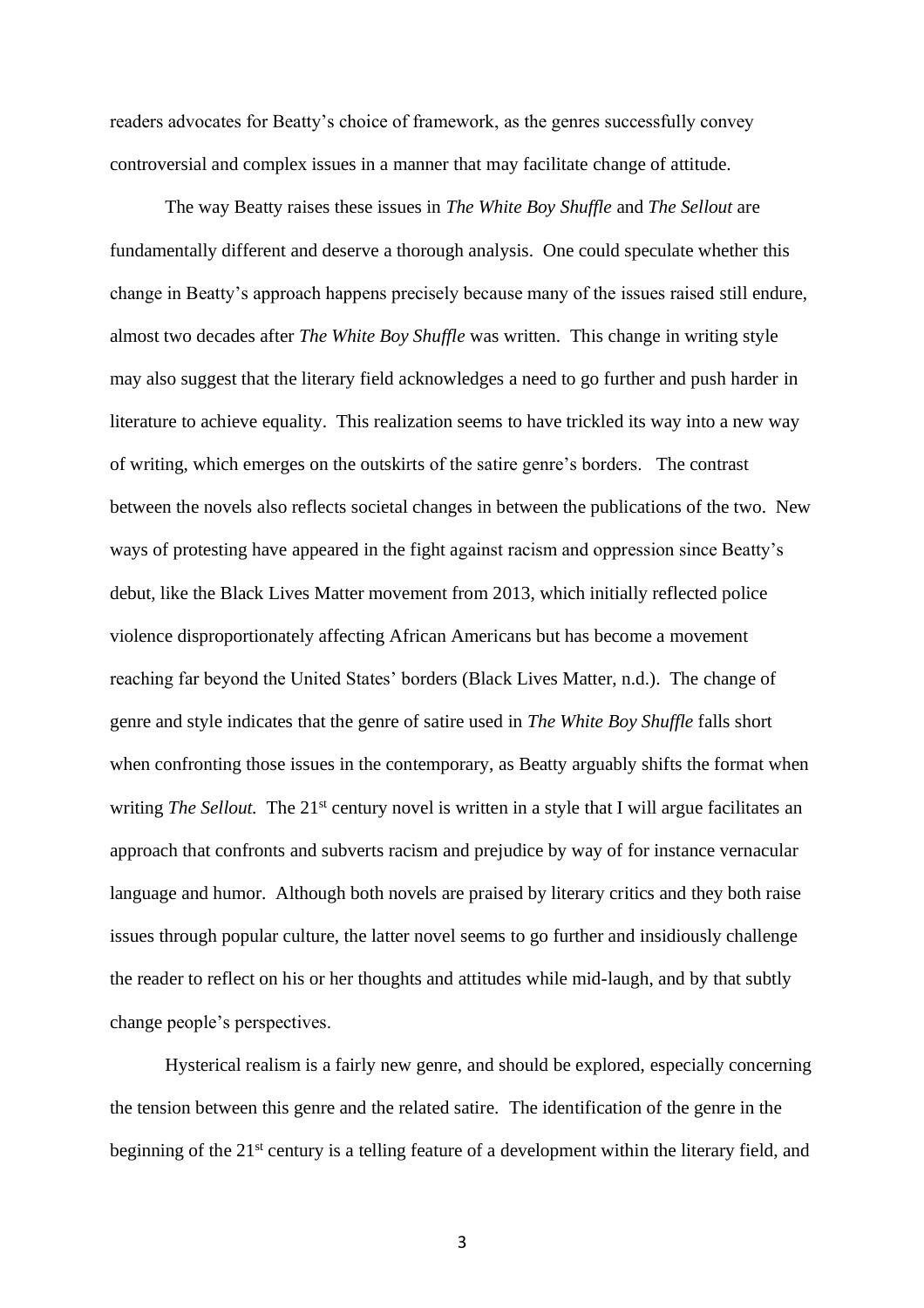perhaps especially in relation to texts that confront issues of the contemporary in a new way that cannot be completely comprehended or interpreted through existing genres. The recognition of the genre is also telling of the societal development in the United States, and perhaps also internationally – examples are artworks that are proving more absurd, playing with conventional concepts of how a text may provoke and challenge readers and existing worldviews. I will return to the relevance of hysterical realism in this regard in the conclusion.

In the first chapter of this thesis, I present a selection of close readings from *The White Boy Shuffle,* where I focus on discussing how they exemplify and relate to Bakhtin's characteristics of Menippean satire. I include a conversation concerning humor and irony's role in the satire genre, and how they are employed to convey the satirical motive. I continue with close readings that exemplify different aspects of the Menippea, aspects that pertain to the larger themes of the genre, like its challenging of philosophical truths and the use of the absurd.

The absurd is of particular interest when I turn to the second chapter concerning Beatty's most recent novel, *The Sellout.* In this chapter I show how, based on its use and juxtaposition of realism and the absurd, the novel cannot be classified as belonging to the satire genre, but is an example of hysterical realism. To understand this genre I will give an account of James Wood's explanation and what hysterical realism is seen to entail. However, I disagree with Wood's judgement concerning the potential and effect of hysterical realism, and rather argue that the features of the genre that he seems to denounce are in fact effective means to communicate the realism embedded in the genre and its pursuit of truth and reality. To further underscore how and why *The Sellout* should be recognized as a hysterical realist text rather than a satire, I relate the novel to Bakhtin's characteristics of the Menippea and show how the novel's features are substantially different from them.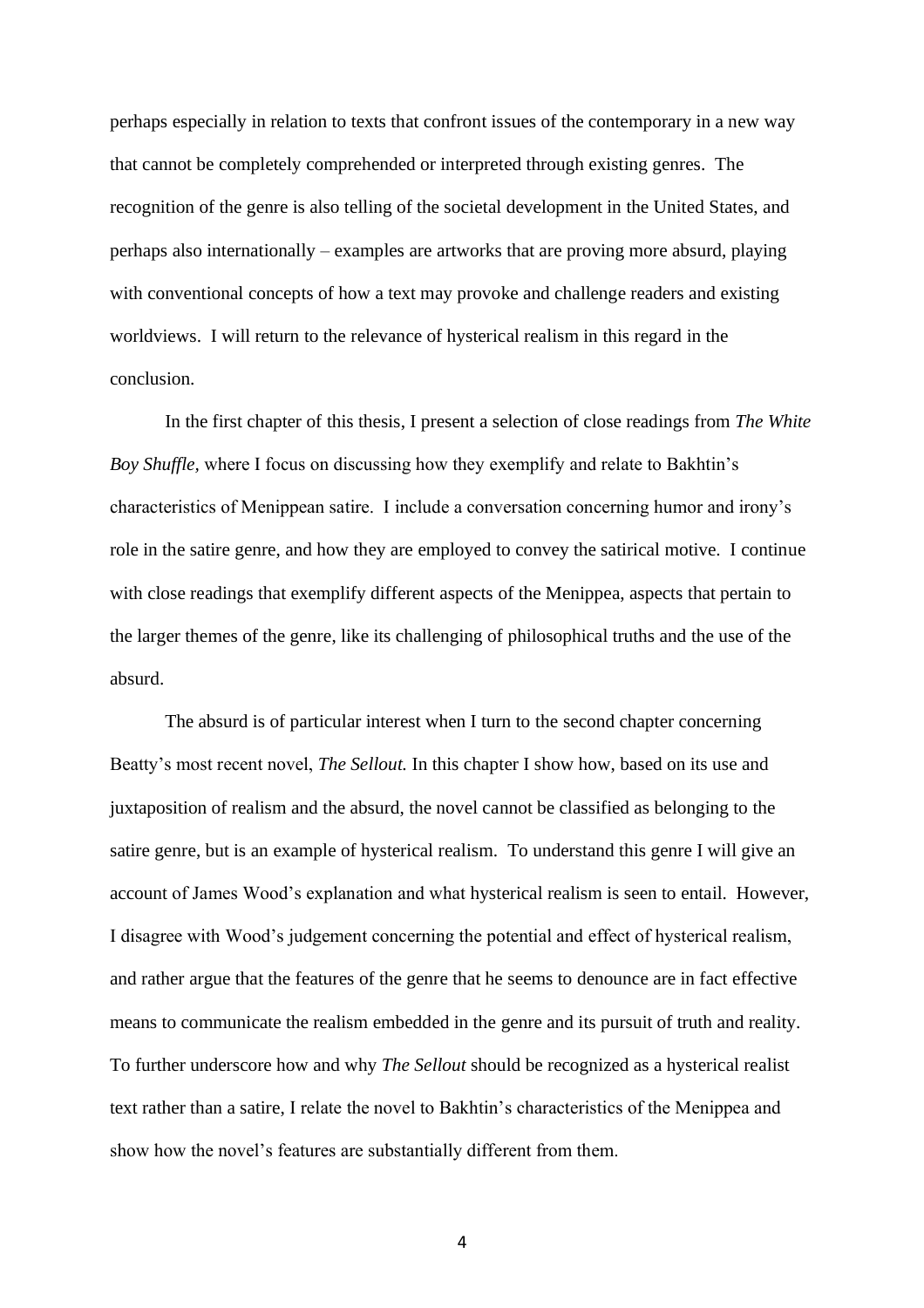I conclude with a reiteration of the arguments found in the chapters and speculate whether the new genre is just what the contemporary world (perhaps desperately) needs in terms of interpreting and understanding texts, art and our world in general. I will suggest that the scope of hysterical realism is wider than just its relation to literature and can be found in other fields like music, film and political events. In addition, I relate the literary development from satire to hysterical realism to Beatty's own notions on how satire may work, and how it can become a disadvantage or "a shield" (Beatty, as cited in Tripathi, 2017) as he calls it, against criticism and progress.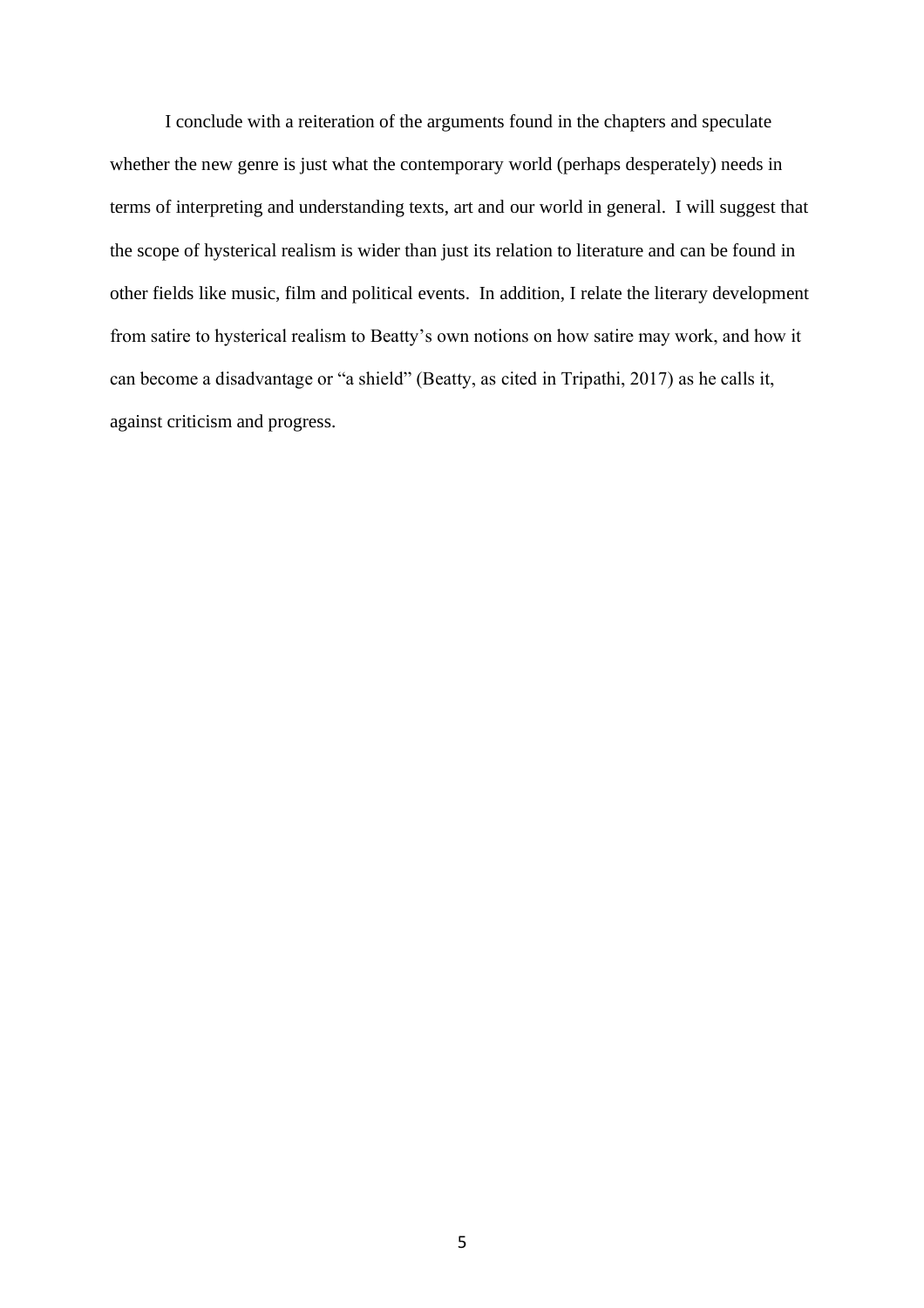## <span id="page-10-0"></span>Chapter 1

#### <span id="page-10-1"></span>Background and theoretical framework

In order to better understand the relationship between Beatty's two novels and the characteristics of the satire genre, an overview of the context of the African American satire is needed. The overview is largely based on Darryl Dickson-Carr's findings in his book *African American Satire: The Sacredly Profane Novel* (2001), which I find to be the most relevant source for my thesis. The primary works are then introduced further as I present summaries of the novels in addition to an account of their critical reception. I then follow with a discussion concerning the definitions of the satire genre, and of the importance of Mikhail Bakhtin's characteristics of Menippean satire and how they relate to Beatty's novels.

#### <span id="page-10-2"></span>1.2 The tradition of African American satire

The tradition of the African American satirical novel stems from long before the abolition of slavery; prominent African American writers such as Frederick Douglass (1818-1895) satirized the American social hierarchy, influenced by stories of enslaved African Americans and their folk culture (Dickson-Carr, 2001, 38). In his speech "What to the Slave is the Fourth of July?" performed on the fifth of July 1852, Douglass, a former slave himself, speaks of what is crucial to inspire and produce change, a motive associated with satire: "At a time like this, scorching irony, not convincing argument, is needed" (Douglass, 1852). An essential component of satire is the feature of irony, which encompasses several functions. Linda Hutcheon addresses these functions in her book *A Theory of Parody* and describes one of them as "irony judges" (2000, 53). The evaluative aspect of the literary device implies a writer's attitude towards the text itself, "an attitude which, in turn, allows and demands the decoder's interpretation and evaluation" (Hutcheon, 2000, 53), which is central to the satire genre. Her reference to irony's judging character reflects its ability to facilitate readers'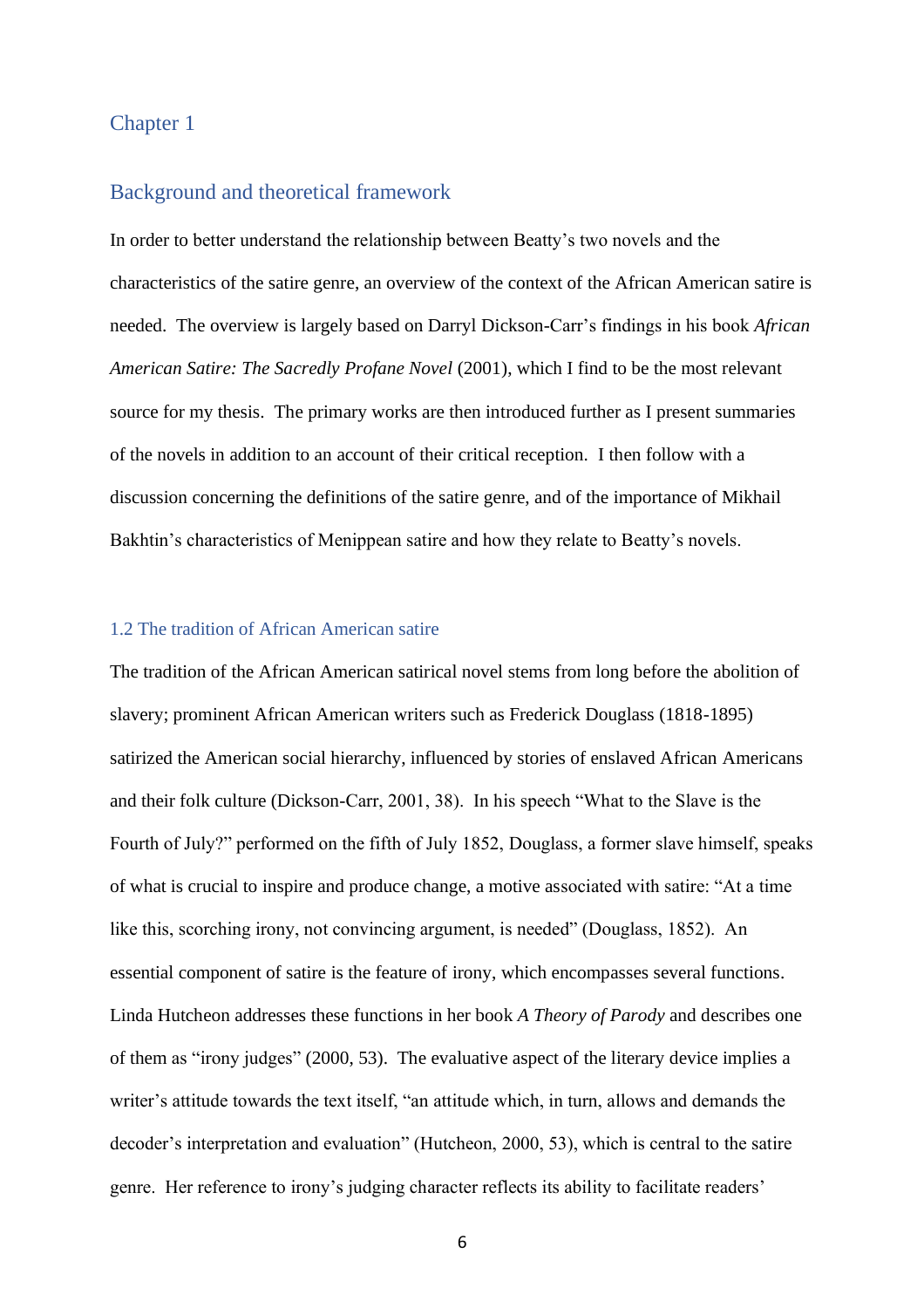change of attitude and behavior, which helps one see Douglass' claim of irony's power and importance even in the 1800s.

According to Darryl Dickson-Carr in his work *African American Satire: The Sacredly Profane Novel* (2001), the enslaved people's tales are what makes the backbone of African American satire. Together with antebellum authors and their literary techniques, such tales are what result in the African American satire novel (Dickson-Carr, 2001, 38), examples of which will be returned to below. However, the collections of folklore in the beginning of the nineteenth century were most often not representative of the African Americans they were portraying; the language used was the language recorded by observers who were mostly white southern writers. In turn, such texts lead to filtered stories influenced by the writers' bias and their perceptions of African American people and culture (Dickson-Carr, 2001, 39).

The biased material played a role as African American writers produced texts to oppose this fallacious image, utilizing dialect as a part of the attempt at subverting demeaning stereotypes and racist images. Charles W. Chesnutt and his collection of tales in *The Conjure Woman* (1899) and Paul L. Dunbar's poetry were written in the so called "Negro dialect". These texts not only functioned to revise the popular folk and trickster tales that were demeaning and biased, but did so within narrative frameworks that normally portrayed the racist stereotypes of black people, whilst cleverly including subtle critiques of the exploitation of African Americans and the American South (Dickson-Carr, 2001, 39). However, Dickson-Carr notes that the choices of the authors regarding dialect language also reflects the editorial policies of the time, which were structured to suppress the idea of diversity within the African American group (2001, 39). Such policies inevitably led to a lack of African American writers whose literature reflected the reality and diversity of African American life, although there are some prominent exceptions to this statement appearing in the turn of the century. An especially important text is W. E. B. Du Bois' *The Souls of Black Folk,* published in 1903,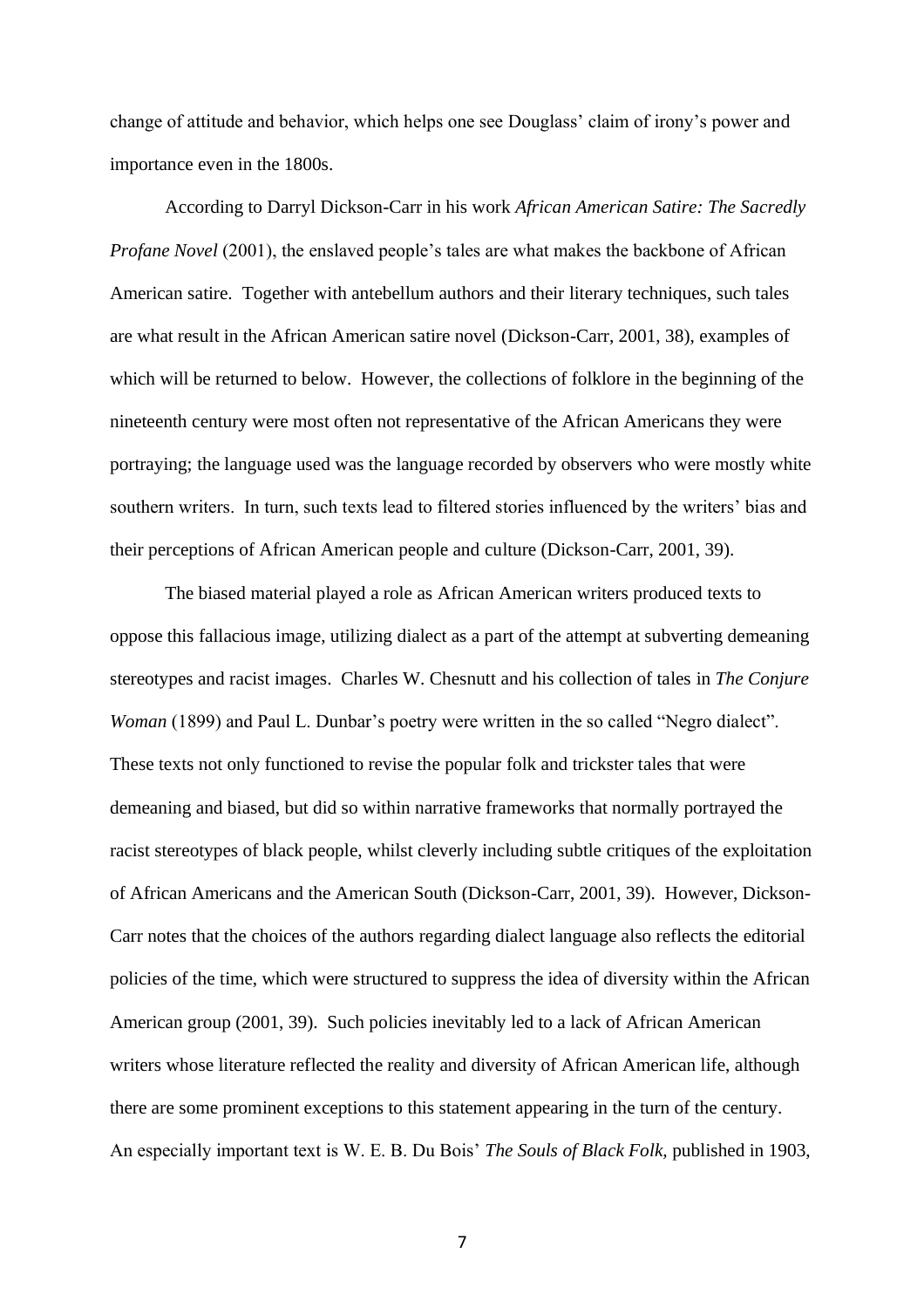a watershed one might say, for the African American literary tradition and intellectual thought. It would come to have a defining impact on the movement toward recognition of African American culture and art, witnessed in the text's profound effect on an entire generation that would eventually form the Harlem Renaissance.

The revolutionary arts movement called the Harlem Renaissance spanned from the 1910s through the 1930s and engendered a comprehensive and fruitful collection of literature by African Americans (Dickson-Carr, 2001, 39). This collection, according to Dickson-Carr (2001, 41) has only been surpassed by the Black Arts movement in the 1960s. *The Crisis*, a journal founded and co-edited by W. E. B. Du Bois from 1910 to 1934 was central. Although it was considered property of the National Association for the Advancement of Colored People (NAACP) it largely reflected Du Bois' own ideology and ideas, like his resistance against attempts to institute segregated schools and his censure of both the white and the "Negro church" for "unchristian" behavior, especially in terms of white people's treatment of African Americans (Rudwick, 1958, 216). The growing body of literature written by African Americans led not only to an increase in representative discourses on the diverse ontological and political status and experience of this group, but also to prolific satirical texts that effectively critiqued these discourses. Du Bois' speech *Criteria of Negro Art* published in *The Crisis* in 1926 is an example of this, as it explicitly condemns the dominating discourse in the art scene based on white special interests. He specifically mentions such interests materialized in the publishing business, stating that "They want Uncle Toms, Topsies, good 'darkies' and clowns" rather than diversity and truth (Du Bois, 1926, [22]).

The influence of the intellectual texts and arts in this period reached well beyond the Harlem area and into the American mainstream discourse of the time, although the texts' range were limited as a result of for example publication houses' criteria and society's widespread racist attitudes toward the African American population. Texts published during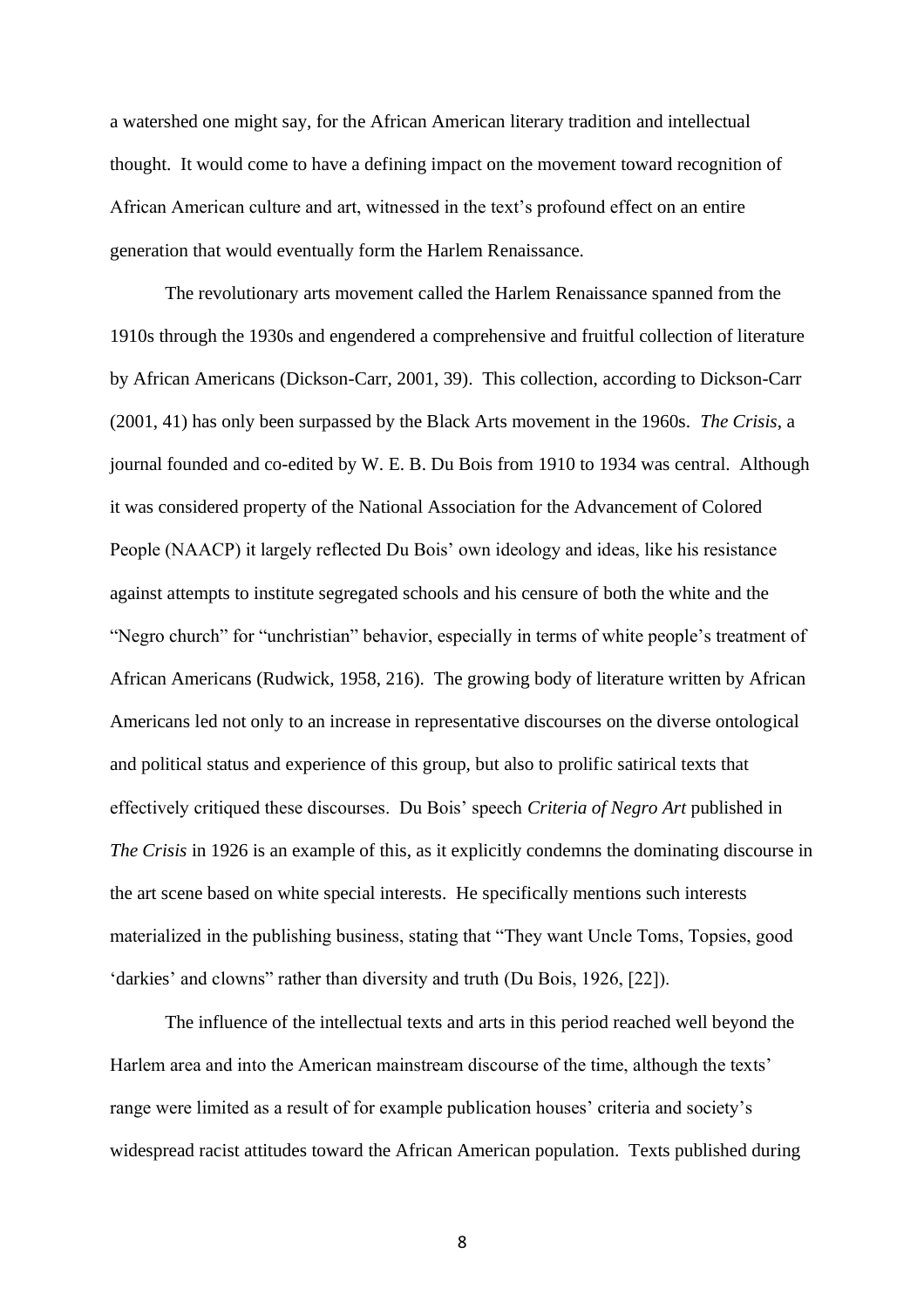the Harlem Renaissance addressed issues affecting African Americans, concerning themes like identity and the construction of race, the crisis in black leadership and the lack of a unified political ideology among the African American community. However, there were also disagreements regarding how the artists of the Renaissance could best influence their audience; some writers were criticized for romanticizing African American's realities and their experiences, other artists whose texts opposed what they perceived as fake representations were criticized for presenting African Americans in a way that could serve the whites' primitive view of them, and undermine racial equality (Dickson-Carr, 2001, p.87). Similarly, Henry Louis Gates Jr. notes that although the Harlem Renaissance succeeded in regard to the creation of a substantial African American body of art, "most critics agree that it failed to find its voice, which lay muffled beneath the dead weight of Romantic convention, which most black writers seemed not to question but to adopt eagerly" (Dickson-Carr, 2001, 156). Langston Hughes was one of such writers who condemned literature that would succumb to the white people's preferences. Hughes referred to this as the racial mountain standing in the way of true African American art, the mountain being constructed by the "urge within the race toward whiteness" and "to be as little Negro and as much American as possible" (Hughes, 1999, 55).

With the turn of the economy during the Great Depression in the 1930s, a substantial portion of African American writers of the time found themselves distracted by a changing society, and many writers withdrew from the literary arts scene. Although the Renaissance's flourishing of arts decreased in the Great Depression, the production of African American literature did not end; some of the most acclaimed texts were published well into the 30s, like Zora Neal Hurston's *Moses, Man of the Mountain* published in 1939, and Richard Wright's *Native Son* published in 1940. Analyses of Hurston's satirical works, together with other contemporary satirical novels often reveal, according to Dickson-Carr (2001, 43), a frustration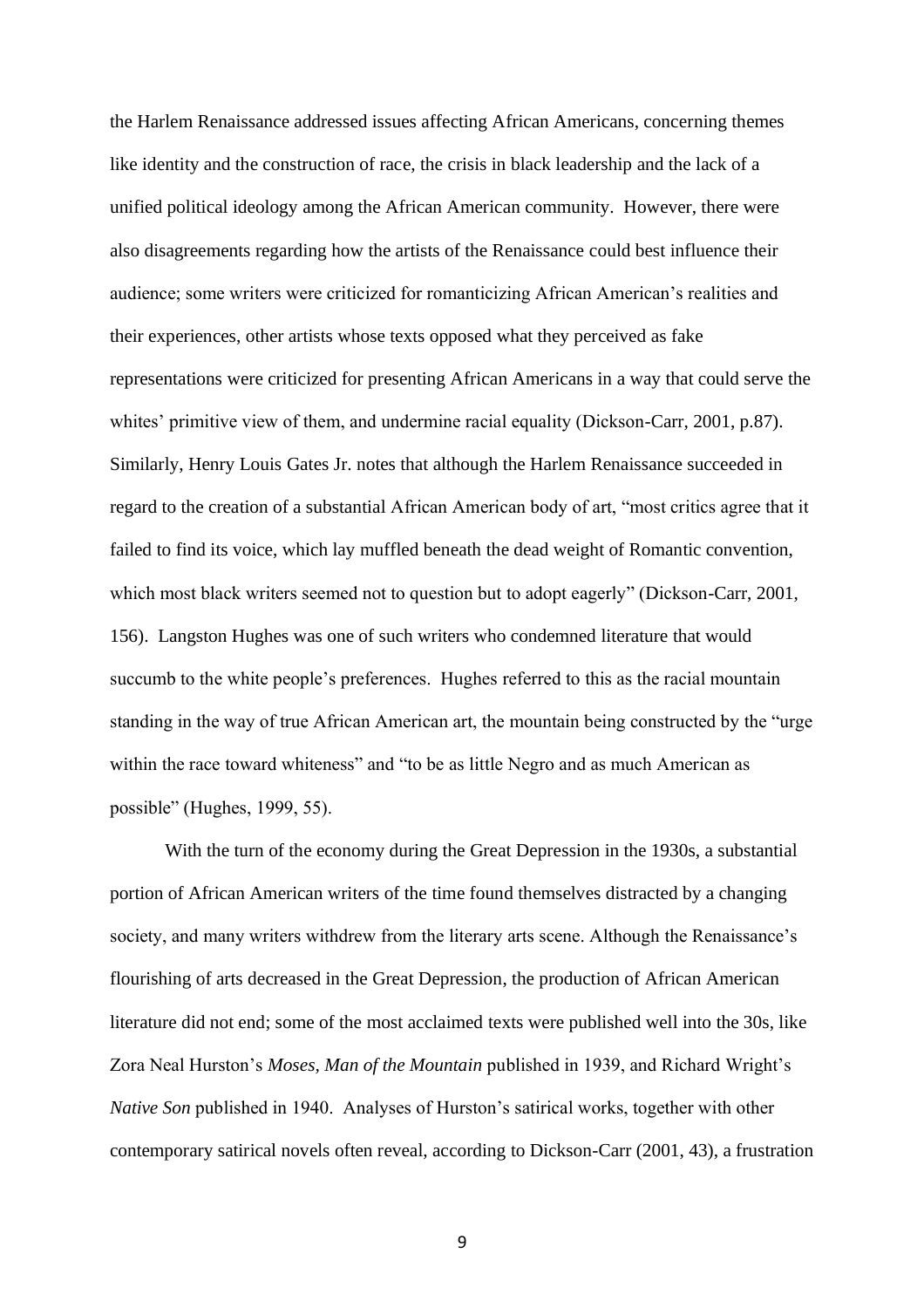concerning the inability of readers – blacks and whites alike – to recognize the complex and delimiting system of racial power in the USA, in addition to the inability of perceiving and pursuing the best way to dismantle that system. As we will see, frustration concerning this inability can be recognized in Beatty's works as well, displayed for example in the absurdity of the events and characters' thoughts, a feature that ultimately forces the reader to take a new perspective on issues like for example the use of the N-word.

Although the genre of satire flourished in the Harlem Renaissance period, several writers criticized the satirists for entering the life of white people through the same minstrel technique which previously had dominated the scene. One of these writers was Richard Wright, who criticized satirical texts for being simplistic and made for white folks' entertainment, as opposed to critiquing behavioral and systemic patterns (Dickson-Carr, 2001, 87). Wright's criticism, as told by Dickson-Carr (2001, 87), argues that the texts' critique directed toward the reader was not recognized as such, and instead regarded as pure entertainment. His criticism toward the Harlem Renaissance authors, especially Hurston, includes concerns of their supposed tendency to avoid political statements and how their texts did not reach out to a black audience. However, according to Dickson-Carr (2001, 87) this criticism seems somewhat misplaced, given the substantial number of authors who openly condemned racism in their work. Despite Wright's and others' criticism, the African American satirical tradition hardly ceased; instead it laid the groundwork for the influential writings leading up to the Civil Rights Movement and the Black Arts and Aesthetic movement.

As society moved forward in terms of race politics in the 1960s, the African American communities and organizations recognized a need for redefining their political strategy and ideology as they saw a possibility for national segregation to be demolished. The debate that followed led to a set of revised approaches to interpreting African American culture and art,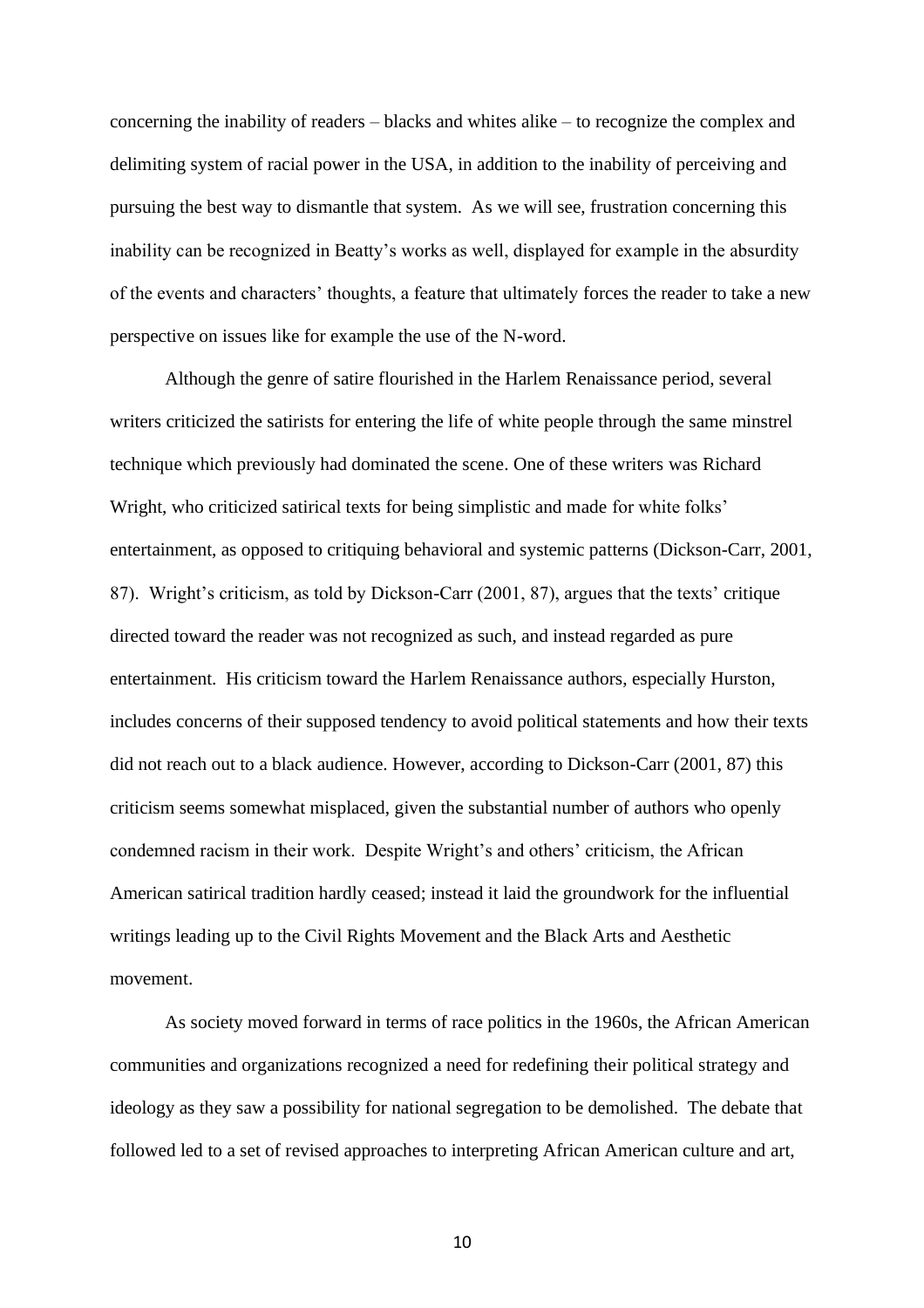whose boundaries were manipulated and bent by satirists in search of greater diversity in the portrayal of African Americans. The conversation about how to obtain social justice, civil rights and economic freedom led to, in simple terms, a divide between those who believed that racial separatism (also called Black Nationalism) was the best way to achieve their goal, and those who saw racial integration as the most effective means (Dickson-Carr, 2001, 113). Many, of course, held views that fell between these two poles, and despite their common goal, the groups' differing beliefs on the means necessary to reach that goal resulted in "vitriolic exchanges" (Dickson-Carr, 2001, 113). In the middle of this turmoil, several critics expressed what they saw the writer's role of the time to be, that their responsibility was to use the power of the word, to use language to transform ideas into action that would revolutionize the nation's treatment of African Americans (Dickson-Carr, 2001, 115). One of these critics, Amiri Baraka, stated that the "Black artist's role in America is to aid in the destruction of America as (s)he knows it" and pursue a kind of realism that would reveal America as it truly is and then show the reader the means of destroying those oppressive structures (Baraka as cited in Dickson-Carr, 2001, 115).

The utilization of language and literature to create and aid social and political change, a key part of nearly all definitions of satire, continued into the last decades of the 20<sup>th</sup> century. Ishmael Reed, a prominent author of this period writing satirical texts among others, helped promote the realistic and reflective form of literature, which became "an ideal model for all black art" (Dickson-Carr, 2001, 120). During the 60s and 70s a substantial amount of African American art was produced and distributed, which points to the name of the period The Black Arts Movement, also known as the Black Aesthetic movement. The movement encouraged writers and artists to create diverse and rich portrayals of African Americans, which were needed in order to grasp the complexities of their life experiences, free from society's demeaning stereotypes (Dickson-Carr, 2001, 120).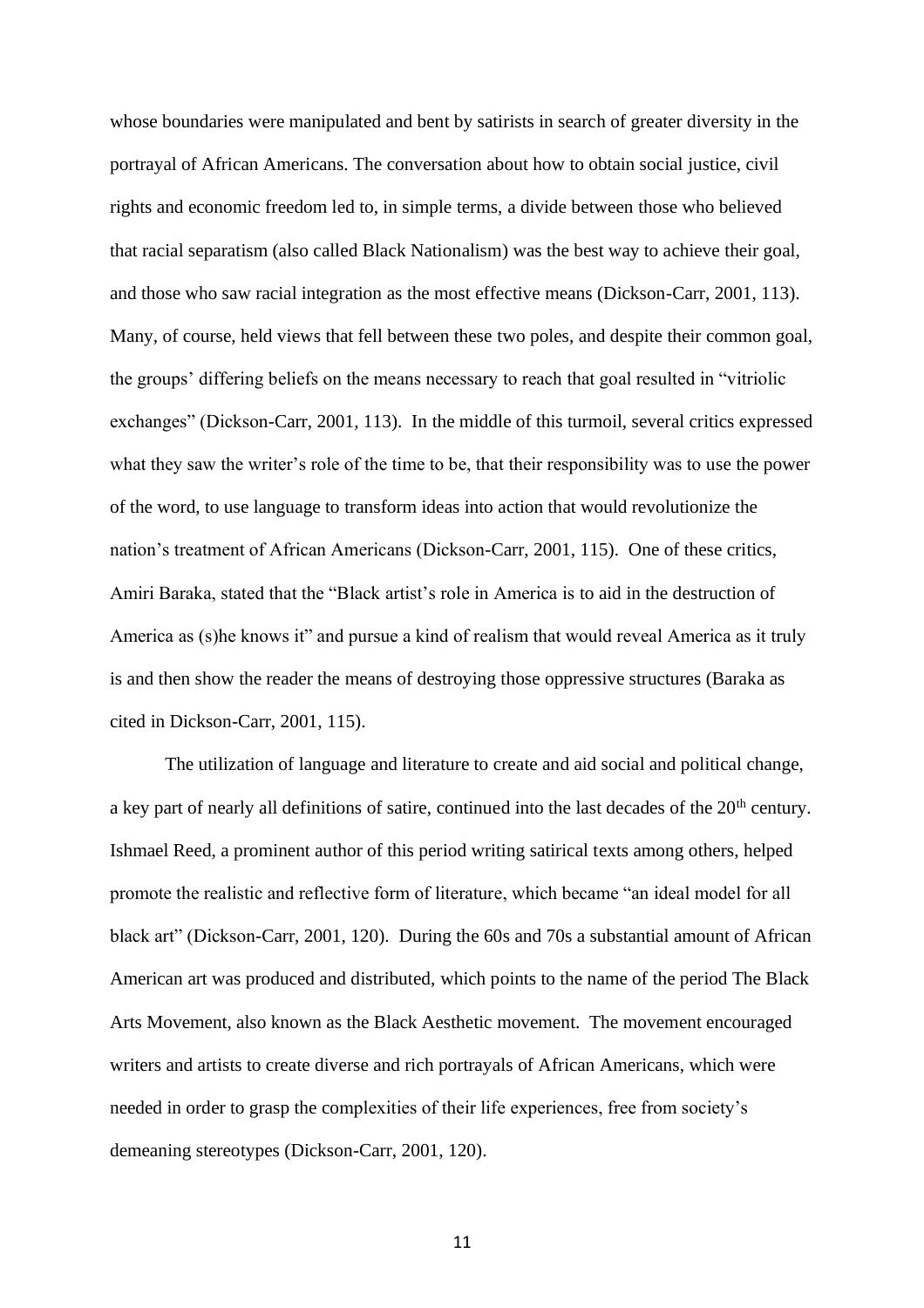Different opinions on how to best achieve equal social and political conditions for African Americans through art continued to be an issue persisting well into the 21<sup>st</sup> century. The form of satire expanded to another mode of expression during this time, namely comedy and stand-up in particular. Prominent comedians like Richard Pryor and Dave Chapelle are praised because of their raw portrayals of the real life of African Americans, and as Beatty notes in *The Sellout,* Richard Pryor represents what he calls "Unmitigated Blackness", that is, not giving in to society's expectations (2015, 277). The use of comedy or ridiculing to critique societal realities is something that is prevalent in satire, which will be further addressed as different definitions of the genre are presented and discussed below. Firstly, however, I present brief summaries of *The Sellout* and *The White Boy Shuffle.* To offer a glimpse of the development from the  $20<sup>th</sup>$  century novel to the  $21<sup>st</sup>$  century novel, I present an overview of the works' reception in the literary world.

#### <span id="page-16-0"></span>1.3 The White Boy Shuffle

Beatty's novels have both gained acclaim in the literary community and are concerned with topics like inequality, race and prejudice, and offer a refreshing courage and originality. Beatty's debut novel *The White Boy Shuffle* was first published in 1996, and intricately presents to the reader the world of an African American boy named Gunnar Euripides Kaufman as he assimilates to a new environment. Gunnar lives in a predominantly white neighborhood during the first part of his life, acclaimed as the "cool black guy" (*TWBS*, 1996, 31). After a dispute about cultural heritage and blackness, the narrator Gunnar and his family – consisting of his mom and two sisters – move to Hillside, a predominantly African American neighborhood. Gunnar is included in a local gang, called the Gun Toting Hooligans, who ironically initially never used guns, for as the narrator notes "Who'd suspect a gang called Gun Totin' Hooligans in a vicious gangland lassoing?" (Beatty, 1996, 111).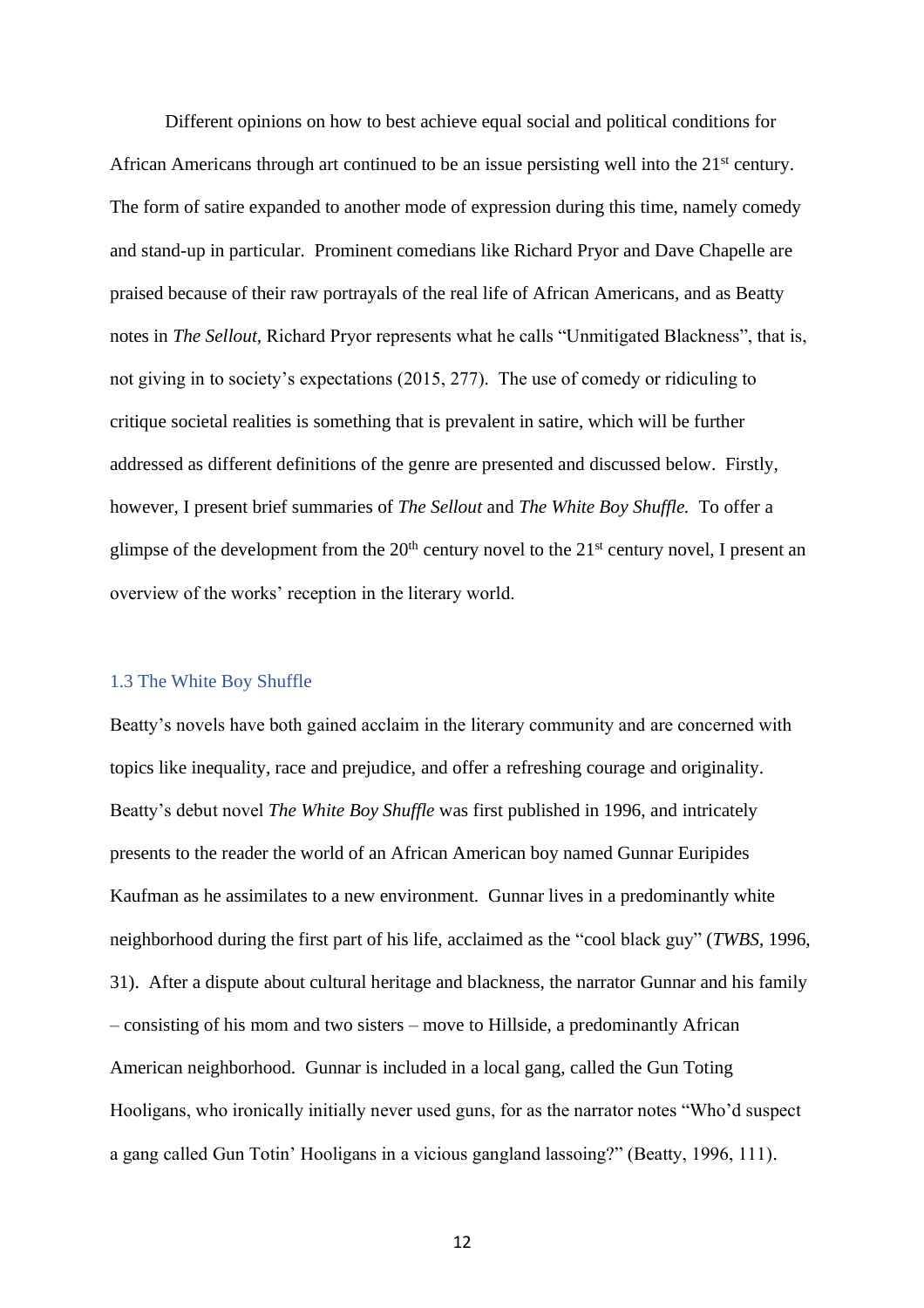The plot is set in the late half of the  $20<sup>th</sup>$  century, offering the reader an African American's perspective on contemporary issues like police brutality and black leadership, and events like the LA riots in 1992 following the acquittal of four white police officers who severely beat Rodney King (History, 2020). As his athletic skills are recognized and further developed, Gunnar eventually attends college on an athletic scholarship, though his recognition is also influenced by his poetic skills. Gunnar's status as a famous basketball player and author of his debut novel *Watermelanin*, leads to a growing fanbase. While somewhat reluctantly and indifferently speaking at a rally against South Africa's Apartheid, Gunnar finds himself criticizing the audience for not being devoted enough to "the cause". He demonstrates his claim by quoting a text by Dr. Martin Luther King Jr., before he accuses the audience of not being willing to die for anything, and consequently deducing that they simply are not fit to live either. The revelation causes a growing number of people across the nation to commit suicide in the name of the "cause", including Gunnar's best friend and ally, Nicholas Scoby.

Beatty was already a praised poet at the time of publication of *The White Boy Shuffle*  (1996); he had entered the public's attention when he won the first poetry slam championship of the Nuyorican Poets Café (Sandhu, 2016). He subsequently published two collections of poetry, *Big Bank Take Little Bank* in 1991 and *Joker, Joker Deuce* in 1993. The champion title and his first publication contributed to his career being launched and his position as a major voice within the late 20<sup>th</sup> century American literary community solidified, before he turned to fiction in 1996 (Left Bank Books). Beatty's acclaim in the realm of poetry did not, however, automatically result in praise of his fictional literature; his debut novel was turned down by 18 publishers before ending up at Oneworld, a small husband and wife publishing company (Thuillier, 2016). Despite the difficulty with being published, the reception after *The White Boy Shuffle's* publication foregrounds the growth in acclaim Beatty's literature would receive, with for example Richard Bernstein's review of the debut for *The New York*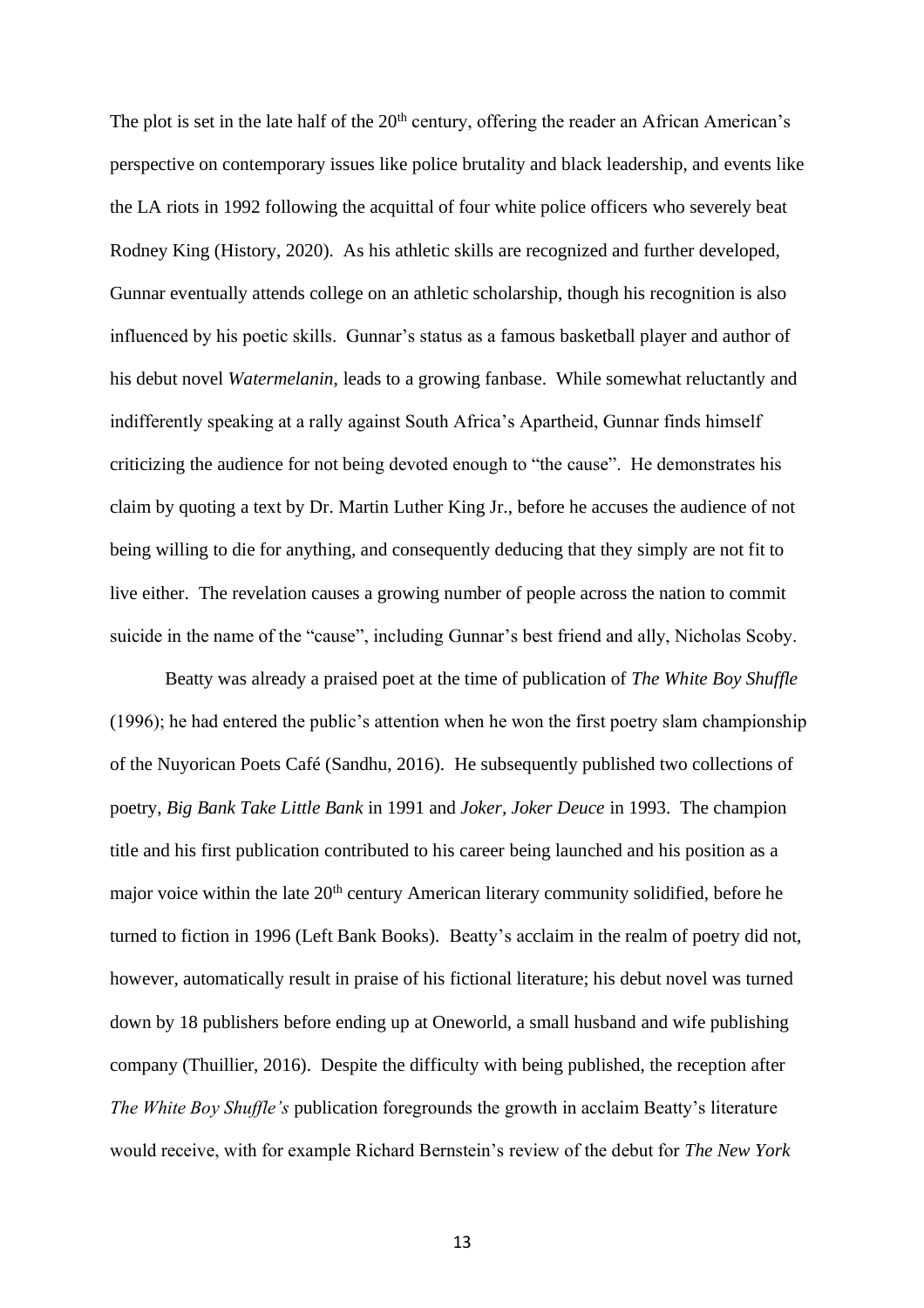*Times* calling it a "blast of satirical heat from the talented heart of black American life" (Bernstein, 1996).

However, Bernstein also recognizes the novel's flexible position between genres. He remarks on the novel's fluidity and places the text within the growing genre in American literature, the black Bildungsroman, while in addition recognizing the obvious satirical elements of the novel. In accordance with this fluidity, Bernstein notes in his review that Beatty's satire slips over the edge into "a kind of nihilistic slapstick", and that, what he calls the "magical realism" of *The White Boy Shuffle,* results in a less successful piece of work that is not positioned within the readers' zone of conviction. It would seem that Bernstein observes and identifies the novel's absurdity as leaning towards "kvetchy political posturing" (Bernstein, 1996) rather than "an antidote to what [Beatty] once described as 'the defining characteristic of African-American writing: sobriety – moral, corporeal, and prosaic'" (Sandhu, 2016). Other critics, however, like LaMonda Horton Stalling, place the novel firmly within the satire genre, claiming that Beatty deliberately turned to satire because of the genre's strengths, like allowing the author to deconstruct and revise social concepts (2009). The fluidity between genres that Bernstein mentions, and which is illustrated by the opposing views of the two aforementioned critics, is where I position myself in this thesis as I argue that Beatty's novel *The Sellout* has too hastily been classified as a satire. The categorization of a text is undoubtedly an ambiguous and complex task, which is why it may be fruitful to examine hysterical realism in the case of *The Sellout,* especially in terms of the novel's relation to absurdity and realism*.*

#### <span id="page-18-0"></span>1.4 The Sellout

Beatty's latest novel, published in 2015, takes its readers on a journey which goes backward and forward in time simultaneously; it plays with concepts dated hundreds of years back in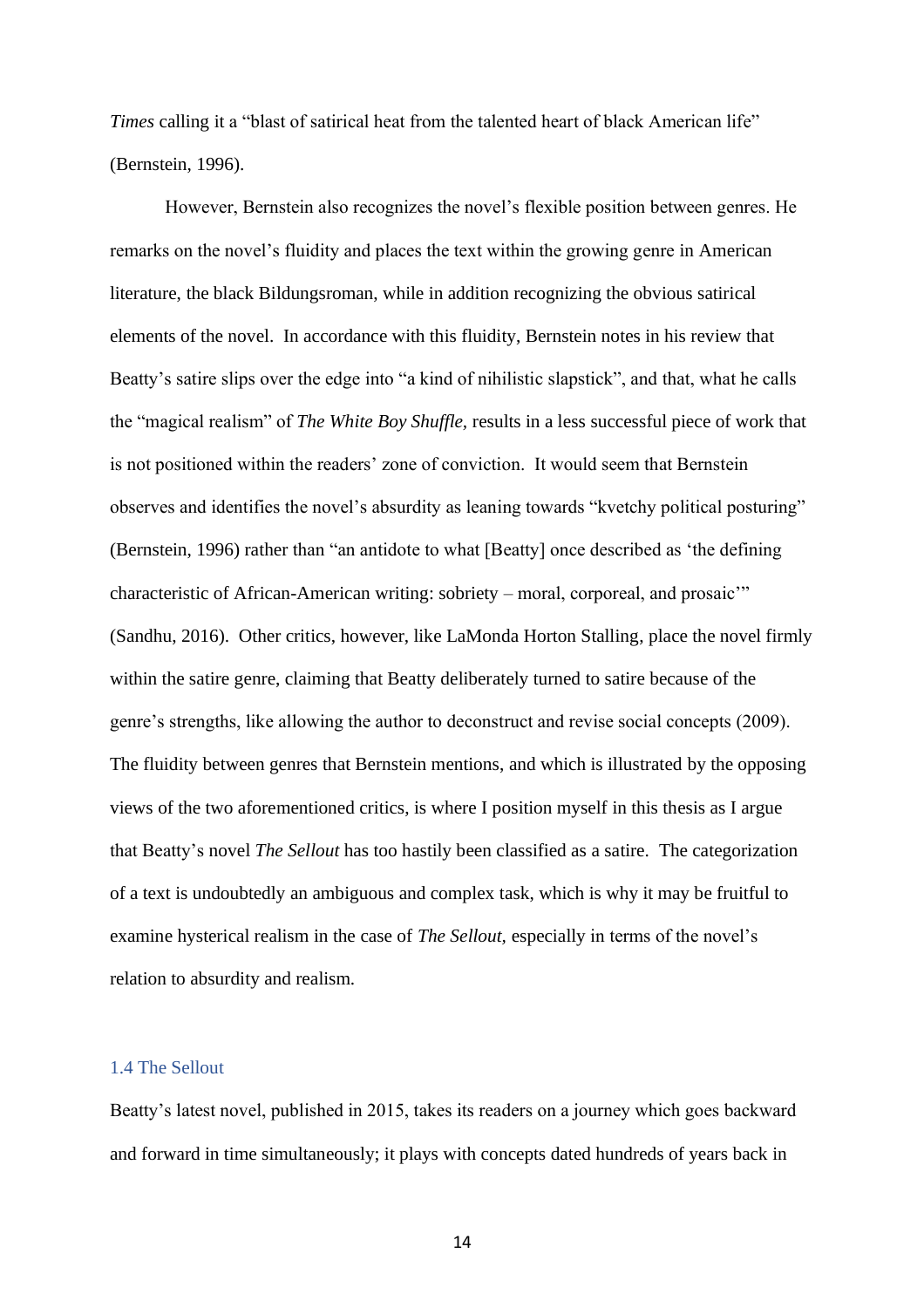time and implements them in a modern society. The novel's protagonist and narrator, whose surname is Me, is an extraordinary character. He is the son of an African American psychologist and the subject of many of his father's social experiments. Me lives together with his father in an "agrarian ghetto", located on the outskirts area of Los Angeles in a city named Dickens, which ironically is inhabited by predominantly Black and Latinx people. The name of the city alludes to the 19<sup>th</sup> century British author Charles Dickens, proclaimed for his children's literature, however portraying predominantly white characters and showing oppressive sign-of-the-times attitudes toward other cultures and ethnicities. Me is born and raised there on a piece of land owned by his father while he works for the LAPD as a "Nigger whisperer", an occupation Me eventually picks up after his innocent father is killed in a police shoot-out. The homicide of Me's father stands as an event that causes his search to right yet another wrong in society. Though he recognizes the injustice of police brutality and the treatment of African Americans by authority, Me somewhat reluctantly ends up as a slave owner of Hominy Jenkins, a former member of the *Little Rascals 1 .* Furthermore, Me gains recognition in his community as he fabricates a school for whites only, in essence resegregating education, which in turn leads to higher academic results of the children attending the now proclaimed non-white school. The reintroduction of slavery and segregation lands Me in the Supreme Court, smoking weed in an excessively expensive suit. His actions of resegregating his hometown and his status as a slave owner generate confusion and embarrassment in the court room as the judge questions the American system and the deceptive "separate but equal" idea from the late nineteenth century.

At the time of *The Sellout's* publication, Beatty had already developed a fanbase and substantial recognition on the American literary scene, but his acclaim was further heightened as the novel won him the Booker Prize a year after its publication. The novel is praised for its

<sup>&</sup>lt;sup>1</sup> *The Little Rascals* is a children's tv-series produced in different formats from 1922 to 1944.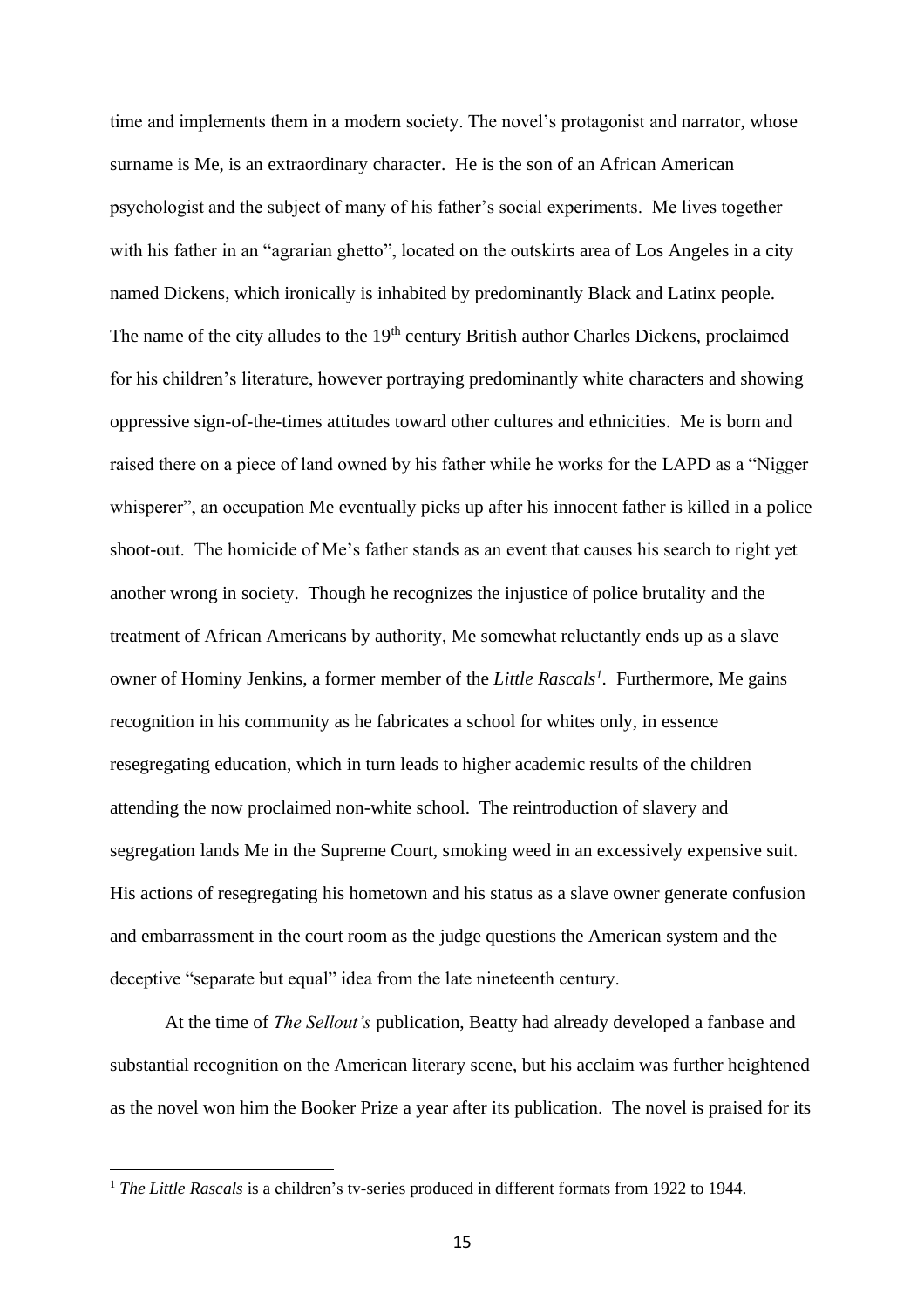humorous approach to complex racial issues and its deconstruction and disclosure of contemporary oppressive structures. The reception of the novel also raises the question of genre. Most of the critical literature concerning the novel characterizes it as a satire, like Roberta Wolfson does in her essay "Race Leaders, Race Traitors, and the Necropolitics of Black Exceptionalism in Paul Beatty's Fiction", where she concludes that "Beatty's satire bites" (Wolfson, 2019, 642). In Rebecca Vitenzon's review of the novel in *The Oxford Culture Review*, *The Sellout* is additionally praised and defined for its satirical elements, as it is "filled with pure satiric genius", "bold and daring" and "witty and bitingly ironic" (2016).

The characterization of satire must however be contrasted with the author's idea and explicit remarks that the novel is not a satire. Beatty states that the term satire is an "easy word to just hide behind" and criticizes the genre for creating a space where the reader or reviewer is not confronted with the question of whether one is implicated in misconduct or not, and that the genre rather functions like a shield from confrontation (Beatty quoted in Tripathi, 2017). Beatty also argues that the previous works he has written have not been labelled satirical, despite the similarity in tone between those and *The Sellout* (Tripathi, 2017). It is worth to mention though, that there are scholars who have identified *The White Boy Shuffle* as a satire, like for example LaMonda Horton Stalling. Nevertheless, Vitenzon seems to agree with Beatty's comment, as she also recognizes a shift in *The Sellout* and other satirical works, noting that the novel is in fact "less a satire and more a report on the current state of racial relations in the US" (Vitenzon, 2016).

I position myself between these two opposing views of whether or not Beatty's texts are to be considered satirical or not and will suggest that *The White Boy Shuffle* belongs in the satire category whilst *The Sellout* does not, and rather can be identified as belonging in the hysterical realism genre coined by James Wood. Tip-toing on the edge balancing between the genres of satire and realism will be explored further as this thesis discusses the differences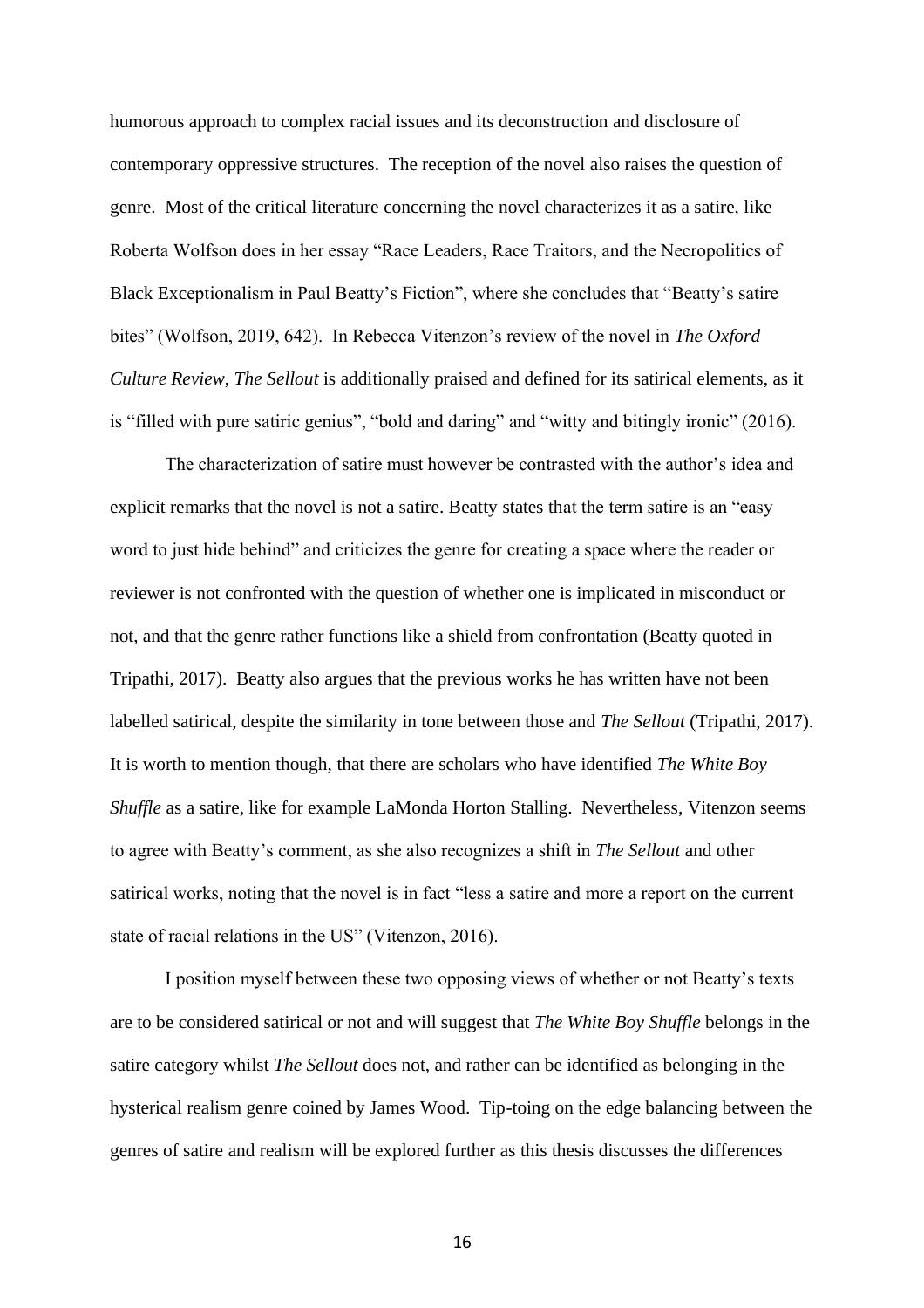between the genres. The development from the first novel to the next is valuable to explore because it may indicate a shift in how to approach readers who find themselves in an everchanging society, and consequently which writing style or genre that is more fruitful when conveying textual messages in these environments.

### <span id="page-21-0"></span>1.5 Defining satire

As many other literary terms, satire is complex and hard to define. Linda Hutcheon, acknowledged for her work in literary theory on topics such as postmodernism, parody and satire, stresses that satire is "both moral and social in its focus and ameliorative in its intention" (Hutcheon, 2000, 16). Hutcheon explains that although parody and satire are phenomena closely connected and easily confused, her definition of satire differs from her definition of parody by the latter's dependance on material to repeat "with critical distance, which marks difference rather than similarity" (Hutcheon, 2000, 6). Hutcheon does not place any emphasis on the aspect of humor in her explanation, and excludes it all together from her definition, although many readers of satire would probably expect it to be included.

Other definitions, however, include the notion of humor. One example of this is *The Cambridge Dictionary* (n.d.), which states that satire is "a way of criticizing people or ideas in a humorous way, especially in order to make a political point, or a piece of writing that uses this style". Hutcheon's and *Cambridge's* definitions also differ in their focus on the reactions of and effects on the reader, as the focus in the former is on the features of the genre, while the focus in the latter can be said to be placed on the readers' response and judgement of whether the material is humorous or not. *The Oxford Dictionary of Literary Terms* (2015) also explicitly expresses the aspect of ridicule and scorn, an association which probably aligns well with the public's understanding of the genre's focus. *The Oxford Dictionary of Literary Terms'* definition states that satire is a "mode of writing that exposes the failings of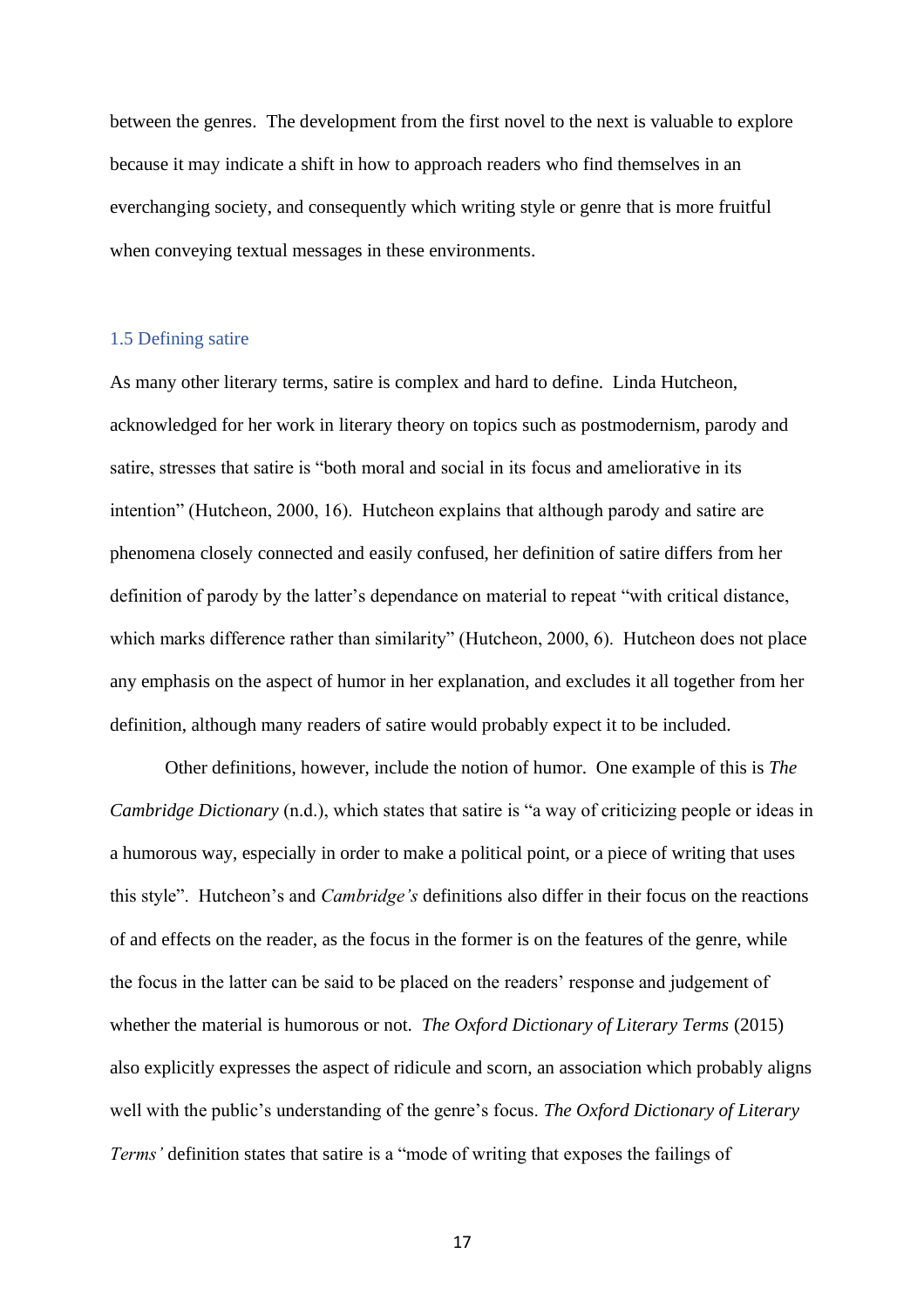individuals, institutions or societies to ridicule or scorn" (Baldick, 2015). The satirical elements may vary in their tone, from tolerant amusement to bitter indignation. *The Oxford Dictionary* further states that the assessment of a material being characterized as satire is often based on incidental elements in a text that may not be considered wholly satirical.

The above definitions' focus on different elements of satire not only reflects the difficulty in defining the term, but also reflects the variety between the different types of satire, for example Juvenalian, Horatian and Menippean. Juvenalian and Horatian satire are characterized by a bitter condemning approach in the former, and a milder, more indulgent approach in the latter (Baldick, 2015). Juvenalian satire is often determined as following a *generative* model of satire, meaning that the rhetoric is characterized by irony of ridicule "used against exemplars of folly and vice" with an aim of correction, "according to norms of ethical behavior and right thinking" (Dickson-Carr, 2001, 17). Horatian satire, on the other hand, is tolerant in its treatment of human vice and follies, which contributes to irony and amusement rather than outrage (Baldick, 2015). According to Dickson-Carr (2001), the preceding types of satire are relatively rare in contemporary literature; the more common form is Menippean satire, which derives from the philosopher Menippus of the third century BCE and is the model this thesis will be concerned with.

Menippean satire, although it also may be associated with the generative model as is Juvenalian satire, is equally likely to adhere to the *degenerative* model (Dickson-Carr, 2001, 17). Dickson-Carr explains that "[w]ithin the degenerative model, virtually all hegemonies are ridiculed, often through the use of appalling grotesqueries and exaggerations" (2001, 17). This is the model African American satire and iconoclasm tends to follow (Dickson-Carr, 2001, 17), with the icons dismantled ranging from systems of oppression to the very culture that allows for such racism to thrive. The *Oxford Dictionary of Literary Terms* defines Menippean satire as "a form of intellectually humorous work characterized by miscellaneous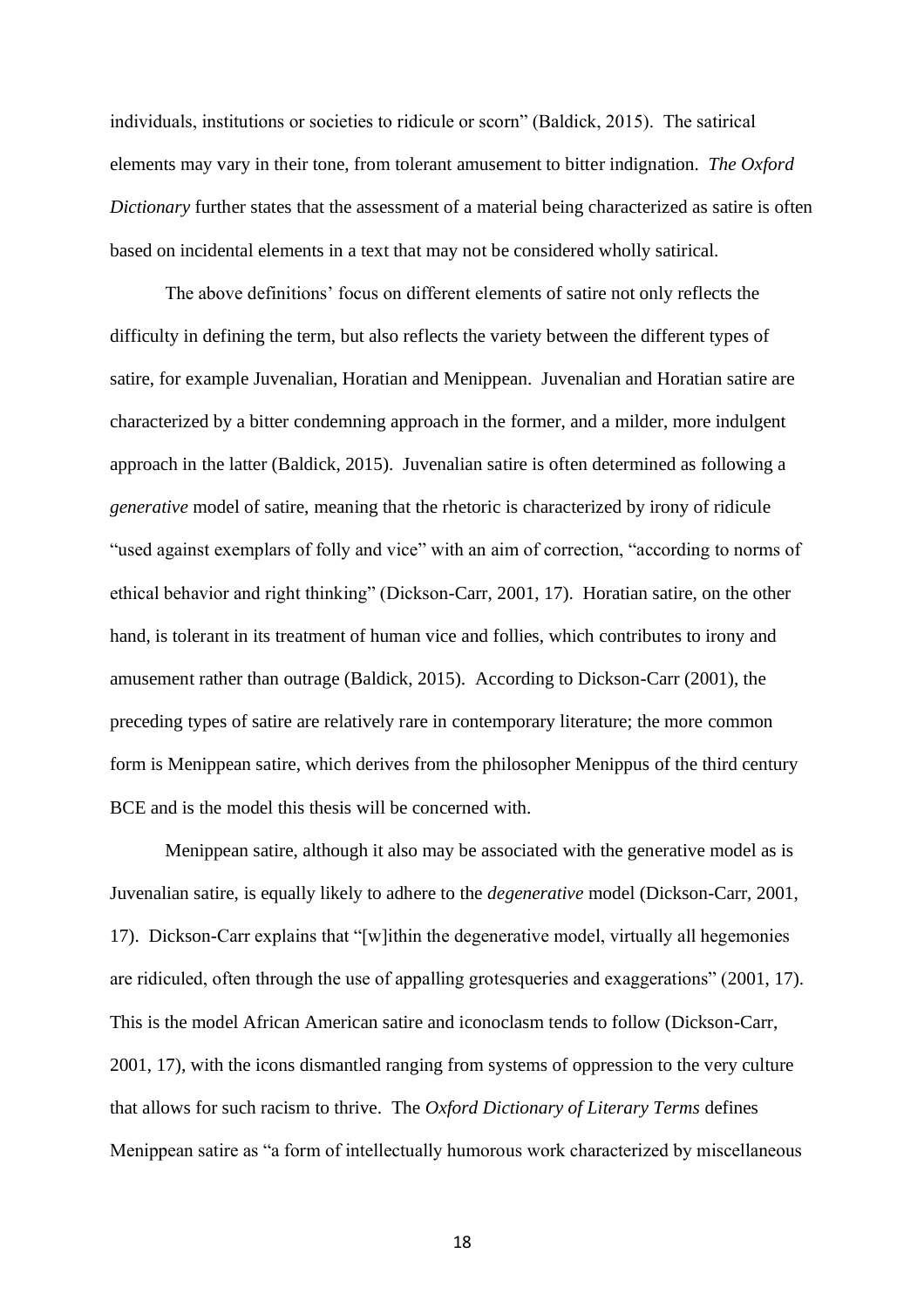contents, display of curious erudition, and comical discussion on philosophical topics" (Baldick, 2015). The definition could be characterized as rather wide, and it brings forth an understanding of satire that is again contrasted to Hutcheon's deliberate avoidance of the humorous aspect. Nonetheless, as the following chapters will show, there are several elements in my primary works that stick out as ridiculous, absurd or ironic. In the following I connect some of the novels' elements to Menippean satire as it is described by Mikhail Bakhtin. This is to show how both novels do in fact have aspects that relate to the satire genre, but that there are substantial imperative differences that lead me to argue that *The Sellout* rather belongs in Wood's genre.

#### <span id="page-23-0"></span>1.6 Characteristics of Satire

To be able to grasp the different aspects of Menippean satire it is helpful to explore the different features of such works, as they have been by Mikhail Bakhtin. He addresses the classic form of Menippean satire in his work *Problems of Dostoevsky's Poetics* (1984). An example of a satiric feature as identified by Bakhtin is how Menippean satire is exceptionally fantastic and extraordinary in the sense of its freedom of plot and invention (Bakhtin, 1984, 114). He states that "in all of world literature we could not find a genre more free than the menippea [satire] in its invention and use of the fantastic" (Bakhtin, 1984, 114). The plot is characterized by events and discourse of a fantastic nature, meaning that they are liberated from the limitations of historical precision and, to some extent, realistic situations. The convincing argument of suicide which the protagonist in *The White Boy Shuffle* makes may be an example of this, leading his followers to collectively commit suicide, making him the "bellwether to ethnic hara-kiri" (Beatty, 1996, 2). The novel is not restricted by the plausibility of this actually happening, but rather functions as an exaggeration of the African American's frustrations in the quest for equality.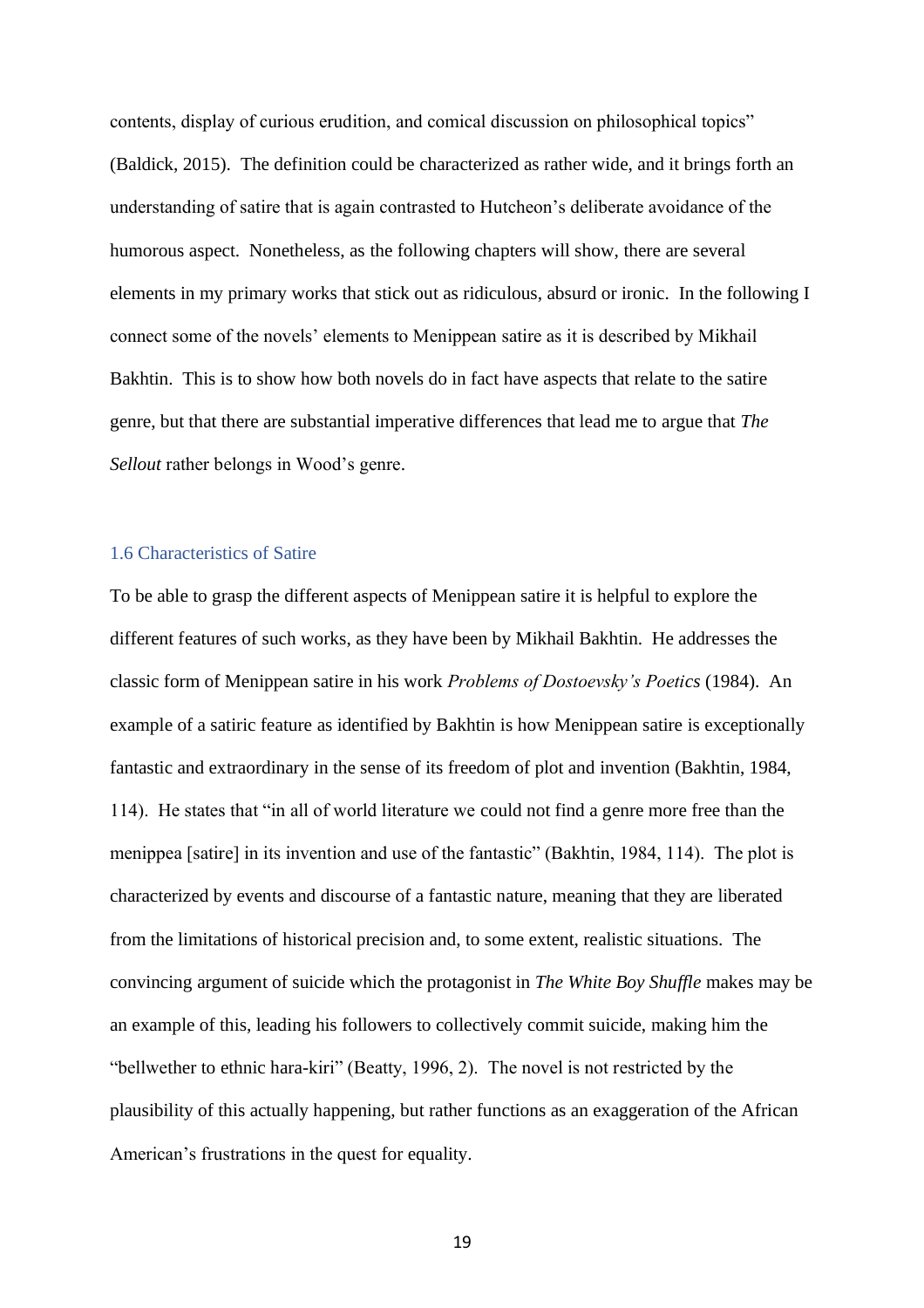Another feature especially closely linked to Beatty's works is what Bakhtin identifies as the most important characteristic: how the bold and unrestrained use of the fantastic in Menippean satire creates extraordinary situations for the purpose of searching, provoking and testing philosophical truths, through the use of manipulation of perspective (Bakhtin, 1984, 114). The shift in perspective is striking in Beatty's works; in *The White Boy Shuffle* readers are invited into a young black man's world, while he navigates his way through society's systemic racism on the one hand, while unrealistic expectations are lain upon him on the other. The protagonist's perspective becomes a means to subvert the stereotypes of black masculinity, and a counterweight to what LaMonda Horton Stalling recognizes as problematic ways contemporary art portrays young black adults and hypermasculinity, like in the 1991 film *Boyz n the Hood* (Stallings, 2009)*.* Manipulation of perspective is also prominent in *The Sellout*, in which Beatty playfully and powerfully toys with concepts and positions historically restricted to white people – particularly the slave owner's position, which is assigned the African American narrator.

Other traits identified by Bakhtin prevalent in the novels and of interest to Beatty are concerned with the perspective on reality offered to the reader and the discussion of what is "natural". One of the traits is described by Bakhtin as the Menippean text's use of "experimental fantasticality", meaning "observation from some unusual point of view", which leads to a "radical change" of the observed phenomena (Bakhtin, 1984, 116). The "radical change" can be illustrated through an individual's change in own behavior and/or attitude, but can also point to how a shift in point of view may reveal absurdity or unfairness in a concept not recognized as such by the majority – resulting in a radical change of perspective or experience of that concept. Another feature related to these topics is the organic combination of, according to Bakhtin, the fantastic, the symbolic and at times, the mystical-religious elements, with "crude slum naturalism" (Bakhtin, 1984, 115). The ambiguous relationship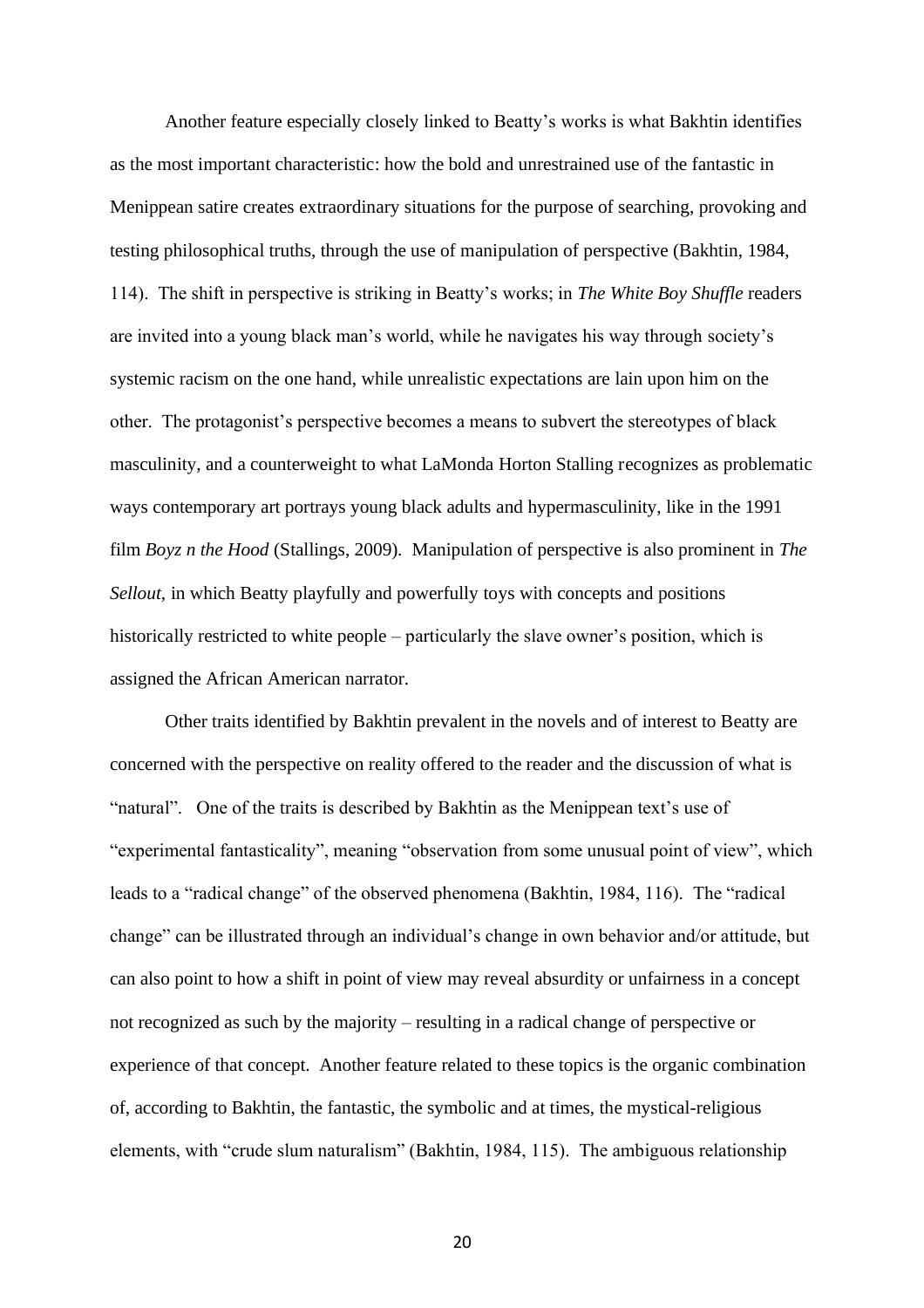between satire and realism is here highlighted and will be further investigated throughout this thesis.

The Menippean satire also often contains scandal scenes, eccentric behavior, inappropriate speeches, or as Bakhtin puts it "all sorts of violations of the generally accepted and customary course of events and the established norms of behavior and etiquette, including manners of speech" (Bakhtin, 1982, 117). There are numerous instances in *The Sellout* and *The White Boy Shuffle* in which the narratives and its characters display inappropriate behavior or use of language. The novels' use of inappropriate language can be interpreted as a means of ridiculing the social activity of constructing an idea which is agreed upon as, and identified as, inherently inappropriate. An example of this is Beatty's use of the n-word in the two narratives, reflecting the ongoing and age-old debate of whether literary and artistic content should be allowed or able to include the racial slur and possibly whether the author's ethnicity makes a difference or not. Beatty's most recent novel, as well as his debut, both refer numerous times to the slur; in discourse and thoughts of the narrators and particularly in *The Sellout's* commentary on movements seeking to sanitize writings of the past and avoid or replace the use of the racial slur. The comment is cleverly exemplified through the character Foy Cheshire and his criticism of the reprinting of slurs in classics, as Beatty has Cheshire rewriting classics and other texts while replacing derogatory terms, like his text *The Adventures of Tom Soarer* (Beatty, 2017, 217). Twain's novel is utterly unrecognizable, which according to Rebecca Vitenzon, "demonstrates the absurdity of attempting to alter or obliterate history" (2016). Cheshire's attempt consequently pinpoints the sanitization trend so characteristic of contemporary American discourse on racial issues.

When related to Beatty's *The White Boy Shuffle* and *The Sellout*, perhaps the most fitting of all of Bakhtin's features of Menippean satire is his comment on how it often includes elements of a social utopia (Bakhtin, 1984, 118). The subgenre Menippean satire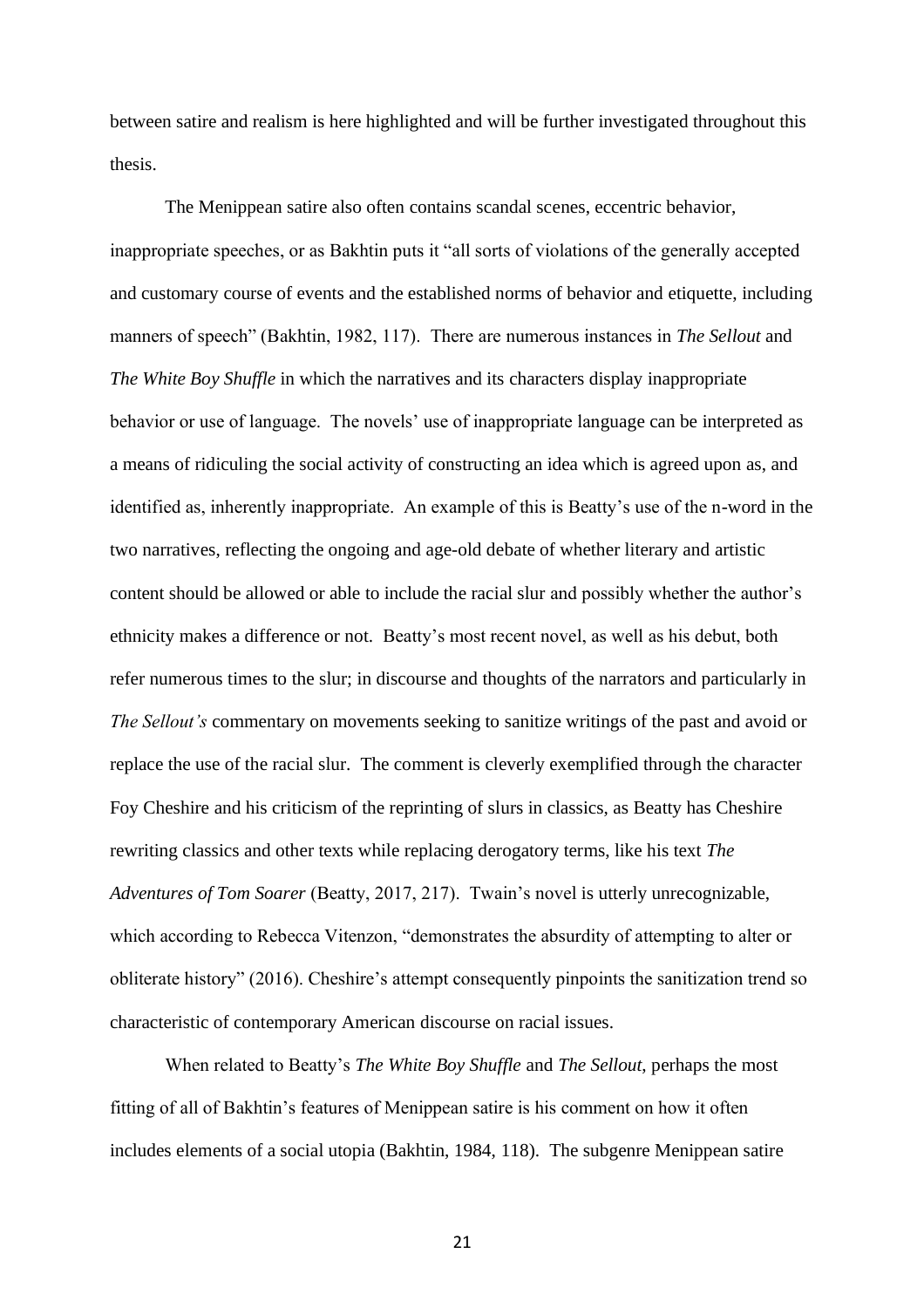may touch upon the connotations of the term utopia; of unrealistic expectations or visions, and the more hopeful connotations linked to the definition of utopia as "a place of ideal perfection especially in laws, government and social conditions" (Merriam-Webster). The novels relate to the utopian in different ways, but perhaps the most prevalent is *The White Boy Shuffle's* commentary on oppressive structures through Gunnar. The narrator's depiction of the logical outcome to a society (seemingly) not interested in changing oppressive systems and structures contributes to the creation of a social utopia. Gunnar alludes to such a utopia by stating that "Nothing works, so why suffer (…) when the immediate gratification of suicide awaits?" (Beatty, 1996, 2). The comment generates a perception of how the only state in which an African American experiences non-oppressive structures is in the afterlife. Bakhtin's feature is however more clearly outlined in *The Sellout,* in which the tone for the most part is ironically positive, especially toward segregation, hinting to the protagonist's creation of a social utopia where the historically oppressed are the ones making the rules.

In Bakhtin's concluding remarks, the multi-style and multi-tone characteristic of Menippean satire is underlined, as well as the focus of Menippean texts engaging with current events and topics. These different characterizations unite and form a "deep internal integrity of this genre", but at the same time however, involves a great plasticity and capacity to absorb small genres and "to penetrate as a component element into other larger ones" (Bakhtin, 1984, 118). Bakhtin's perspective and the characteristics of satire in *Problems of Dostoevsky's Poetics* will be of further interest as I argue for placing *The White Boy Shuffle* within this traditional understanding of satire.

As the tradition of African American satire has evolved, the diversity of works within the genre has also drastically expanded, to the point that there are now additional terms being introduced to the field. In terms of Beatty's work, I am left wondering whether the satire genre is wide enough for both *The White Boy Shuffle* and *The Sellout*, seeing how they seem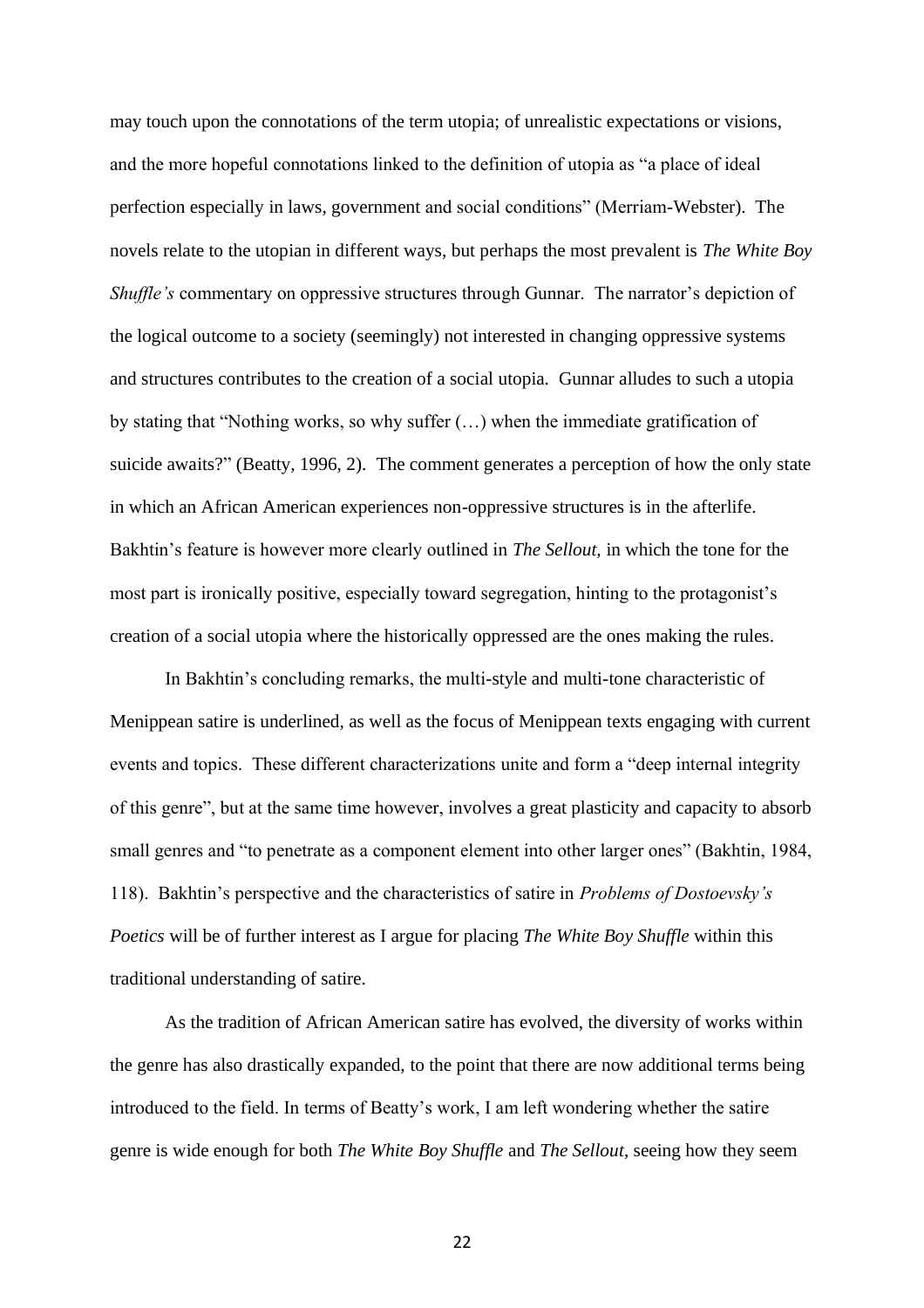drastically different concerning their interaction with elements like absurdity and realism, which leads to a profound contrast in reader experience. I will argue that Beatty's debut novel should be recognized as a satirical novel, as the genre is explained in the framework of Bakhtin and other critics above. *The Sellout,* however, I argue extends the limitations of the genre to the point that it is more rightfully placed in a category related to realism, or perhaps best described as a hysterical realist text. Although I return to hysterical realism as a genre in chapter 2, a short explanation is needed already here, that hopefully suffices to understand the contrast between the two genres in relation to the novels. The "big, contemporary novels" identified by Wood that would pertain to the hysterical realism genre are criticized for what he recognizes as excessive language use, lack of sufficient characterization, and that they are defined by their permanent storytelling. In addition, Wood claims that the conventions of realism are implemented and overworked, which together with the preceding features result in what he then terms hysterical realism. The exaggeration of realism pertains to *The Sellout*, for example, in its hyperbolic construct of resegregation when the narrator forges a white school by building a plywood fence around a construction site.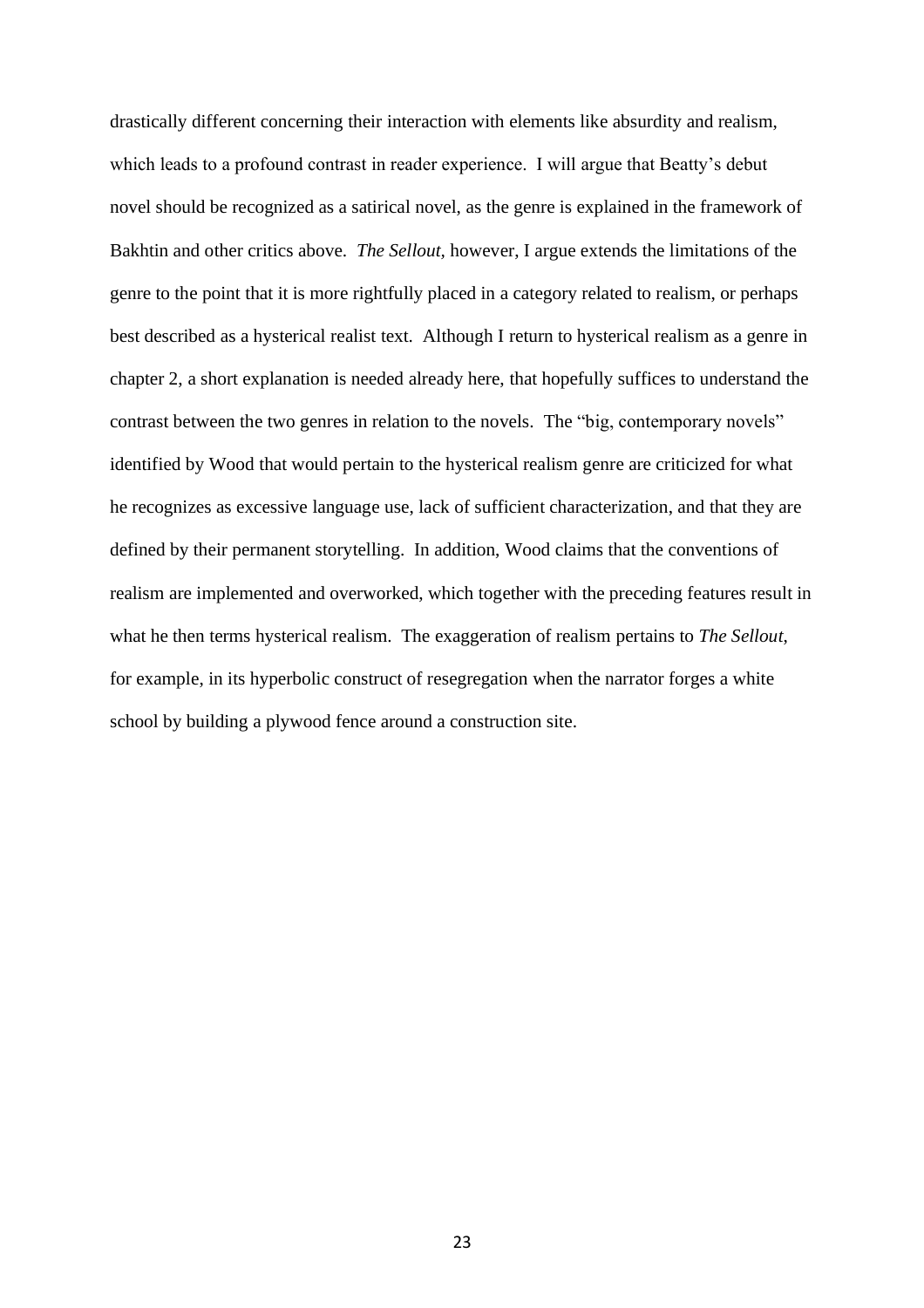# <span id="page-28-1"></span><span id="page-28-0"></span>Chapter 2

### *The White Boy Shuffle* and Satire

When encountering a text, the reader brings with her a set of expectations related to her prior knowledge of textual material and their frameworks and devices. Some of this knowledge is based on genre conventions and results in certain expectations of how a text should behave in order to fit within its accredited genre, expectations that ultimately aids the reader in interpreting it. As Hayden White notes in his essay "Commentary: Good of their Kind", genres provide "'virtual contexts' available for the reader or observer of new phenomena to actuate in thought or imagination" (2003, 372). The boundaries of these contexts are dynamic, and this aspect is further accentuated as White argues in his essay that rather than focusing on "the impossible" within a genre, "we should recognize that art like culture in general is always examining and testing the boundaries between the possible and the impossible" (2003, 374). *The White Boy Shuffle* by Beatty is such an example of a piece of art that engages with the boundaries of genre.

However dynamic the genre in question acts, I argue that Beatty's novel *The White Boy Shuffle* follows the main scaffolding of satire. I will specifically discuss features found in the novel to see how they comply with Bakhtin's characteristics of Menippean satire. As a part of this I also consider possible consequences of these features on the readers, through exploring the ramifications of humor and irony and the effect of absurdity. In order to distinguish the satirical from the non-satirical, I will explore fundamental elements of the satire genre, including irony, Bakhtin's characteristics of the Menippea and the rhetorical method defined by Dickson-Carr as "reductio ad absurdum" (2001, 26).

In the following I turn to the satiric features of humor and irony, as included in several definitions mentioned above. I explore Beatty's use of humorous elements in *The White Boy Shuffle* and how they may facilitate a reader's realization of the absurdity of racial hierarchy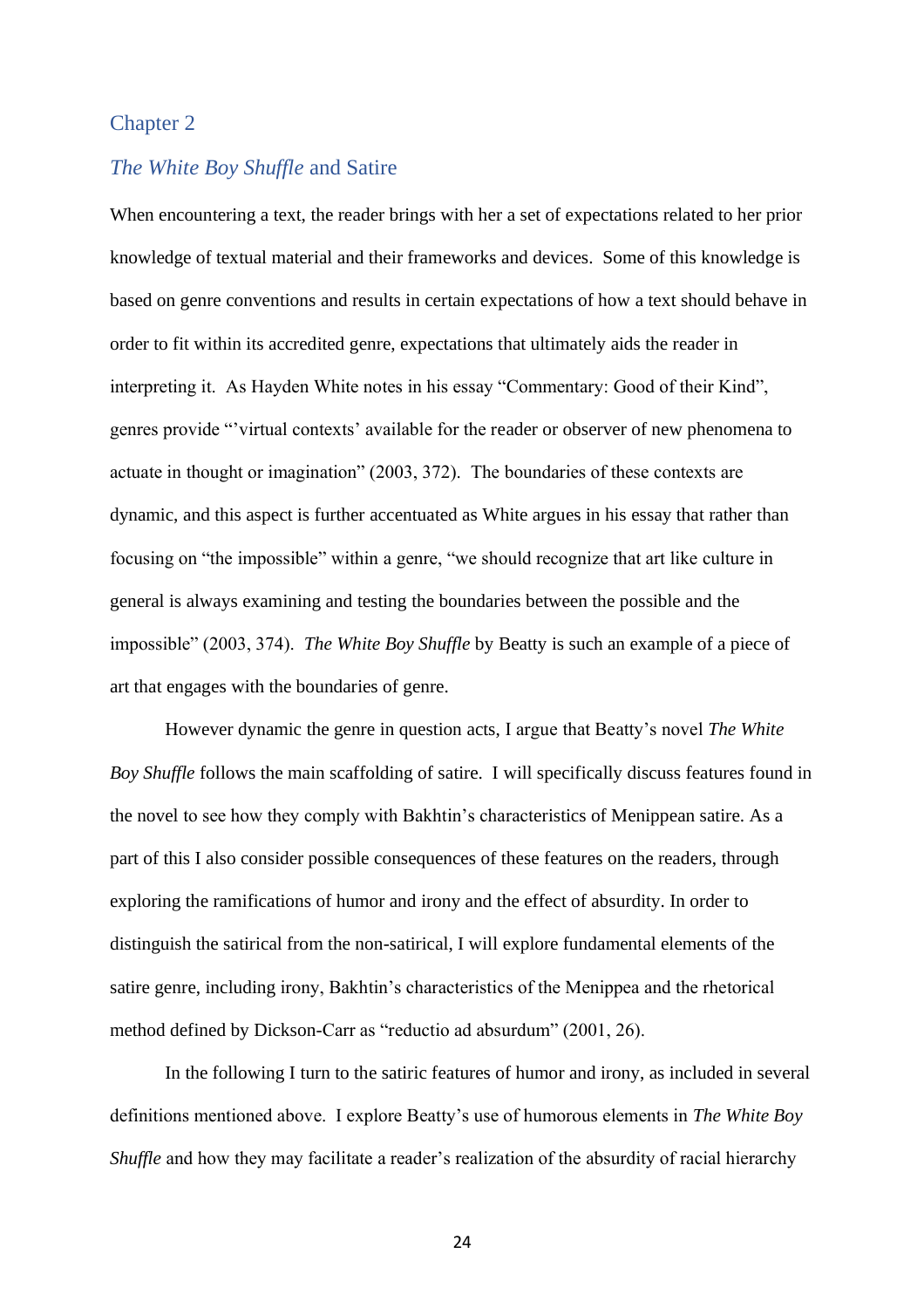and related social issues. Possible effects humor and irony might have on the concepts communicated to the reader is also of interest, especially in terms of political and social discourse. The feature recognized by Bakhtin of the Menippea having a more comic approach to irony than traditional Socratic irony is relevant when examining humor's impact on the Menippea, in addition to other features like its use of inappropriate language (Bakhtin, 1984, 114, 117). The novel is closely related to the rhetorical element of reductio ad absurdum, which I explore through different situations and elements in the text. I tie the rhetorical force to particularly three of Bakhtin's characteristics of the Menippea: how the Menippea reflects a "crude slum naturalism", the Menippea's experimental character which facilitates observation from a different point of view, in addition to how it tests and provokes philosophical truths, which will be explored by the novel's use of the rhetorical force of absurdity.

#### <span id="page-29-0"></span>2.1 Humor and irony

The protagonist Gunnar grows up in a predominantly white neighborhood and attends "Mestizo Mulatto Mongrel Elementary, Santa Monica's all-white multicultural school" (*TWBS*, 31), a name which humorously points to a contradicting message. The description of the school is inherently conflicting and ironic – the discrepancy between the element of multicultural and the element of all-white is indisputable. The most common element in definitions of irony refers to the discrepancy between the literal meaning of an utterance and the intended meaning of it, or as Claire Colebrook puts it in her book *Irony*, "[s]aying what is contrary to what is meant" (2004, 1). Although Colebrook points out how this explanation is rather simple and broad, it serves as a clue for how to understand the complex concept of irony. According to Roger J. Kreuz and Richard M. Roberts, irony has over time come to include four distinct types that all deal with the discrepancy noted by Colebrook: Socratic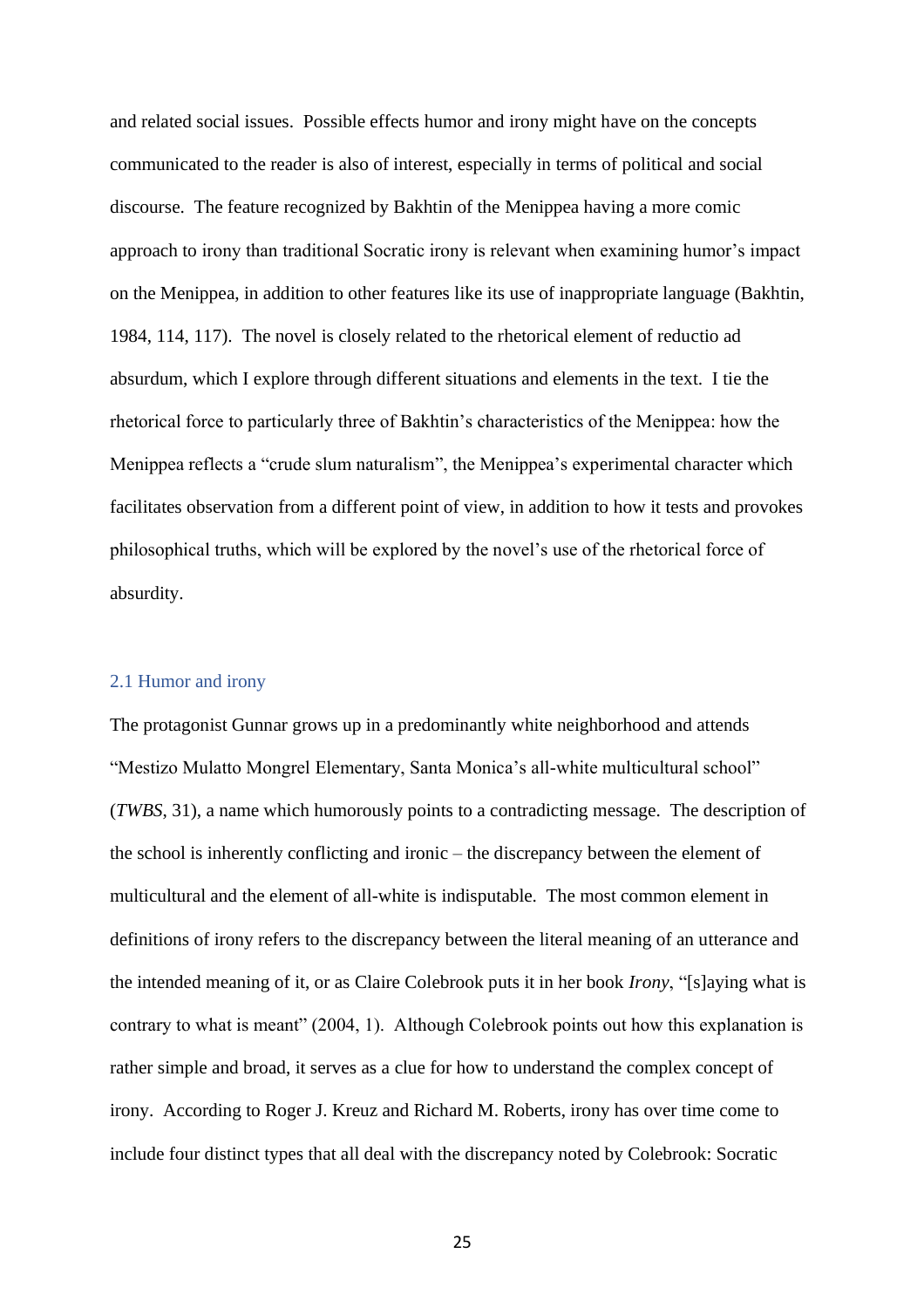irony, irony of fate, verbal irony and dramatic irony (1993, 98-99). Other types have been identified, but Kreuz and Roberts claim in their article "On Satire and Parody: The Importance of Being Ironic" that these four stand as basic descriptors of ironic states (1993, 97). The discrepancy signaled in the school's name and description presented above is clearly and explicitly communicated, which points to one of these ironic states, namely irony of fate. Kreuz and Roberts describe this type of irony as when an interlocutor draws attention to, and most often signals explicitly, the "peculiar relationship between two events" (1993, 99). The goal of this type of irony is to comment on the state of affairs, which corresponds with the objective of satire, although the explicitness of such commentary varies.

The irony, then, is conveyed through the signaling of Gunnar's experience of cultural homogeneity while pointing to the contradictory name of the school. The obvious contradiction promotes its humorous aspect, and as it is signaled explicitly it is hard to miss or misinterpret. The name may also allude to the favorable image of being welcoming toward other cultures and ethnicities by referring to a racially mixed background through three different expressions of the concept, "Mestizo Mulatto Mongrel". These terms, however, are, and perhaps especially in the 21<sup>st</sup> century, recognized by many as controversial and derogatory. The terms have connotations tied to oppression and racism, as they label descendants of white and black, or otherwise mixed heritage different than their parent's race and/or ethnicity. Precisely because they all refer to a mixed background it is difficult to lump them together as one group, as done in the school's name. Referring to people by such terms points to another of Bakhtin's characteristics, namely of inappropriate speech and social expectations (1993, 117). Although the objective when using these terms likely is to provoke and make a point, the utilization of them nevertheless may be received as inappropriate.

The name and description of the school may also function as a commentary on how communities and institutions are largely segregated despite the constructed image of cultural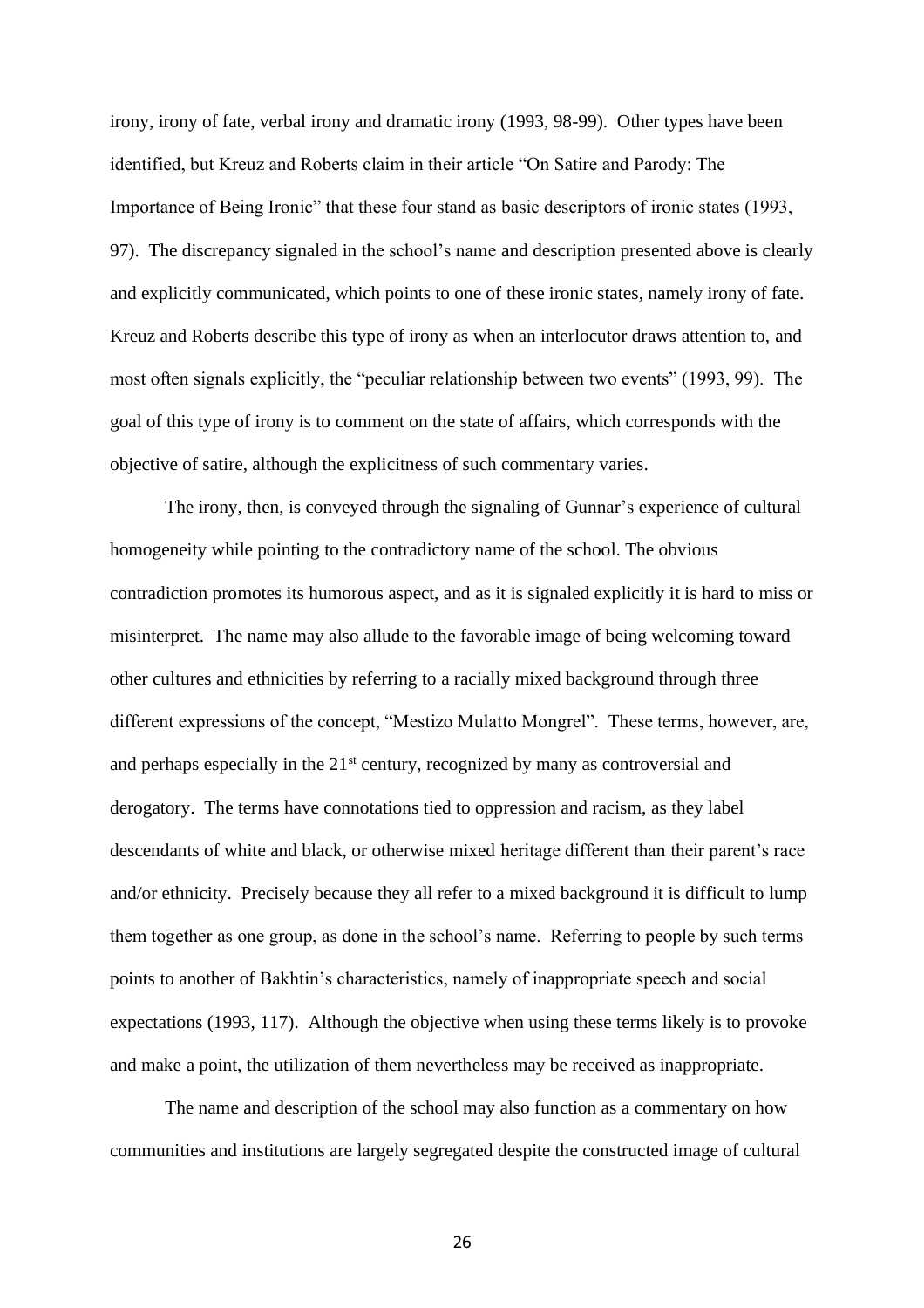and ethnic openness. As an African American in this all-white community, Gunnar does not know any other African Americans, except for his family and a few celebrities, stating that "the only black folks whose names I knew were musicians and athletes" (*TWBS*, 39). This statement echoes Roberta Wolfson's argument of *black exceptionalism* – how a few lucky black individuals are elevated by the white authority to hold a higher status, or become "tokenized black celebrities" (2019, 623), while diverting attention away from the fact that the majority still endure discrimination in different aspects of society.

Gunnar's childhood then, may be characterized by him growing up culturally like a white boy in many contexts, and that he seems to exist in the gap between different cultural and ethnical groups. Gunnar is by the white community proclaimed the "cool black kid", a tag functioning as a "versatile identifier used to distinguish the harmless black male from the Caucasian juvenile while maintaining politically correct semiotics" (*TWBS*, 31). Here Beatty seems to point to the desire to be considered politically correct, while also explicitly and somewhat discriminatingly defining others as different than (in this case) the majority. Existing in between cultures is a recurring theme in the novel, which continues to characterize Gunnar's young adulthood as he shifts social and physical environments from sports jock to poet, from Santa Monica to the hood, and then from there to an upper-class white high school, and finally to college in Boston.

The theme of cultural and ethnic affiliation surfaces also in another situation, where Gunnar and his siblings are seemingly unaware of their ethnic affiliation, or perhaps too aware of their cultural background and their affiliation to the Santa Monica community. These perceptions are illustrated in their response to their mother when she suggests going to an all-black camp, as they exclaim "Noooooo", before explaining "Because they're different from us" (*TWBS*, 41). This statement's humorous character is largely based on its ironic features. The irony here is conveyed through a tension that indicates dramatic irony, which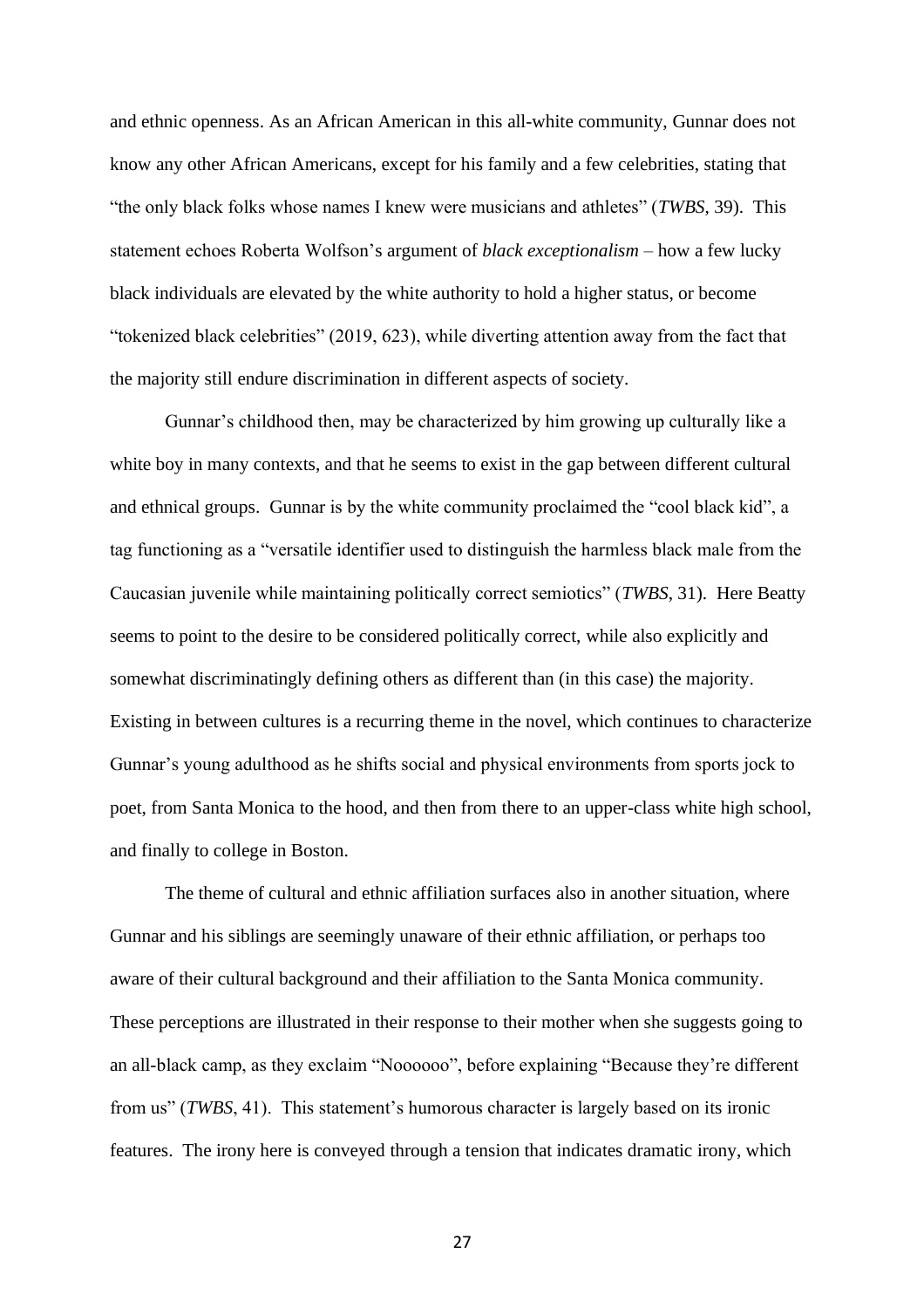according to Kreuz and Roberts (1993, 99) relies on the tension created when readers possess knowledge that the person making the utterance seemingly does not. Readers of the *The White Boy Shuffle* understand the ethnic characteristics of Gunnar and his family, and that they obviously are not different from the children attending such a camp. The disparity between Gunnar's affiliation to the white community and the black community is also a scathing point of how readers and indeed people in general may consider an individual to be more alike their own race and/or ethnicity than the community in which they grew up.

The characteristic knowledge gap in dramatic irony, here between Gunnar and his siblings' utterance and the readers' knowledge, require readers to have a mental representation of this discrepancy. Some may call this type of irony for unintentional verbal irony, a term related to this discrepancy in the manner of intentionally stating something opposite of their actual beliefs (Kreuz & Roberts, 1993, 99). In this case verbal irony is prominent if one considers Beatty as the creator of the statements and his knowledge of Gunnar's ethnic background, juxtaposing Gunnar's misconceptions of his own identity and ethnicity with a humorous indication to the indisputable similarity between him and the camp participants. The ironic aspect of the situation is either way accentuated by Beatty toying with the notion that Gunnar, an African American, has to assimilate to the black culture of LA. As Gunnar then moves with his family to a predominantly black and Latinx neighborhood called Hillside, or "the hood" as he calls it, he is quickly made aware of the contrast between his own worldview and the worldview of his new neighbors.

Although Gunnar's childhood is different from the majority of other African Americans, Beatty illustrates through statements from schoolmates, teachers and others how this "culturally white" childhood does not eliminate or prevent prejudice and racist approaches. At the multicultural all-white school for example, a doctor performing physical examinations on the school children advocates for a "colorblind" and non-discriminatory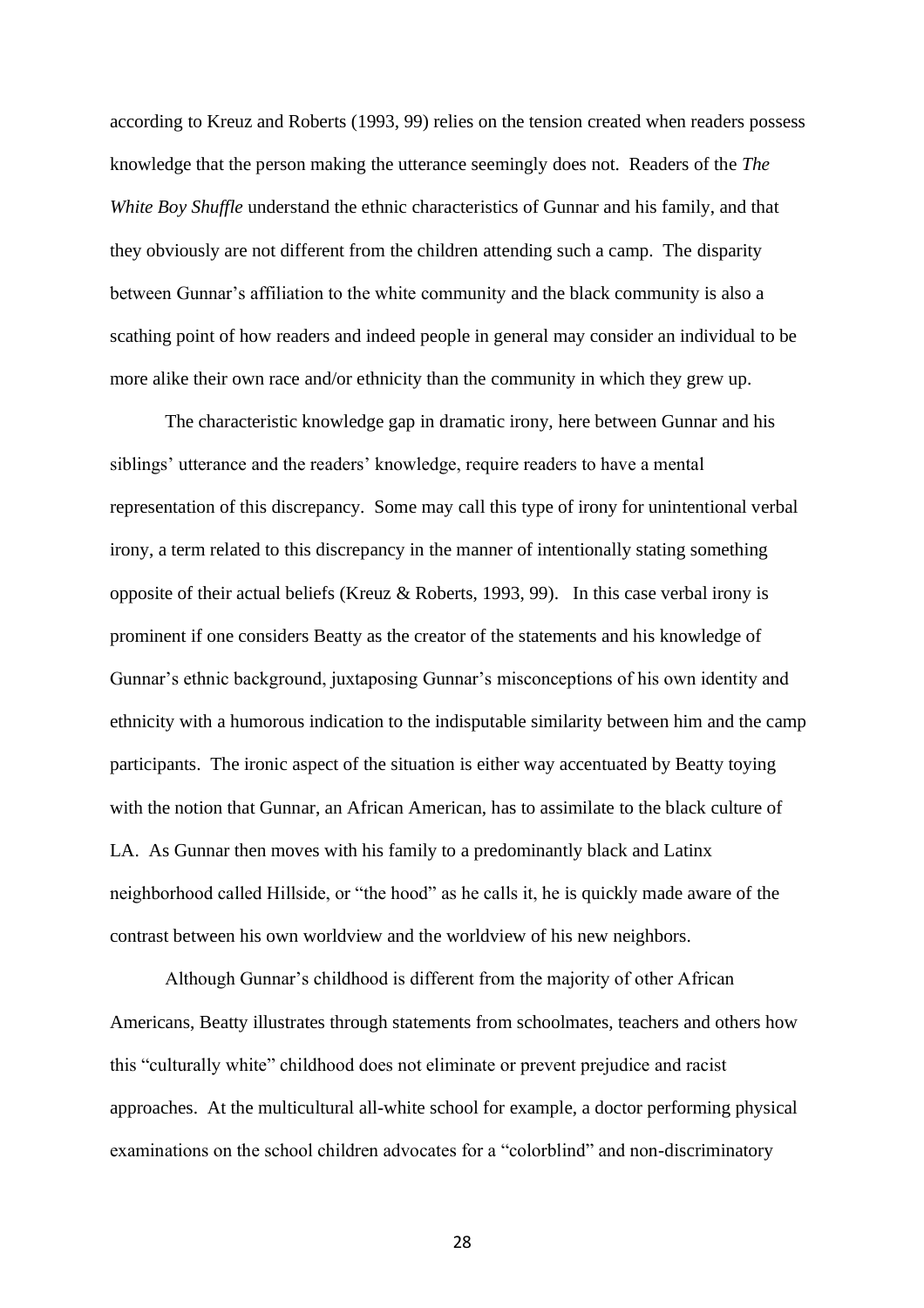approach to others, meaning that one should not say "things like 'Black people are lecherous, violent, natural-born criminals'" (*TWBS*, 35). The Doctor and his obvious, although perhaps subconscious, degrading preconceptions of African Americans may act as a metaphor for the larger white group that holds such prejudices, although they may not express those explicitly or even be consciously aware that they have them. The statement also involves irony, where there is a tension between the utterance itself and the hidden meaning. The tension created here would best be described as verbal irony, characterized by a person intentionally uttering the opposite of their convictions, a speech act that closely resembles sarcasm (Kreuz & Roberts, 1993, 99). There is a discrepancy between the Doctor saying that you should in fact *not* say the discriminatory statement and the implicit message of the utterance. The message refers to the fact that many people, including the Doctor, do hold such prejudices, and how the Doctor in fact *does* convey those in this particular utterance.

The adjectives used by the Doctor to describe "Black people" are moreover not only derogatory but also generalizing. The aspect of holding such attitudes but not necessarily expressing them explicitly, that is, avoiding *saying* them, is not addressed and thereby becomes a loophole. The ironic aspect of the statement may consequently help to decode the message as a humorous reference to people's misconceptions of themselves and others as open and anti-racist. The irony of the Doctor's utterance may however also function as a muted expression of anger or aggression toward an establishment, like medicine or the elite, that is considered worthy of ridicule, criticism or contempt. This is exemplified through the Doctor's statement, which shows discriminatory attitudes and discourse that Gunnar as an African American has to endure. However, the expression of anger is only accessible for those who are able to decode the ironic statement. The capability of an interlocutor to interpret an ironic utterance differs as it is heavily influenced by one's cultural capital and discursive communities, which I return to below.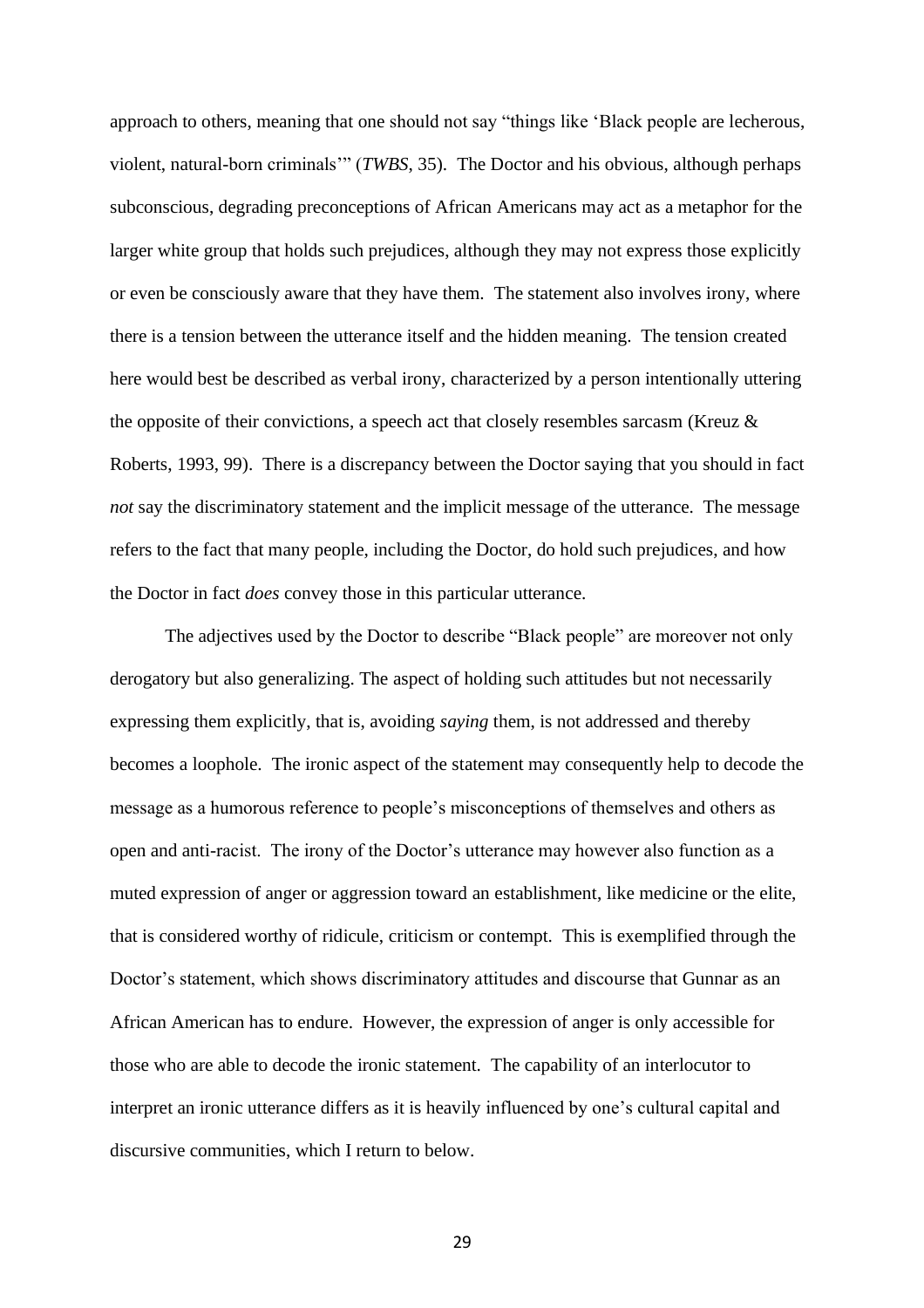The rhetorical force of humor may also facilitate other understandings, specifically in relation to political and ideological attitudes as a humoristic approach may promote a reader's ability to identify the ideologies behind them. As Villy Tsakona and Diana E. Popa note in their editorial essay "Confronting power with laughter", such an approach fosters "a more reflexive and critical stance toward [those ideologies]" (2013, 7). Tsakona and Popa conclude that content conveyed through political humor "could make people (more) aware of a variety of political problems and to incite them to reflect and deliberate on potential solutions" (2013, 7). They further note that one's ability to correctly decode the ironic and humorous content is largely based on the recipient's own sociocultural context, previous experience with similar content and the background knowledge she may draw from when perceiving and evaluating the content (Tsakona & Popa, 2013, 3). Perhaps especially when it comes to African American cultures, knowledge of symbols, metaphors and humor influence a reader's ability to comprehend ironic messages. Tsakona and Popa mainly investigate political humor specifically, but their accounts on the possible effects of such humor are relevant to satire. Indeed, does not satire's characteristic of an extramural focus, that is, of issues that transcends the boundaries of the text itself, lead to political commentary in some kind of way? Political humor may help recipients reach solutions to problems, and in addition could "even force us to see things from a different perspective" (2013, 7).

*The White Boy Shuffle* is packed with ironic messages, which may cause the reader to laugh, but also to recognize disparities in common utterances that signal inappropriate or racist language and attitudes. The ironic utterances in the novel may be characterized by the different types presented by Kreuz and Roberts, and lead readers to detect the (often) hidden, implied message of a statement. Other statements that successfully convey their ironic quality is for example when Gunnar refers to band-aids as "'flesh'-colored" (*TWBS*, 63). The irony in this statement is based on the disparity of a generalized name that clearly only fits for a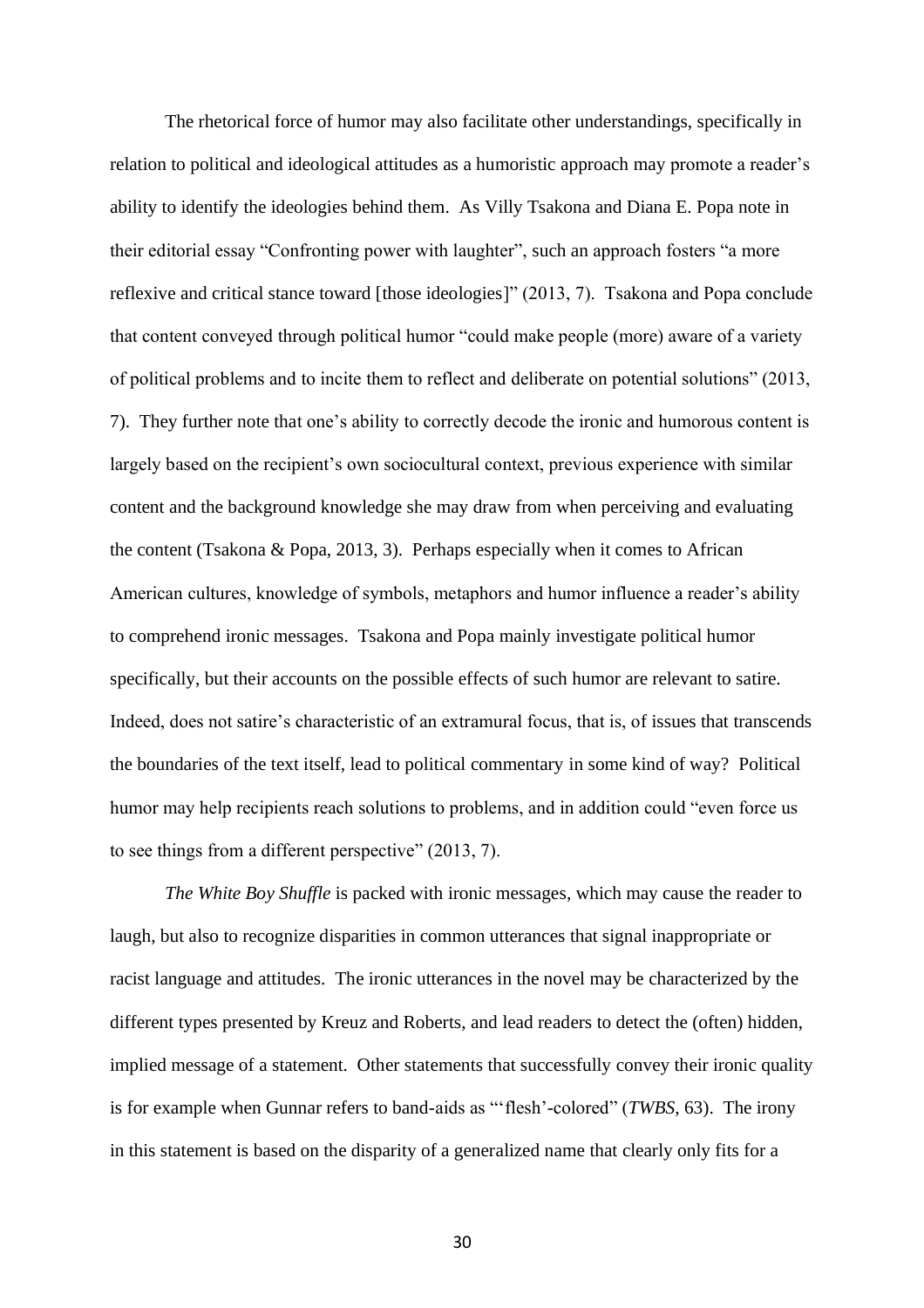fraction of the world's population. The disparity is even more clearly conveyed through the apostrophes added around the word "flesh", signaling its misleading feature. Humor and irony may also lead readers to detect loopholes, weaknesses or flaws in political ideologies or philosophies. Tied to such a critical approach and arguably more crucial in the novel is what Bakthin in *Problems of Dostoevsky's Poetics* describes as the search for philosophical truths.

#### <span id="page-35-0"></span>2.2 Challenging and testing philosophical truths

The testing of truths may be found in several situations in *The White Boy Shuffle*, but perhaps the most prevalent one is the testing of African Americans' fundamental value as human beings, of concepts like "whiteness" and "blackness," and of racism as an ideology. The events and dialogues in the novel accumulate to a climax where masses of African Americans commit suicide as a nihilistic response to authority's inaction in the quest for equality. The underlying philosophical truth being tried in this specific situation is perhaps hard to determine, but it may refer to provoking and testing the truth of racial hierarchy and the perceived democratic possibility for achieving societal and systemic change. How, then, is the search for philosophical truth accomplished? According to Bakhtin, the search for truth is most often done in Menippean satire through the creation of an extraordinary, fantastical situation, in which one may provoke and test philosophical truths, often through manipulation of perspective (1984, 114). Bakhtin notes that the fantastic does not embody the truth but rather functions as a mode for provoking and testing the underlying philosophical truth and argues that this trait is the most important one in the genre (1984, 114). In the case of *The White Boy Shuffle,* critics such as Wolfson and Stalling have noted that the novel in addition pursues discussions on topics regarding blackness and masculinity, offering some unusual and freeing takes on the black male throughout the text. In the following I investigate the truth of racial hierarchy and the concepts of "blackness" and "whiteness".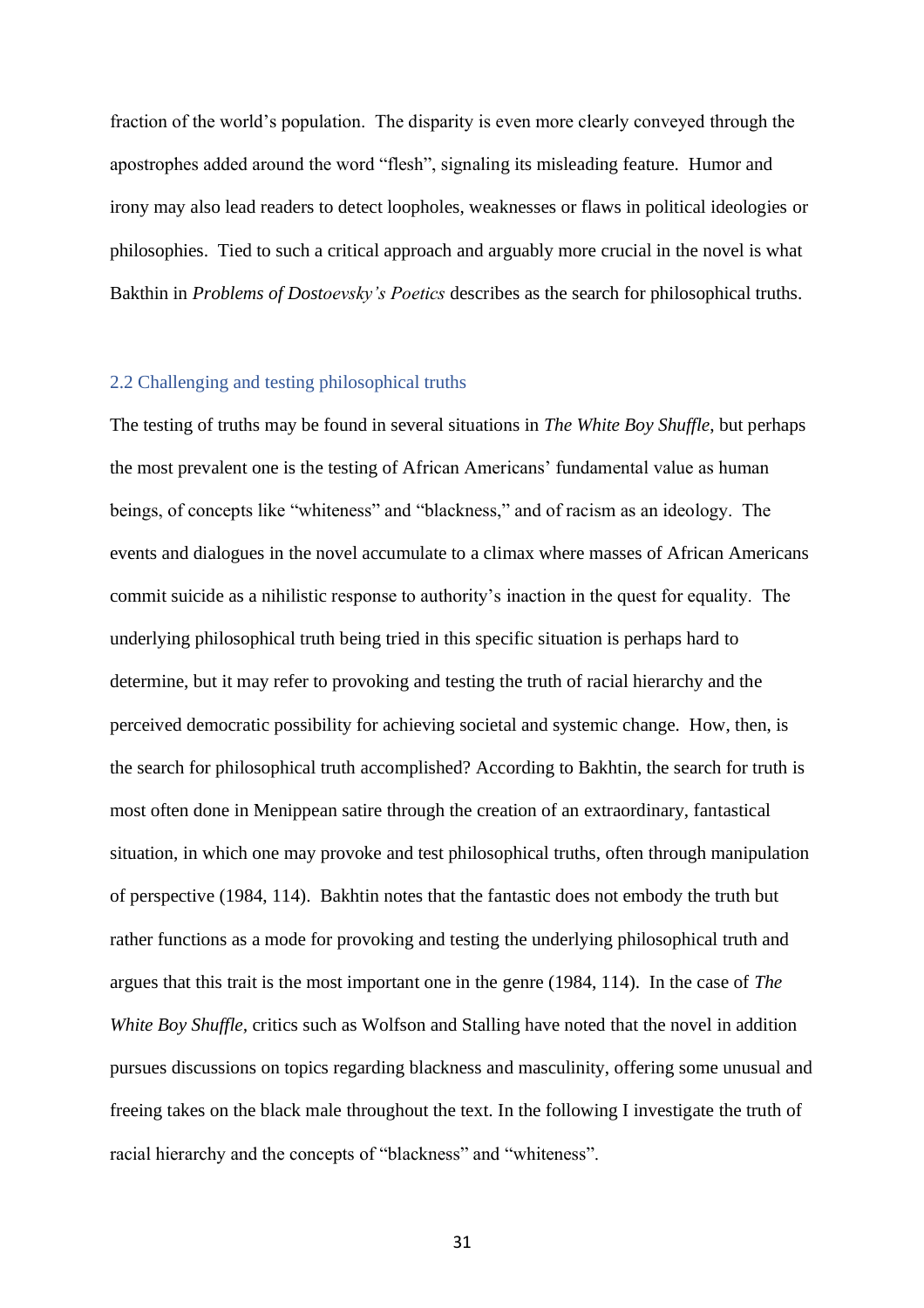Attitudes and utterances form a constructed racial hierarchy that unfolds in the novel, a construct particularly evident as Gunnar experiences shifting cultural environments. Caught as a complicit in safecracking (171) with The Gun Totin' Hooligans, the local gang of Gunnar's neighborhood, Gunnar agrees to attend El Campesino Real High, "an elite public high school" (*TWBS*, 169) characterized by its white upper-class values. As Gunnar is once again an African American at a predominantly white school, the racist attitudes of the adolescents and employees of the school shine through in several situations, indicating the established hierarchy. A schoolmate of Gunnar's challenges him to test him on the capitals of any country in the world, but as soon as Gunnar goes beyond the Eurocentric focus, he is not able to answer, and frustratingly demands "Well, ask me some real countries" (*TWBS*, 171). Gunnar proceeds with confronting the schoolmate about what such "real countries" might be, explicitly commenting on the issue of not recognizing countries as "real" because there are no "real people" living there – a label which Gunnar appropriately translates to "white people" (*TWBS*, 172). The emphasis on the word "real" is also communicated through the name of the high school, as it is named a "Real High". The name comments further on the distinction between the "Mongrel" school and the "Real High", which emphasizes attitudinal differences in how one may perceive schools that historically have had students from predominantly one race. The interaction between the Gunnar and his schoolmate (in addition to the school's name) functions as yet another medium for the novel to signal (subconscious) prejudice, which asks of the reader to reflect on issues related to such every-day racist utterances that often are trivialized.

The novel explores and tests the concepts of "whiteness" and "blackness" as Gunnar reflects on the social system and hierarchy at El Campesino Real High. These categories are signaled through different means, one being Scoby's comment to Gunnar regarding how the non-white students assimilate and impersonate the white people, as he warningly tells him to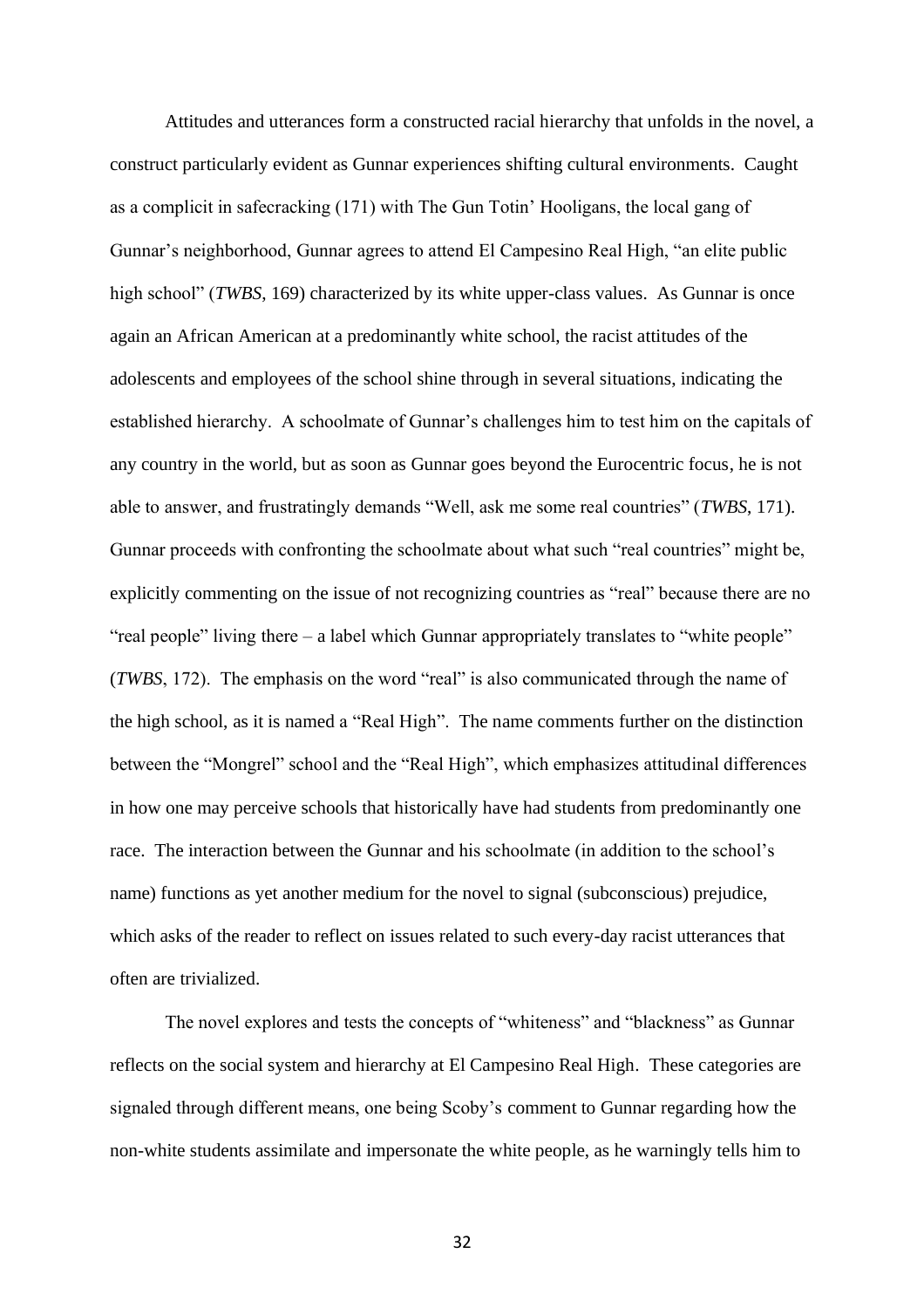"stay black" (*TWBS*, 171). Naturally, Gunnar's status at the El Campesino is different from that in Hillside as he at this point has adapted to "the hood", although he still wears his pants just "a bit too tight" (*TWBS*,105). Gunnar's position at the new high school is characterized by him being an underdog and perhaps more importantly, an outsider by default, although the position of being an African American at a predominantly white school is familiar to him. Despite being in a similar situation in Santa Monica, the outsider position Gunnar finds himself in at El Campesino is new for him. The reader understands that as he assessed himself to be more alike the white kids at the Santa Monica school than the black kids at camp. Gunnar's social position in Hillside is also of contrast to his position at El Campesino; he was supposed to feel like an insider at Hillside, but he never quite assimilated fully to the ways of the hood. The casual, carefree life of his classmates in the "whiteness" category at El Campesino is something he is envious of, which accentuates the alienation and the outsider status he endures. Affiliation to ethnic groups and what social status one obtains is further explored below.

The disparity between the status and position of an African American (blackness) and a white person (whiteness) is clearly and scathingly declared through the "prosaic commandments of domesticity" (*TWBS*, 170), which points to the racial hierarchy long-since introduced:

Thou shalt worship no god other than whiteness.

Thou shalt not disagree with anything a white person says.

When traveling in the company of a white person, thou shalt always maintain a respectful distance of two paces to the rear.

If traveling by car for lunch at McDonald's with three or more white human deities, thou shalt never ride in the front seat nor request to change the radio station. (*TWBS*, 170)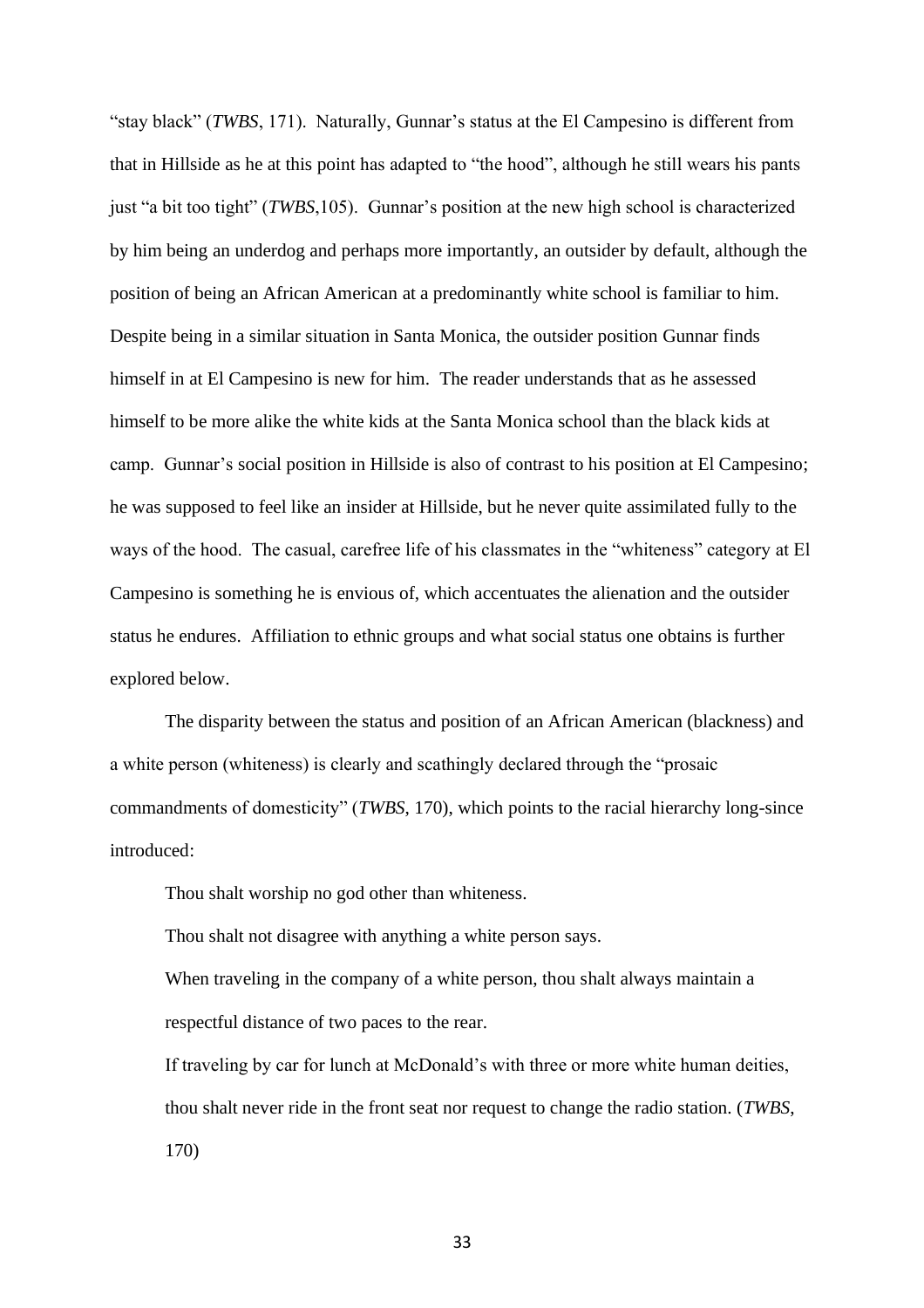The commandments refer to whiteness as some kind of deity, which creates an image of the consequently large contrast between the earthbound and the deified. The constructed division between the value of black people and white people is reinforced by the commandments, which might also metaphorically be speaking of society in general. The commandments also reflect the actual experience of what life is like for Gunnar. The manipulation of perspective in this situation – the perspective of an African American at a white upper-class school, an inside perspective on the outsider position – underlines the genre's focus of promoting philosophical reflection (Bakhtin, 1984, 115), here crucially on readers' own attitudes and prejudices.

The concept of social status and the change between the insider and outsider status is further overturned as the plot evolves. During the novel, readers find Gunnar in several different environments where he is confronted with the issues of his affiliation, and whether or not he is considered an insider or an outsider. A key point when discussing the element of affiliation is how the novel constructs the issue to be other characters' confusion regarding the protagonist's affiliation, while it is seemingly not that big of a problem for Gunnar himself. The need to place others into categories like white or black is highlighted by the novel's presentation of representatives' thoughts and actions from these environments, which will be further exemplified below. However, to understand how identity and in-group versus outgroup status is subverted, I first present the main environments and how a reader might evaluate Gunnar's status.

The protagonist of *The White Boy Shuffle* toys with every notion of how you are supposed to act and be like in your community or race. During his first thirteen years of living in Santa Monica, Gunnar is considered an outsider by others and indeed by his own mama, as a result of his skin color. When punished for his failure to recognize his out-group status, he encounters another environment where he is considered an insider by others but feels no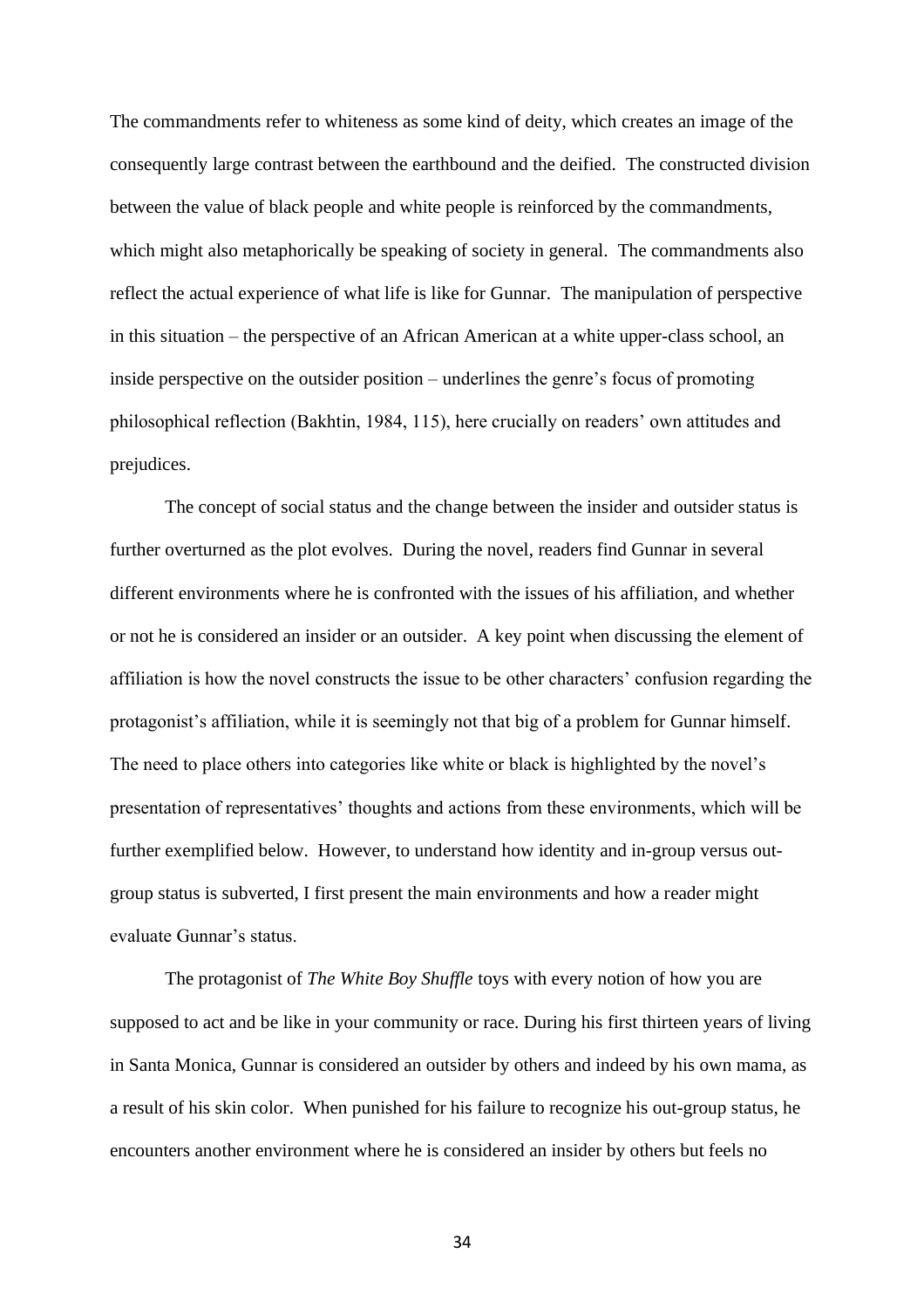immediate personal affiliation to. He learns to gradually assimilate but is not fully an insider of the environment, before placed in a community similar to Santa Monica. In all these communities Gunnar displays uncommon and unexpected traits to other group members, like writing poetry while being in a gang, or spending time in the library while also enjoying playing basketball. Throughout the novel the issue of affiliation and identity prevails. At a poetry workshop at Boston University, Gunnar addresses the issue by stating "I felt like I'd been outed and exposed by my worst enemies, white kids who were embarrassingly like myself but with whom I had nothing in common" (*TWBS*, 197). The issue of identity is further remarked on by a fellow student at a black student union gathering, as he suggests that Gunnar should rather join Concoction, the "organization of mixed-race kids who felt ostracized by both white and colored students" (*TWBS*, 205).

In addition, the whiteness-blackness division is cleverly shown through students' and employees' reactions to Gunnar. An example of such a reaction occurs when the receptionist at El Campesino Real High offers to give Gunnar lunch money, to which he replies "Just stop patronizing me and do your job. Treat me as an individual, not like some stray cat that you feed once a day" (*TWBS*, 169). Placed in the blackness-category, he is automatically assumed to be poor and unintelligent. The receptionist's offer may also signal the demeaning idea of African Americans needing to be saved by white people, connected to imperialism and colonialism's idea of the "White Man's Burden". Dialogues in the novel cleverly illustrate the presumption of unintelligence, for example when Gunnar's SAT scores are judged too high for an African American individual, and proclaimed "a mistake" (*TWBS*, 173). Presumptions are also challenged in the novel, like when Gunnar's extensive vocabulary proves too difficult for the receptionist to understand (*TWBS*, 169). The cultural and economic difference between "the hood" of Hillside and the upper-class white community of El Campesino is acutely expressed through Gunnar's remark that he "often found [himself]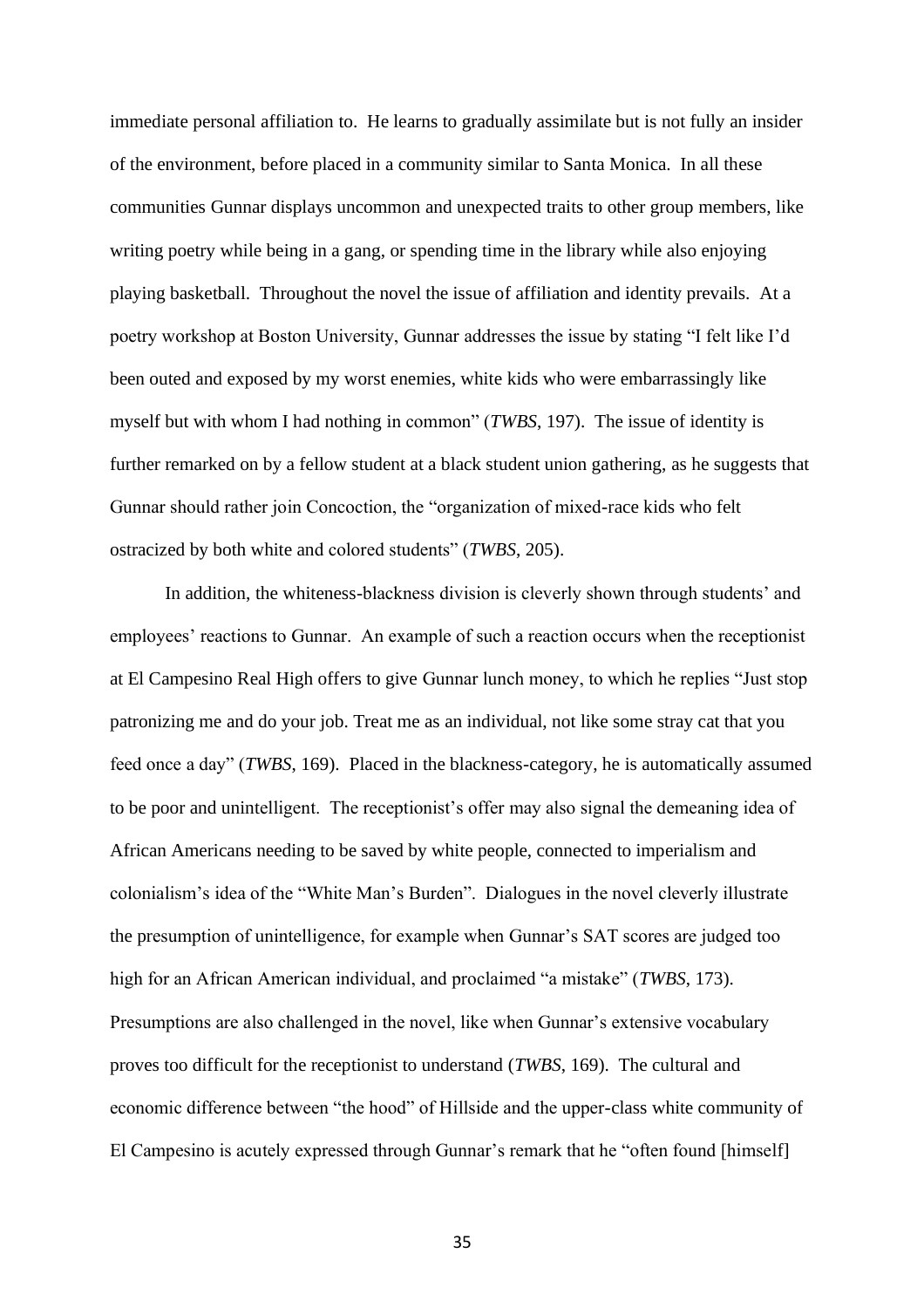short of breath from the change in economic and cultural altitude" (*TWBS*, 169). The cultural differences are further noted as Gunnar sarcastically states that attending an all-white high school had the opposite effect to decreasing the likelihood of committing another felony, and rather increased the consciousness of his position as an "inner-city colored child" (*TWBS*, 169). The reception of Gunnar at El Campesino demonstrates the social norms that uphold and confirm the concepts of whiteness and blackness as two distinct groups with differing intrinsic value.

In addition to a commentary on racial hierarchy, the novel also confronts a social hierarchy. This hierarchy is ironically demonstrated by the African American Harvard recruiter, as he desperately needs to get Gunnar's (the unapologetically intelligent and resilient black poet/basketball player) attention. The interaction between the two leads to this hierarchy being revealed and challenged. The Harvard recruiter explains that the poor people (of Hillside in particular) are beyond help, and that "The only reason I and others of my illustrious ilk pretend to help those folks is to reinforce the difference between them and us" (*TWBS*, 175). An absurdity comes to mind while reading this passage, as the very system that oppresses this group of people is purposefully upheld and reinforced by an African American himself, although he is a part of the initial designated losers of the social equation. The passage in addition toys with the notion of culturally "whitifying" oneself, as Gunnar jokingly notes how the recruiter is the first African American that he has seen owning a pocket watch and hear say "nightcap" (*TWBS*, 174). The fact that the example of an exception from the racial hierarchy is a whitified African American underscores the truth of the hierarchy as communicated in the novel, namely something that essentially is impossible to escape unless one substantially alters behavior and attitude. The recruiter benefits from this social scenario as he is able to "pass" as white, and is accepted, celebrated and elevated as an intellectual exception to the larger society. The ironic aspect of the interaction challenges this hierarchy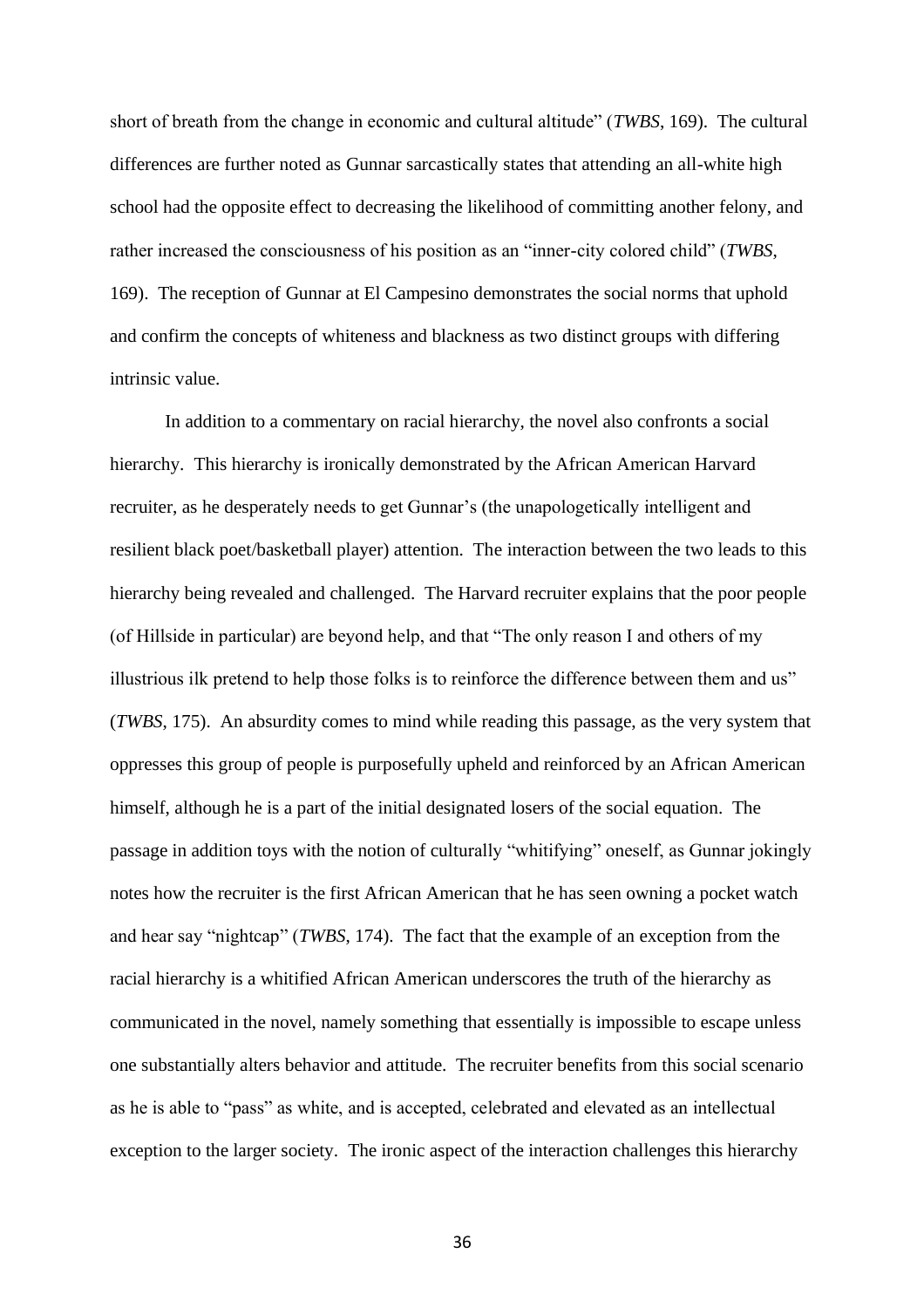and reflects irony of fate. The Harvard recruiter, a respectable, bespectacled intellectual is in effect asking Gunnar, a poor citizen of Hillside, "the Petri dish for criminal vermin" for *help*, because he wants the monetary reward for Gunnar's attendance. The peculiar relationship shows the tables turned, which challenges the hierarchical relationship. Even though the recruiter condemns Hillside and its inhabitants (the lower-class, poor non-white people), he is nevertheless dependent on such a person to reach his own goal, which consequently puts Gunnar in the position to deny the bigwig his wish.

The novel's engagement with concepts of whiteness and blackness is associated with the feature of the Menippea concerned with reflecting a "crude slum naturalism" (Bakhtin, 1984, 115). The search for truth fears no slum and takes in the novel place on the high road as well as in violent gang fights, trans-dressing, shoot-outs, college and while on suicide watch. An example of such crude slum naturalism in the novel is illustrated in the last days of Scoby's life. Conveyed through these days is the desperation of Scoby's mind which results in the tragic decision of committing suicide. The devastating act is lead up to by scenes and remarks made by the protagonist which pose the problems with being a successful, or should I say a too successful, African American. Scoby is unable to miss a shot, and as his career unfolds his fans start to become suspicious and resentful toward him, which lead them to start rooting for his *failure* as opposed to his – and indeed in a way their – success. Gunnar expresses his worries concerning Scoby and the reactions of the white crowd, stating that "Scoby is going insane. The scrutiny he is undergoing is unbelievable" (*TWBS*, 211). Through Scoby's situation, the novel comments on the embedded understanding that society cannot accept a perfect African American (basketball player). The idea that black exceptionalism can only go so far is echoed by Gunnar as he states that the white audience, consisting of sportswriters, scientists and others, is "praying that Nick's attempt will roll in and out of the rim and the universe will return to normal" (*TWBS,* 212). The normal that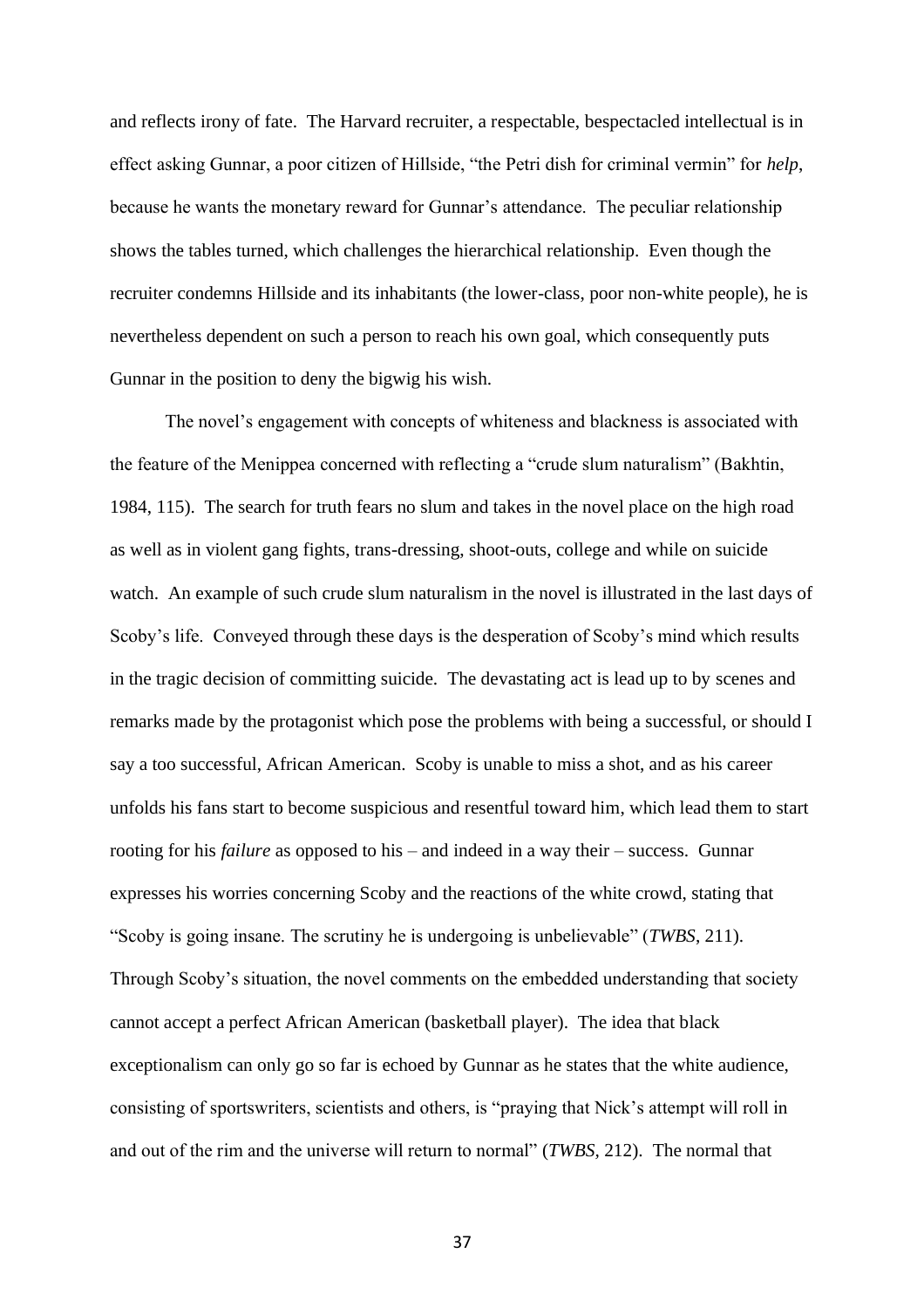Gunnar speaks of alludes to the established social hierarchy discussed above. The essence of naturalism is expressed through this remark as it focuses on what should be the normal or natural situation for Scoby. In addition, the novel comments on the alleged "unnatural" situation which depicts an African American being better-than, and indeed close to athletic perfection, foreshadowing what happens when that so-called natural position is defied. The concepts of black exceptionalism and naturalism are underlined as Gunnar notes that the media longs for perfection but "couldn't accept the perfect athlete" (*TWBS*, 179). Scoby is further mystified and alienated as the media postulates that the reason he makes the shots is by invoking African gods. Scoby is left with the realization that his value is based on the success he makes, and furthermore, only the success that is accepted and considered appropriate and deserved by the white majority.

The element of crude slum naturalism in the novel is also expressed through the absurdity of "The American Dream", communicated through a protagonist that supposedly has achieved just that dream, to be a famous basketball star and published poet. However, the novel communicates the reality of the situation; how one is, even in the position of proclaimed athlete and author, just another replaceable, expendable African American. The Dream that many Americans adore and cling to is not the reality for most African Americans. The novel comments on this issue by juxtaposing African American success to the fate of Dred Scott<sup>2</sup>, as Gunnar states:

I realized that sometimes the worst thing a nigger can do is perform well (…) Successful niggers can't go back home and blithely disappear into the local populace.

<sup>&</sup>lt;sup>2</sup> Dred Scott was an enslaved man who unsuccessfully sued for his freedom in the Supreme Court in 1857 although he and his family had spent years in Missouri, where slavery was illegal.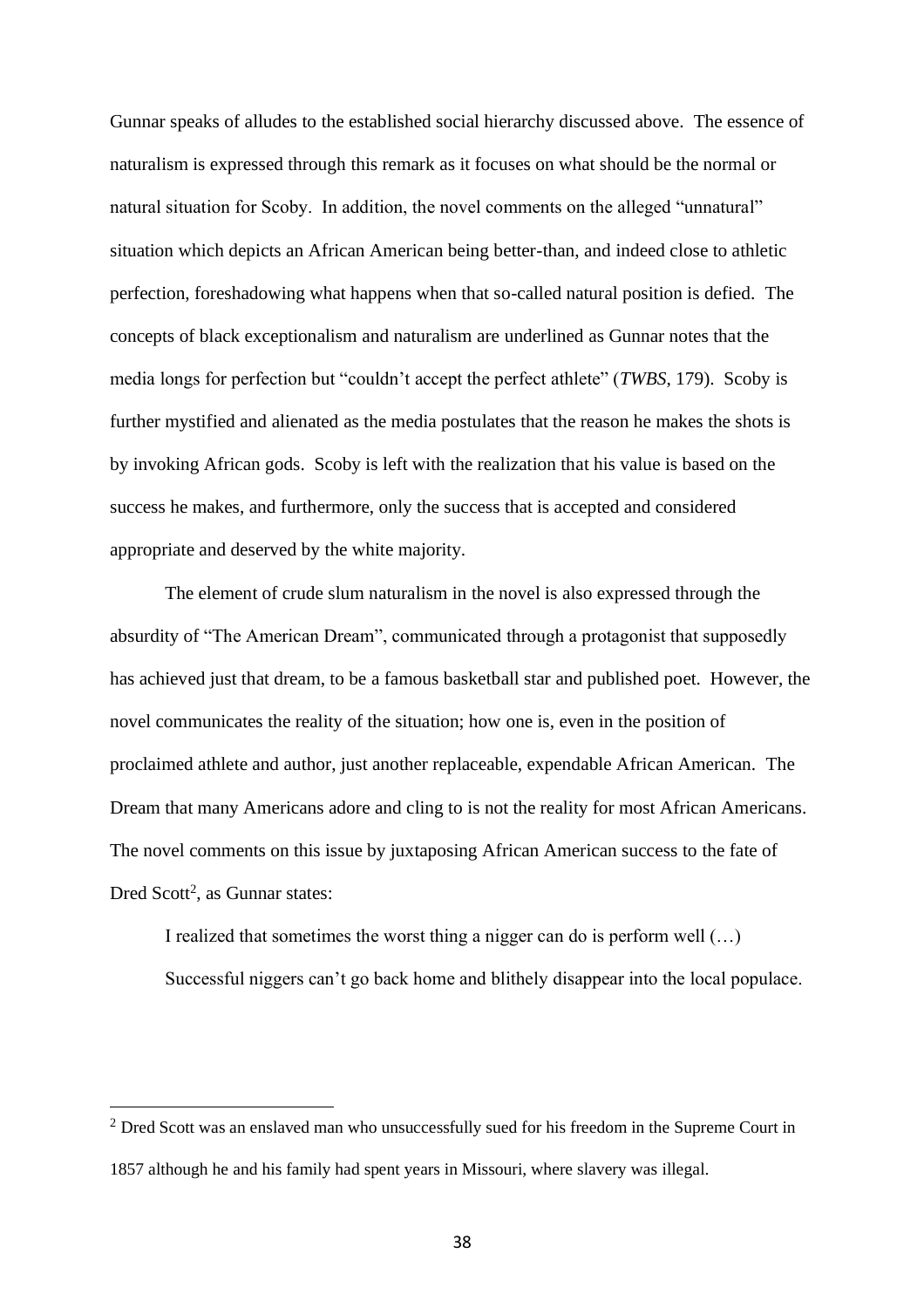American society reels you back to the fold. 'Tote that barge, shoot that basketball, lift that bale, nigger ain't you ever heard of Dred Scott?'. (*TWBS*, 131)

The novel suggests that if an African American does become successful, as Gunnar notes, the success is not everlasting. Secondly, it is controlled by your white superiors and fans, who will reel you back in if you try to escape the African American fate, a fate that can only be skewed in your favor if you have enough money (*TWBS*, 96). The excerpt points particularly to the fate of Scoby, a man elevated and destroyed by the white crowd, to the point of depression and suicide. He is reeled back into his place when his talents are considered too good, in order to get the American society back to normal, that is, a normal founded on oppressive conditions and systems. The fate of Scoby and his experience of fatalism is underlined by a chapter heading in the novel "…Stay Black, And Die" (*TWBS*, 193). The chapter heading refers to a conversation between Scoby and Gunnar, where they discuss what it means to "stay black" (*TWBS*, 171), which is answered by Scoby "It means be yourself, what else could it possibly mean?" (*TWBS*, 171). The honest and forthright answer, however, seems to be the implied message conveyed in the chapter heading – that what being black entails is to die, either literally by brutality or metaphorically by a nihilistic, hopeless world view only to result in death.

Related to the depiction of crude naturalism is another of Bakhtin's features found in the novel, namely how the Menippea deals with current and topical issues (Bakhtin, 1984, 114). The novel's depiction of the Rodney King verdict of 1992 and people's reactions in the aftermath seems to accurately and appropriately communicate an experience of the racist treatment of African Americans. Bakhtin points out that the inclusion of current and topical issues points to the journalistic aspect of the Menippea, and functions to acutely echo the ideological issues of the day (Bakthin, 1984, 118). I suggest that in *The White Boy Shuffle* the features of naturalism and addressing current issues work together to sufficiently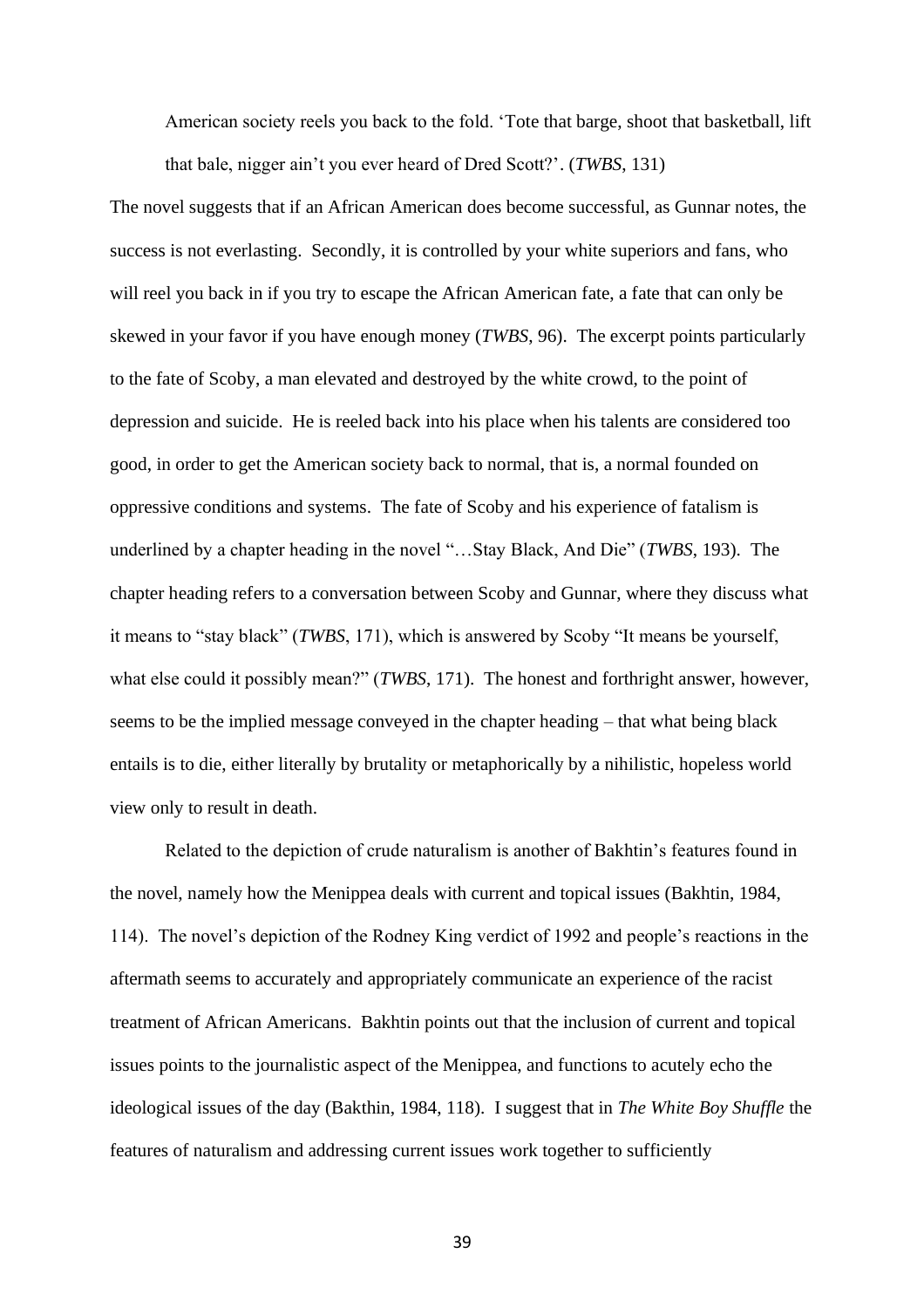communicate the most pressing issues of the time, for example racism and gender discussions. Another pressing issue that is included is the problem of police violence disproportionately affecting African Americans, exemplified through Gunnar being beaten into a coma by his father, the police officer, and his colleague. This situation in itself is a completely absurd scene as it is the protagonist's own father who beats him. Gunnar's supposed-to-be loving father becomes the face of the brutal police force inflicting violence upon African Americans in particular. Consequently, the inclusion of such issues promotes readers' engagement with and understanding of stereotypes and prejudices that undoubtedly are familiar to many African Americans. Colored by the inclusion of controversial issues and events, the novel's communication of racism and related issues seems to be received as even more provocative and unethical to the reader as the text evolves, which is further stimulated by the absurd in the novel.

#### 2.3 The Absurd

The plot of *The White Boy Shuffle* may easily be said to include some absurd events and dialogues, but just as important are the consequences of such absurdity and what they reveal. The absurd is an essential rhetorical force within African American satire, which refers to "reductio ad absurdum", translated literally to reduction to the absurd (Dickson-Carr, 2001, 26). The phenomenon is based on the notion that if concepts or ideas that are initially considered appropriate and decent are implemented into other contexts, the new surroundings will cast a new light on the concepts and reveal their absurdity for observers. The etymology in the *Oxford English Dictionary* (2011) of the term absurd reveals its characteristics and how it may affect interlocutors when implemented, effectively and accurately described as out-oftune and awkward. The phenomenon of reductio ad absurdum is comparable to other features of satire brought forward by Bakhtin, namely the experimental fantasticality which results in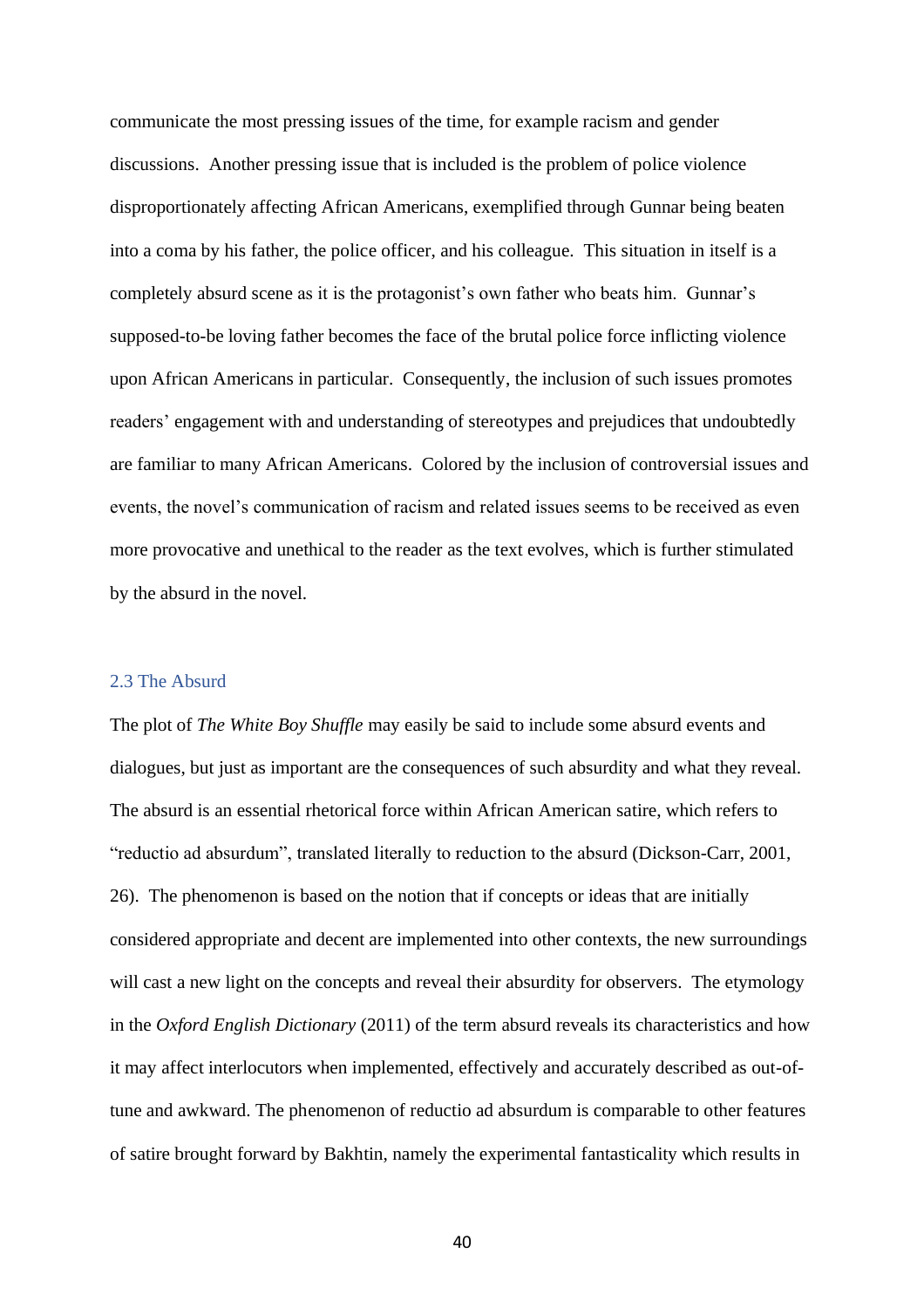observation from a different point of view, related also to the feature of "crude slum naturalism" (Bakhtin, 1984, 114) in certain contexts. Another feature Bakhtin mentions, and which is especially relevant to reductio ad absurdum, is how the Menippea provokes and tests philosophical truths, as shown above. These phenomena are linked together in the following investigation of the absurd in *The White Boy Shuffle*.

The novel constructs an absurd, fantastic situation that reveals and criticizes the demeaning acts that by many are still perceived appropriate or disregarded as innocent humor. At the last basketball game Gunnar plays for El Campesino, ironically against Scoby's team, Gunnar prepares his rebellious act. He puts on a pair of white gloves, smears cold cream on his lips and draws his jacket over his head. He sits on the bench as his team players are introduced according to the changes he has made to the reading sheet, which result in their names being called out with additional racially derogatory nicknames like "Rastus", "Aunt Jemima" and "Nigger-T" (*TWBS*, 180). Included in the presentation of Gunnar is the tag "all-American", which clearly communicates his status as he wants it to be perceived. He is, in fact, despite his different cultural traits and multifaceted identity, truly all-American, as thoroughly presented in the line of ancestors narrated in the first pages of the novel.

The description of him as an all-American male also plays on Wolfson's concept of black exceptionalism, meaning how African Americans are elevated and suddenly regarded as fully American when they prove themselves to be of interest and of worth to the white authority (Wolfson, 2019, 621). The additional sobriquet used when he is introduced to the court, his very own racial reference, refers to the comic strip character of Hambone<sup>3</sup>: "Gunnar

<sup>3</sup> A character created by James Pinkney Alley appearing in the comic strip *Hambone's Meditations*, first published in the Memphis newspaper *Commercial Appeal* in 1916. The character was heavily depicted in a stereotypical way with a corresponding derogatory imitation of African American Southern speech (Frink, 2018).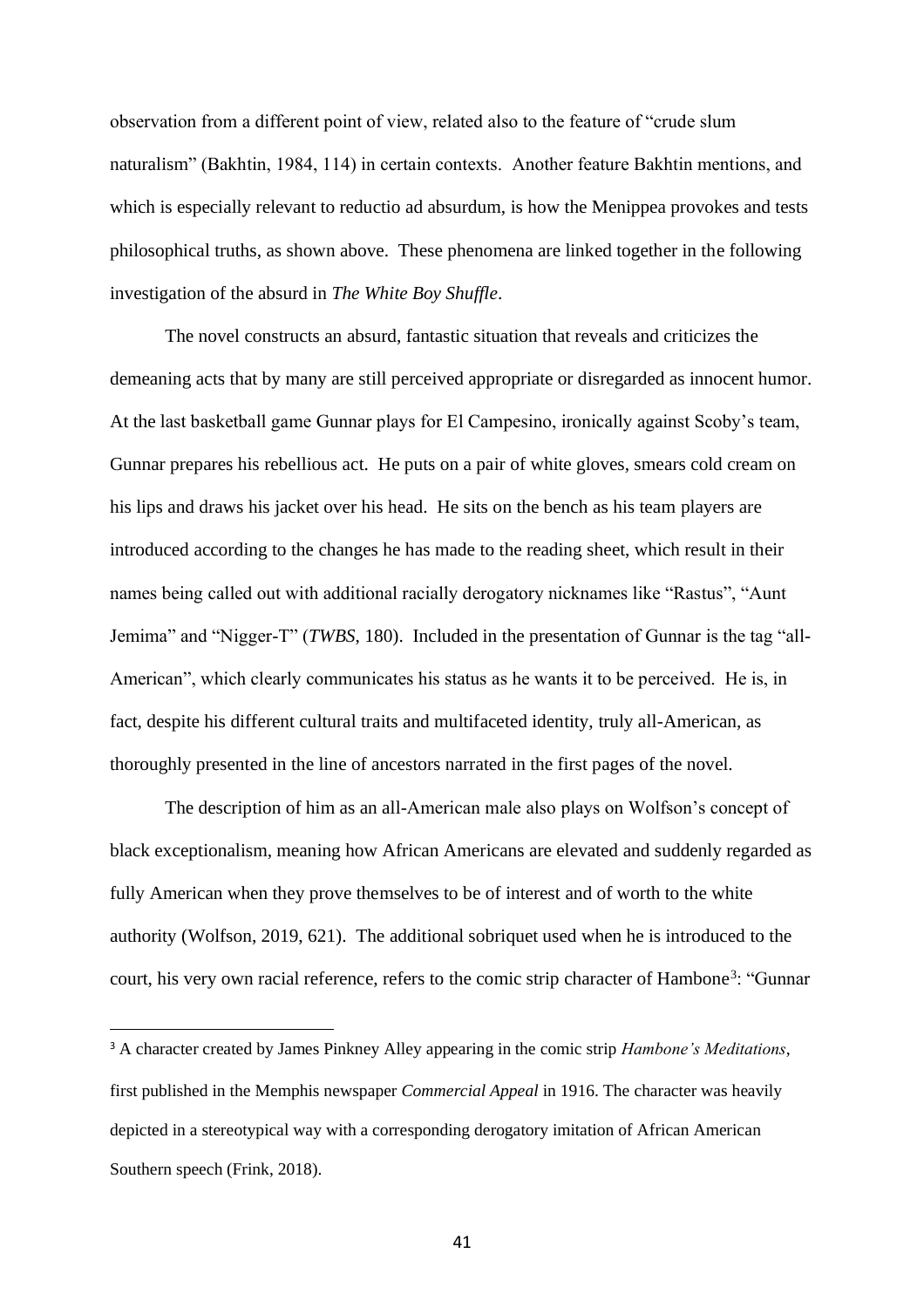'Hambone, Hambone, Have You Heard' Kaufman" (*TWBS*, 181). The focus Beatty places on the racial references to minstrel-like figures creates an absurd situation and signal the manipulation and exploitation of black talent in sport, art and music industry. The context additionally promotes the absurd as the scene takes place on a basketball court, characterized by Wolfson as a historically *necropolitical* space (2019, 619), a term explained as a "tool of oppression that entrenches the social death and civic exclusion of black people". The setting serves as an arena where athletic African Americans are celebrated, where their racial ethnicity somehow suddenly is irrelevant. However, by nicknaming the players of the team using historically laden terms, a focus is put on the identity of the players, whom are all white except for Gunnar, and consequently how these terms in this unusual context are considered inappropriate and ridiculous to the laughing crowd. The comparison between Gunnar and Hambone effectively signals the absurdity of reducing someone to a stereotype, as readers and indeed the crowd obviously know Gunnar to be both an intelligent poet and extraordinary athlete.

The novel continues the absurd situation by Gunnar presenting himself to the crowd looking like the traditional minstrel performers of the 19<sup>th</sup> and 20<sup>th</sup> century, as he acts and poses like the infamous Jim Crow figure. The situation toys with our conceptions of stereotypes, as Gunnar dresses up like the figure that for centuries represented the dreadful, violent oppression of African Americans in the US. He additionally makes the crowd laugh and causes the reader to engage with a situation that for most people is very uncomfortable and wrong<sup>4</sup>. The situation echoes the etymology of the word absurd and serve the tone-deaf association to the term. The absurd may here prompt satire's extramural goal, that is,

<sup>&</sup>lt;sup>4</sup> At the time of writing, the act of blackface has blown up even in the Scandinavian countries, causing distress and discussions among leaders and laypeople.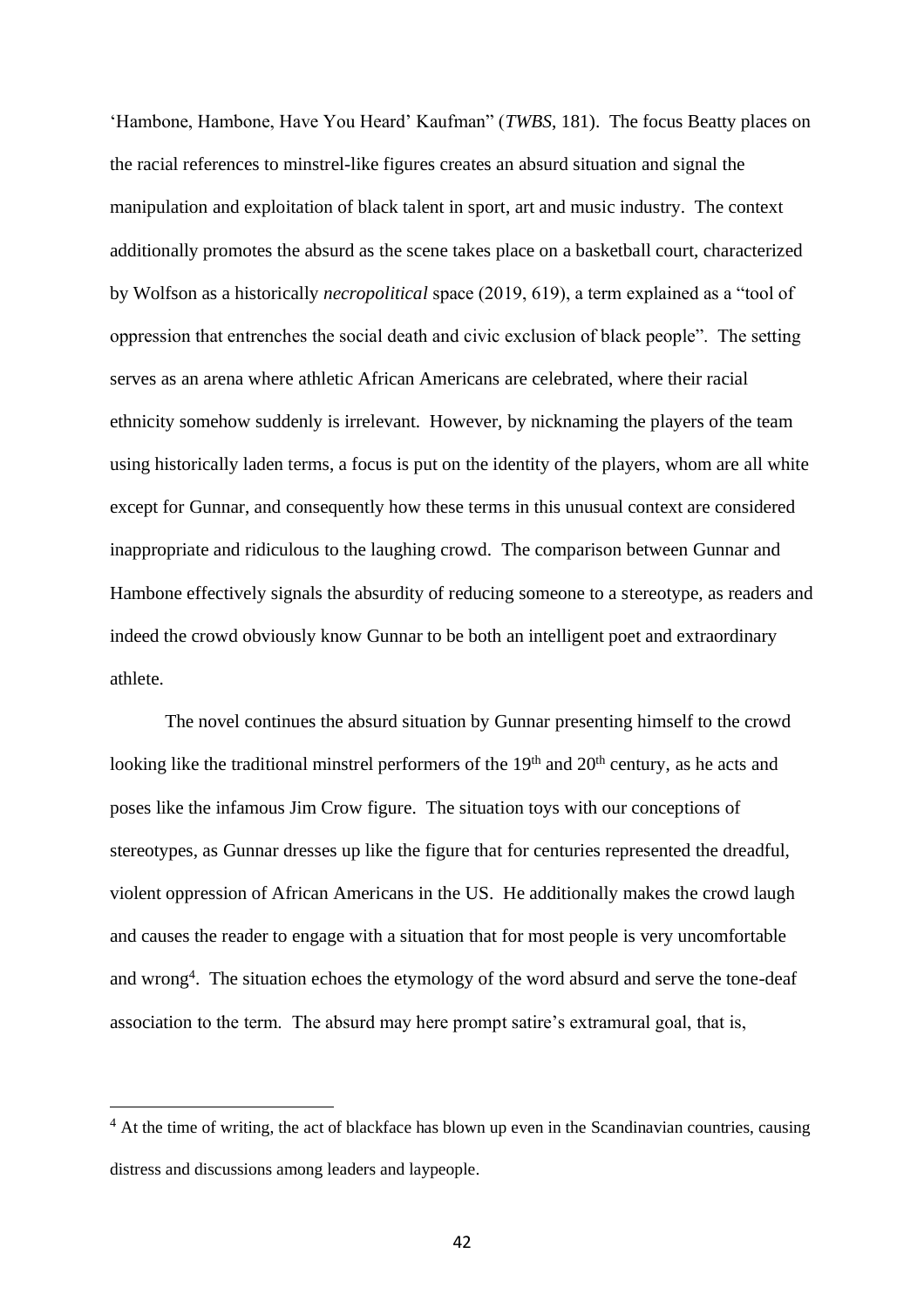prompting readers to (re)consider issues that go beyond the textual boundaries of the novel, as the issue of stereotypes and the practice of blackface sadly is, as Erinn Wong states in her article "Digital Blackface" (2019), a contemporary issue. The reductio ad absurdum technique is however based on the presumption that readers do in fact evaluate the situation as absurd. This is not a given, which Kreuz and Roberts point out: "The presence of satire in a text may be even more difficult to detect than the presence of parody because what is absurd to one reader may be perfectly acceptable to another" (1993, 105).

The minstrel-like show that Gunnar puts on is a remarkable example of such a situation that is dependent on interlocutors' conception of what is to be considered absurd, as the act suddenly becomes offensive to Coach Logan. Roberts and Kreuz's inference is further underscored by the novel as different characters react in different ways; while the crowd laughs and chants Gunnar's name, Coach Logan finds the act disturbing and inappropriate on the basketball court. However, he paradoxically calls on Gunnar afterwards to "sit and shut [his] monkey ass up" (*TWBS*, 181). The situation is a perfect example of reductio ad absurdum, as the context causes the minstrel-like blackface act to be considered unacceptable to Coach Logan, while in the same situation not considering other degrading acts like utilizing racial slurs as unacceptable or derogatory. In light of contemporary society, the contrasting reactions may also illustrate political correctness, or "woke culture", in the sense that specific behavior is considered inappropriate. In this example, that political correctness illustrates how the concept may cause one to overlook the reason why it is offending or wrong, and thus not regard other behavior, e.g. the racial slur of monkey, as inappropriate. The event at the court underlines the contrast between the African American and the white experience, as it shows how only in the context of being offensive to white people, here Coach Logan, is blackface viewed as something else than innocent humor. The situation also underscores everyday racism that is not necessarily detected by people who are not victims of such acts.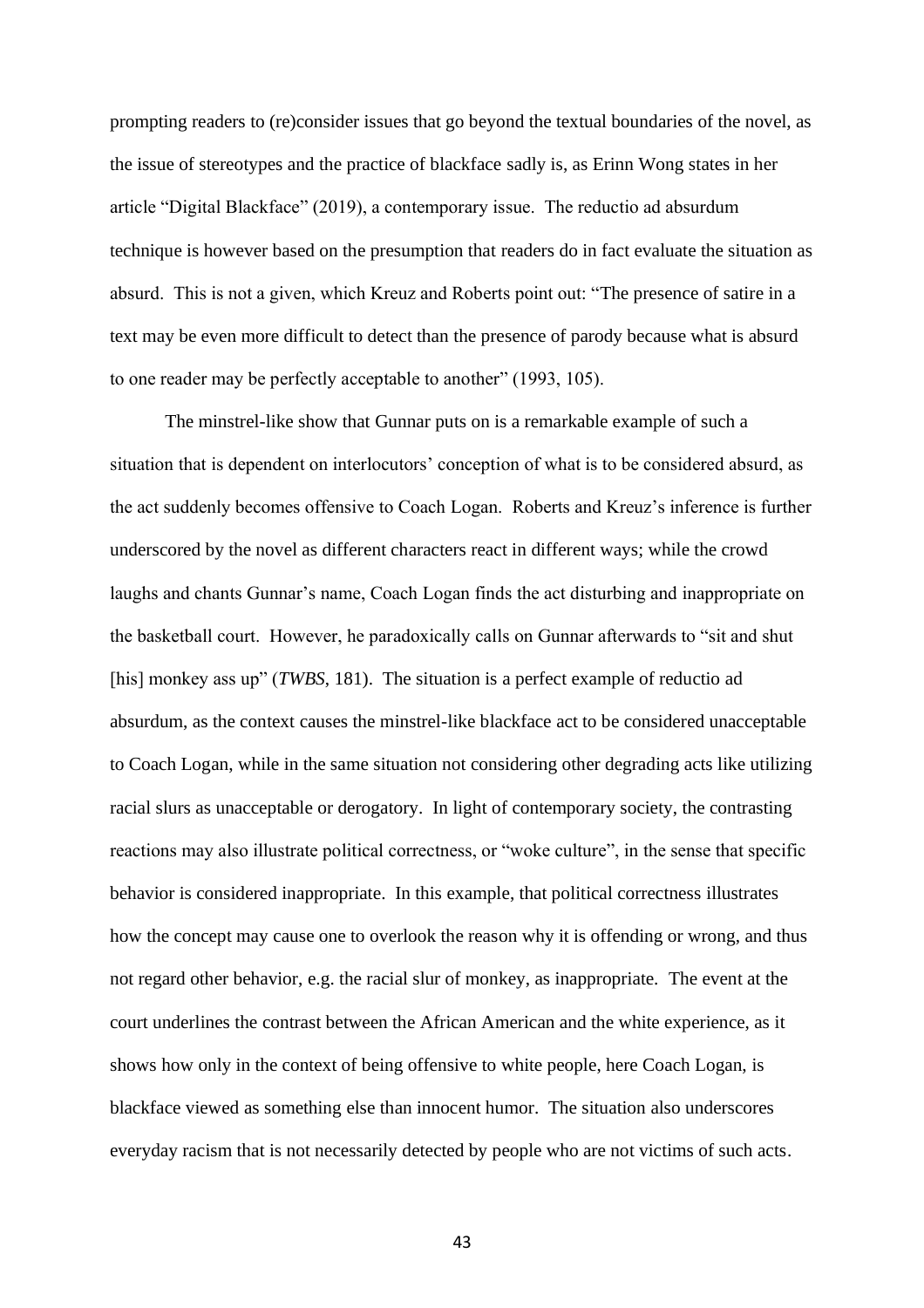This disparity is accentuated by Coach Logan's two contrasting reactions, being offended by blackface and calling Gunnar a monkey, and highlights and reveal the absurdity of them both. The use of reductio ad absurdum and implementing a Jim Crow figure in an unusual setting in time and space, and having an African American parody himself may thus stimulate observation from a new point of view that can foster understanding and change.

The absurdity of the narrative's climax also accentuates the gravely serious matters in the novel. The protagonist points out the hopeless situation of African Americans and, according to him, how the last resort for the movement for ethnic equality is to simply commit suicide. The experience of nihilism expressed through the novel is underscored by Gunnar's argumentation as he gives a speech at a rally against South Africa's Apartheid. He refers to Martin Luther King Jr., who leads him to the epiphany that waiting for equality is useless and hopeless. Gunnar further argues that white people have never seen African American lives as equally valuable to theirs, and "if they don't know that by now, then they ain't never going to know it" (*TWBS*, 221). The contemplations and revelations raised by the comment serve another of Bakhtin's features, of how the genre promotes "ultimate questions" (Bakhtin, 1984, 115), which combines bold invention with broad philosophical reflections. Beatty catches readers' attention by explicitly challenging white authority and the supposed state of equality that has fooled Americans for centuries and raises the question of what an African American life is worth. The novel continues to promote such questions by presenting absurd reactions of the world to inequality and injustice, exemplified through the desperate action of suicide resulting in media coverage and awe, as opposed to reflection or, what most likely was hoped for, change.

In the aftermath of Gunnar's speech, masses of African Americans across the nation commit suicide. The absurdity of the situation is revealed by a reporter asking Gunnar whether this act means "that black people have given up?" (*TWBS*, 222), a wording that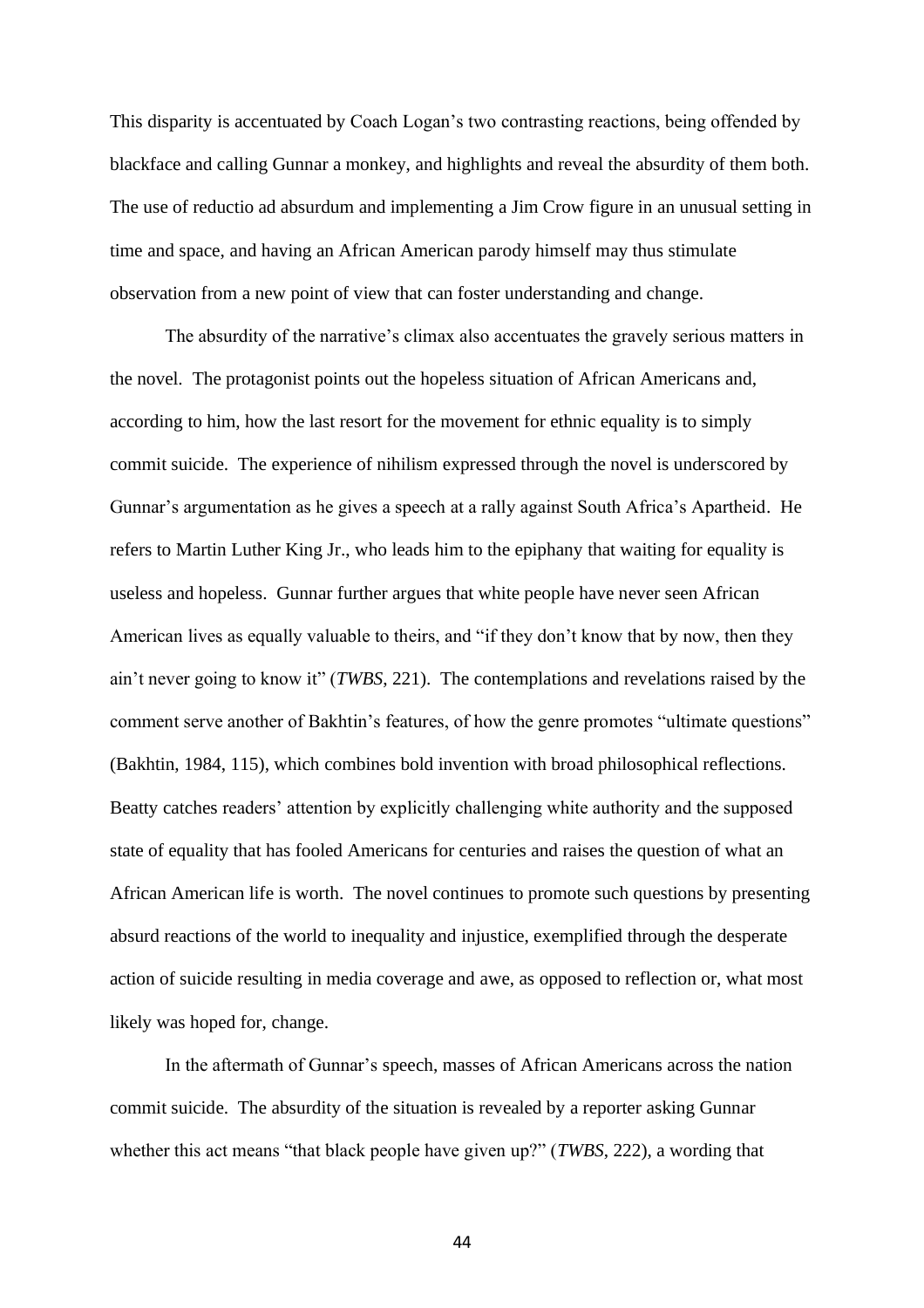discloses that there is in fact an equality fight for them to give up on. Gunnar answers by juxtaposing a soldier's suicide to save others with the suicides of African Americans, and quotes author Yukio Mishima: "'Sometimes hara-kiri<sup>5</sup> makes you win.' I just want to win one time" (*TWBS*, 223). The context of collective suicide that is being broadcasted nation- and world-wide suddenly creates an absurd situation that gets loads of attention, and seems to be the object of curious, gloating viewers. The suicides themselves are presented in a matter-offactly manner, described as "stacks of death poems and obituaries that arrived in the afternoon mail" (*TWBS*, 234), juxtaposing them with regular mail that most would categorize as dull or tedious. The juxtaposition seems to only accentuate the absurdity of the situation, as the reader recognizes how the consequences of Gunnar's speech are in contrast highly abnormal and grotesque. The element of African Americans dying is in this situation turned into something absurd and extraordinary, although death has been the outcome of masses of innocent, young African Americans for centuries, echoed by the fate of Martin Luther King Jr. in Gunnar's speech. The absurdity of the context helps paint the picture of death and mental health problems disproportionately affecting African Americans, only recognized as outrageous and extraordinary when it becomes a *self-inflicted* death. This picture reflects the ultimate questions posed by the genre and stimulate readers to reflect on the ultimate philosophical positions conveyed, like a human being's intrinsic value and the glorification of death. The climax in combination with the novel's fantasticality promotes a different point of view when observing and contemplating the message of the situation, which fosters the scornful critique of society's evaluation of people's fundamental worth. The second novel to be analyzed, *The Sellout*, also utilizes the force of absurdity and confronts and challenges

<sup>5</sup> A traditional Japanese form for suicide, associated with the term altruistic suicide introduced by Emile Durkheim.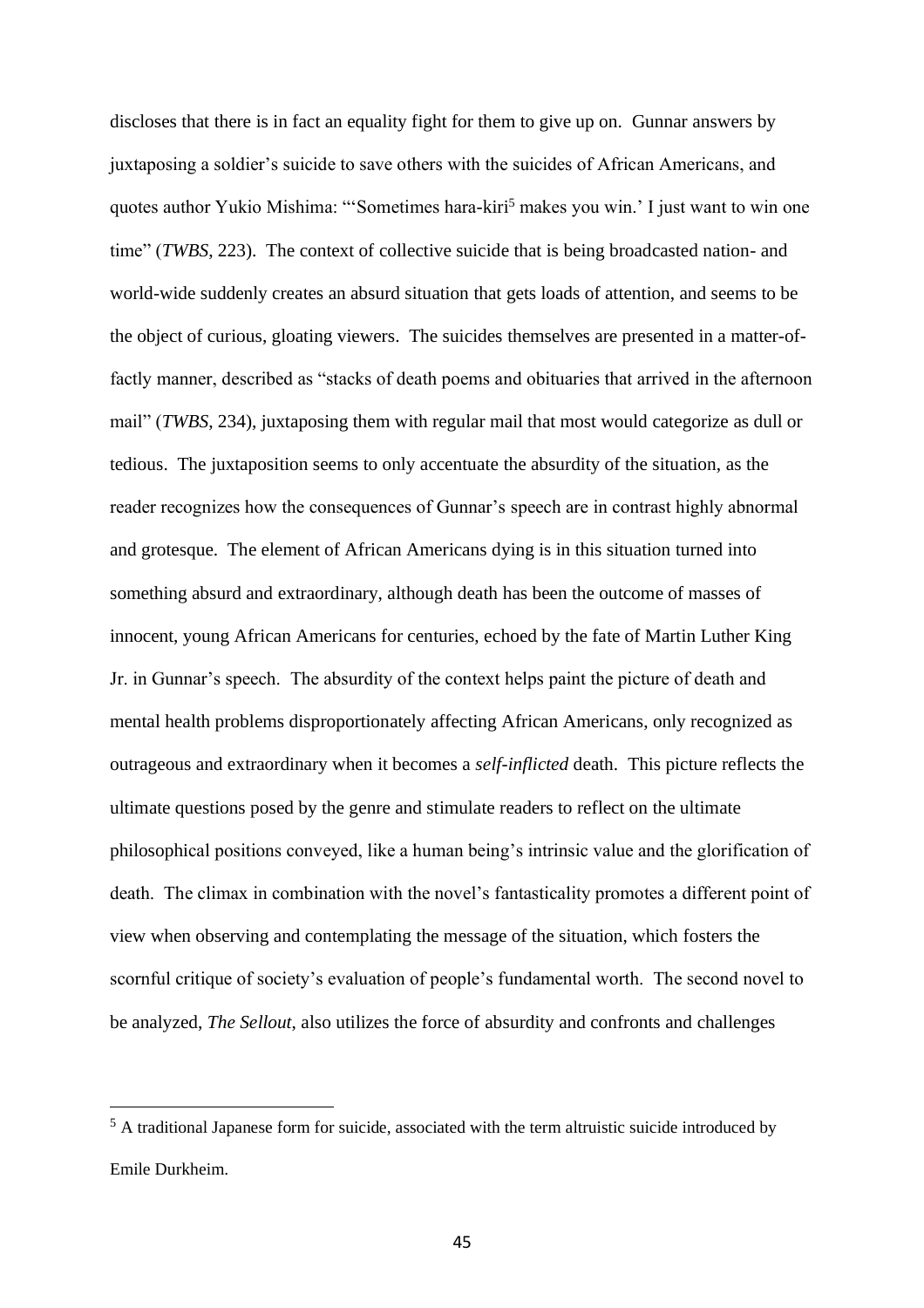readers' conceptions of established concepts, but as will be shown, it employs them in a substantially different manner.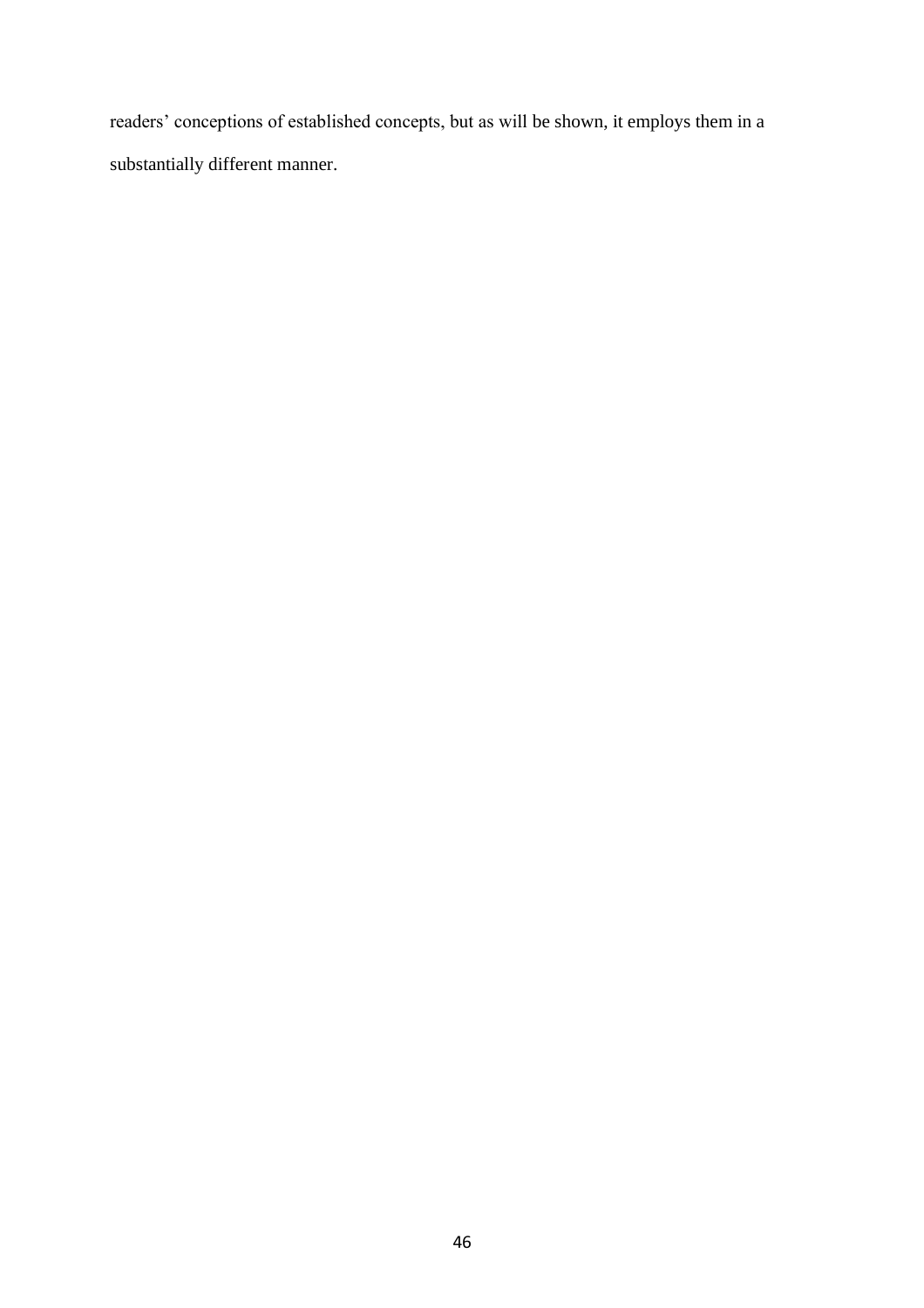# Chapter 3

## The Sellout

The following is a typical example of a piece of text that at first glance is assessed absurd, but at a closer look embodies what I will argue is the genre of hysterical realism. The reader will immediately recognize the gravely serious tone concealed in the bizarre inquiry.

"Massa"

"Hominy, stop."

"I want to thank you for saving my life."

"You know I'd do anything for you."

(…)

"Then beat me. Beat me to within an inch of my worthless black life. Beat me, but don't kill me, massa. Beat me just enough so that I can feel what I'm missing."  $(\ldots)$ 

"They say it took three sheriff's deputies to pull me off his black ass, because I whipped the shit out of that nigger." (*The Sellout,* 2017, 78)

The protagonist of Beatty's most recent novel *The Sellout* (2015), with the surname Me and depicted in this excerpt as a middle-aged African American man, demonstrates what many readers would understand as complete absurdity or irony of fate (i.e., the peculiar relationship between two events); an African American man becoming the slave owner of another African American in contemporary USA. However, if one looks closely at the excerpt, the absurdity of the situation somewhat crumbles to the ground as oppression, violence and whiplashes and stories of slavery in fact are not absurd at all; quite the contrary, it is something that has been the reality, manifesting in different ways and forms, for African Americans for hundreds of years. I will return to the excerpt in more detail below. First, however, I will address the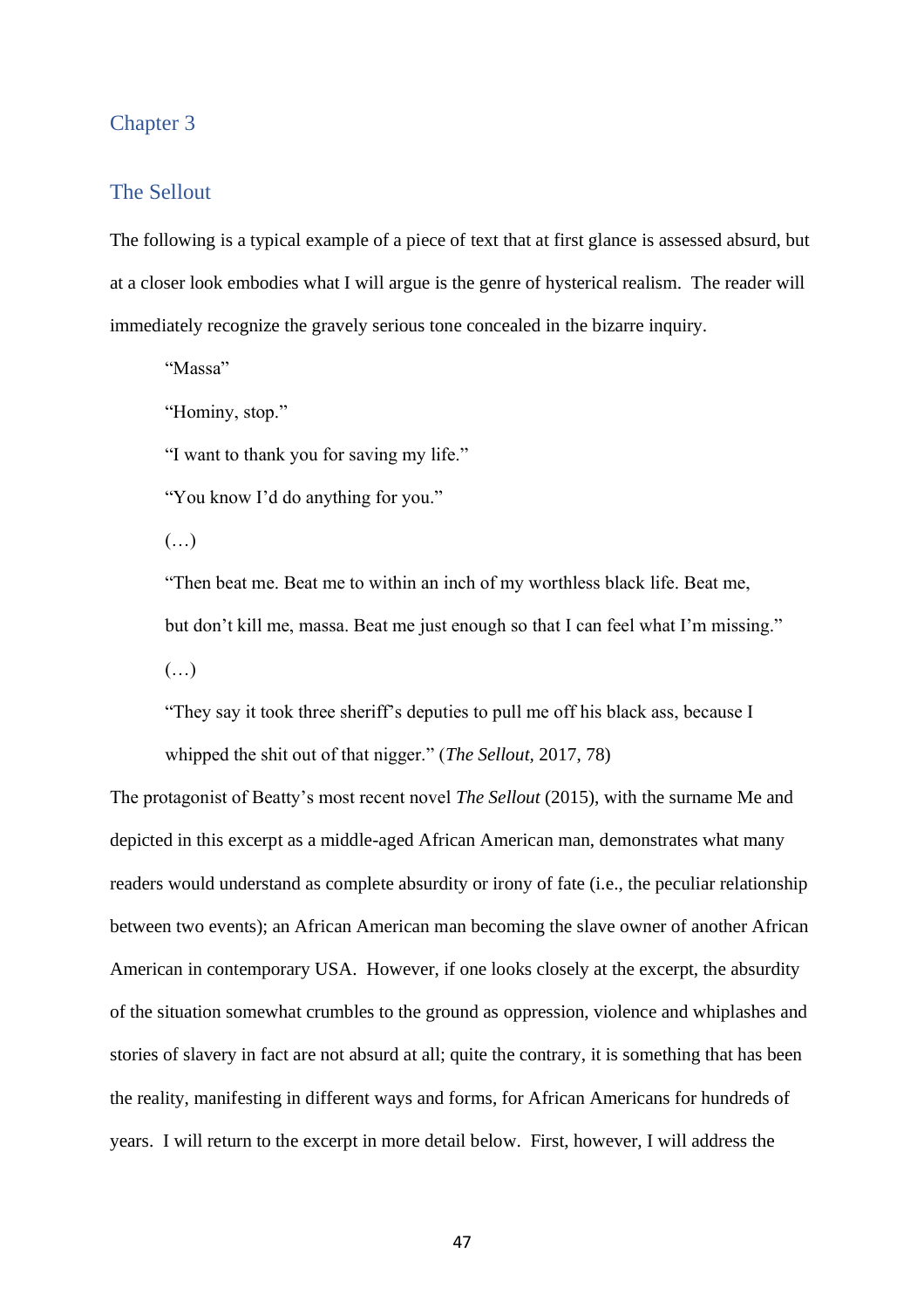emergence of the term hysterical realism and an introduction to the central character of Hominy Jenkins presented above.

In the preceding examination of *The White Boy Shuffle* several of Bakhtin's characteristics of the Menippea, such as testing philosophical truths and experimental fantasticality have been analyzed and exemplified through a closer look at scenes and dialogues in the novel. Some of these characteristics may also pertain to Beatty's most recent novel *The Sellout,* but a pivotal difference is *The Sellout's* relation to, and use of absurdity. Many of the overarching themes of *The White Boy Shuffle* and *The Sellout* are connected to each other, but although these are novels written by the same author only some 20 years apart, I argue that established terms for the satire genre are not as easily applied to *The Sellout*, and that it therefore cannot be placed in the same genre as Beatty's debut novel. I find that the closer one looks at the events and dialogues of *The Sellout,* like the excerpt above, the more a reader will recognize that the ideas and experiences it represents are far from the world of the absurd. Consequently, I argue that features of the novel instead relate to James Wood's term hysterical realism, although I do not agree with his concluding remarks concerning its potential. In this chapter I examine whether hysterical realism with my additional interpretation is better applied to the novel. Firstly, an overview of Wood's genre is presented, with related commentary by other scholars and additionally my understanding of how the genre works. I then turn to a selection of close readings to illustrate how *The Sellout*  encompasses features of hysterical realism, and lastly demonstrate why the novel cannot be placed within the satire genre as *The White Boy Shuffle* is.

### 3.1 Hysterical Realism

James Wood first introduced the term "hysterical realism" in his review of Zadie Smith's novel *White Teeth,* which appeared in the July 24, 2000 issue of *The New Republic*. Since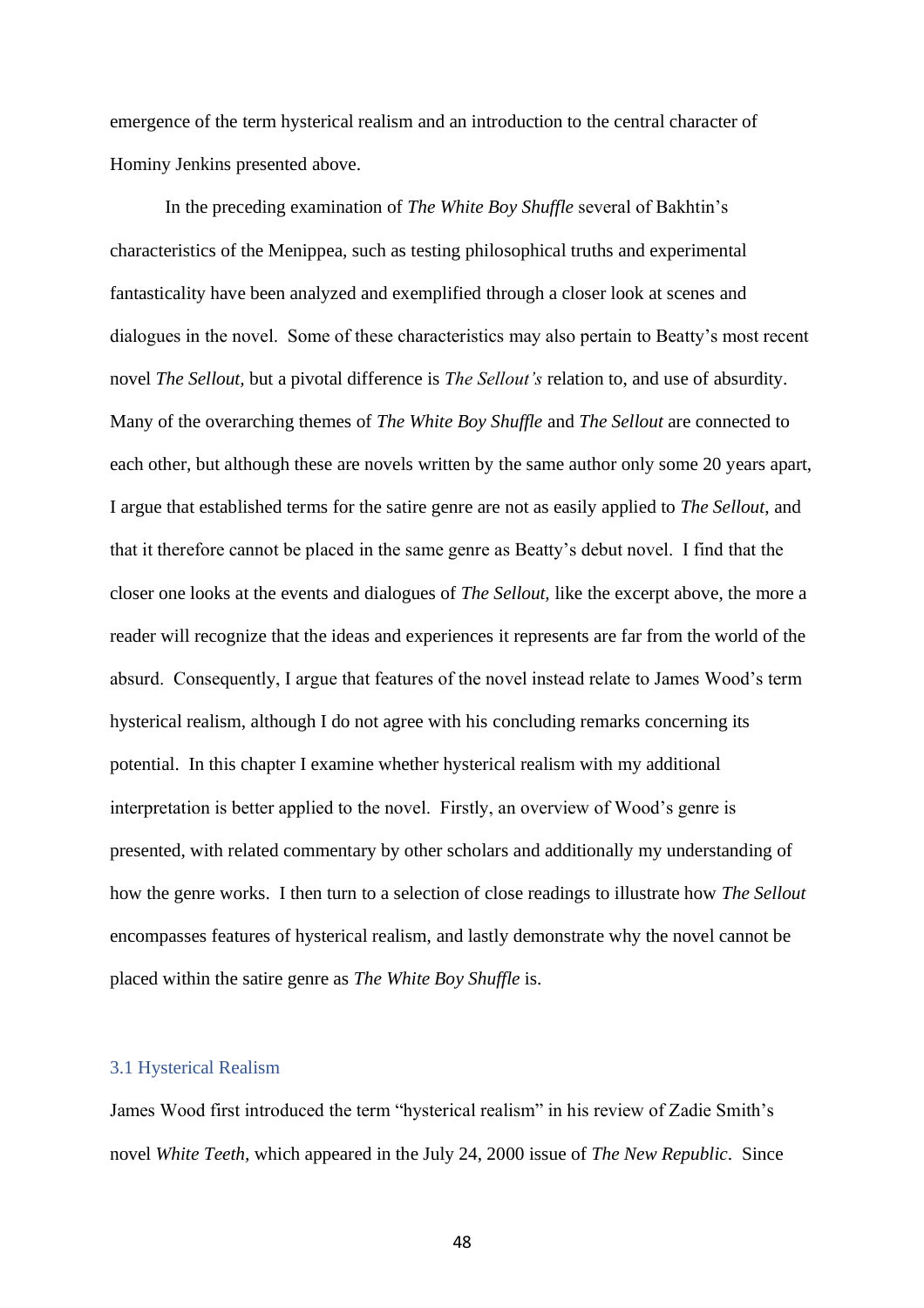then, it has been re-visited by several writers and critics, many of whom agree with Wood's remarks that the realist conventions of texts like Smith's are being "exhausted and overworked" (2000). Although hysterical realism is understudied, the tendency which Wood identifies and describes is nonetheless worth pursuing, and I will address it the same way he does, as a new genre. Wood argues that "the big, ambitious contemporary novel" pursues vitality at all costs, characterized by permanent storytelling which results in stories that "defy the laws of persuasion" (2000). He further identifies a style of writing in these texts that is "not to be faulted because it lacks reality – the usual charge against botched realism – but because it seems evasive of reality while borrowing from realism itself" (2000). The style of writing Wood talks of is described as involving elements and inventions that vandalize each other, resulting in a product that is incredible, in the sense that it is hard to believe. He seems to point out that in between established genres there emerges a gap, consisting of texts that "[a]s realism, [are] incredible; as satire, [are] cartoonish; as cartoon, [are] too realistic" (2000).

Wood furthermore underscores that the style of writing in hysterical realism involves isolated elements that may be believable, but that the abundance of unconvincing possibilities results in a perception arguably categorized as absurdity rather than realism. He accentuates what he identifies as the problem with the big, ambitious contemporary novel, namely that it is too concerned with storytelling. Wood characterizes it "a perpetual-motion machine that appears to have been embarrassed into velocity. It seems to want to abolish stillness, as if ashamed of silence" (Wood, 2000). A result of this, according to Wood, is characters that end up as "not really alive, not fully human" (2002). The focus on the (missing) characterization is a large part of Wood's criticism of these texts, as he accuses the novelists for not spending enough time and space on developing their characters. He claims that their characters have "a showy liveliness  $(...)$  that almost succeeds in hiding the fact that they are without life"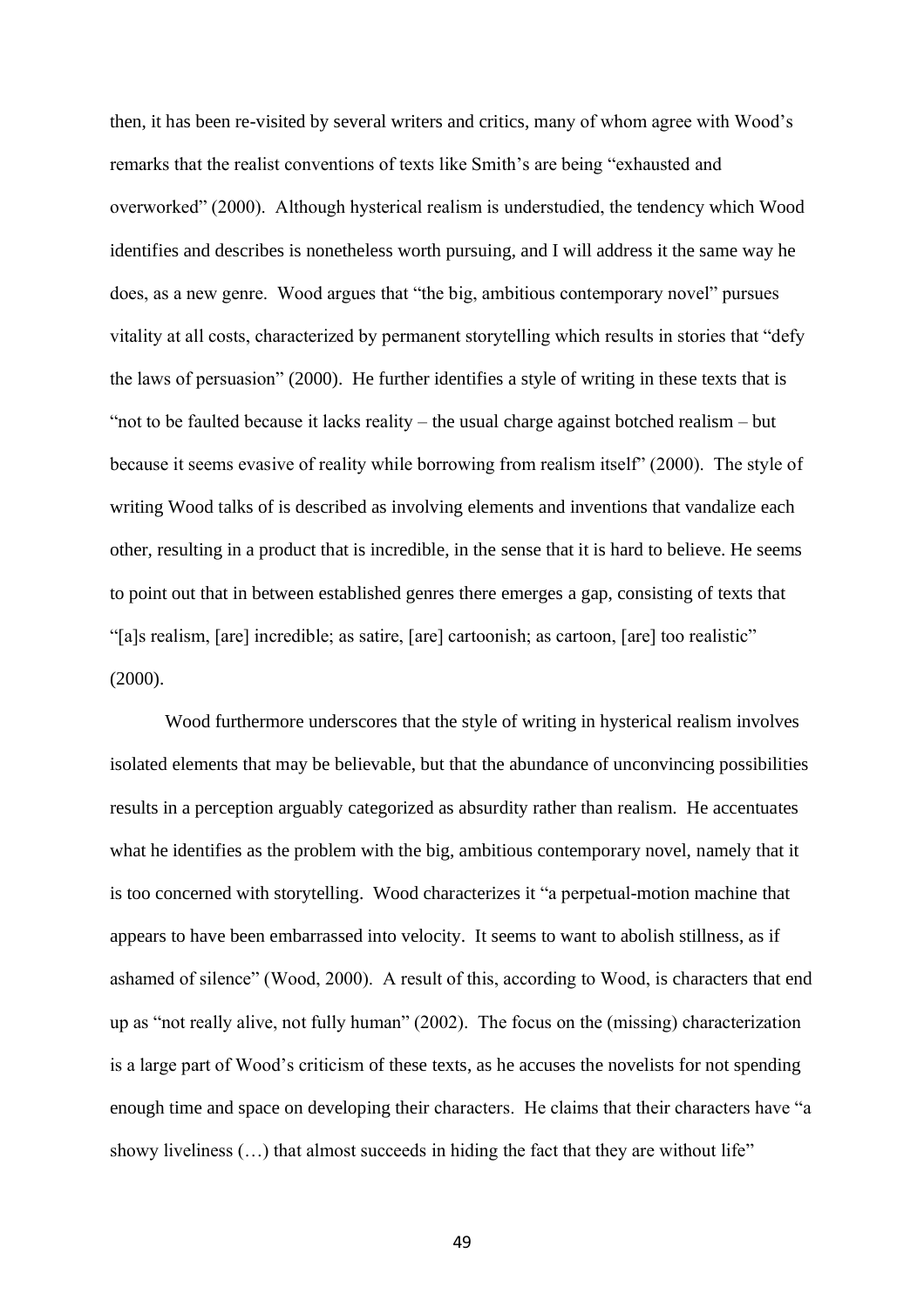(Wood, 2000), which underscores Wood's accusation of the inability of such texts to produce believable characters.

Wood further problematizes the antics and eccentricities, or the velocity of the contemporary novel. His objection to the style of writing, according to Jeffrey Staiger (2008) in his essay "James Wood's Case against 'Hysterical Realism' and Thomas Pynchon" in effect questions a pair of postmodernism's guiding doctrines, "that language creates reality and that the richer the language the richer the creation" (648). According to Wood's argumentation, the extremist language in novels like *White Teeth* becomes the downfall of the delicacy of the texts, exemplified through Smith's book which he claims descends into "cartoonish (…) restless extremism" (2000). The novels accused of adhering to the genre of hysterical realism are characterized by a "fear of the sincerity and empathy required for getting close to the ultimate reality of people" which results in characters that "exhibit behavior, not agency" (Staiger, 2008, 639). That is, figures not believable as independent characters but rather figures put in a narrative to serve the author's purpose. The consequence of never-ending storytelling and insufficient character-building surfaces in the way readers respond to the material. These responses are recognized by Staiger, as he explains "So we respond as to a cartoon, something not really real, but a cartoon so hugely fleshed out that it nevertheless satisfies our need for realism" (2008, 644).

Wood's article did not go unnoticed. According to Staiger, the obvious objection to Wood's critique of such texts and their authors, namely that Wood disparages them for not doing what they are in fact not attempting to do, is not enough. Staiger claims this because Wood "goes so far as to make the case that they should want to do it" (2008, 640), that is, to avoid exaggerations and eccentricities that disturb the message and the building of characters, as this would in his view result in inferior material. However, Staiger argues that rather than flat, as described by Wood, the characters who inhabit novels within this genre, like those by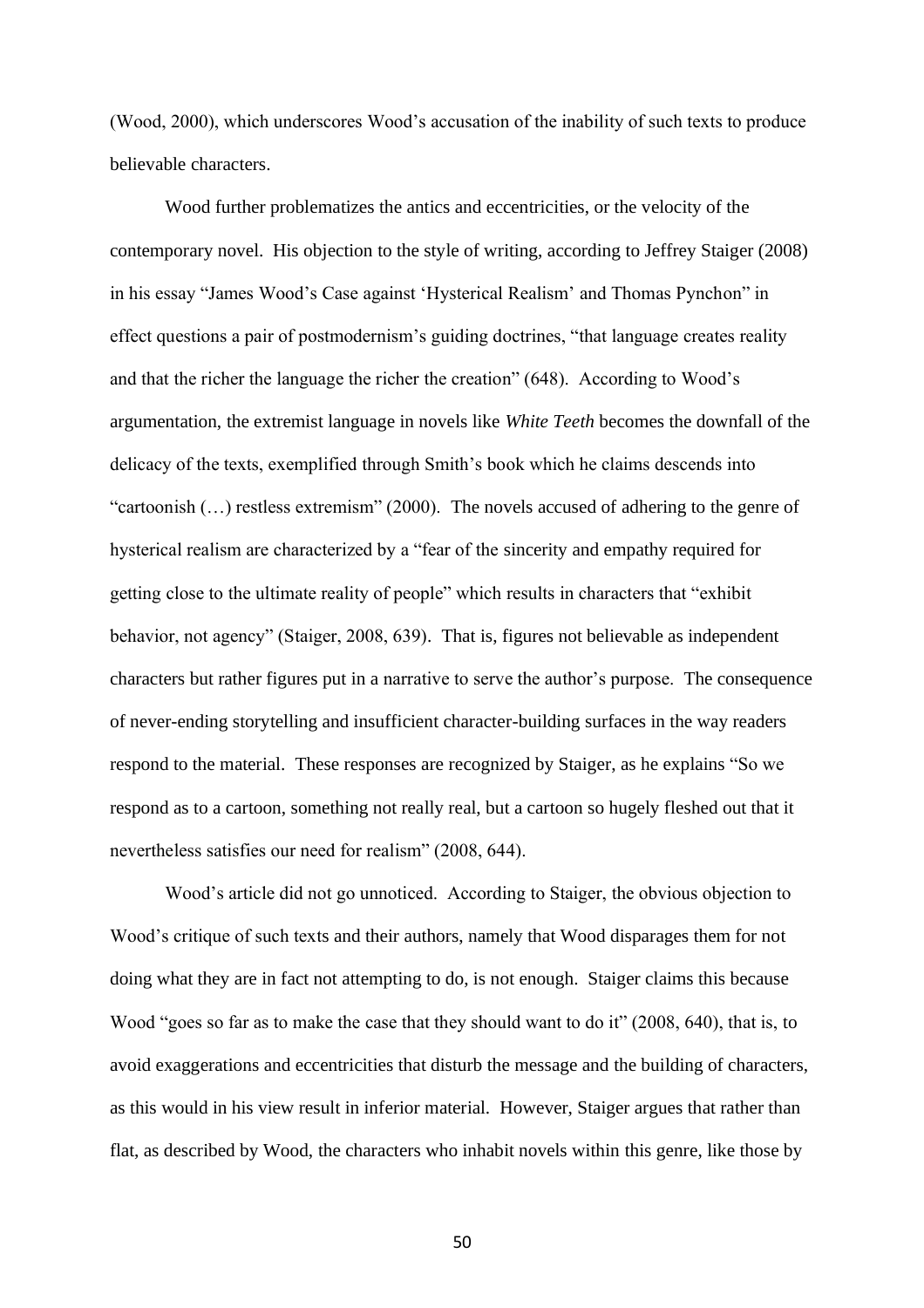Pynchon, DeLillo and Smith, are opaque – their authors offering us readers as much view of them as we would have of people who enter our own lives, thus making the supposed unreal in fact realistically portrayed (2008, 642). In addition, according to Staiger, Wood ignores the "wacky elements" of the big, contemporary novel, which deprives him of the chance of encountering "something new and strange and possibly great" (2008, 640). Another opposition to Wood's remarks concerns the criticized writers' intentions, who, it seems, value the portrayal of character secondary to capturing the big picture (Staiger, 2008, 638). Connected to the communication of the bigger picture and consequently the embedded serious issues, is the question of how to successfully convey those issues in a style of writing described as excessive and exaggerated. I will return to this aspect of the genre below as I present close readings of *The Sellout*.

Wood's review and consequently the introduction of the term itself is perceived as rather negative according to Lev Grossman in his article "What Ever Happened to Hysterical Realism?" (2012) in TIME magazine. Grossman further notes that the term hysterical realism has "a certain crudeness and aggressiveness" (2012) to it. Nonetheless, as Grossman's, Staiger's and other articles show, the term has stuck in the literary community. Smith herself recognizes Wood's point in her answer in *The Guardian,* classifying hysterical realism a "painfully accurate term for the sort of overblown, manic prose to be found in novels like my own" (2001). Her description directly relates to Beatty's *The Sellout*, which is frantically busy, packed with humor and ironic features. Although I argue that the term is highly relevant in the examination of *The Sellout* with characterizations that are applicable to the novel, I understand Wood's conclusion to be flawed. As part of his conclusion, Wood opposes the eccentricities of the novels and claims that they disrupt the conversation about the serious issues raised by the texts. However, I rather understand the eccentricities and the "hysterical" as accurately capturing and challenging issues and concepts demonstrated in the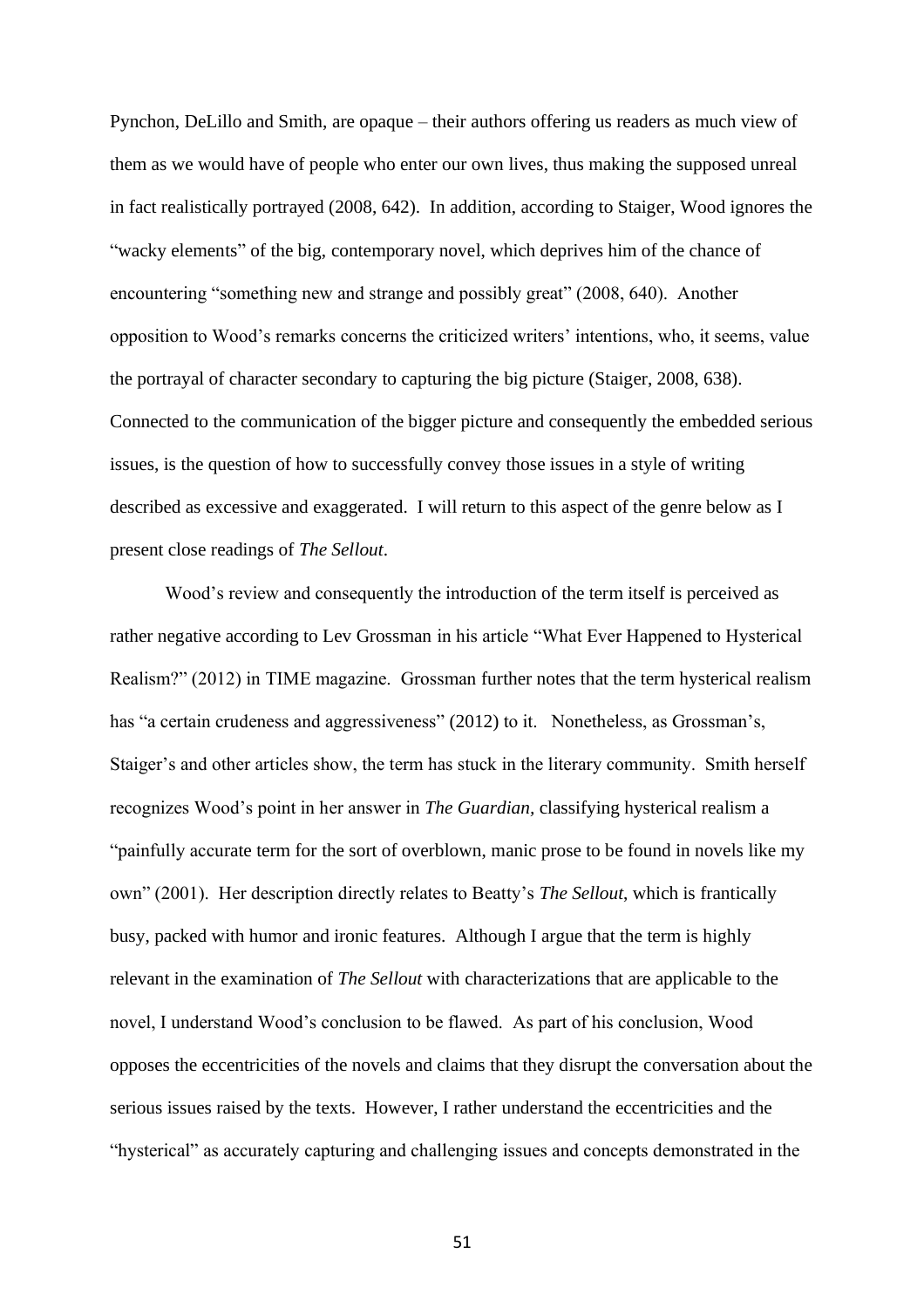texts, specifically in Beatty's *The Sellout.* I further understand the implementation of (seeming) absurdities and the juxtaposition with normalized everyday situations as a means of confronting the issues and thoughts in a new context. In addition, the eccentricities in language that Wood concludes hinder the characterization and cause a perception of velocity, I rather view as implemented and employed to confront and reveal the truth that is found in the novel and its characters. To illustrate this, I will present a selection of close readings of *The Sellout* that exemplify the confronting of truth. In addition, my analysis includes close readings that show how the novel embodies other features of Wood's genre, like its construction of characters.

### 3.2 How *The Sellout* encompasses features of hysterical realism

The characterization in *The Sellout* exemplifies a feature of hysterical realism concerning the genre's unbelievable, "not really alive" characters (Wood, 2005). Several of the characters in the novel are portrayed and reduced to stereotypes associated with the African American which may strengthen the perception of them as unbelievable, perhaps especially in regard to the character of Hominy Jenkins. The novel portrays several characters, but the most important is arguably the protagonist and narrator Me and Hominy, his older friend and eventually slave. As the novel unfolds, the reader gets to know the characters and the absurd situations they find themselves in, for example in the roles of master and slave, reintroducing segregation and Me in Supreme Court, prosecuted for slaveholding.

Hominy is a former child actor who starred in the infamous racist children's show *The Little Rascals* and is now an old man living in Dickens, a neighborhood on the outskirts of Los Angeles*.* The narrator describes the character of Hominy as "bat-shit crazy" (*TS,* 69), "unstable" (*TS*, 66) and obsessed with his childhood fame which he is desperately trying to sustain. Hominy is a victim of prejudice and racism, which is revealed and highlighted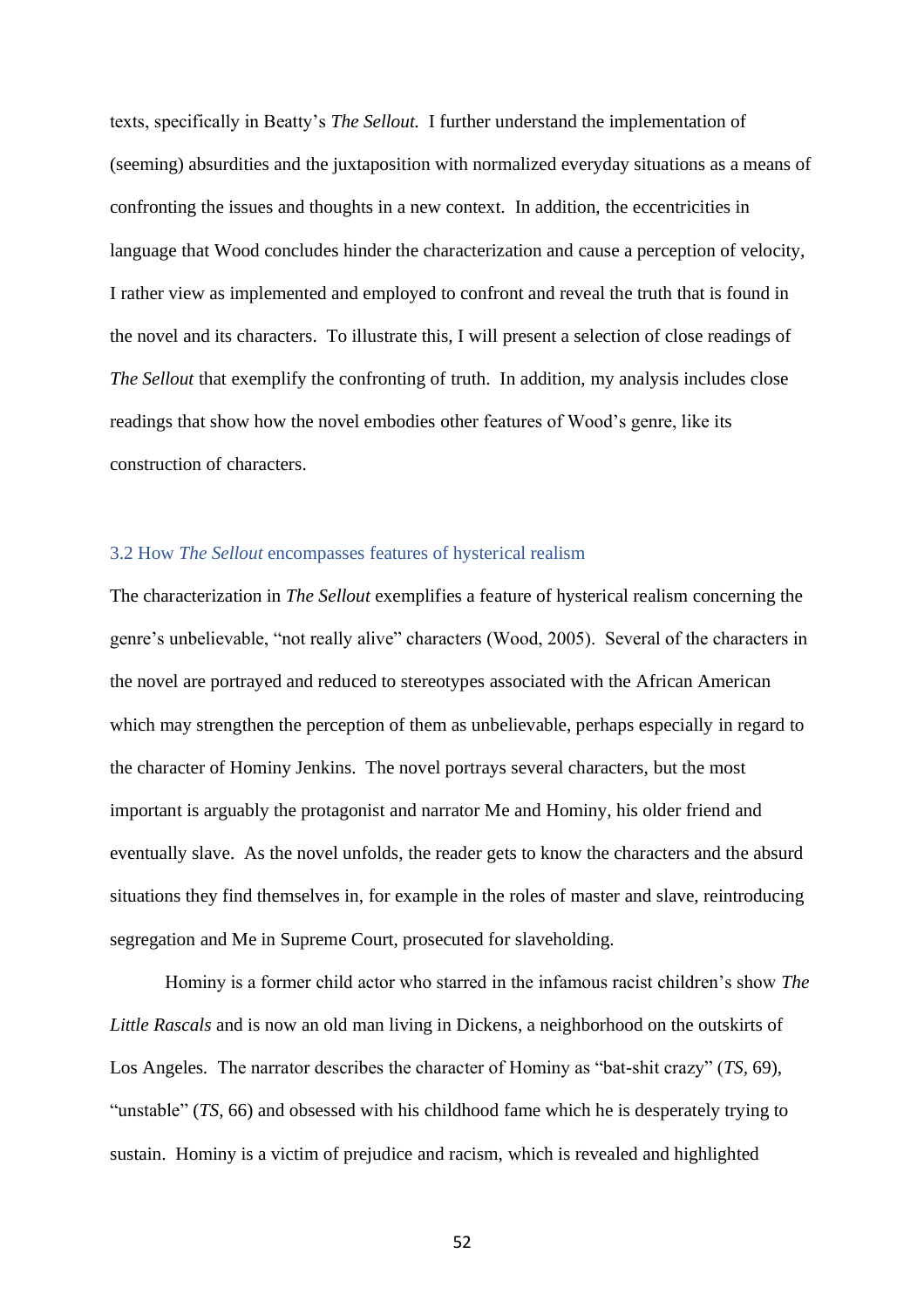through the narrator's point of view as events of Hominy's life are rendered racist and derogatory. Examples of racism in Hominy's roles in *The Little Rascals* include imitations of African American speech typical of the  $20<sup>th</sup>$  century portrayals of them, comparable to the speech errors in the Hambone cartoons referred to in *The White Boy Shuffle*, and scenes like dressing Hominy up as a monkey. Me addresses the latter incident as he scathingly points out that the Hal Roach Studios probably "just opened up the timeless cookbook of Classic American Stereotyping and turned to the one-step recipe for Negro Monkeyshine: 1. Just add tail" (*TS,* 71). Although Hominy appears unpredictable to the reader, many of the traits of his character follow the stereotypes of the African American slave.

The introduction to Hominy reveals a man who seems to have suffered a self-fulfilling prophecy, as racist attitudes connected to his childhood fame posing as the little black kid transcends into his behavior and thoughts. These integrated racist attitudes lead not to anger against the white authority but to a submissive slave-state. Hominy shows traits of different African American stereotypes described by Laura Green in her essay "Negative Racial Stereotypes and Their Effect on Attitudes Toward African-Americans" (n.d.), including the sexual behavior of the Savage, the ineptitude of Jim Crow and the "naturally lazy" Sambo trait. The latter figure is characterized as a simple-minded, submissive, so-called happy slave, traits that are expressed through the character of Hominy. The Sambo stereotype in turn functioned as a justification of slavery as illustrated by Bishop Wipple's Southern Diary, 1834-1844: "They seem a happy race of beings & if you did not know it you would never imagine they were slaves" (Baskon, 1988, 42). The inappropriate sexual behavior Hominy expresses as he thrusts his pelvis against the TV as he and the neighborhood's children watch *The Little Rascals,* and the almost fetish-like joy he seems to feel when being beaten or otherwise physically punished are examples of features that relate to the stereotypes and in the novel accumulate into an improbable character. The distressing situation of Me beating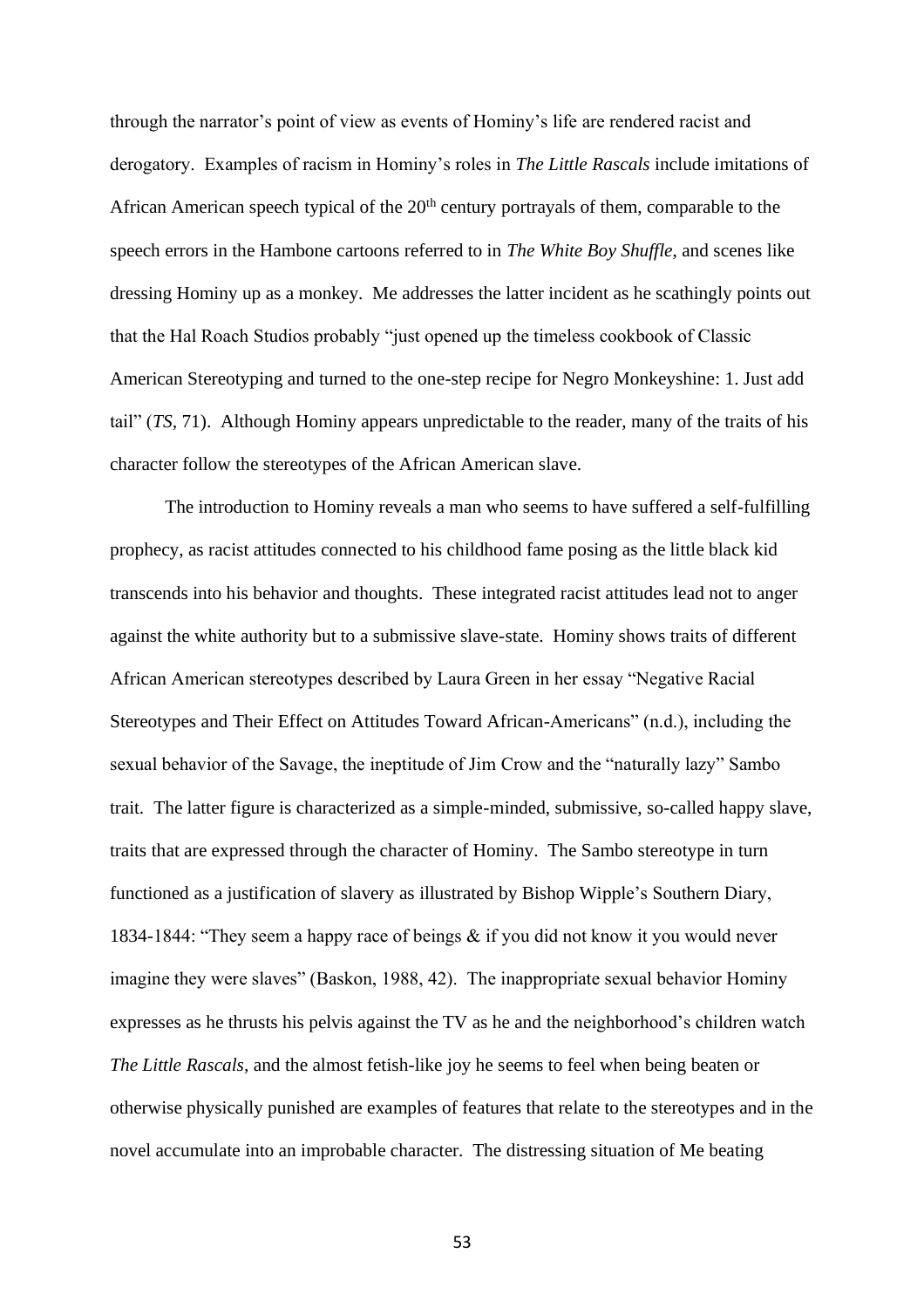Hominy becomes even more absurd, or incredible, as Hominy shows "teary-eyed joy and (…) thankfulness  $(...)$  as he crawled, not away from the beating, but into it  $(...)$  his black body welcoming the weight and sizzle of my whip with groveling groans of ecstasy" (*TS,* 79). The story of Hominy presents a man whose self-image relies on the role he considers he was meant to play, namely, to be a slave.

However strange the character of Hominy Jenkins is to the reader, the absurdity of the character and his traits paradoxically only seem to accentuate the reality of the questions and challenges they pose. The emphasized submissiveness of the character and his eagerness to fulfill what he perceives as his destiny, explicitly shown through the statement "I'm a slave. That's who I am. It's the role I was born to play" (*TS,* 77), are arguably a pair of the details that move the character out of a reader's zone of conviction. Hominy's statement may seem unconvincing, but the questions of power relations, historical events and race issues they pose are all but unreal. This aspect echoes the aforementioned possible objective of writers of the genre of hysterical realism, where unconvincing details and characters are justified and intentionally used as means to achieve a critique or new perspective on a pressing issue. In addition, opposing Wood's negative attitude toward the excessive details and improbable characters, the question is not that of verisimilitude, but rather if precisely because the characters are exaggerated, and allegedly therefore incredible, they contribute to successfully communicating the utter realism of the issues at hand.

The problem with hysterical realism as Wood describes it is its connection to realism, as hysterical realism in his view is not able to express realistic portrayals and address serious issues even though it seems to want to. The way such novels address these issues then, is by exaggeration and shocking the reader with conceptual connections, like the connection between the power-relation between Hominy and Me shown in the excerpt and the enduring racial issues of power and subservience. The simplistic but chaotic character of Hominy may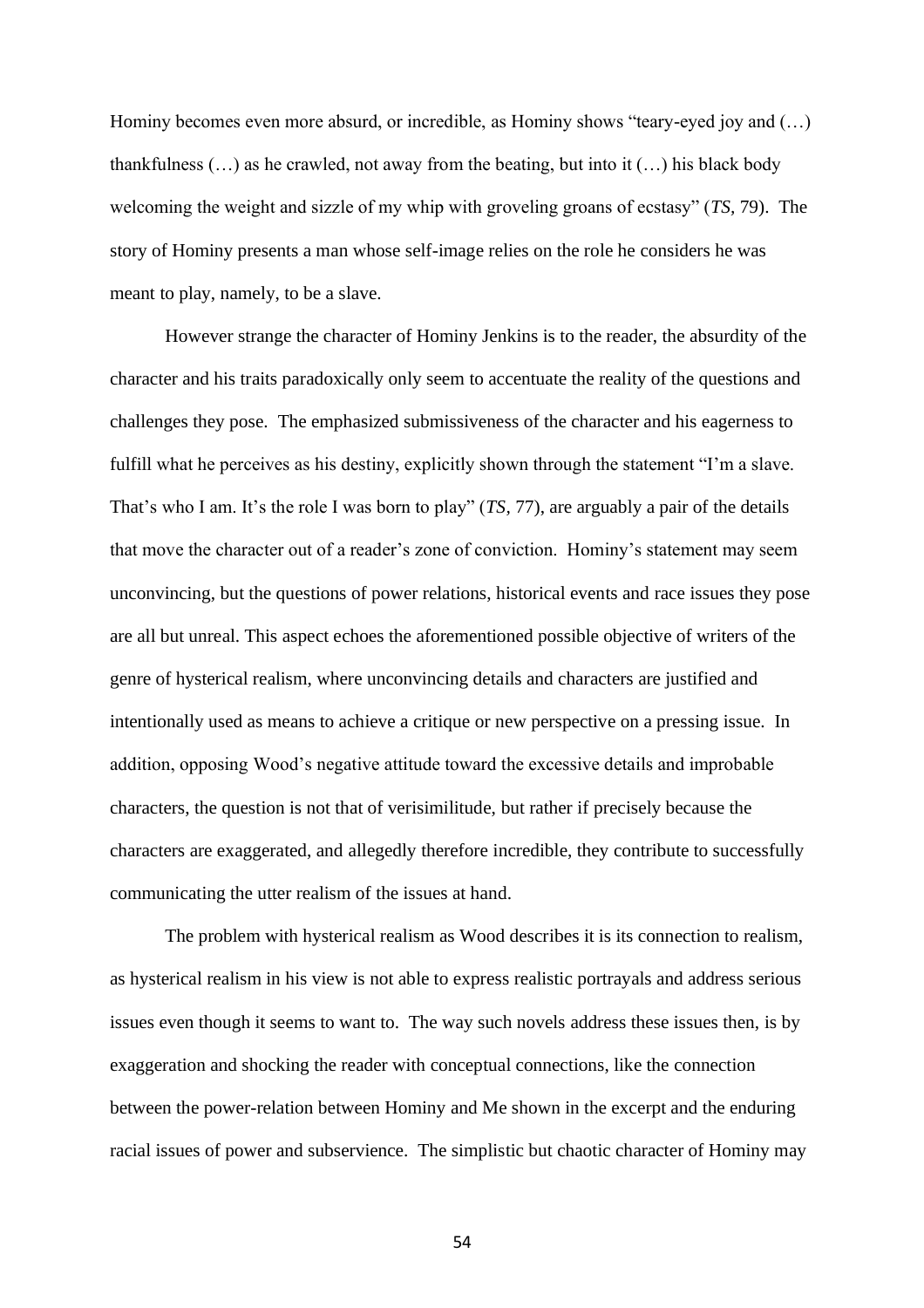then serve to highlight aspects of negative stereotypes that are prevalent still and paradoxically contribute to the communication of the realism and absurdity connected to controversial subjects in the novel. Related to Wood's explanation of the term is a pivotal component of *The Sellout*, namely how the events, dialogs and situations are essentially realistic and therefore cannot be defined as inherently absurd, although they may be perceived that way – seeing how they all refer to realistic situations that have either been the case in the past or are still prevalent in contemporary USA. However, readers may be fooled by the vitality of the components and be persuaded by the elements' chaos, intensity and exaggeration, which points to Wood's description of the eccentricities of the genre. Nevertheless, I argue that the realism of the components is detected and acknowledged as the reader processes and interprets the bigger picture and message of such novels.

There are several elements that relate to Wood's genre in the excerpt presented at the beginning of the chapter, including the fundamental absurdity of Hominy's shocking inquiry of physical punishment. Preceding this passage is Hominy's attempt to commit suicide by hanging himself, which Me rescues him from. Thankful to his savior, Hominy then declares himself a slave to Me, creating an absurd power-relationship between the two. The elements of shock in the excerpt start off as Hominy refers to Me as "Massa", a culturally and historically laden term used when addressing the (often white) master, generally not heard in other contexts than historical accounts or art depicting slave stories before the  $20<sup>th</sup>$  century. The excerpt then goes further in shocking the reader as it includes the brutality of the treatment of African Americans, like beatings and whippings. Additionally, it includes an overt statement describing attitudes toward and perceptions of African Americans, "Beat me to within an inch of my worthless black life" (*TS,* 78). This latter element is particularly shocking because the derogatory attitudes presented are told by Hominy, an African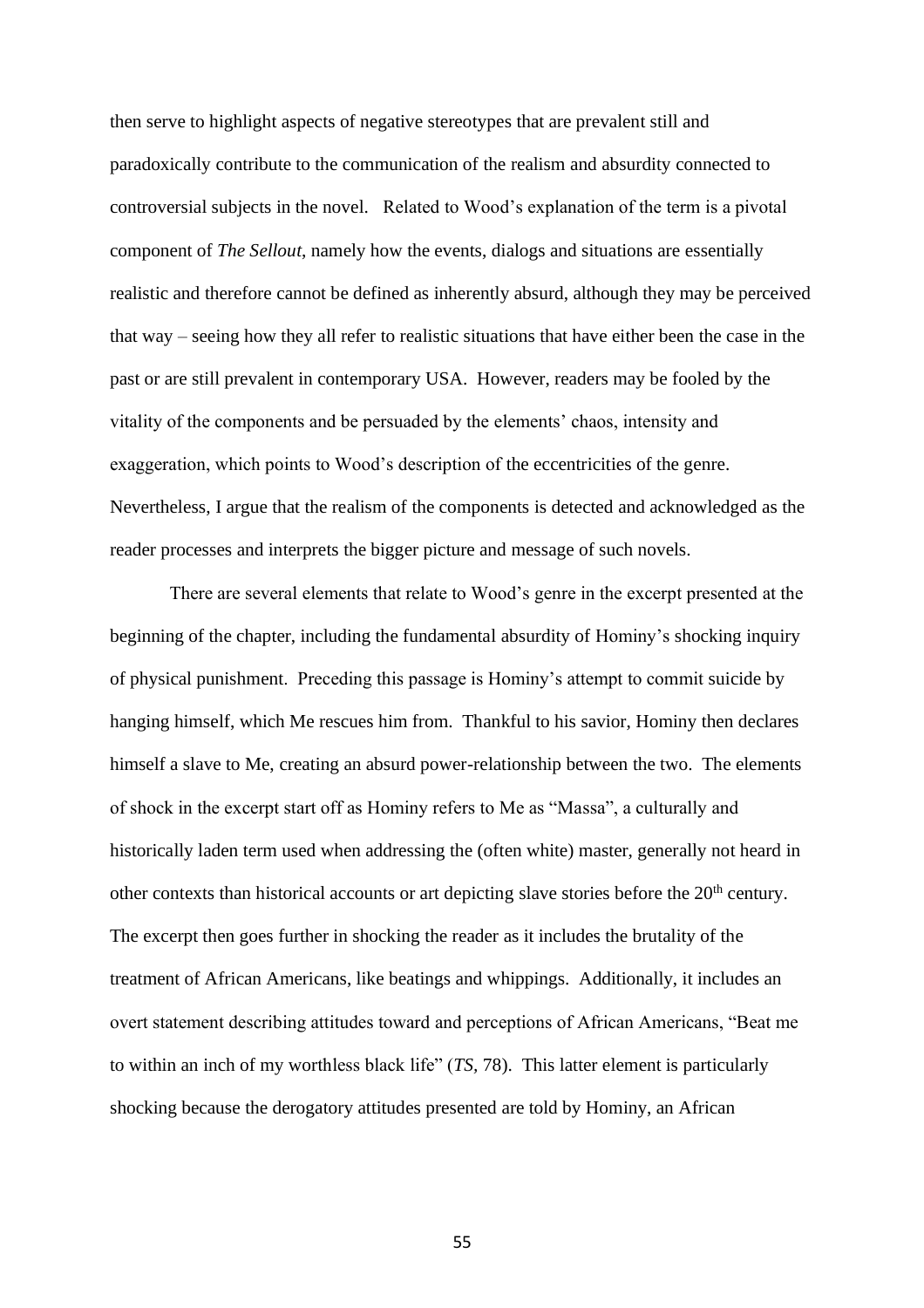American himself, in which he proclaims his life as a "worthless black life" (*TS,* 78) with an underlying message that he deserves to be beaten.

The protagonist's reaction contributes also to the absurdity and shocking effect of the excerpt, as Me does not abstain from the inquiry, but shows an uncontrollable rage similar to the rage and animal-like behavior described in the Savage African American stereotype. The narrator only refers to the beating in retrospect, disclosing how badly he whipped Hominy by explaining that three men were needed to pull him off, continuing with "because I whipped the shit out of that nigger" (*TS,* 78). The racial slur used when referring to Hominy also emphasizes the absurdity of the situation, as the actions of Me closely resemble the image of a cruel slave master, an image that usually shows the master as white. The fact that readers are only experiencing this situation through the characters' behavior and direct statements rather than through the narrator's interpretation or inner dialogue, except for the last statement in the excerpt by Me, also affect the response of the reader. The circumstances of the excerpt can to some extent be perceived as real, but the extremely uncomfortable content of the situation, that of violence and degrading, racist language by a member of the targeted group, leads to a perception of implausibility. However, the behavior of the characters does not need to be plausible for them to affect the reader, as they nevertheless promote reactions that most likely will relate to awareness, surprise and realization of the trauma African Americans have endured, possibly manifesting in laughter, repulsion, sadness or all of the above.

The excerpt's focus on the peculiar power-relationship between Me and Hominy furthermore illustrates Dickson-Carr's phenomenon of reductio ad absurdum, a rhetorical force emphasizing a concept's inherent absurdity as it is portrayed in a different context. However, there are multiple layers to the rhetorical force's aftermath in the novel, involving reflection on philosophical issues, new perspectives and illustrations of realism. The incorporation of a master-slave relationship and practices like whipping that in contemporary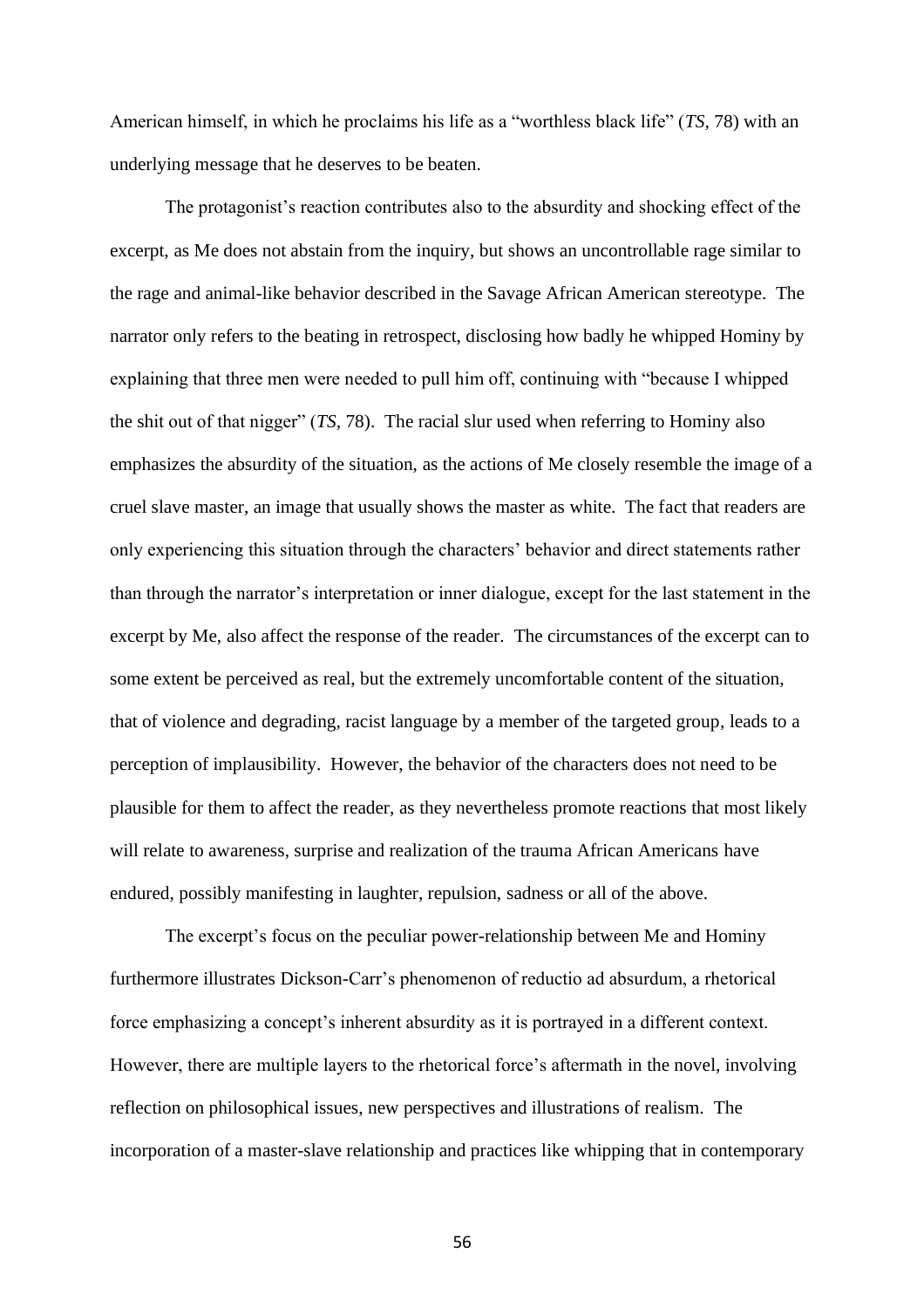contexts are considered outrageous and morally wrong promote readers' reflection on the issue. The setting, both concerning the temporal and the spatial context, may prompt new perspectives on such practices that were legal only some centuries ago and prevalent for a long time after the abolition of slavery. In fact, public flagellation was issued as punishment in the Delaware jurisdiction area as late as in 1962 according to *The New York Times* (1964), although such a sentence was rarely imposed. The absurdity of Hominy asking to be beaten and talking about himself in a degrading way, declaring his black life as worthless, accentuates the roles African Americans have had (and arguably still have) through hundreds of years of slavery as they were considered the lower caste in society.

Another ramification of the absurdity of this master-slave relationship is how it is based on Hominy's conviction that his only purpose, or rather possibility, is to be a slave, a conception which serves the characteristic of realism in Wood's description of the genre. One way the relationship poignantly serves the genre is through the embedded determinism in his conviction, which is a feature associated with realism. This complies with Wood's comment on how hysterical realism borrows from realism itself, even though the message of Hominy's declaration also may result in other understandings than determinism. Hominy's perception of his destiny may also function as what I identify as a provocation concealed in absurdity. I argue that this entails a provocation that prompts the reader to reflect, realize and hopefully achieve personal development concerning prejudiced attitudes one might have, and by that exposing the unfiltered reality of a reader's mind. Consequently, then, the situation and the relationship between Me and Hominy might seem incredible and ridiculous. However, although the relationship may seem absurd, the determinist and provocative elements both serve the feature of the genre that Wood describes as evasiveness of realism while borrowing from realism itself.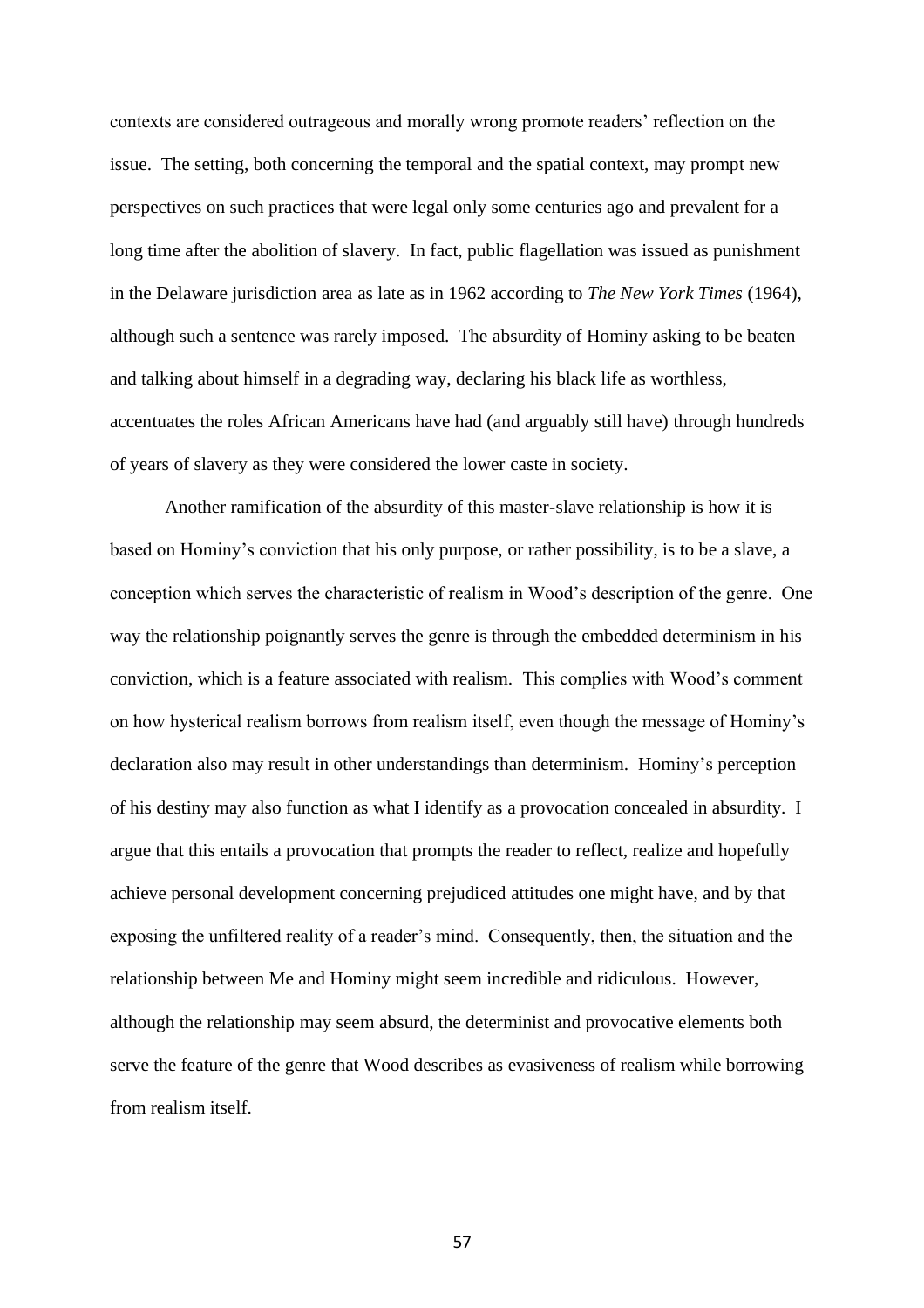As the novel unfolds, it illustrates hysterical realism further in its relation to realism. The novel is seemingly evasive of reality while implementing realism itself, for example when (re)introducing slavery in the  $21<sup>st</sup>$  century and as Me (reluctantly) accepts his new role of "Massa" and becomes the owner of another African American man. The novel comments on this relationship as it intricately brings to readers' attention how common these roles were, and reveals how they arguably still are, although not defined or recognized as master and slave. However, an emphasis must be made concerning Me's role, as African American slave owners were profoundly exceptional. The commentary on these roles and how one may find underlying traces of them in contemporary USA is exactly what may be interpreted as the intended message, or ethos, of the novel. I borrow Hutcheon's use of ethos in this context as she refers to it as "the ruling intended response achieved by a literary text" (2001, 55). I interpret the ethos to entail a combination of the author's intended response of the text and the ruling actual response of its readers. The master-slave relationship is at first perhaps considered outrageous to both readers and the protagonist himself, but the ethos eventually becomes clearer as small comments are made by the narrator as the inclusion of supposed absurdities are revealed as realistic situations either of the past or the present.

Because the nature of an African American master-slave relation was and is exceptional, the relationship between Me and Hominy creates an absurdity that puts the relation in relief for the reader to react to and reflect on in terms of its reality. *The Sellout*, then, functions as an antidote to one of the defining characteristics Beatty mentions of African American writing, namely that it is "prosaic" (Beatty as cited in Sandhu, 2016). The novel's references to real situations and practices make the situations and dialogues imaginable, supporting the novel's link with realism. The absurd will always stand in reference to reality, but an important point to make is that in the case of *The Sellout,* its absurdity additionally interacts with genre conventions. The distinctions between different genres are perhaps hard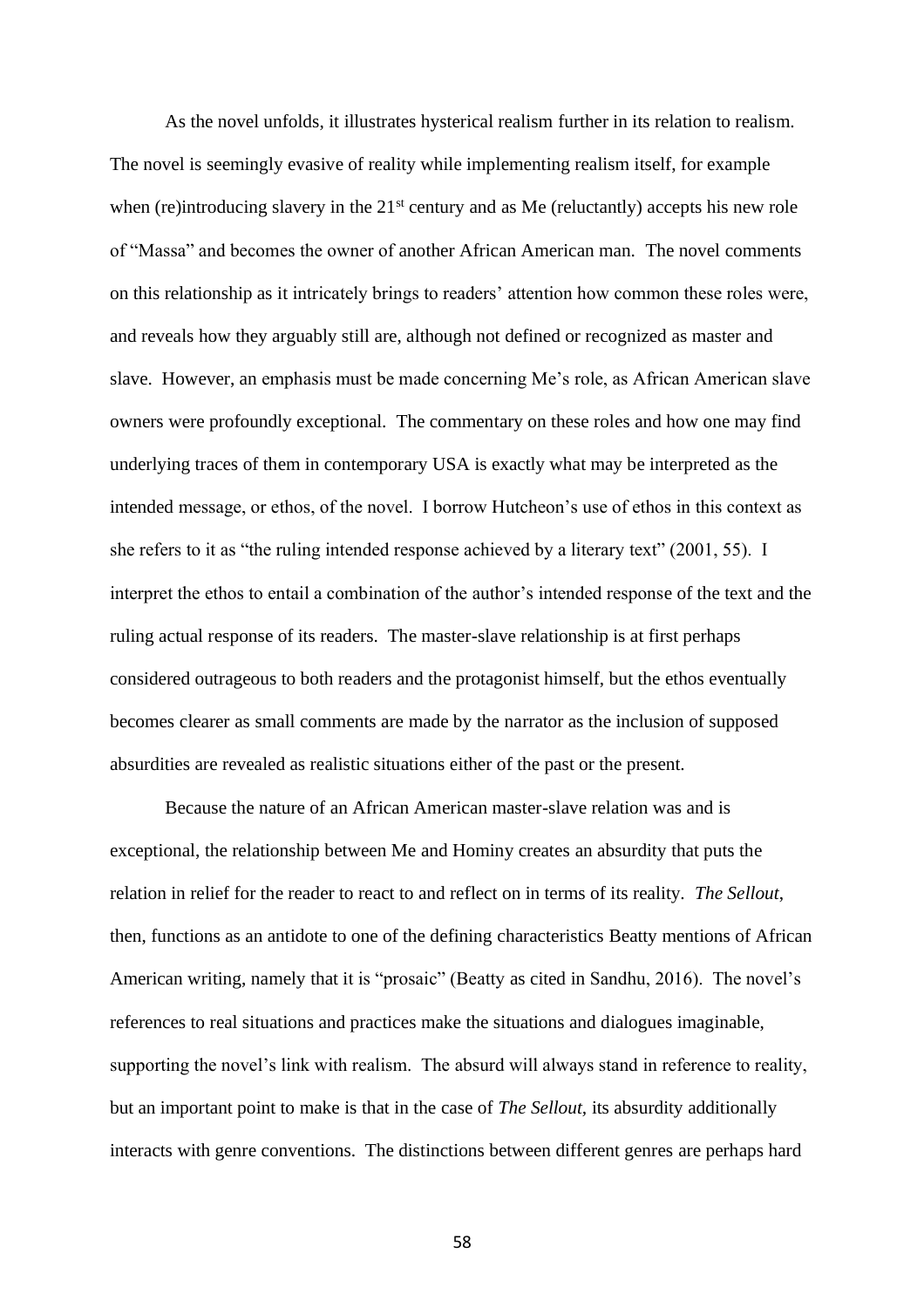to determine, especially when that determination is clouded by the different implementations of devices like absurdity and irony. Nonetheless, the novel's interaction with and use of the absurd arguably does not make it a parody – rather, the novel's juxtaposition of realism and absurdity causes the text to stay within the bounds of the hysterical realism genre.

A situation that demonstrates absurd elements but in turn borrows from realism occurs when Me is shot by Foy Cheshire at a protest against Me segregating the local school. The event mimics the Little Rock Nine, as five white children pursue to reintegrate the segregated school. The situation becomes heated which results in a gunshot to Me's gut, which he compares to his father's murder in the hands of police: "we'd both been shot in the gut by gutless motherfuckers" (*TS,* 261). As Me and Hominy are questioned by the emergency medical technicians after the shooting, the novel overtly conveys the underlying unequal power dynamics based on race that accumulates in slavery, as the deputy states "He says he's his slave  $(...)$  Been working for him, according to this crazy fucker, the last four hundred years" (*TS*, 263). The latter element of the deputy's statement is perhaps the most important part, as it signals the overwhelming duration of slavery in addition to making a point of how these structures are still existing. The statement also underscores the realism of Hominy's position, paradoxically because his position is considered absurd at first but rather functions as a representation of the real experiences of African Americans throughout the American history. There is also a sense of rupture in the statement. The absurdity of the sentence abruptly collapses as it dawns on the reader that it is not absurd at all, but rather horribly true – racism prevails still, manifested in for example zoning regulations. Hominy's comment then, becomes an example of *The Sellout's* features that are not parodic, absurd or hysterical, but rather embody truth and reality.

The same situation also effectively signals the juxtaposition of normalized behavior and events with abnormal circumstances perceived as absurd; the shooting of Me and the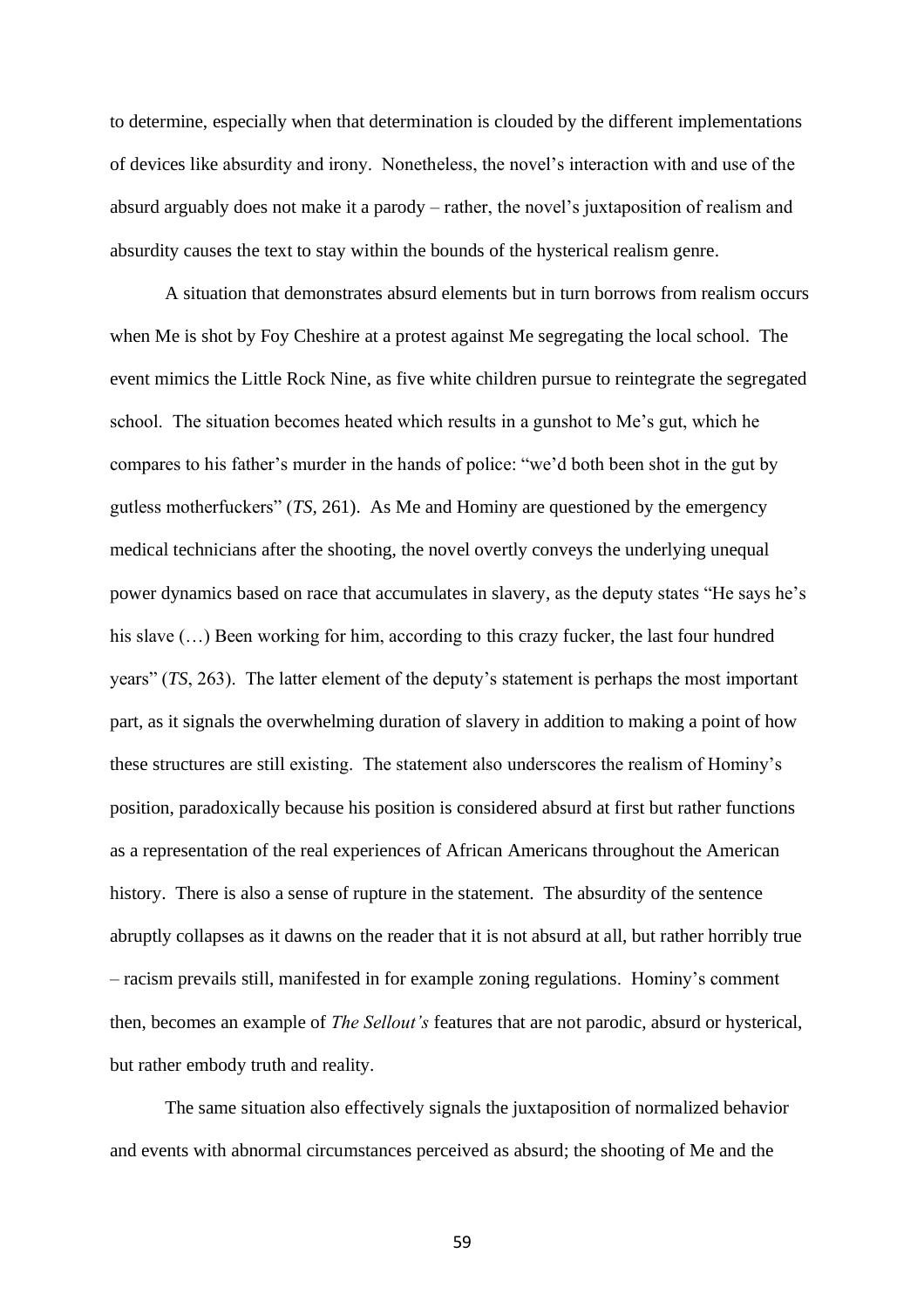declaration of enslavement by Hominy respectively. Both elements are, if stripped down from cultural context, fundamentally absurd. In the former element a man gets shot by another man, by a member of the same racial affiliation as the victim. In the latter, a man is a slave for another man, perhaps perceived particularly absurd because the "master" does not want him to be. The juxtaposition of these two events may affect the contrast between them to diminish, and the reader to perceive them both as absurd, even though the former is largely a part of the normalized violence toward African Americans in contemporary USA<sup>6</sup>. The normality of the shooting is exemplified through the sheriff deputy's behavior as she calmly squats next to Me, while "poking gently at [his] wound with the butt end of her flashlight" (*TS,* 626), assessing the bullet wound to be "superficial, really" (*TS,* 262). Me answers this declaration with a scornful comment that "[a]nyone who's ever described a bullet wound as being superficial has never been shot" (*TS,* 262). The dialogue shows the disparity of life experiences and expectations of the two. In addition, it exemplifies the ordinariness of the gun violence and the absurdity of calling a gunshot wound superficial, which indicates normality, while the victim is bleeding in the gutter (*TS,* 626). In this way, the novel illustrates and confronts the reality of racially motivated violence juxtaposed with (the absurd) racial subservience in contemporary context by the allusion to a historical account of slavery.

Camouflaged as evasiveness of reality is also the plot component of Me (re)introducing segregation in his local community of the former city of Dickens. The pivotal aspect here, though, is how this action instead of evasiveness of reality is rather the opposite, an uncovering of the state of affairs in contemporary USA, specifically in the L.A. area. Me accurately expresses this on several different occasions in the novel, like when he asks, "How

<sup>6</sup> According to Amnesty International, African Americans, particularly young African American males, accounted for 58,8% of deaths by firearm in 2017, despite making up just 13% of the population (Amnesty International).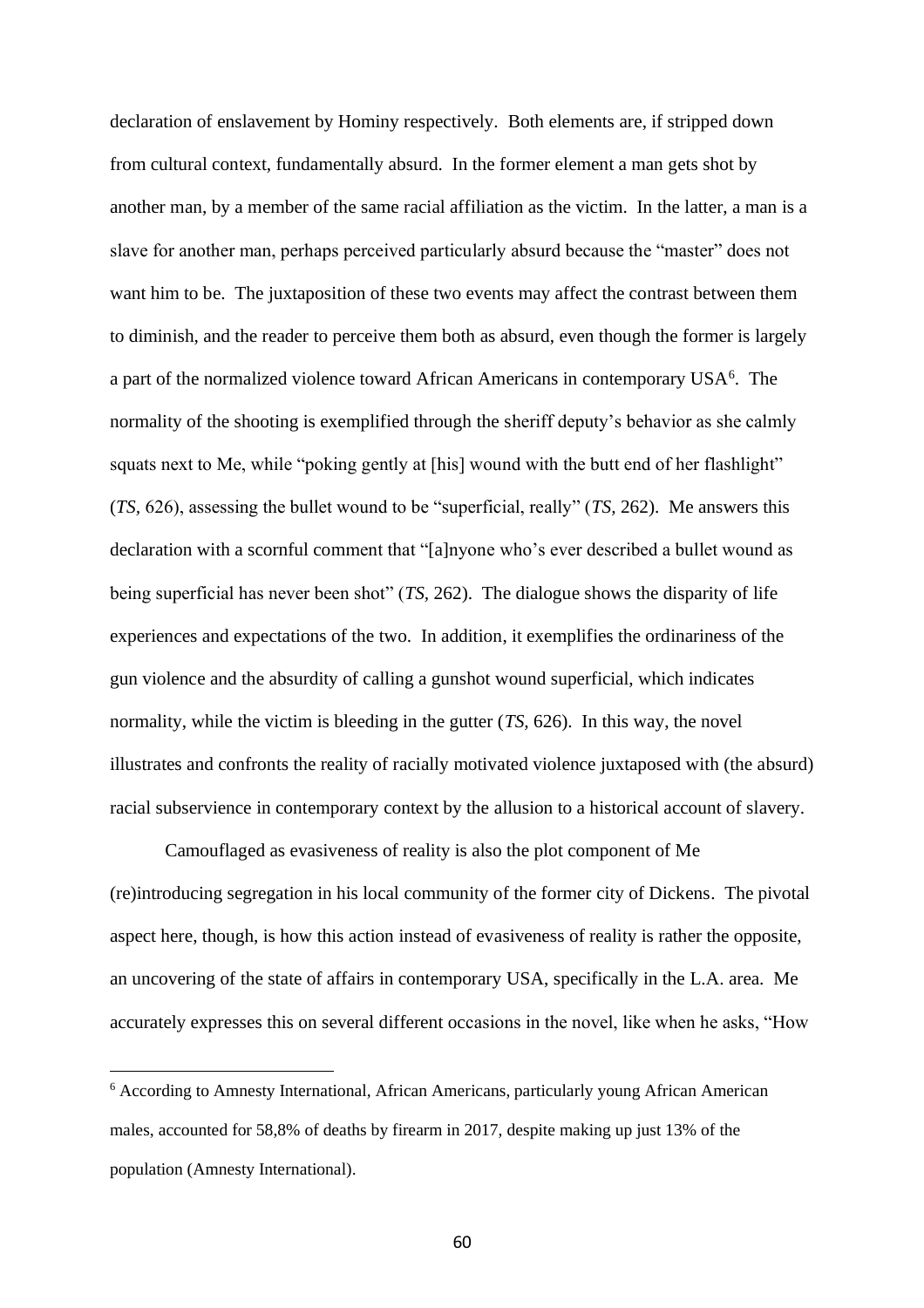do you racially segregate an already segregated school?" (*TS,* 169), or addresses the postracial idea by stating "(…) in a *supposedly* unsegregated section of Los Angeles, California" (*TS,* 127, emphasis added), or lastly, explicitly conveys that "L.A. is a mind-numbingly racially segregated city" (*TS,* 204). All these instances convey to readers that the conditions expressed in the novel are by no means evasive of reality, they rather point out and identify (societal) areas where segregation and former established power structures still prevail. The intricate demonstration of actual affairs may also pertain to what I interpret to be the overarching intended message of *The Sellout*. The message, based on this analysis, is related to the supposed evasiveness of reality and the supposed absurdity of the novel's features, namely that the issues addressed are not hysterical, misleading or absurd at all, but rather an accurate account of the characters' realities, successfully communicated through the use of the hysterical realism genre.

The resegregation of Dickens is another example of how serious issues are confronted by use of irony and absurdity. Me and Hominy spend months resegregating the city of Dickens, putting up signs and painting a line all around the city. The irony of fate concerning these acts become especially clear as the novel includes material and restrictions that imitate the ones implemented during the former segregation in the US. An example of such material is the different signs enforcing racial discrimination that Me, posing as a social scientist, presents to business owners. The signs are to be displayed in the businesses' windows and read

"BLACK, ASIAN, AND LATINO ONLY; LATINO, ASIAN, AND BLACK ONLY; and NO WHITES ALLOWED" (*TS,* 225). Me is astonished by how many of the business owners choose the latter sign, and the signs' reported effect is that it makes the customers feel special, "[i]t's like [the customers] belong to a private club that's public!" (*TS*, 225). The irony of the situation comments on the flipped relationship between the superior and the inferior in a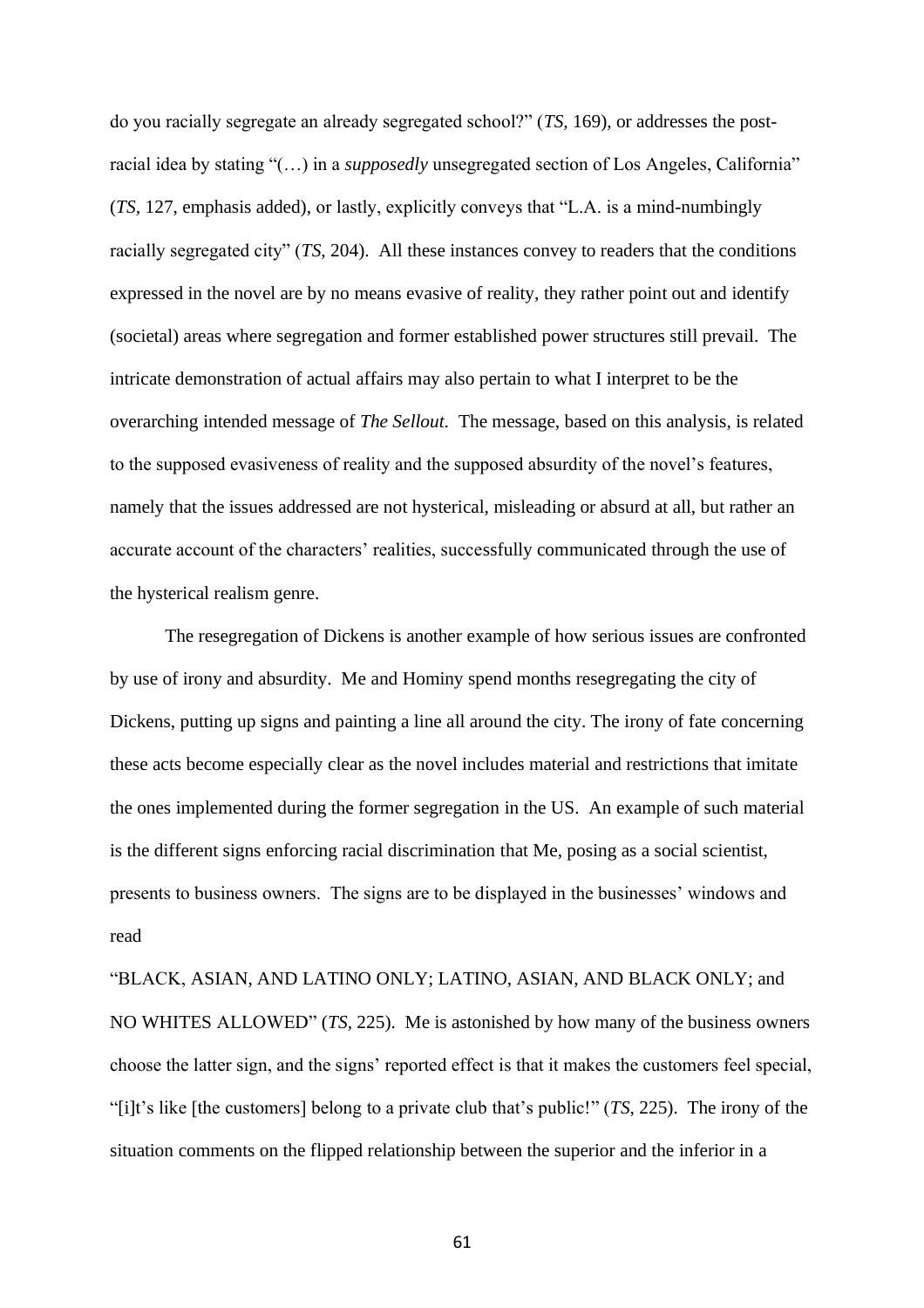typical segregated society. The resegregation of Dickens now means racially discriminating the Caucasian race, underscoring the superiority of the African Americans, Latinx people and other minorities. Although the historical situation concerning who is discriminated against is reversed, the act of excluding other people based on their race is in itself an absurd image in the 21st century. However, the absurd image simultaneously challenges readers' conception of how and why it is regarded as such, that is, absurd, and the situation leaves a heavy ironic mark on the situation: it reveals to the reader how one group of people is just as easily segregated as another, highlighting the absurdity and irony of segregation as a whole.

The narrator additionally brilliantly points out the underlying rules of society when it comes to the privileges engendered by whiteness, as he lists them up according to their degree of whiteness. The only information revealed here is the truth of how the color of your skin, more specifically one's degree of whiteness, will affect your life experiences. The lowest form of whiteness reads "Regular Whiteness" where one gets the "Benefit of the Doubt", "Higher Life Expectancy" and "Lower Insurance Premiums" (*TS,* 227). The second level of whiteness is named "Deluxe Whiteness", where one among other privileges get "Warnings Instead of Arrests from the Police" (*TS*, 227). The latter privilege poignantly reminds the reader of the fate of Me's father and indeed the vast amount of such examples from our contemporary period<sup>7</sup>. The final category the narrator lists is called "Super Deluxe Whiteness" which is characterized by privileges like "Jobs with Annual Bonuses", "Legacy admissions to College of Your Choice" and "Not Responsible for Scratches, Dents, and Items Left in the Subconscious" (*TS*, 227). The list comments on the race situation in the American society today, and scornfully identifies and communicates white privilege in a language that is

 $<sup>7</sup>$  One such example occurred on the 25th of May 2020, George Floyd was killed by a police officer in</sup> Minnesota, repeatedly crying out for air while bystanders documented the incident, which lead to a summer filled with Black Lives Matter protests all around the world.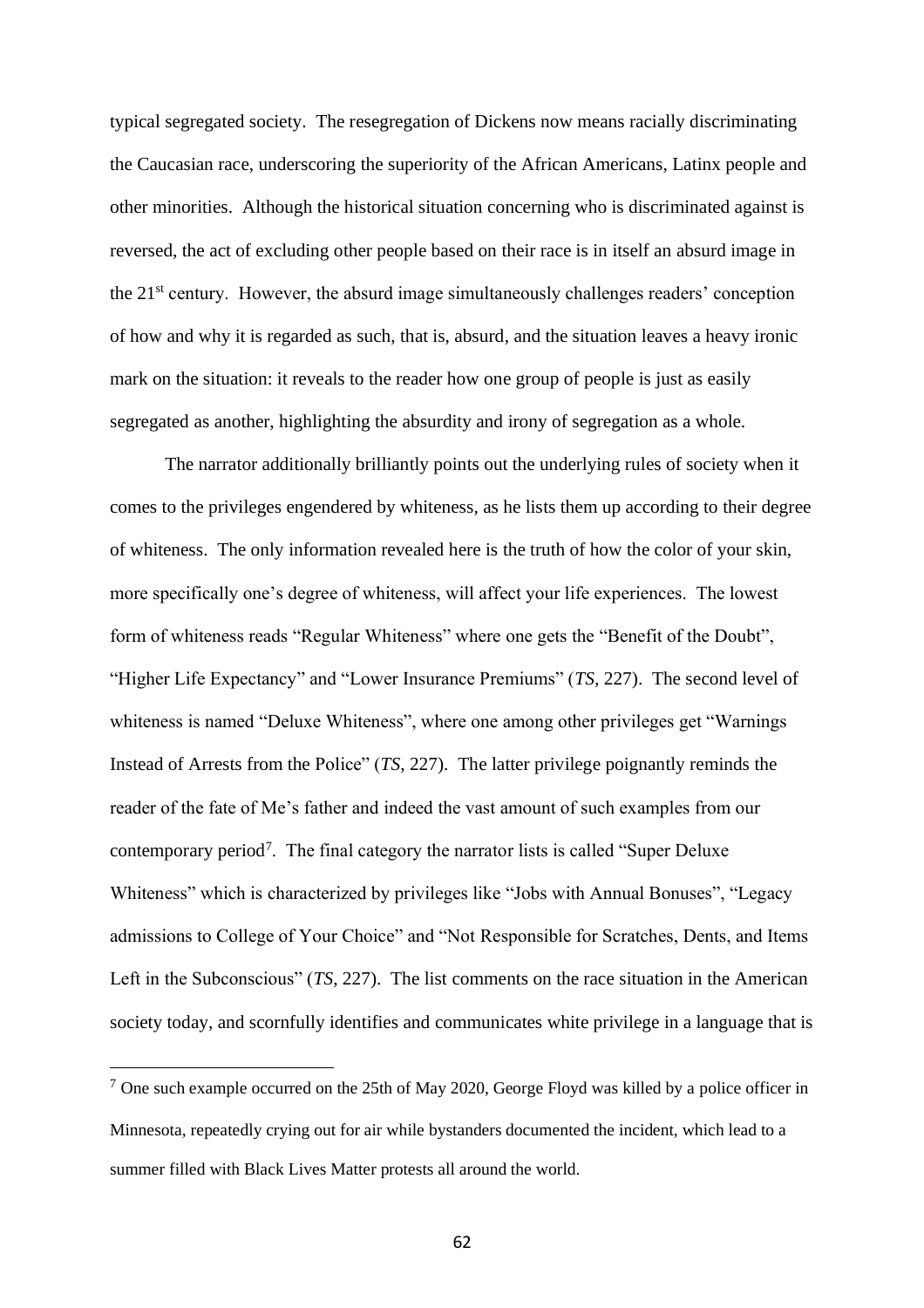understandable to virtually all readers. The identified privileges are not exaggerated or absurd, they rather address inherently unjust underlying attitudes and systems that are normalized.

Although the examples above relate to hysterical realism, Wood's concluding remarks of the genre do not do *The Sellout* justice. As mentioned, the genre is perhaps first and foremost evaluated as a negative label to be put on contemporary works that are accused of being loud and rich in language, but unfortunately, or perhaps consequently, not in substance. However, the preceding list, which reveals an (arguably subconscious) normative system pertaining to the values associated with different degrees of whiteness, shows that the novel does in fact address and confront serious issues. Although I acknowledge that there are some aspects of Wood's explanation that are not fully applicable to the *The Sellout,* I find that the novel nonetheless is far from being a satire, which I address in the following.

The inevitable turmoil that occurs as a new term or genre is introduced to the literary community includes criticism and ambiguity, but perhaps most of all a continuous dynamic development of the term. The ambiguity of hysterical realism may be hard to grasp, and to understand the genre it is perhaps easier to distinguish what the "big novels" Wood (2002) writes about, like *The Sellout*, are not. Kreuz and Roberts comment in their article on satire and parody on the confusion and difficulty when categorizing texts, and state that less prototypical texts are categorized on the basis of their family resemblance, and that confusion in genre classification emerge when there is confusion and incompetence about the features defining a genre (1993, p.98). They further note that "This confusion has been particularly evident in the case of two closely related genres: satire and parody" (Kreuz & Roberts, 1993, p.98). Beatty himself specifically states that *The Sellout* should not be considered satirical, and that it was never meant to be categorized as such, as he comments: "but it's not satirical, really, to me" (Tripathi, 2017). Beatty's clear take on it underscores how difficult it is to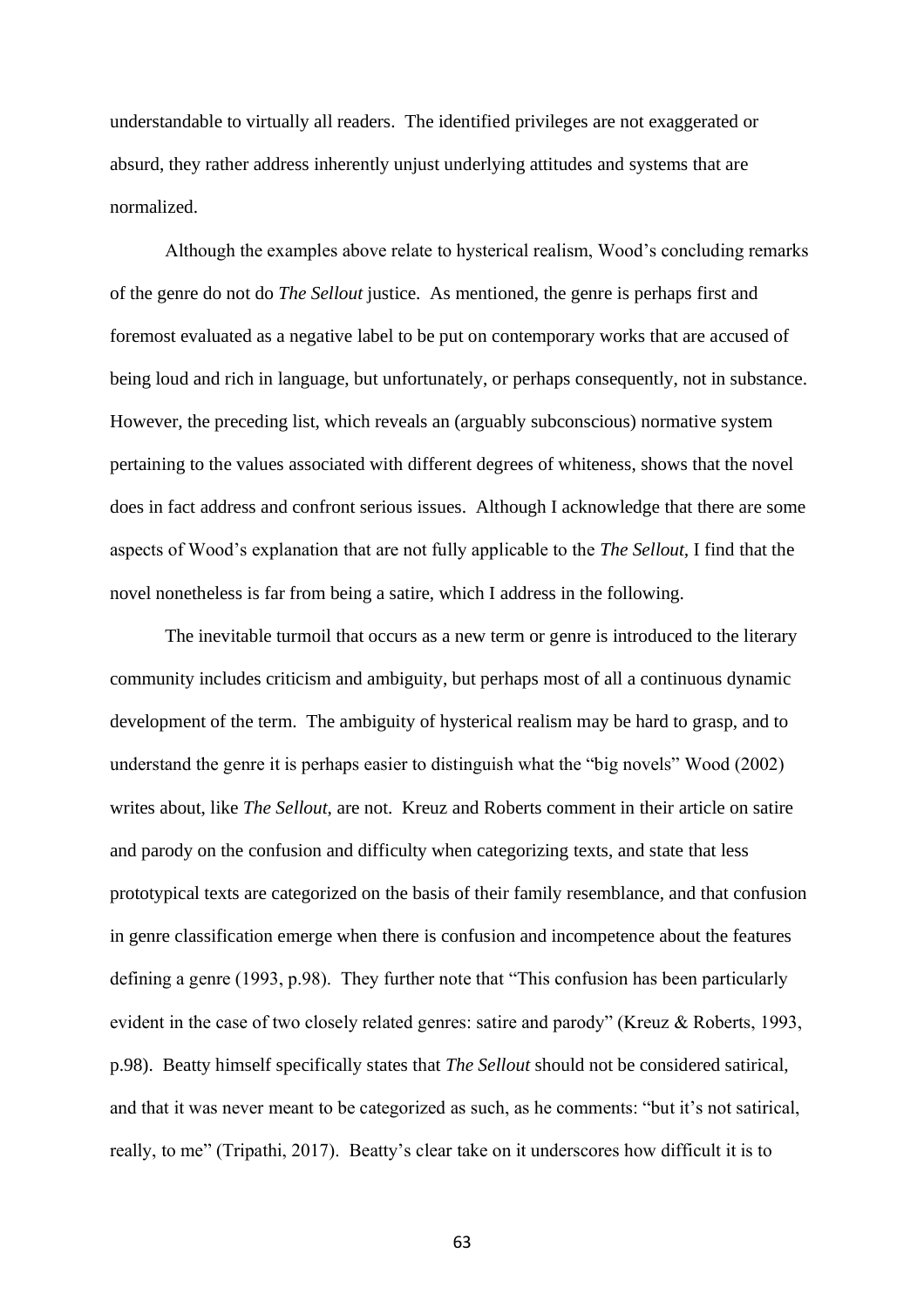place the text within the traditional genres. There are elements in the text that echo Bakhtin's discussion of satire, but as I argue, it does not fit as well as with *The White Boy Shuffle.* The established terms and genres become insufficient when dealing with texts like *The Sellout*, as it is profoundly absurd and humoristic but simultaneously bitingly confronts and acknowledges latent realities in a way that cannot be classified as satirical or parodic. In the following I show how elements of the Menippean satire do not work in the case of *The Sellout*.

The list of privileges related to one's degree of whiteness presents a content that is not exaggerated or humorous. It is neither particularly ironic nor of a fantastic character, all central features of satire. It does, however, relate to the genre of satire in the sense that it comments on societal factors and hence has an extramural focus. Accordingly, the privileges listed are all but unreal, they rather paint a picture of the life experiences of the white majority, and by that implicitly convey the contrasting experiences of minority groups. This means that the list is not absurd by way of its content – the descriptions are essentially valid, but the attitudes and the division it represents are absurd. The reader understands that the acknowledgement of such privileges and their contrasting opposites for minorities underscores the irrationality of one group possessing privileges that others do not, based predominantly on their racial affiliation. The list then, becomes not a satirical element, as it is not exaggerated or fantastic, but rather on the contrary is conveyed to, and accepted by the reader as something legitimate. The list in itself may thus rather touch upon conventions within the realism genre, although it is difficult to place it firmly there as the narrative context of the list is fundamentally absurd: the (re)segregated school implements "Whitey Week" (*TS,*  226) where you can experience the "tunnel of whiteness" (*TS,* 227) and choose between several "race wash options" (*TS*, 227). The combination of (what at first look is assessed as) absurd elements and acknowledgements of truth and realities makes it impossible to place the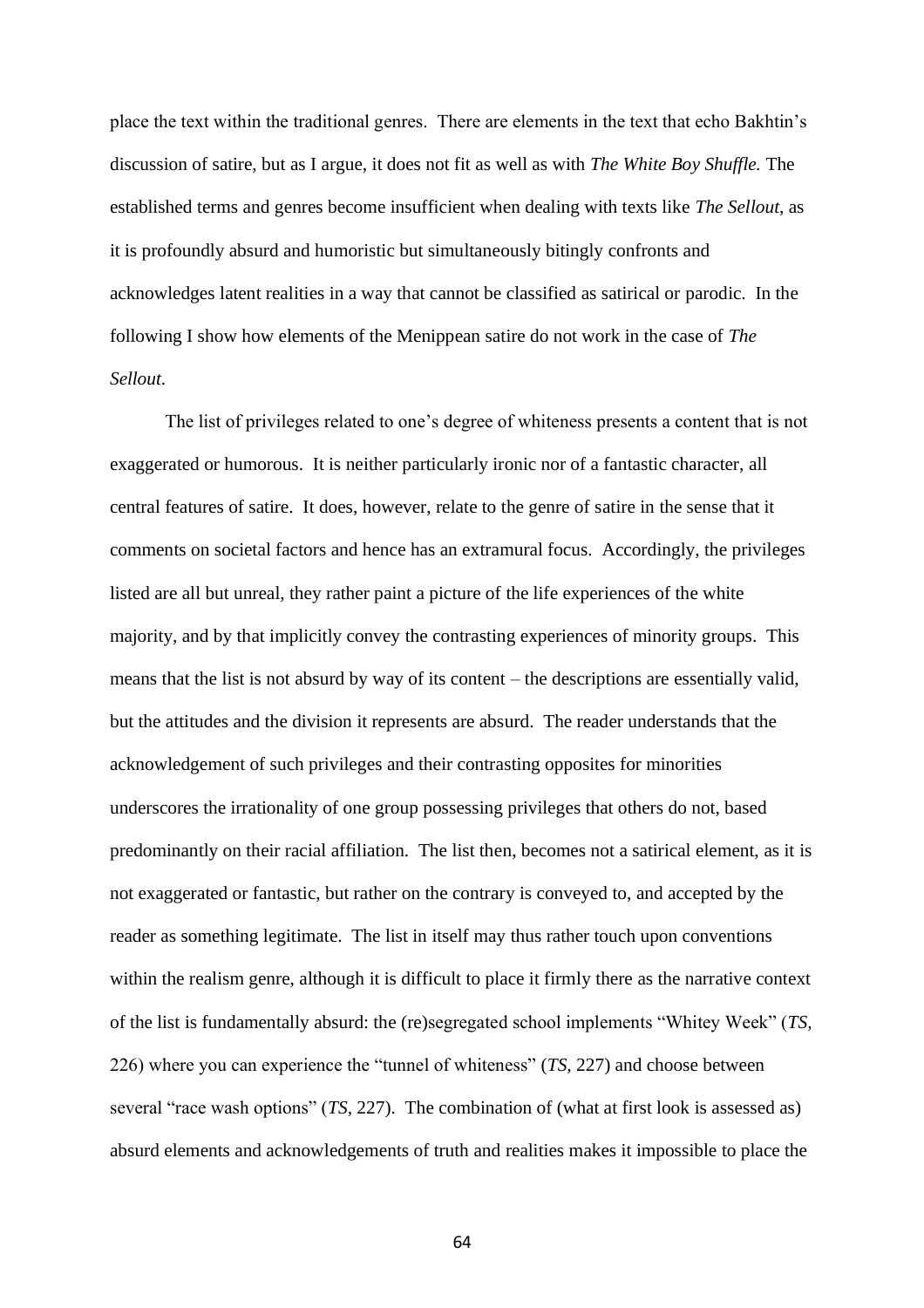novel within neither genre. The unconventional setting though, supports Wood's description of hysterical realism, as it is eccentric and seems to paint a cartoonish picture of whitewashing people.

There are in addition some pivotal components of *The Sellout* that cannot be aligned with the characterizations identified by Bakhtin of Menippean satire. One characteristic of the Menippea is that it is unusually free from history and realism, hence it is fantastic (Bakhtin, 1984, 114). The components that *The Sellout* builds upon are however influenced by their historical allusions, and are, according to the way I interpret the novel's ethos, intentionally included precisely to show the link between historical practices and contemporary structures. Examples of components linked to historical events and issues range from the larger themes of the novel like (re)segregation and slavery, but also smaller, though no less important components, like the list of privileges presented above. The list communicates one such link by alluding to the racial differences concerning access to higher education, as the "Super Deluxe Whiteness" involves "Legacy admissions to College of Your Choice" (*TS,* 227), which suggests that non-whites are not as likely to experience such admissions. The fact that these practices all have historical roots cause them to not adhere completely to the element of fantasticality, although the aspect of implementing them in a contemporary context may arguably be regarded as such. If, however, one argues that the fantasticality of this implementation justifies the novel's categorization as a satire, an opposition could be made as to how the supposed fantastic is actually used to accentuate the inherent realism of the elements, thus signaling its *lack* of fantasticality.

The list of privileges pertaining to white people also challenges another of Bakhtin's characterizations concerning the comic aspect of Menippean satire. The content of the list may be perceived as surprising or refreshingly honest, but the ramifications of the narrator's observations are all but of comic character. The privileges identified rather reflect the very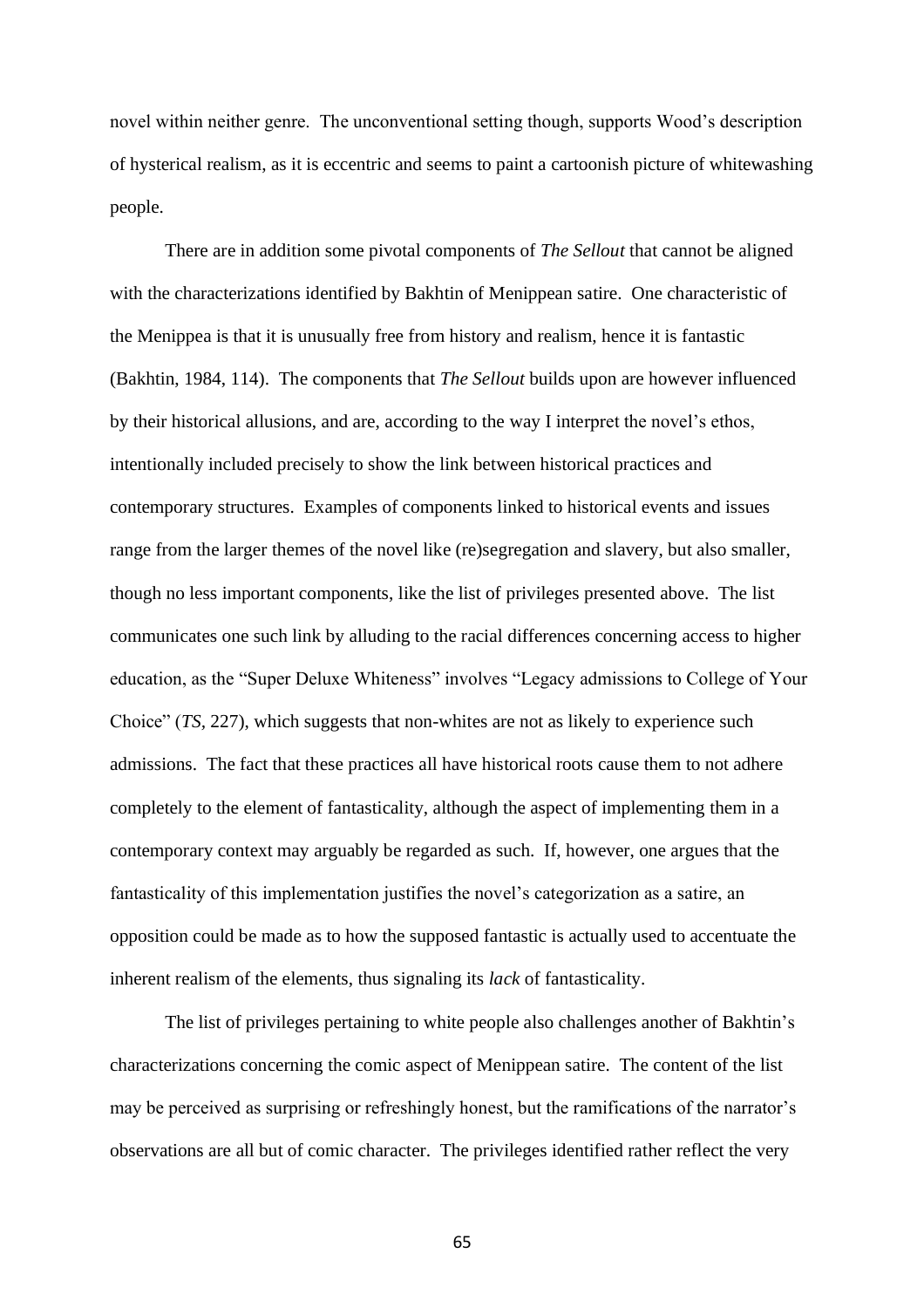real and upsetting underlying differences in life-experiences between the races. Although a reader's reaction to the list may be affected by its shocking effect, which may lead to a surprised laugh or snicker, as the list ends she understands the graveness and seriousness of what it actually communicates. The list serves as an identification of unfair, unjust privileges and treatments of people based on race, communicated through a concrete medium, that is, an organized list in writing, and in a language that efficiently exemplifies their consequences in everyday situations. Several other scenes in the novel serve as similar reminders and revelations of heartbreaking realities rather than comedy. Although absurd circumstances and the elements of surprise and unexpectedness may cause an initial reaction to be confused with humor, I would argue that most of the novel's scenes eventually generate seriousness rather than comedy. Examples of such scenes are when Me's father is shot by police (*TS,* 42), Me is introduced to overt racism in a nameless Mississippi town (*TS*, 174-179), and the discussion of Me's violations of rights in Supreme Court (*TS,* 274). As a reader I recognize that all of these instances involve comic elements, like Me not knowing how to wolf whistle at a white lady and instead whistles Ravel's Boléro, but I also recognize how their communicated message relates rather to the gravity of the situations.

The instances mentioned above pertain to "the most important characteristic of the menippea as a genre" (Bakhtin, 1983, 114), namely that it uses fantastic, extraordinary situations for the purpose of testing philosophical truths, as illustrated in the close readings of *The White Boy Shuffle*. However, the situations in *The Sellout*, although they arguably challenge philosophical truths like racism and class, are, as I have argued above, not inherently extraordinary, or fantastic. Resegregation comes to mind as an example of this, as the concept of segregation cannot be classified as extraordinary, as the practice was introduced in the American society centuries ago, with de facto segregation still existing. Relating to the characteristic of Bakhtin concerning how the Menippea is fantastic, the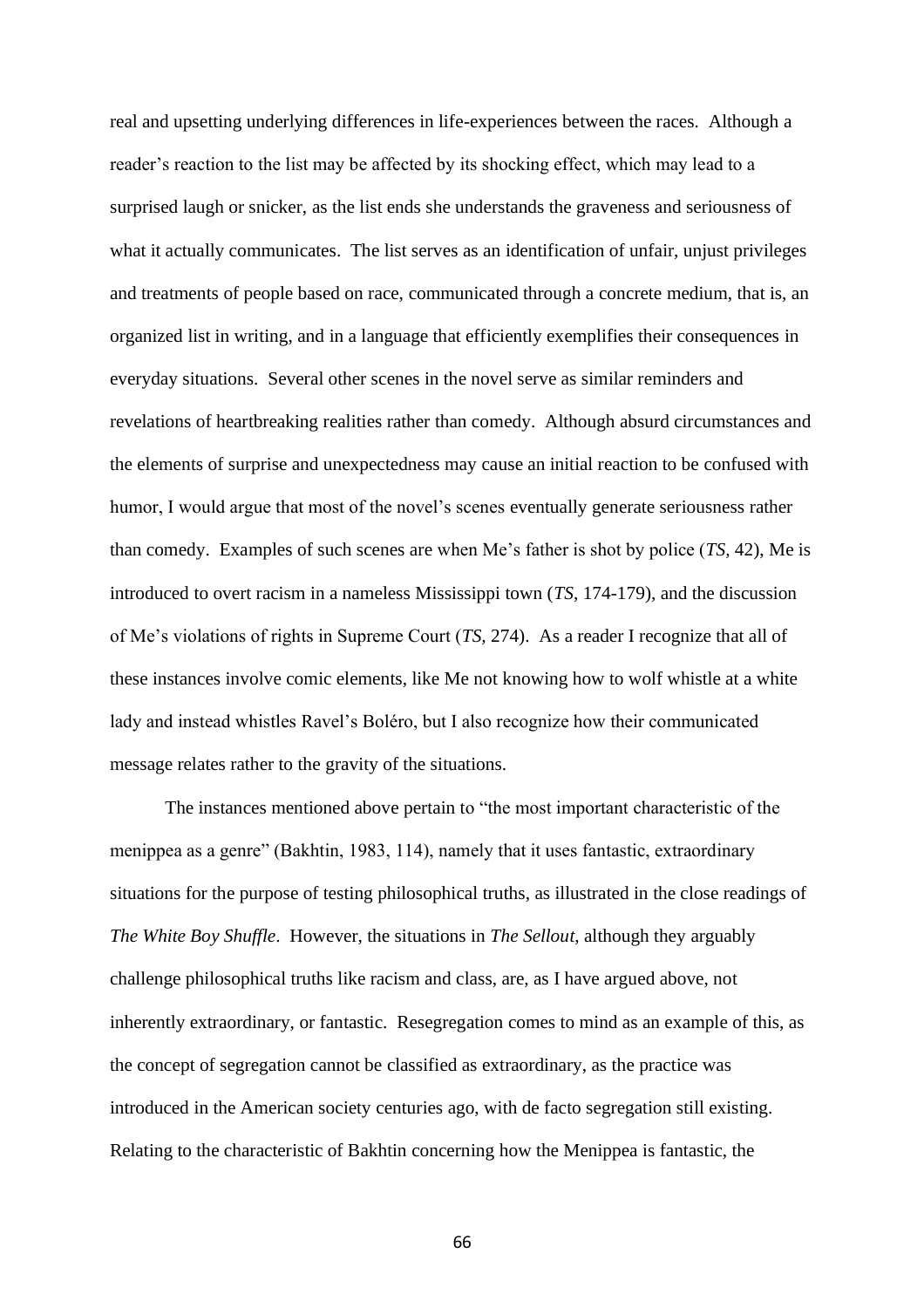content and message of the novel's situations and dialogues rather illustrate realism. The situations do not involve fundamental extraordinariness, although elements may be implemented in an unfamiliar setting or be presented through an unusual point of view. Although the genre of hysterical realism also is described as involving issues clouded by eccentricities, I would argue that the combination of eccentricities in setting and language only elevate the seriousness of confronting the topics and issues raised in the situation. The confrontment is underscored by the novel's revelation of their often-fundamental absurdity and unjustness by juxtaposing them with accepted normality. The novel does the opposite of relying on extraordinariness to convey its message. It rather presents a scathing critique and awareness of the discriminatory system of the society it echoes, which results in the literal and figurative trial of concepts like segregation.

Looked at from a different point of view, however, the whole intention of segregating the community may also be regarded as a form of antiphrasis – the absurdity of resegregating the city in the quest for the utopian dream may suggest the protagonist's sarcastic attitude toward the concept. If looked at from this perspective, the resegregation of Dickens may signal the novel's message of revealing the absurdity of resegregating something that is already (although unofficially) segregated. This perspective also signals the novel calling out the idea of a post-racial era by showing the very plausible outrage caused by the revelation of contemporary practices that maintain and endorse segregation.

As my analysis shows, there are several aspects of the novel that do not fit with the satire genre as described by Bakhtin. These elements include *The Sellout's* focus on realist conventions and the portrayals of them, its use of the absurd when communicating overarching messages, and the addressing of serious issues through a narrative world camouflaged by absurdity, eccentricities and surprise to name a few. According to these features, the reader understands that it is not enough to simply call it a satire. I have therefore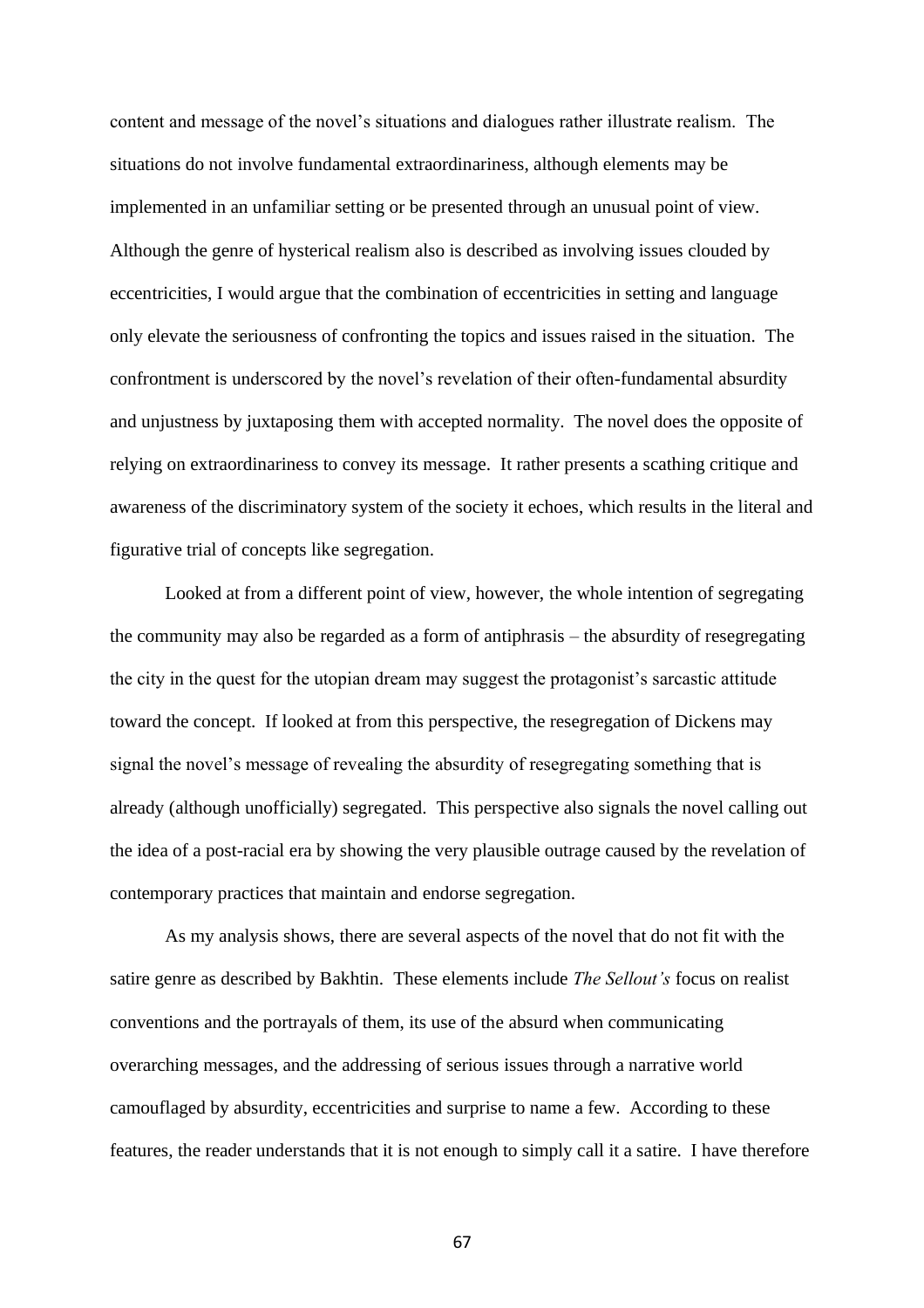argued that the novel expands the limits of hysterical realism as it is described by Wood, in terms of *The Sellout's* confrontation with societal issues. I furthermore recognize that it is fully able to address those in a way that successfully conveys their seriousness, even though they are presented through a perhaps absurd or hysterical setting. However, Wood's introduction to and acknowledgment of a need for a new genre stands as a turning point for contemporary literature in this category. The genre of hysterical realism encompasses art and events that are too complicated and intricate to be dismissed as simply absurd or ironic. There are several contemporary works of art that may be classified as hysterical realism, works that are not done justice to if placed within other genres like satire or parody, which consequently, and perhaps most importantly, does not create a sufficient framework for the receiver to interpret the information through. The new understudied genre then, becomes specifically relevant in our time, to be able to comprehend and interpret texts thoroughly.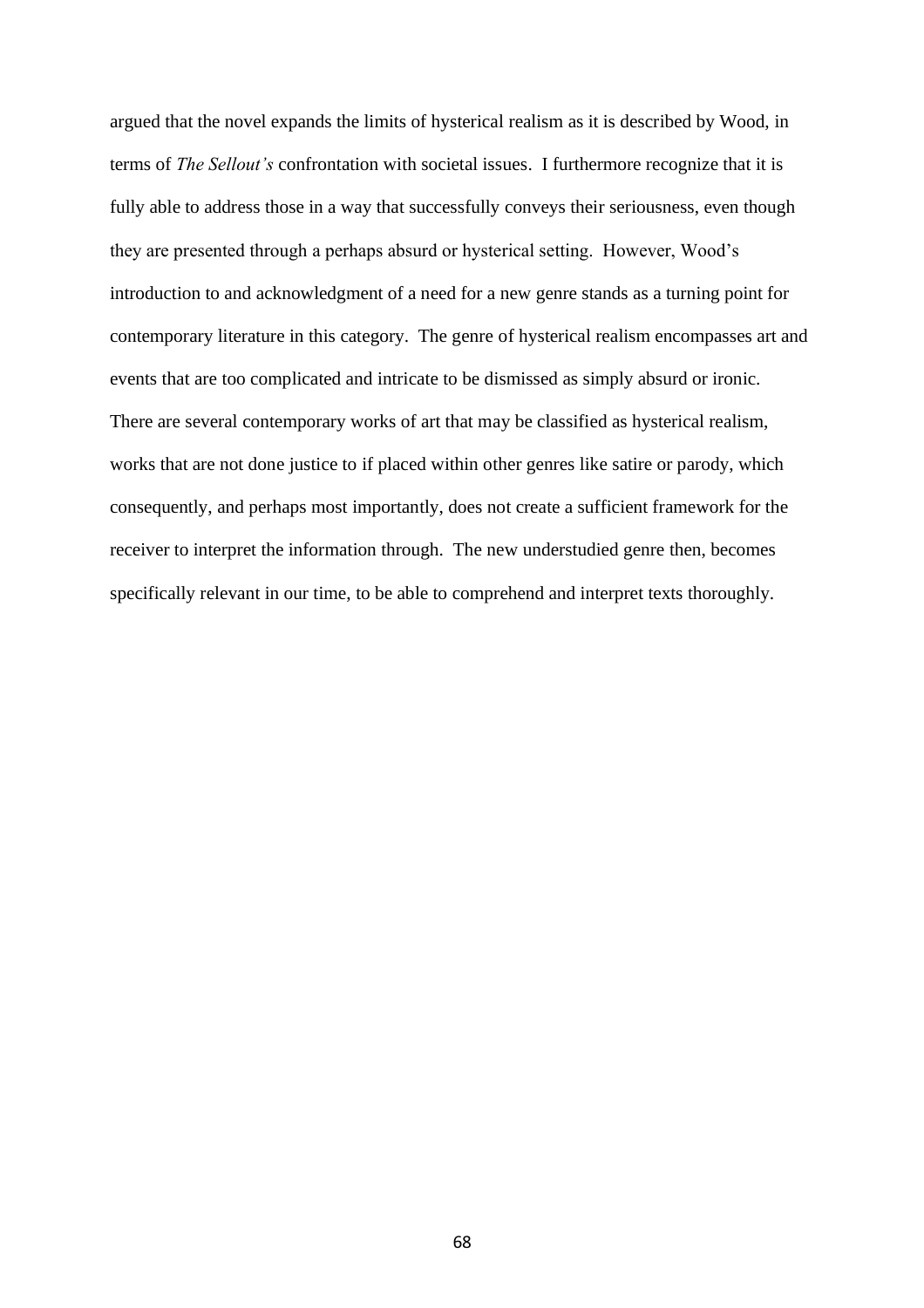## Conclusion

## Absurd Realities

In this thesis I have explored the satire genre within the African American tradition and advocated for the application of the relatively new genre hysterical realism (presented by Wood) to one of Beatty's novels. To explore the gap between satire and hysterical realism I investigated the development and contrast between two of Beatty's novels, where I argued for the satire label for *The White Boy Shuffle* and the hysterical realism label for *The Sellout.* I started my first chapter with an overview of the African American satire tradition, which included different epochs relating to evolving politics and the use of literature to comment on the contemporary, specifically periods relevant in the development of satire as we know it. However, the discussion of different definitions of satire and how they might influence readers' and writers' conceptions of it showed that there are many ways of understanding the genre. To be able to investigate the satirical character of *The White Boy Shuffle* in the second chapter*,* then, I chose the characteristics described by Bakhtin as my lens when working with close readings of the novel. Some specific attributes of satire were emphasized linked to the novel, like the inevitable component of irony and the associated outcome of humor, the use of fantasticality and the novel's play with the rhetorical force of reductio ad absurdum. The discussion illustrates that *The White Boy Shuffle* adheres to the overarching characteristics of satire as Bakhtin has operationalized it.

The following chapter explored the genre of hysterical realism and how it could be applied to Beatty's most recent novel, *The Sellout*. This third chapter illustrates how the novel encompasses several of the features mentioned by Wood as traits of the genre, like its excessive details and language use, as well as its lack of believable character building. I argued also that the novel's use of absurdity in combination with elements of realism resulted in a revelation of truth while confronting established attitudes and ideas. One such example is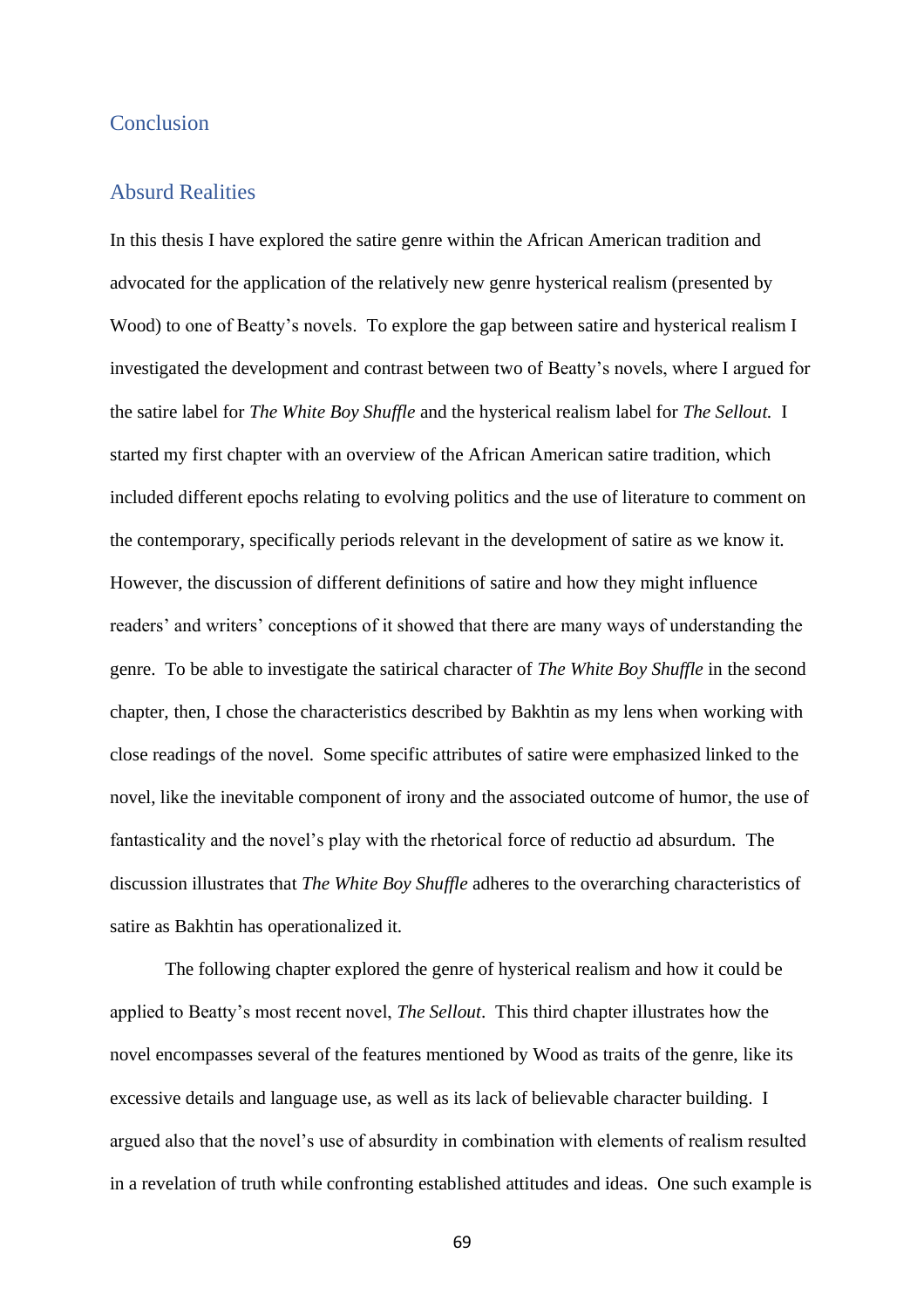the novel's challenging of segregation as a practice, and perhaps most importantly, challenging its so-called non-existence in the so-called post-racial era of the United States. Accordingly, the third chapter demonstrates how *The Sellout* challenges established ideas and concepts related to race. The chapter addresses and illustrates how Beatty plays with racist practices and so-called progressive movements and attitudes in the novel (like rewriting classical literature to replace derogatory slurs) and wraps them in a new context, one that reveals and highlights the absurdity of the practices and movements' existence. The discussion of these features is based on my revision of Wood's assessment of hysterical realism. I view the genre to involve a potential of societal critique in its combination of absurdity and realism, which goes beyond the use of excessive language, permanent storytelling, and absurd details described by Wood in his article.

Two decades have passed since Wood's coinage of hysterical realism and, although several scholars picked up the term, it is a relatively understudied concept in the broader literary community. However, the need for the genre is arguably relevant not only for the contemporary literary community but also in other fields of society, like music, art, and maybe even in relation to political events. Perhaps especially when it comes to the American society, people are surrounded by elements of the absurd, like the many conspiracy theories flourishing. On some philosophical level, hysterical realism may be exactly what makes it possible to interpret and understand what for many is considered an absurd political landscape during and in the wake of the rule of the  $45<sup>th</sup>$  president. The absurd political landscape (or is it indeed best described as hysterical?) is still a most real landscape, which signals the combination of the hysterical and the real embedded in the genre name.

One example from this landscape is the infamous capitol insurrection on the  $6<sup>th</sup>$  of January 2021, and specifically the Q shaman, or Jacob Anthony Chansley, which adds to a complex situation, to say the least (NPR, 2021). The whole situation may be called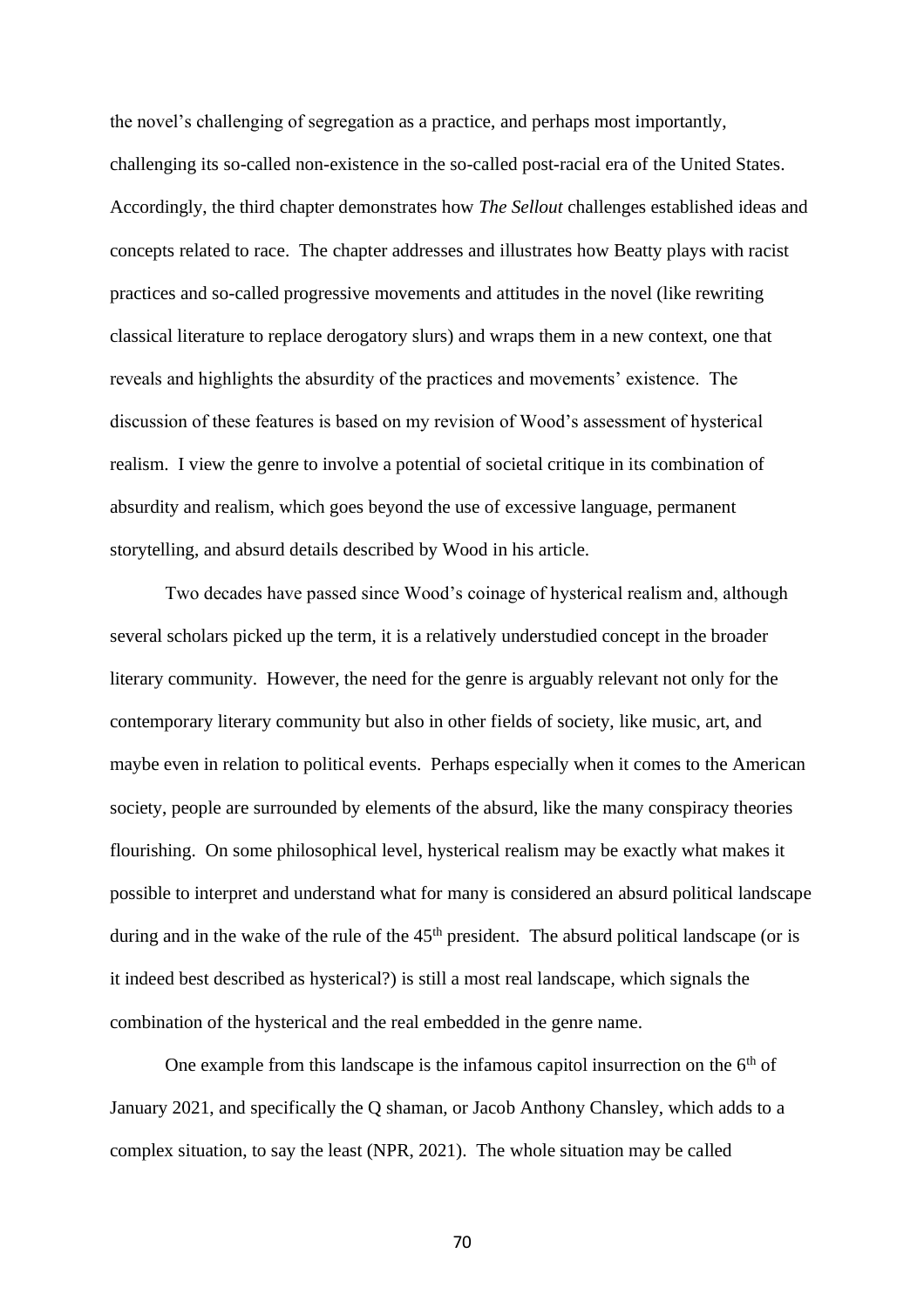unbelievable or absurd, but paradoxically, the fundamental reality of it conflicts this conception. The situation involves several elements that reflect the political landscape and the absurdity it entails, like the conspiracy theory QAnon referenced to in Chansley's alias, as well as his outfit, including a bearskin headdress, horns, and blue, white, and red face paint. Perhaps the most morally provocative, upsetting element of the insurrection is the mock noose put up in front of the Capitol, not unlike those used in the American lynching tradition (Dalsheim & Starrett, 2021, 30). The interpretation of the act of constructing the noose is arguably final – there is no ambiguity as to what it referred to, especially as it was put up by predominantly white rioters in favor of Mr. Trump, who presumably supported his racist attitudes which emphasizes the noose's painful message of racism. The abundance of the many absurd elements in the situation creates an image that is almost impossible to fathom, but the reality of it forces us to. The nature of this event, namely the combination of absurdity and realism is one of the pivotal elements of hysterical realism, and I suggest that the framework is valuable for understanding the complexity of the incident and audiences' reactions to it.

The exploration of hysterical realism's features during this thesis has convinced me that the genre is moreover able to decipher other artworks of the contemporary. The most prominent example from the music industry is arguably Donald Glover's, also known as Childish Gambino, song and music video "This is America" released in 2018 (Glover, 2018). Although I will not analyze the whole video, there are some aspects I will draw from that applies to he hysterical realism genre and its broader scope and relevance. The music video of "This is America" is packed with features of hysterical realism discussed in this thesis, with references to and confrontations with the reality of African American experiences. These include (mainly gun) violence and a mix of allusions to the history of slavery and contemporary events of discrimination and prejudice.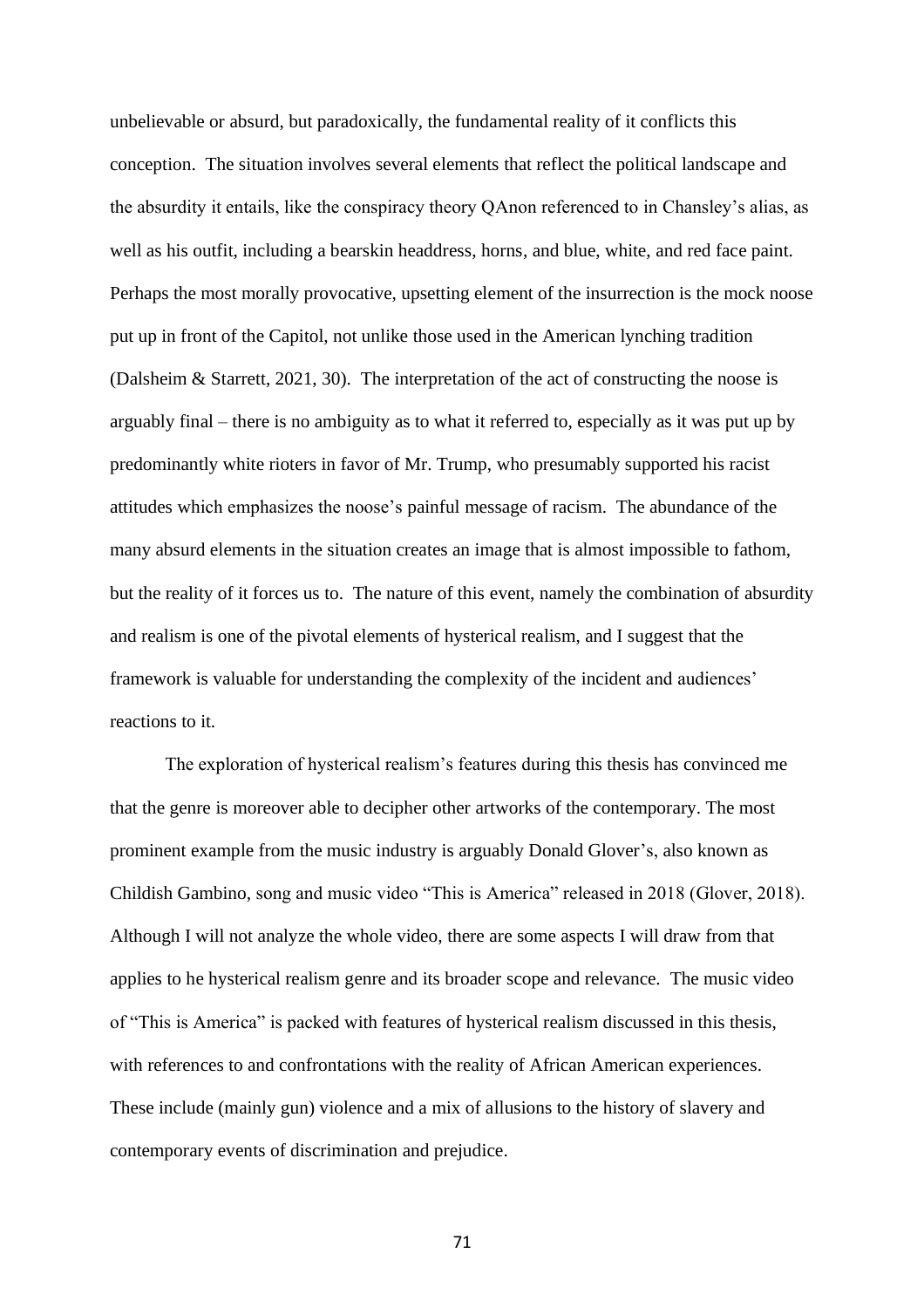Perhaps one of the most prominent allusions occurs in the opening scenes of the video, where Glover positions himself in the characteristic pose of the Jim Crow figure, before shooting a tied man with a sack over his head in front of him, and whose appearance strikingly looks like the father of Trayvon Martin<sup>8</sup>. This image in the first couple of minutes of the video, in combination with the lyrics and music exemplify the traits of Wood's genre. The situation is in itself absurd; an African American man in the role of the oppressive, prejudice-based minstrel character Jim Crow, who fatally shoots another, defenseless African American man. The gun is then carefully handled and wrapped in a red cloth whereas the victim's body is dragged along the floor. In addition to what is happening in this situation, there are several other elements in the shot that contribute to the experience of it as absurd. An example is the details of Glover's outfit; his pants, as many have pointed out, arguably mimic those of the confederate soldiers' uniforms in the Civil War. The combination of the allusions of his pants and the other elements of his appearance, like his afro and bare upper body, clearly emphasizes Glover's skin color and ethnic heritage, and in turn underscores the commentary on identity, race and political history. As the soundtrack shifts from an upbeat, joyful sound to a trap-beat tune as Glover's shot is fired, the tone of the image suddenly changes (Glover, 2018).

The contrast that is created in the scene as the shooting (that has discriminatory undertones) is put in a new context where both the victim and the executioner is of the same race, which is a feature that was also discussed in relation to *The Sellout.* What makes the scene for some people uncomfortable to watch is its confrontation of real, distressing truths

<sup>&</sup>lt;sup>8</sup> Trayvon Martin was another victim of gun violence when he at seventeen years old was fatally shot in 2012. The incident would prove to be a turning point in the African American community and lead to the initiation of the Black Lives Matter Movement by Garza, Cullors and Tometi (Black Lives Matter, n.d.).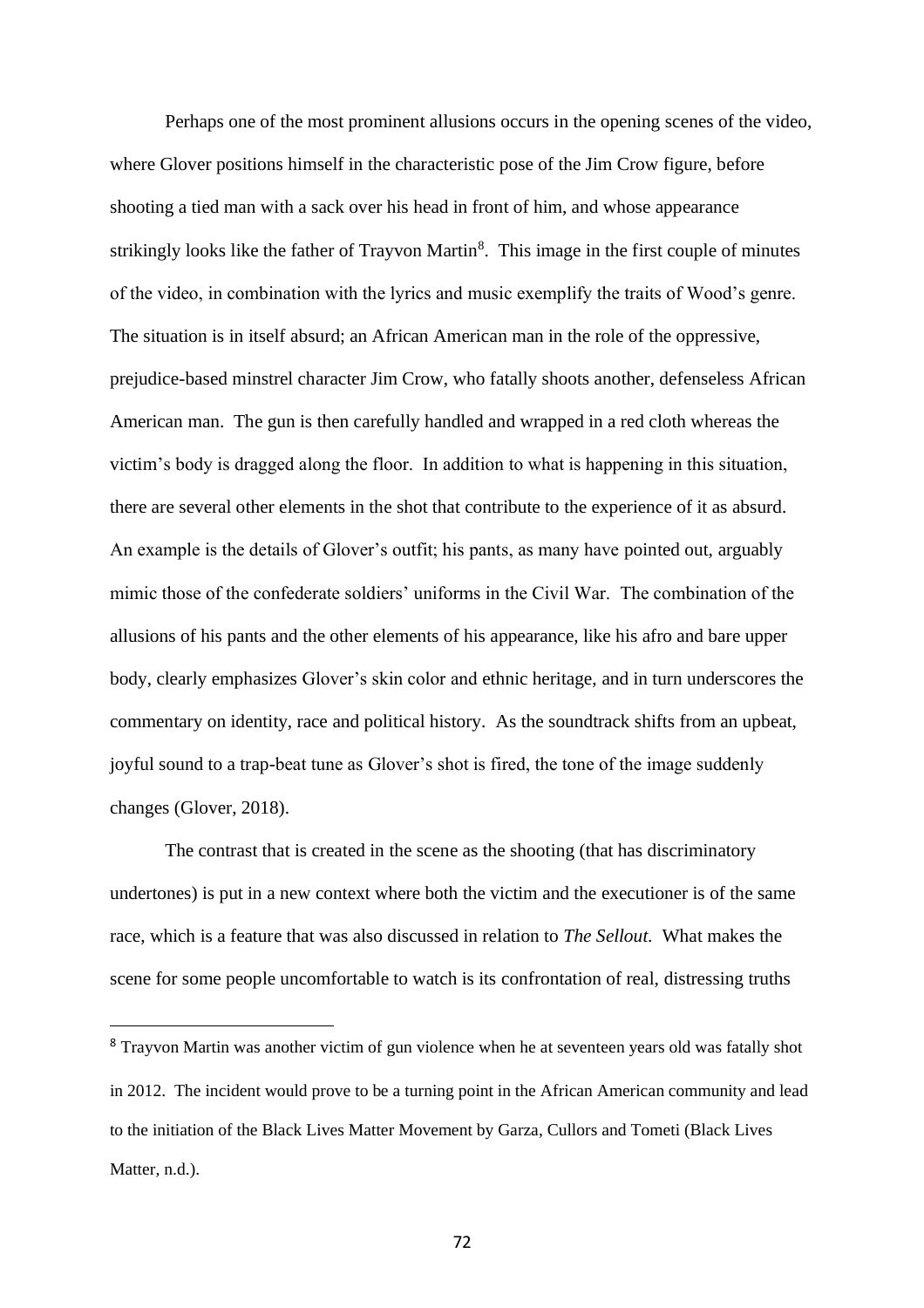that reveal the existence of oppression and prejudice still, or in other words the scene's realism. Such confrontations are plentiful in *The Sellout*, like its commentary on the deceptive separate but equal doctrine. The originality and fearlessness that the novel displays may only cause its readers to actually engage with material and attitudes that perhaps would not be challenged otherwise. The abundance of elements that critique societal relations and their contribution to the material's questioning and confronting of those issues causes Glover's music, lyrics and video to, from my point of view, pertain to the hysterical realism genre. If one was to simply categorize this material as satirical or parodic, it would downplay all the other layers to the video and song's message, like the effect of juxtaposing hysteria and realism. The combination of these elements may cause an experience of the situation as intense and perplexing, but the political commentary is almost impossible to miss. The essence and message of the employed elements are all but unreal or absurd, and they contribute to the motive of the genre as confronting reality through features of (seeming) absurdity. Determining Glover's song and video to be satirical or parodic could also lead to a misinterpretation of the complicated message as simply absurd or ironic rather than an exploration of its complexity brought by elements that in fact mirror actual events or ideologies.

Another example of material that may benefit from the framework of hysterical realism in its interpretation is the motion picture *Get Out* (2017), written and directed by Jordan Peele. The motion picture shows a young African American male's perspective as he meets the family of his white girlfriend in a looming environment that eventually shows to be a horrific situation. During his stay, the main character is hypnotized into "the sunken place" (Peele, 2017), a psychological space of paralysis and submissiveness. Perhaps most directly linked to the genre is the terrifying scenes of the film where the main character is about to be lobotomized and thereby controlled by a blind, white elderly man who purchased him, and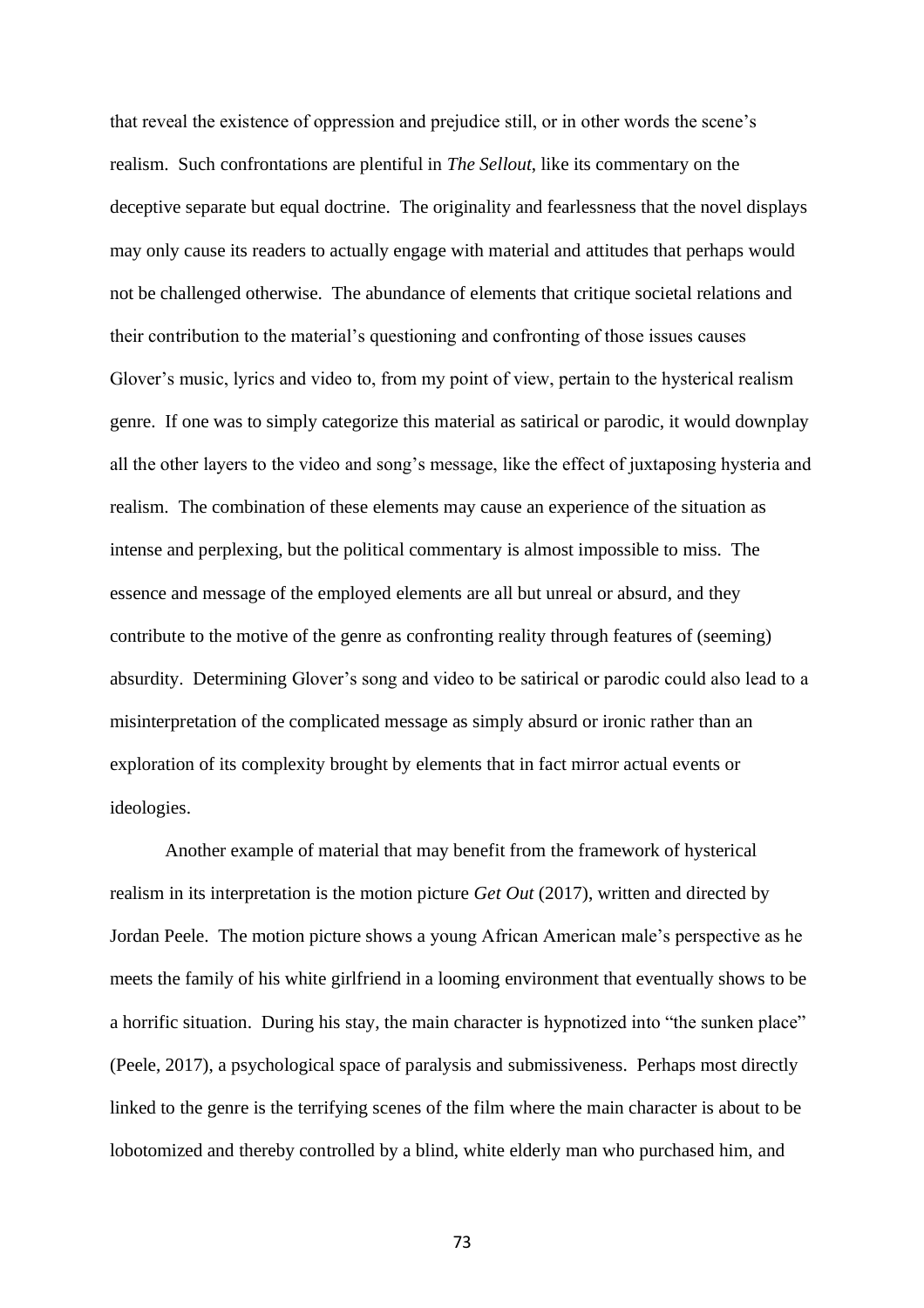who most of all desires the main character's vision. This scene is at the surface an entirely absurd situation: it is a fundamental racist, fantastical and bizarre practice set in a contemporary context juxtaposed with other scenes where race issues are explicitly raised and commented on, like for example racial profiling as the main character is pulled over while driving with his white girlfriend. However, as the hysterical realism genre demands, the film calls for a deeper dive into the actual elements of the scene. The realism of the situation is shockingly accurate – it illustrates and comments on how African Americans have been exploited in different ways for their physical qualities, for example physical labor during slavery and African American exceptionalism in sports. The commentary on the exploitation of African Americans' physical abilities was also illustrated and problematized by Beatty in *The White Boy Shuffle* through the characters of Scoby and Gunnar.

These examples of contemporary artworks that could potentially benefit from the genre of hysterical realism indicate the importance of the shift Wood recognized in the early 21<sup>st</sup> century. The investigation conducted throughout this thesis underscores that shift and argues for further investigation of works of the like that engage with absurdity and realism through a format in which language and events might deceive at first glance. Both of Beatty's novels have been classified as satires by critics and this thesis has explored the satire genre in relation to *The White Boy Shuffle.* However, a genre is never bulletproof, and its borders may be flexible. Consequently, as the findings of this thesis have shown, the vague space between genres and consequently the shift from one to another are undoubtedly worth looking at. The development from *The White Boy Shuffle* to *The Sellout* indicates one such shift. The themes and issues raised in the novels are juxtaposed, but, as I have argued, there is an obvious difference in the way the latter uses the literary force of the absurd. This difference is made explicit as *The White Boy Shuffle* is categorized as a satire by literary critics like LaMonda Horton Stallings, while Beatty firmly states that *The Sellout* is not, and perhaps should not, be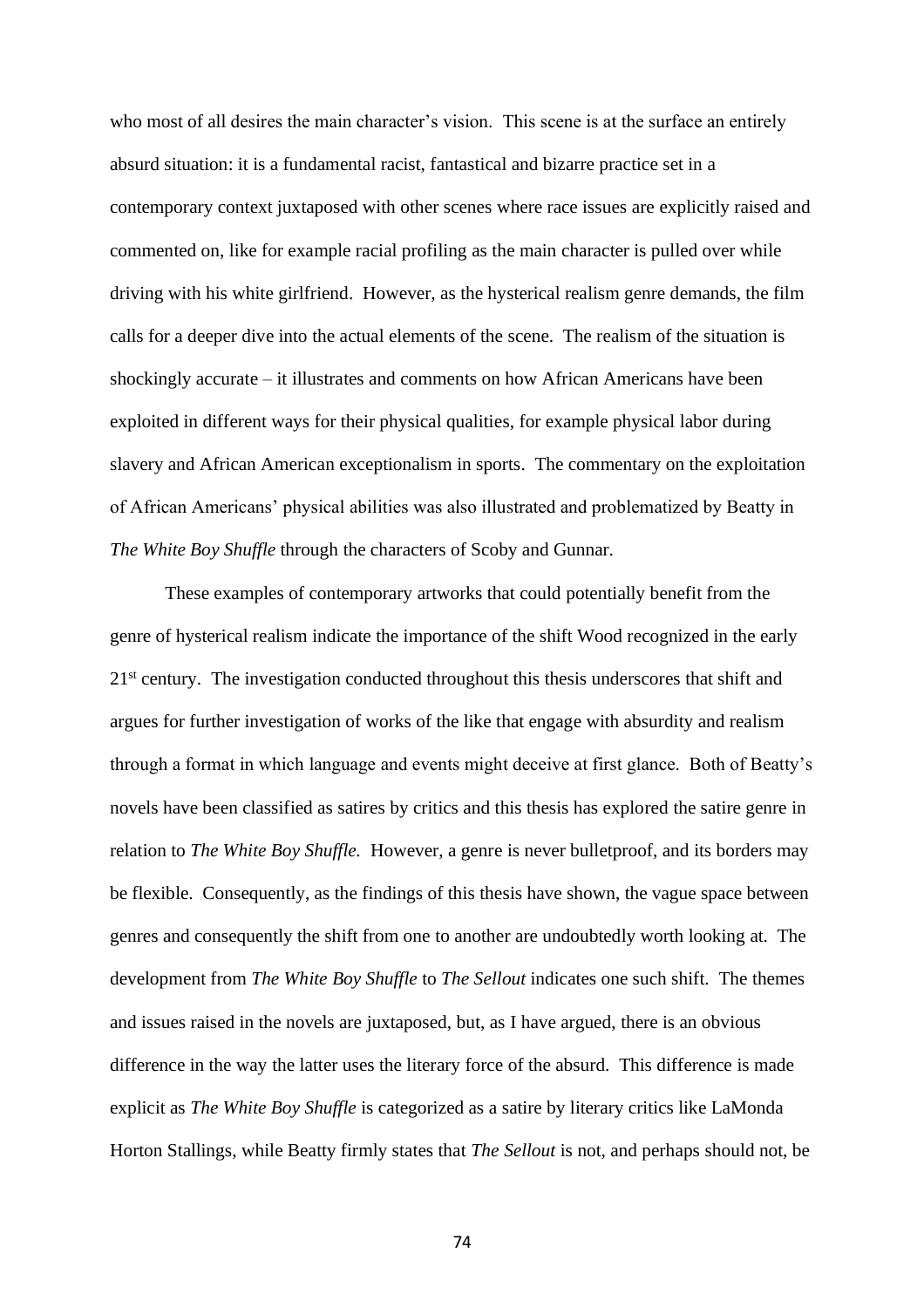considered satirical: "Sometimes, yeah, the book is definitely about that, but it's not satirical, really, to me" (Beatty as cited in Tripathi, 2017).

As I am concluding my discussion, it is perhaps worth asking why Beatty insists that the novel is not a satire. In an interview with Amrita Tripathi in 2017, Beatty makes several comments concerning the issue of classification, and he shows his contempt for what he calls hiding behind the genre.

You can just hide behind that word. You can say something is a satire, okay, but what does that really mean? Where's the invective? It's an easy word to just hide behind and not have to really deal with or confront, whether, as a reader or as a reviewer, one is implicated or not. It's a word that's like this shield. (Beatty, as cited in Tripathi, 2017)

The negative effect of the satire label clearly conveyed in these statements also indicates a difference in how the audience should recognize *The Sellout* compared to the debut novel. It appears that Beatty addresses the issue of the satire label being used to excuse a piece of literature, an approach that is signaled through the perspective of one of Beatty's students, as Beatty notes "(…) whenever he says something that makes people really uncomfortable with, he'll go like you know, that's all satirical, as an excuse, y'know what I mean" (Beatty, as cited in Tripathi, 2017). As with the examples above from the music, film and political field, it is simply not enough to call them satires if one is to follow Beatty's notions, because that label serves more like a shield than as a format for revelations, transformation and realism.

The difference in how the novels interact with literary devices and societal issues supports the approach of this thesis as it has followed and explored Beatty's prompt of not defining *The Sellout* a satire. Of course, the issue of authorial intent versus literary reception and consequently which of those that should be accentuated arises in these instances. However, as this thesis has argued, it is nonetheless worth following Beatty's judgement and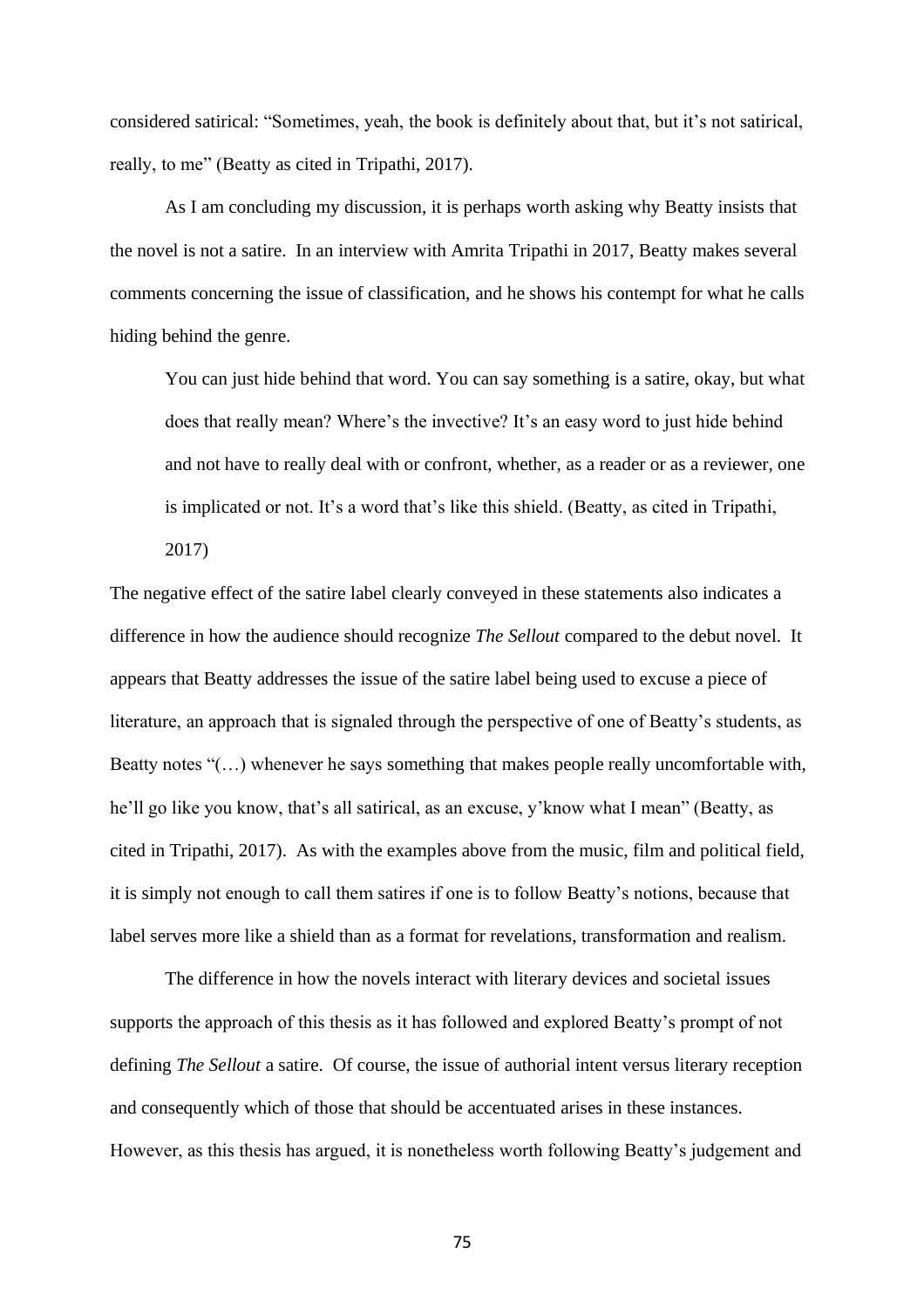explore another genre, in this case hysterical realism, in relation to *The Sellout.* The findings of the close readings presented in the chapters indicate profoundly different reading experiences of the two novels and a significant development between *The White Boy Shuffle*  and *The Sellout*. Consequently, I approached *The Sellout* through the lens of hysterical realism and analyzed evidence from the novel that exemplify the genre, like its usage of the absurd to rather confront realism. These are elements that could have been missed, misinterpreted, or misunderstood if simply categorized as satirical. Hysterical realism as it has been described in this thesis is therefore in my perspective a valuable genre for audiences to be able to decode complex and absurd material. However, Wood's genre remains understudied, even though its acknowledgement of absurdity in contemporary works, however, are, as shown in relation to *The Sellout,* indispensable. Consequently, hysterical realism and its scope needs to be further explored and operationalized. The genre's link to absurdity is indeed a telling aspect of the world we live in today.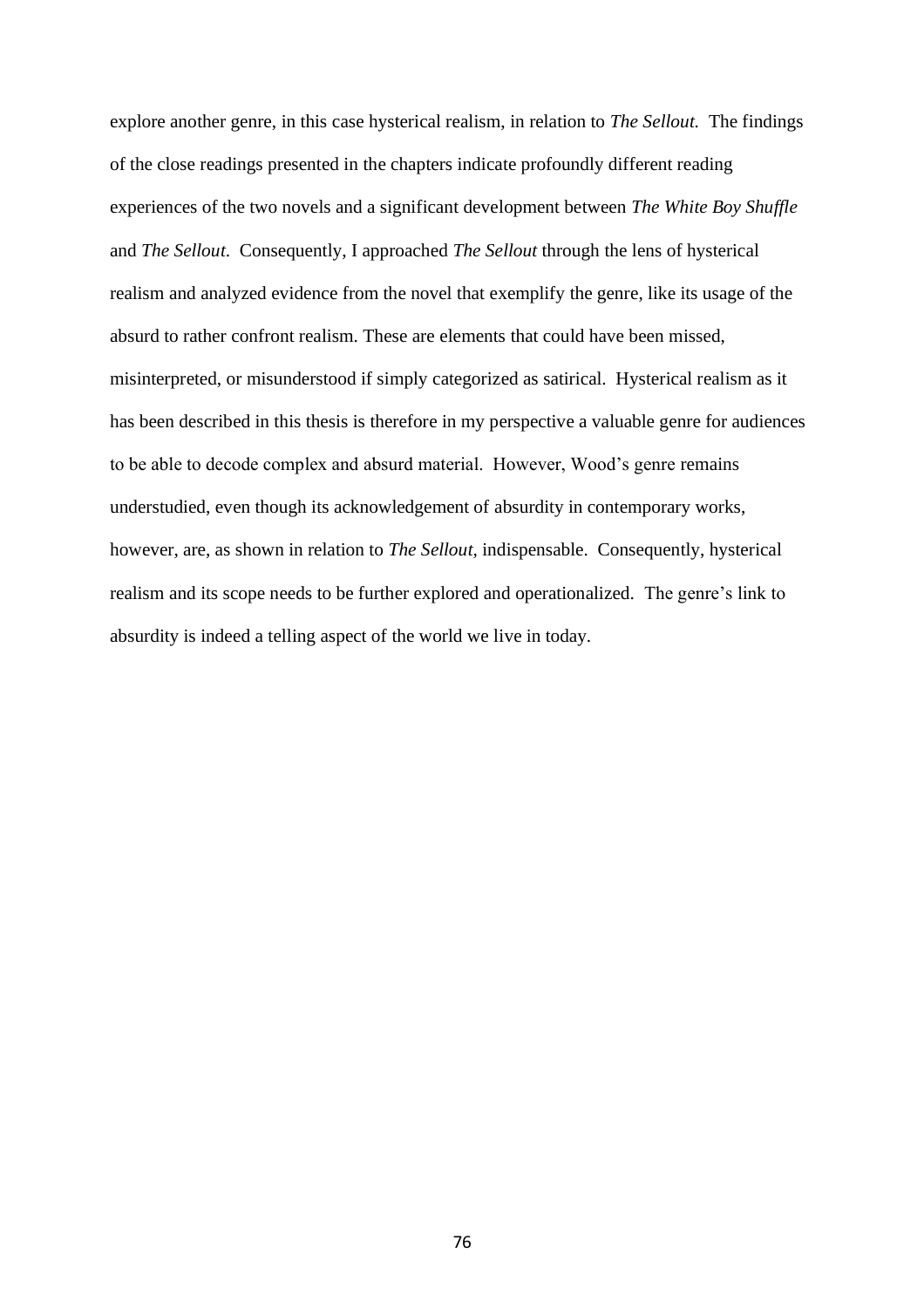## Bibliography

- Amnesty International. (n.d.) *Gun Violence – Key facts.* Amnesty International. Retrieved April 9, 2021, from [https://www.amnesty.org/en/what-we-do/arms-control/gun](https://www.amnesty.org/en/what-we-do/arms-control/gun-violence/)[violence/](https://www.amnesty.org/en/what-we-do/arms-control/gun-violence/)
- Bakhtin, M., & Emerson, C. (1984) *Problems of Dostoevsky's Poetics*. University of Minnesota Press.
- Baldick, C. (2015) *Oxford Dictionary of Literary Terms* (4<sup>th</sup> ed).

DOI: 10.1093/acref/9780198715443.001.0001

Beatty, P. (1996) *The White Boy Shuffle.* Minerva.

- Beatty, P. (2017) *The Sellout.* Oneworld Publications.
- Bernstein, R. (1996, May 31). Books of the times; Black Poet's First Novel Aims the Jokes Both Ways. *The New York Times*.

[https://www.nytimes.com/1996/05/31/books/books-of-the-times-black-poet-s-first-](https://www.nytimes.com/1996/05/31/books/books-of-the-times-black-poet-s-first-novel-aims-the-jokes-both-ways.html)

[novel-aims-the-jokes-both-ways.html](https://www.nytimes.com/1996/05/31/books/books-of-the-times-black-poet-s-first-novel-aims-the-jokes-both-ways.html)

- Baskon, J. (1988) *Sambo: The Rise and Demise of an American Jester*. Oxford University Press USA - OSO
- Black Lives Matter. (n.d.) *About*. Black Lives Matter. Retrieved April 30, 2021, from <https://blacklivesmatter.com/about/>
- Cambridge Dictionary. (n.d.) Satire. In Cambridge Dictionary. Retrieved October 19, 2020, from<https://dictionary.cambridge.org/dictionary/english/satire>
- Colebrook, C. (2004) *Irony.* Routledge.
- Dalsheim, J. & Starrett, G. (2021) Narrative: Everything Possible and Nothing True: Notes on the Capitol Insurrection. *Anthropology Today, 37*(2), 26-30. <https://doi.org/10.1111/1467-8322.12645>

Dickson-Carr, D. (2001) *African American Satire: The Sacredly Profane Novel.*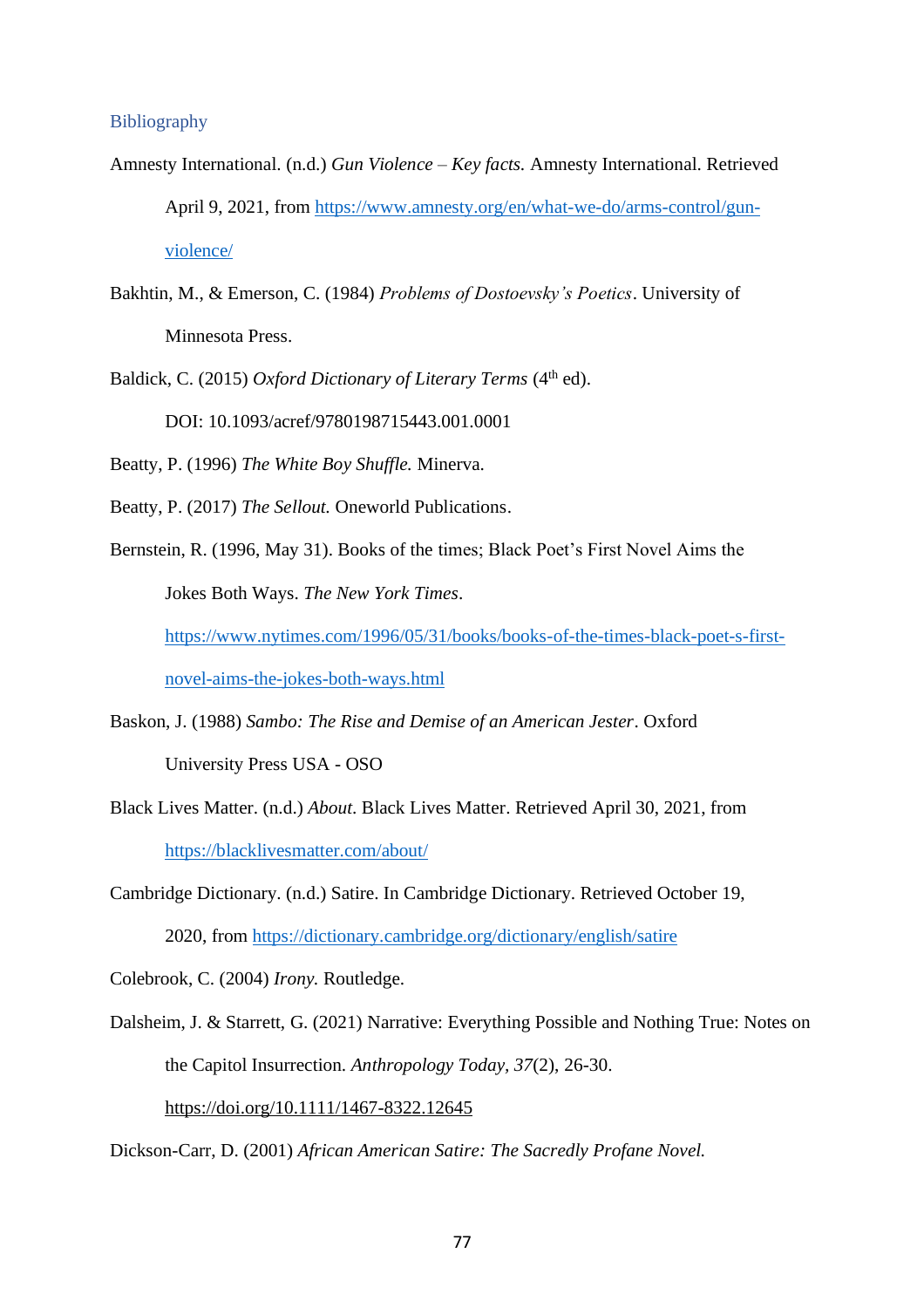University of Missouri Press.

- Douglass, F. (1852) *What to the Slave Is the Fourth of July?* Teaching American History. [https://teachingamericanhistory.org/library/document/what-to-the-slave-is](https://teachingamericanhistory.org/library/document/what-to-the-slave-is-the-fourth-of-july/)[the-fourth-of-july/](https://teachingamericanhistory.org/library/document/what-to-the-slave-is-the-fourth-of-july/)
- Du Bois, W. E. B. (1926) Criteria of Negro Art. *The Crisis, 32*, 290-297. [https://www.allisonbolah.com/site\\_resources/reading\\_list/DuBois.pdf](https://www.allisonbolah.com/site_resources/reading_list/DuBois.pdf)
- Frink, S. M. (2018) Race, Crime and "Hambone's Meditations" in Memphis, 1920-1923, *The Journal of Popular Culture*, *51* (4), 878-901. DOI: <https://doi.org/10.1111/jpcu.12702>
- Glover, D. (2020, May 6). *Childish Gambino – This is America (Official Video)* [Video]. YouTube.<https://www.youtube.com/watch?v=VYOjWnS4cMY>
- Green, L. (n.d.) Negative Racial Stereotypes and Their Effect on Attitudes Toward African Americans, *Ferris State University, Jim Crow Museum of Racist Memorabilia.* Retrieved March 10. 2021, from <https://www.ferris.edu/htmls/news/jimcrow/links/essays/vcu.htm>
- Grossman, L. (2012, July 11). What Ever Happened to Hysterical Realism? *TIME Magazine.* [https://entertainment.time.com/2012/07/11/what-ever-happened-to](https://entertainment.time.com/2012/07/11/what-ever-happened-to-hysterical-realism/)[hysterical-realism/](https://entertainment.time.com/2012/07/11/what-ever-happened-to-hysterical-realism/)
- Hughes, L. (1999) The Negro Artist and the Racial Mountain. In R. Walser (Ed.), *Keeping Time: Readings in Jazz History.* 55-57. Oxford University Press.
- Hutcheon, L. (2000) *A Theory of Parody: The Teachings of Twentieth-Century Art Forms*. University of Illinois Press.
- History.com. (2009, November 13) *Rodney King trial verdict announced.* HISTORY. <https://www.history.com/this-day-in-history/rodney-king-trial-verdict-announced>

Kreuz, R. J. & Roberts, R. M. (1993) On Satire and Parody: The Importance of Being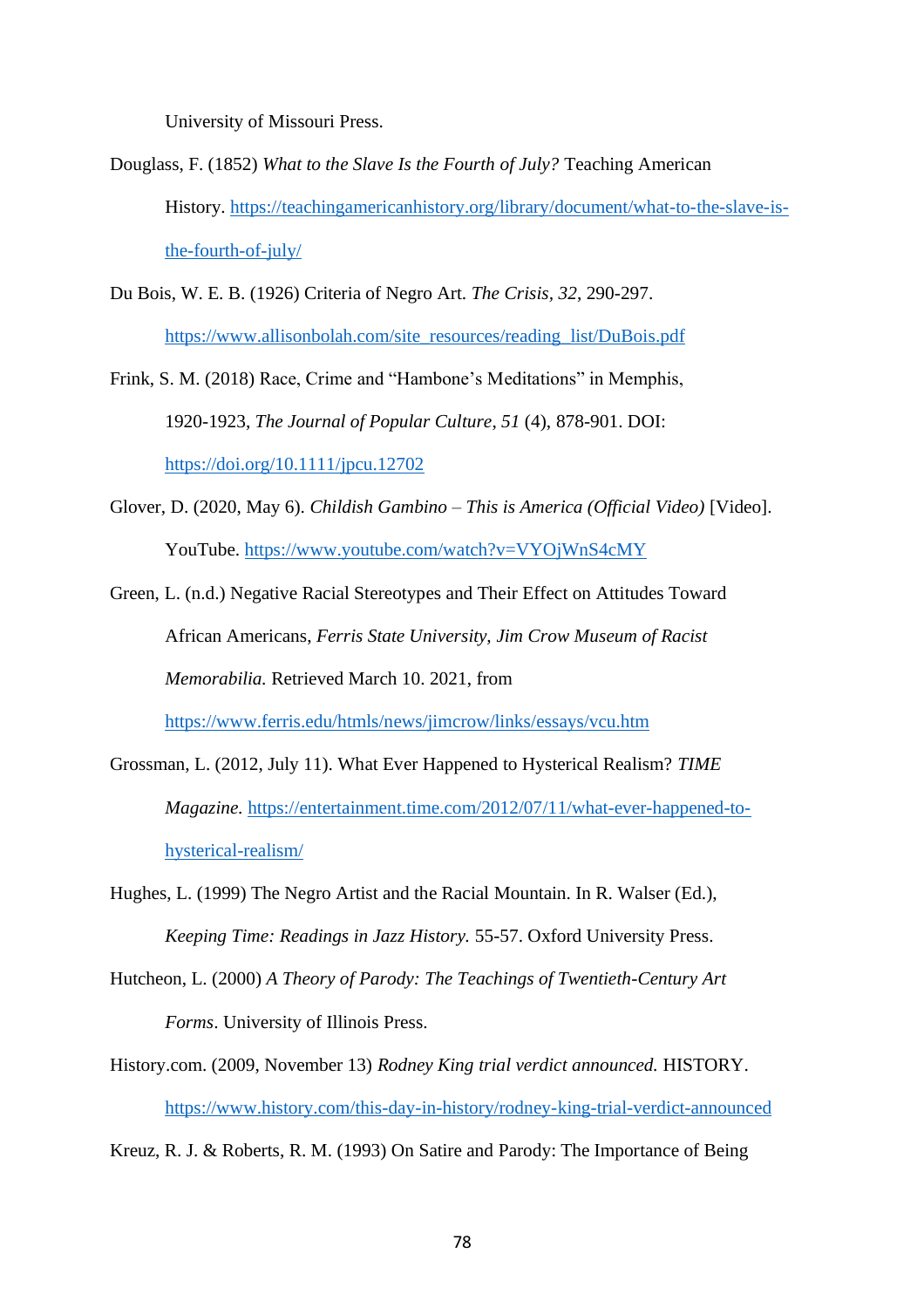Ironic, *Metaphor and Symbol, 8* (2), 97-109. DOI: [10.1207/s15327868ms0802\\_2](https://doi.org/10.1207/s15327868ms0802_2)

Left Bank Books. New York.

[https://www.leftbankbooksny.com/pages/books/2487/paul-beatty/big-bank-take-little](https://www.leftbankbooksny.com/pages/books/2487/paul-beatty/big-bank-take-little-bank)[bank](https://www.leftbankbooksny.com/pages/books/2487/paul-beatty/big-bank-take-little-bank)

- Merriam-Webster. (n.d.) Utopia. in *Merriam-Webster.com Dictionary*. Retrieved November 2, 2020, from<https://www.merriam-webster.com/dictionary/utopia>
- NPR. (2021, February 9, retrieved May 2, 2021). *The Capitol Siege: The Arrested and Their Stories.* [https://www.npr.org/2021/02/09/965472049/the-capitol-siege-the-arrested](https://www.npr.org/2021/02/09/965472049/the-capitol-siege-the-arrested-and-their-stories)[and-their-stories](https://www.npr.org/2021/02/09/965472049/the-capitol-siege-the-arrested-and-their-stories)
- Oneworld Publishings.<https://oneworld-publications.com/about>
- Oxford English Dictionary. (2011) Absurd. in *Oxford English Dictionary*. Retrieved January 13, 2021, from

<https://www.oed.com/viewdictionaryentry/Entry/792?print>

- Peele, J. (Director). (2017) *Get Out* [Film]. Blumhouse Productions; Monkeypaw Productions; QC Entertainment.
- Rudwick, E. M. (1958) W. E. B. Du Bois in the Role of Crisis Editor. *The Journal of Negro History*, *43* (3)*,* 214-240.<https://www.jstor.org/stable/2715984>
- Sandhu, S. (2016, June 24). Paul Beatty: *'*Slam poetry, TED talks: they're for short attention spans'. *The Guardian*.

<https://www.theguardian.com/books/2016/jun/24/paul-beatty-interview-the-sellout>

- Smith, Z. (2001, October 13). This is how it feels to me. *The Guardian*. <https://www.theguardian.com/books/2001/oct/13/fiction.afghanistan>
- Staiger, J. (2008). James Wood's Case against "Hysterical Realism" and Thomas Pynchon. *The Antioch Review*. *66* (4), 634-654.

<https://www.jstor.org/stable/25475640>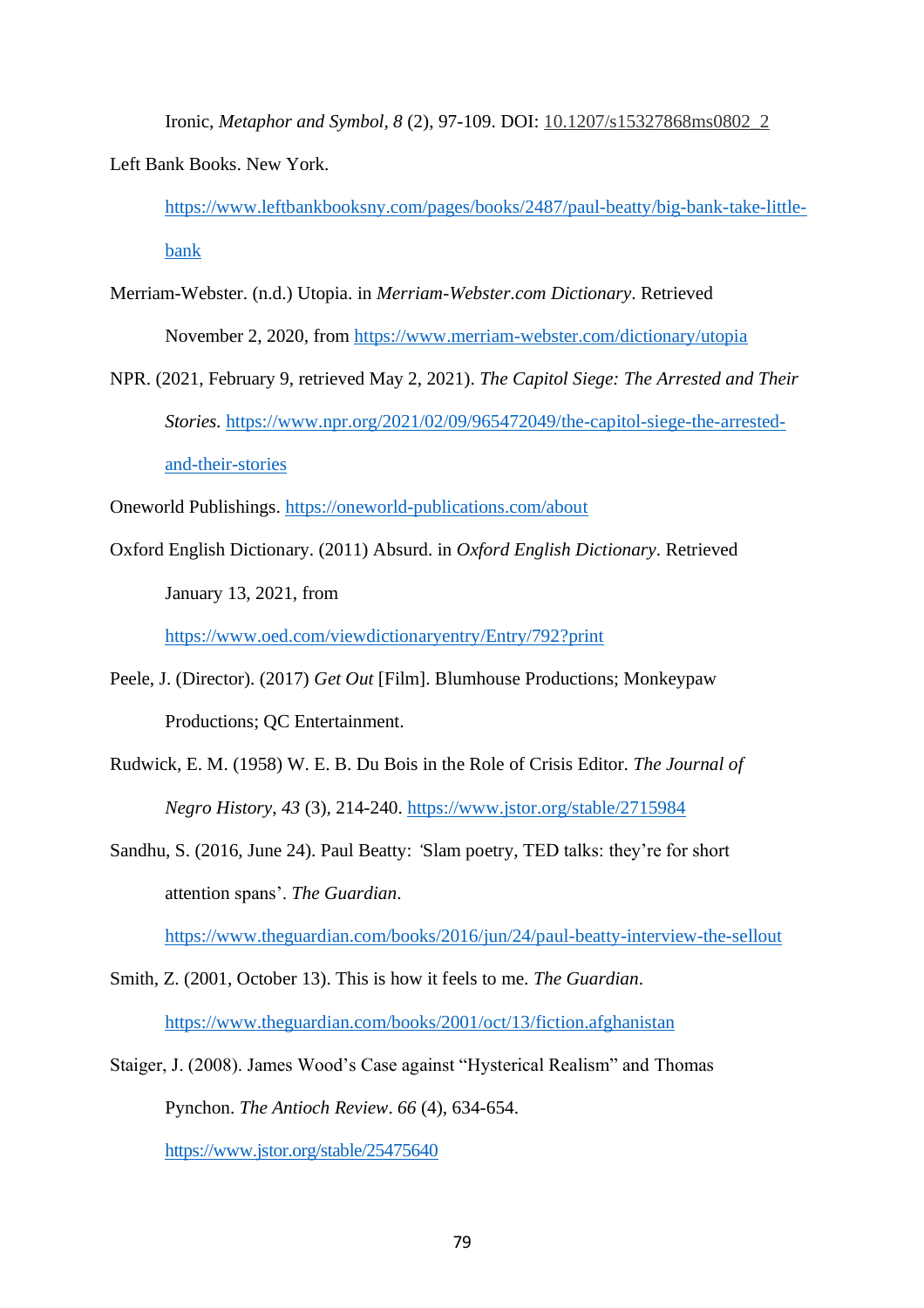Stallings, L. H. (2009). Punked for Life: Paul Beatty's The White Boy Shuffle and Radical Black Masculinities. *African American Review, 43*(1)*,* 99-116. <https://www.jstor.org/stable/27802565>

The New York Times*.* (1964, February 2) Public flogging seems near an end in Delaware. *The New York Times.* 

[https://www.nytimes.com/1964/02/02/archives/public-flogging-seems-near-an-end-in](https://www.nytimes.com/1964/02/02/archives/public-flogging-seems-near-an-end-in-delaware.html)[delaware.html](https://www.nytimes.com/1964/02/02/archives/public-flogging-seems-near-an-end-in-delaware.html)

- Thuillier, A. (2016, October 28) Paul Beatty: from slam poet to Man Booker Prize. *The Irish Times.* [https://www.irishtimes.com/culture/books/paul-beatty-from-slam-poet-to](https://www.irishtimes.com/culture/books/paul-beatty-from-slam-poet-to-man-booker-prize-1.2846751)[man-booker-prize-1.2846751](https://www.irishtimes.com/culture/books/paul-beatty-from-slam-poet-to-man-booker-prize-1.2846751)
- Tripathi, A. (2017, January 17) `Satire is an easy word to just hide behind:´ Paul Beatty on his Man Booker-winning novel. *Scroll.in*. [https://scroll.in/article/827378/satire-is](https://scroll.in/article/827378/satire-is-an-easy-word-to-just-hide-behind-paul-beatty-on-his-man-booker-winning-novel)[an-easy-word-to-just-hide-behind-paul-beatty-on-his-man-booker-winning-novel](https://scroll.in/article/827378/satire-is-an-easy-word-to-just-hide-behind-paul-beatty-on-his-man-booker-winning-novel)
- Tsakona, V. & D. E. Pope (2013) Confronting Power with Laughter. *European Journal of Humour Research. 1* (2), 1-9. DOI: 10.7592/EJHR2013.1.2.tsakona
- Vitenzon, R. (2016, December 12) Review: The Sellout. *The Oxford Culture Review*. <https://theoxfordculturereview.com/2016/12/12/review-the-sellout/>
- White, H. (2003). Commentary: Good of their Kind. *New Literary History*. *34* (2), 367-376. DOI: 10.1353/nlh.2003.0025

Wood, J. (2000, July 24). Human, All Too Inhuman. *The New Republic.* <https://newrepublic.com/article/61361/human-inhuman>

Wood, J. (2005) *The Irresponsible Self: On Laughter and the Novel.* Picador.

Wolfson, R. (2019). Race Leaders, Race Traitors, and the Necropolitics of Black Exceptionalism in Paul Beatty's Fiction. *American Literature, 91* (3)*,* 619-647. DOI: 10.1215/00029831-7722152